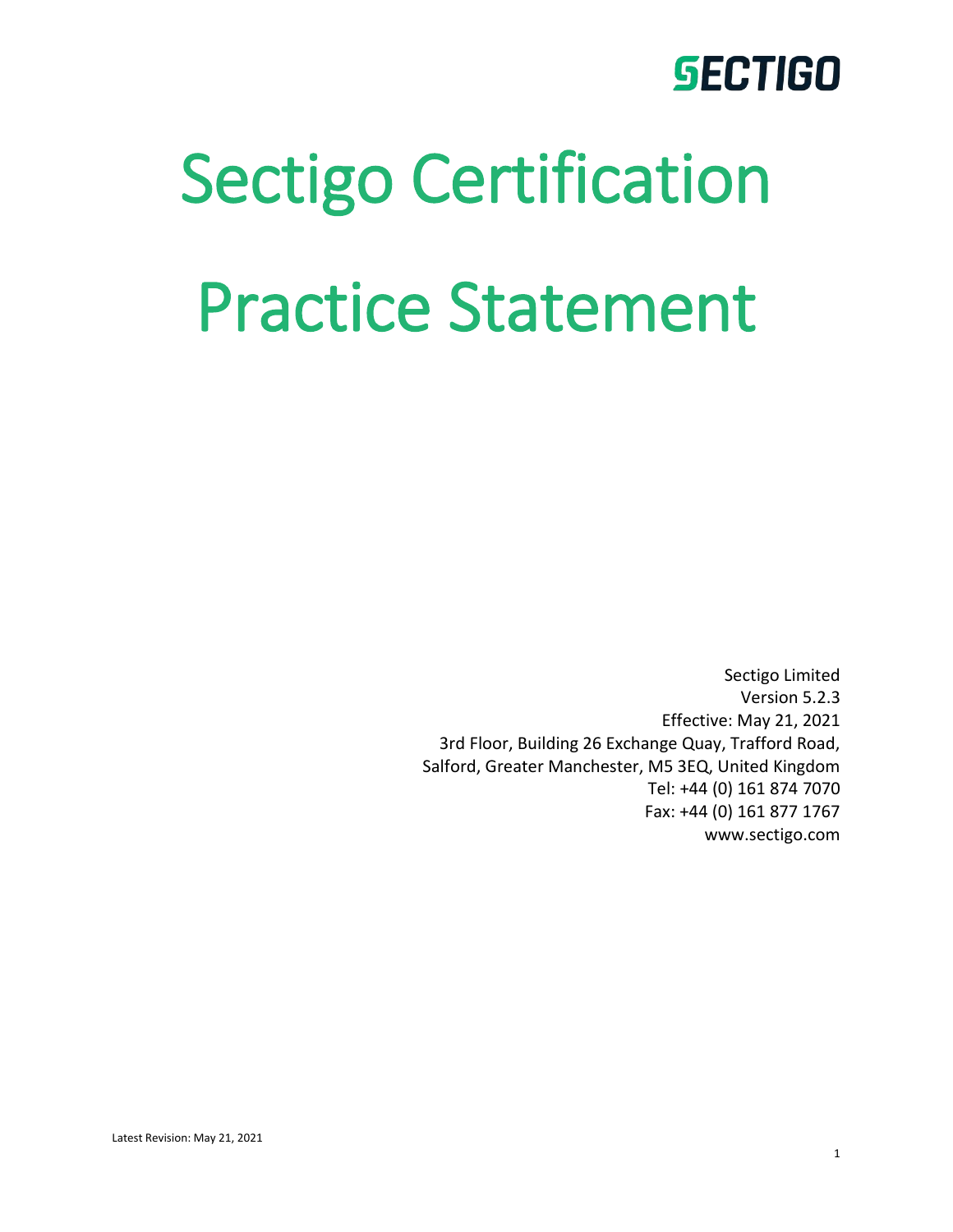

#### **Copyright Notice**

Copyright Sectigo Limited 2021. All rights reserved.

No part of this publication may be reproduced, stored in or introduced into a retrieval system, or transmitted, in any form or by any means (electronic, mechanical, photocopying, recording or otherwise) without prior written permission of Sectigo Limited. Requests for any other permission to reproduce this Sectigo document (as well as requests for copies from Sectigo) must be addressed to:

Sectigo Limited Attention: Legal Practices 3rd Floor, Building 26 Exchange Quay, Trafford Road Salford, Greater Manchester, M5 3EQ, United Kingdom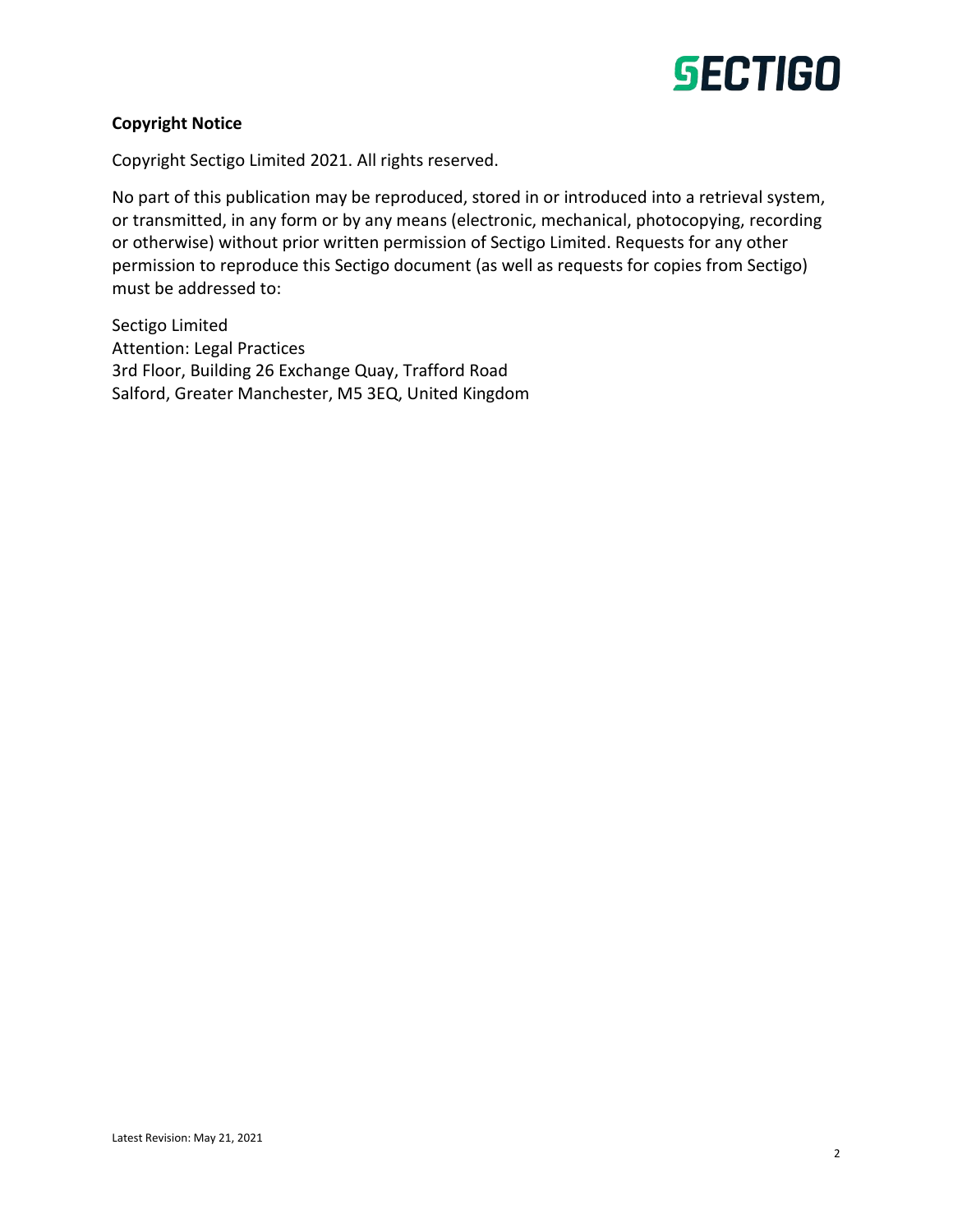### **Contents**

| $\mathbf 1$ .                                                    |                                                 |  |
|------------------------------------------------------------------|-------------------------------------------------|--|
| 1.1.                                                             |                                                 |  |
| 1.2.                                                             |                                                 |  |
| 1.3.<br>1.3.1.<br>1.3.2.<br>1.3.3.<br>1.3.4.<br>1.3.5.           |                                                 |  |
| 1.4.1.<br>1.4.2.                                                 |                                                 |  |
| 1.5.<br>1.5.1.<br>1.5.2.<br>1.5.3.<br>1.5.4.                     |                                                 |  |
| 1.6.<br>1.6.1.<br>1.6.2.<br>1.6.3.<br>2.                         | PUBLICATION AND REPOSITORY RESPONSIBILITIES  28 |  |
| 2.1.                                                             |                                                 |  |
| 2.2.                                                             |                                                 |  |
| 2.3.                                                             |                                                 |  |
| 2.4.                                                             |                                                 |  |
| 2.5.                                                             |                                                 |  |
| 3.                                                               |                                                 |  |
| 3.1.<br>3.1.1.<br>3.1.2.<br>3.1.3.<br>3.1.4.<br>3.1.5.<br>3.1.6. |                                                 |  |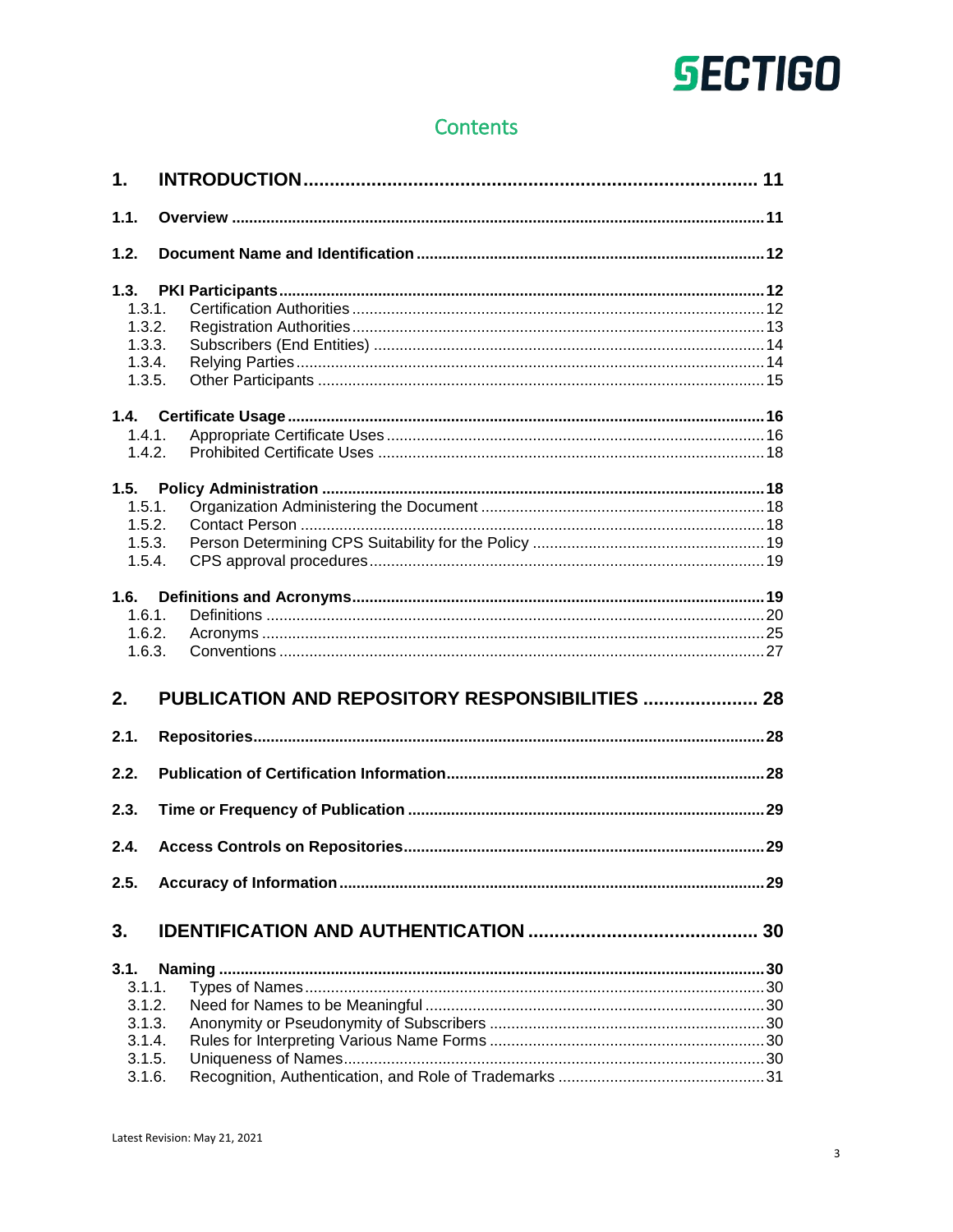| 3.2.   |                                                                     |    |
|--------|---------------------------------------------------------------------|----|
| 3.2.1. |                                                                     |    |
| 3.2.2. |                                                                     |    |
| 3.2.3. |                                                                     |    |
| 3.2.4. |                                                                     |    |
| 3.2.5. |                                                                     |    |
| 3.2.6. |                                                                     |    |
| 3.2.7. |                                                                     |    |
|        |                                                                     |    |
| 3.3.   |                                                                     |    |
| 3.3.1. |                                                                     |    |
| 3.3.2. |                                                                     |    |
|        |                                                                     |    |
| 3.4.   |                                                                     |    |
|        |                                                                     |    |
| 4.     | <b>CERTIFICATE LIFECYCLE OPERATIONAL REQUIREMENTS 42</b>            |    |
|        |                                                                     |    |
| 4.1.   |                                                                     |    |
| 4.1.1. |                                                                     |    |
| 4.1.2. |                                                                     |    |
|        |                                                                     |    |
| 4.2.   |                                                                     |    |
| 4.2.1. |                                                                     |    |
| 4.2.2. |                                                                     |    |
| 4.2.3. |                                                                     |    |
| 4.2.4. |                                                                     |    |
|        |                                                                     |    |
|        |                                                                     |    |
| 4.3.1. |                                                                     |    |
| 4.3.2. | Notification to Subscriber by the CA of Issuance of Certificate  47 |    |
| 4.3.3. |                                                                     |    |
|        |                                                                     |    |
|        |                                                                     |    |
| 4.4.1. |                                                                     |    |
| 4.4.2. |                                                                     |    |
| 4.4.3. |                                                                     |    |
|        |                                                                     |    |
| 4.5.   | Key Pair and Certificate Usage                                      | 48 |
| 4.5.1. |                                                                     |    |
| 4.5.2. |                                                                     |    |
|        |                                                                     |    |
| 4.6.   |                                                                     |    |
| 4.6.1. |                                                                     |    |
| 4.6.2. |                                                                     |    |
| 4.6.3. |                                                                     |    |
| 4.6.4. |                                                                     |    |
| 4.6.5. |                                                                     |    |
| 4.6.6. |                                                                     |    |
| 4.6.7. |                                                                     |    |
| 4.7.   |                                                                     |    |
| 4.7.1. |                                                                     |    |
| 4.7.2. |                                                                     |    |
| 4.7.3. |                                                                     |    |
|        |                                                                     |    |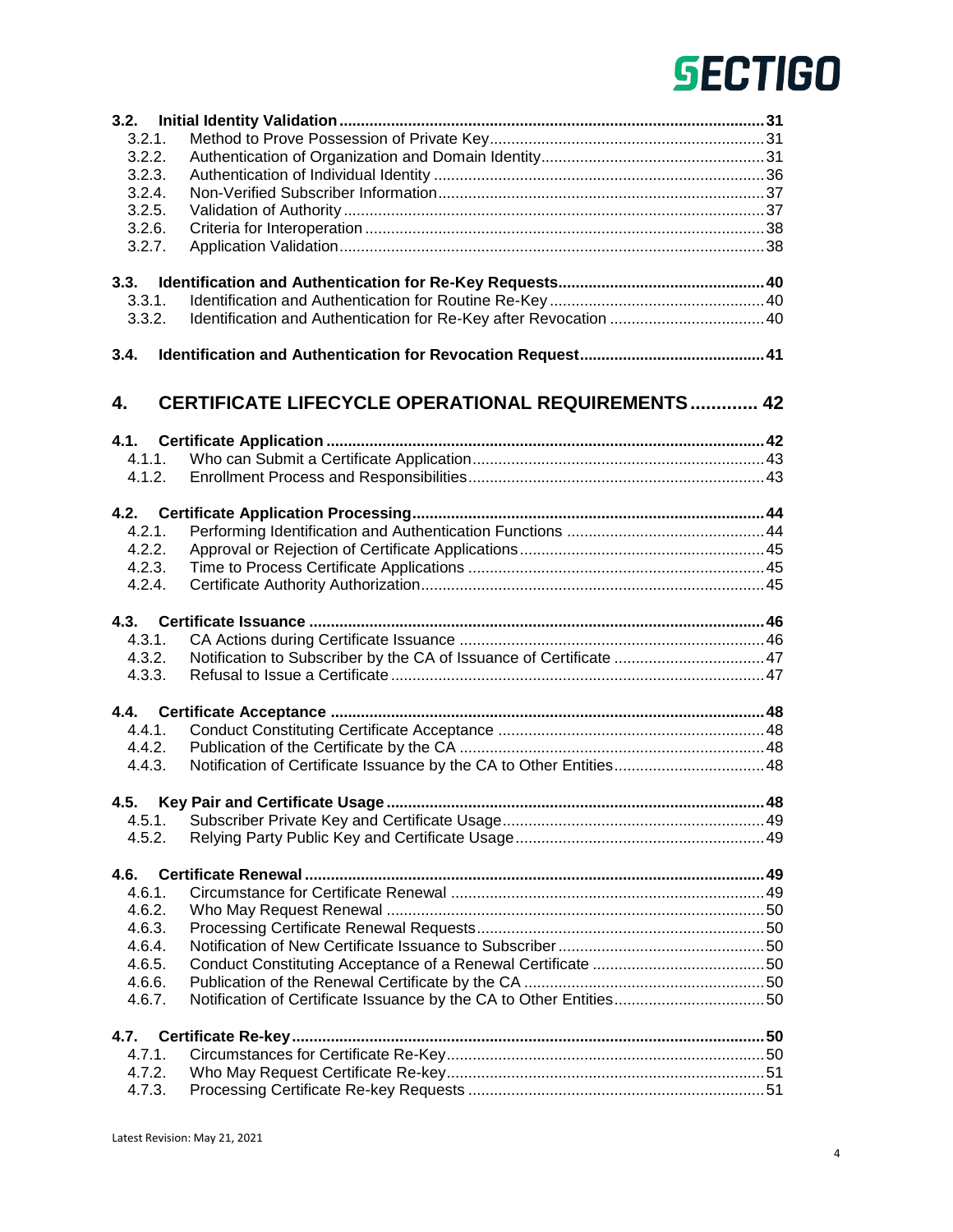| 4.7.4.           |                                                                  |  |
|------------------|------------------------------------------------------------------|--|
| 4.7.5.           |                                                                  |  |
| 4.7.6.           |                                                                  |  |
| 4.7.7.           |                                                                  |  |
|                  |                                                                  |  |
| 4.8.             |                                                                  |  |
| 4.8.1.           |                                                                  |  |
| 4.8.2.           |                                                                  |  |
| 4.8.3.           |                                                                  |  |
| 4.8.4.           |                                                                  |  |
| 4.8.5.           |                                                                  |  |
| 4.8.6.           |                                                                  |  |
| 4.8.7.           |                                                                  |  |
|                  |                                                                  |  |
| 4.9.             |                                                                  |  |
| 4.9.1.           |                                                                  |  |
| 4.9.2.           |                                                                  |  |
| 4.9.3.           |                                                                  |  |
| 4.9.4.           |                                                                  |  |
| 4.9.5.           | Time Within which Sectigo Will Process the Revocation Request 55 |  |
| 4.9.6.           |                                                                  |  |
| 4.9.7.           |                                                                  |  |
| 4.9.8.           |                                                                  |  |
|                  |                                                                  |  |
| 4.9.9.           |                                                                  |  |
| 4.9.10.          |                                                                  |  |
| 4.9.11.          |                                                                  |  |
| 4.9.12.          |                                                                  |  |
| 4.9.13.          |                                                                  |  |
| 4.9.14.          |                                                                  |  |
| 4.9.15.          |                                                                  |  |
| 4.9.16.          |                                                                  |  |
|                  |                                                                  |  |
| 4.10.            |                                                                  |  |
| 4.10.1.          |                                                                  |  |
| 4.10.2.          |                                                                  |  |
| 4.10.3.          |                                                                  |  |
| 4.11.            |                                                                  |  |
|                  |                                                                  |  |
| 4.12.            |                                                                  |  |
| 4.12.1.          |                                                                  |  |
| 4.12.2.          | Session Key Encapsulation and Recovery Policy and Practices59    |  |
|                  |                                                                  |  |
| 5.               | <b>FACILITY, MANAGEMENT, AND OPERATIONAL CONTROLS  60</b>        |  |
|                  |                                                                  |  |
| 5.1.             |                                                                  |  |
| 5.1.1.           |                                                                  |  |
| 5.1.2.           |                                                                  |  |
|                  |                                                                  |  |
| 5.1.3.           |                                                                  |  |
| 5.1.4.           |                                                                  |  |
| 5.1.5.           |                                                                  |  |
| 5.1.6.           |                                                                  |  |
| 5.1.7.<br>5.1.8. |                                                                  |  |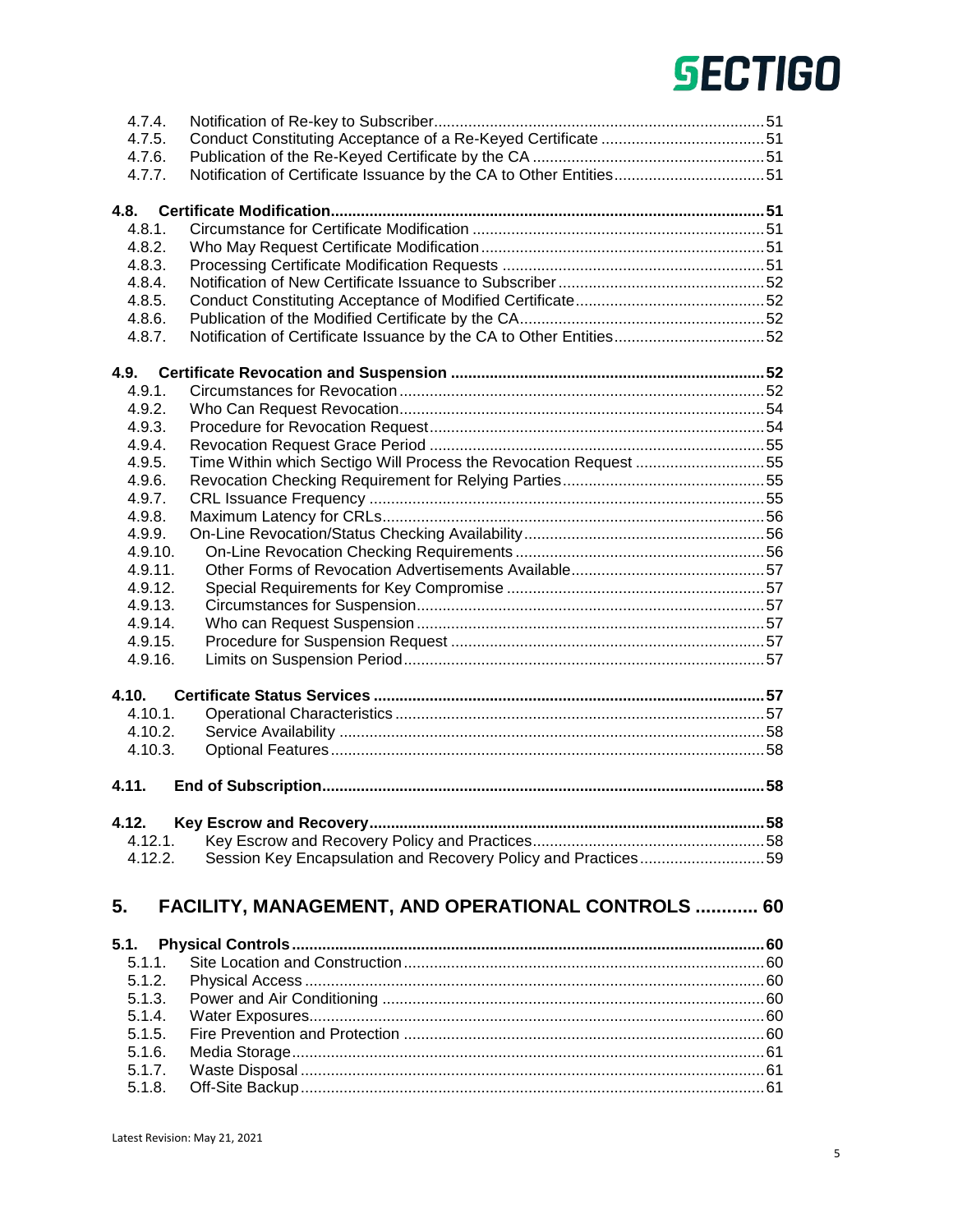| 5.2.   |  |
|--------|--|
| 5.2.1. |  |
| 5.2.2. |  |
| 5.2.3. |  |
| 5.2.4. |  |
|        |  |
| 5.3.   |  |
| 5.3.1. |  |
| 5.3.2. |  |
| 5.3.3. |  |
| 5.3.4. |  |
| 5.3.5. |  |
| 5.3.6. |  |
| 5.3.7. |  |
| 5.3.8. |  |
| 5.4.   |  |
| 5.4.1. |  |
| 5.4.2. |  |
| 5.4.3. |  |
| 5.4.4. |  |
| 5.4.5. |  |
| 5.4.6. |  |
| 5.4.7. |  |
| 5.4.8. |  |
|        |  |
| 5.5.   |  |
| 5.5.1. |  |
| 5.5.2. |  |
| 5.5.3. |  |
| 5.5.4. |  |
| 5.5.5. |  |
| 5.5.6. |  |
| 5.5.7. |  |
| 5.6.   |  |
| 5.7.   |  |
| 5.7.1. |  |
| 5.7.2. |  |
| 5.7.3. |  |
| 5.7.4. |  |
| 5.8.   |  |
|        |  |
| 6.     |  |
| 6.1.   |  |
| 6.1.1. |  |
| 6.1.2. |  |
| 6.1.3. |  |
| 6.1.4. |  |
| 6.1.5. |  |
| 6.1.6. |  |
|        |  |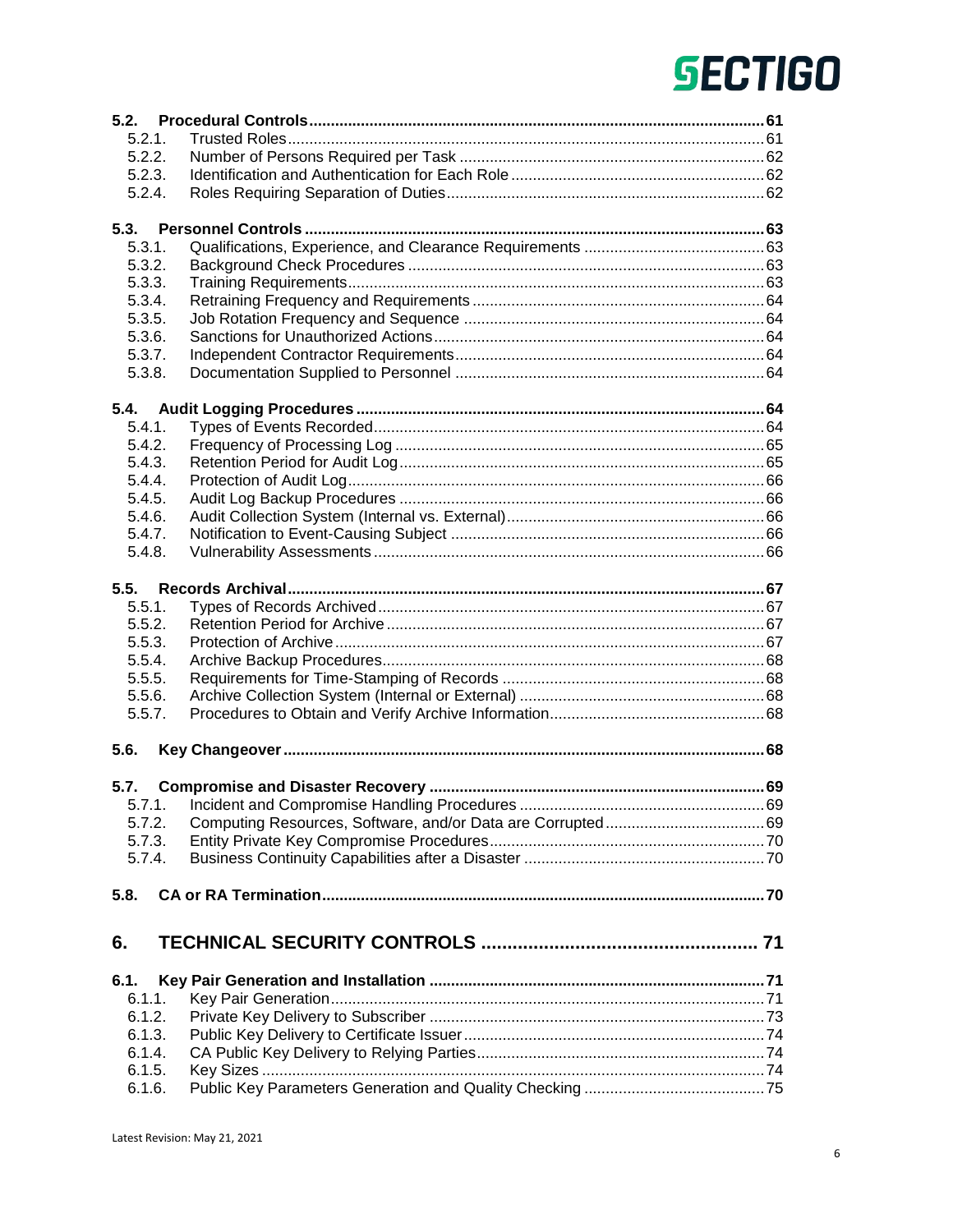| 6.1.7.  |                                                                          |    |
|---------|--------------------------------------------------------------------------|----|
| 6.2.    | Private Key Protection and Cryptographic Module Engineering Controls 76  |    |
| 6.2.1.  |                                                                          |    |
| 6.2.2.  |                                                                          |    |
| 6.2.3.  |                                                                          |    |
| 6.2.4.  |                                                                          |    |
| 6.2.5.  |                                                                          |    |
| 6.2.6.  |                                                                          |    |
| 6.2.7.  |                                                                          |    |
| 6.2.8.  |                                                                          |    |
| 6.2.9.  |                                                                          |    |
| 6.2.10. |                                                                          |    |
| 6.2.11. |                                                                          |    |
|         |                                                                          |    |
| 6.3.    |                                                                          |    |
| 6.3.1.  |                                                                          |    |
| 6.3.2.  |                                                                          |    |
|         |                                                                          |    |
| 6.4.    |                                                                          |    |
| 6.4.1   |                                                                          |    |
| 6.4.2.  |                                                                          |    |
| 6.4.3.  |                                                                          |    |
|         |                                                                          |    |
| 6.5.    |                                                                          |    |
| 6.5.1.  |                                                                          |    |
| 6.5.2.  |                                                                          |    |
|         |                                                                          |    |
| 6.6.    |                                                                          |    |
| 6.6.1.  |                                                                          |    |
| 6.6.2.  |                                                                          |    |
| 6.6.3.  |                                                                          |    |
|         |                                                                          |    |
| 6.7.    |                                                                          |    |
|         |                                                                          |    |
| 6.8.    |                                                                          |    |
|         |                                                                          |    |
|         |                                                                          |    |
| 7.      | <b>CERTIFICATE, CRL, AND OCSP PROFILES</b>                               | 83 |
|         |                                                                          |    |
| 7.1.    |                                                                          |    |
| 7.1.1.  |                                                                          |    |
| 7.1.2.  |                                                                          |    |
| 7.1.3.  |                                                                          |    |
| 7.1.4.  |                                                                          |    |
| 7.1.5.  |                                                                          |    |
| 7.1.6.  |                                                                          |    |
| 7.1.7.  |                                                                          |    |
| 7.1.8.  |                                                                          |    |
| 7.1.9.  | Processing Semantics for the Critical Certificate Policies Extension  92 |    |
|         |                                                                          |    |
| 7.2.    |                                                                          |    |
| 7.2.1.  |                                                                          |    |
| 7.2.2.  |                                                                          |    |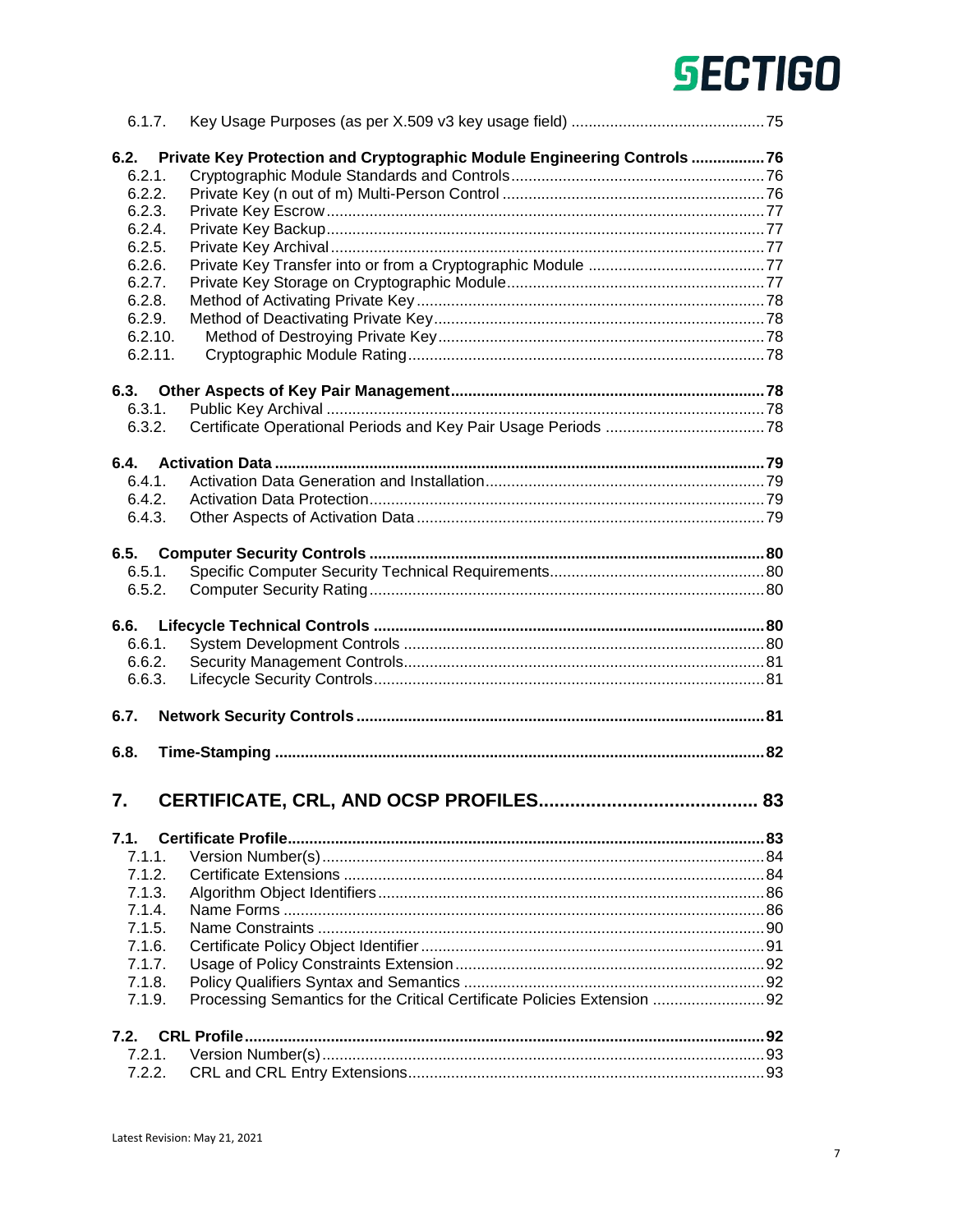| 7.3.1. |                                                   |  |
|--------|---------------------------------------------------|--|
| 7.3.2. |                                                   |  |
|        |                                                   |  |
| 8.     | <b>COMPLIANCE AUDIT AND OTHER ASSESSMENTS  95</b> |  |
|        |                                                   |  |
| 8.1.   |                                                   |  |
|        |                                                   |  |
| 8.2.   |                                                   |  |
|        |                                                   |  |
| 8.3.   |                                                   |  |
|        |                                                   |  |
| 8.4.   |                                                   |  |
|        |                                                   |  |
| 8.5.   |                                                   |  |
|        |                                                   |  |
| 8.6.   |                                                   |  |
|        |                                                   |  |
| 8.7.   |                                                   |  |
|        |                                                   |  |
|        |                                                   |  |
| 9.     |                                                   |  |
|        |                                                   |  |
|        |                                                   |  |
| 9.1.1. |                                                   |  |
| 9.1.2. |                                                   |  |
| 9.1.3. |                                                   |  |
| 9.1.4. |                                                   |  |
| 9.1.5. |                                                   |  |
| 9.1.6. |                                                   |  |
|        |                                                   |  |
| 9.2.   |                                                   |  |
| 9.2.1. |                                                   |  |
| 9.2.2. |                                                   |  |
| 9.2.3. |                                                   |  |
|        |                                                   |  |
| 9.3.   |                                                   |  |
| 9.3.1. |                                                   |  |
| 9.3.2. |                                                   |  |
| 9.3.3. |                                                   |  |
| 9.3.4. |                                                   |  |
|        |                                                   |  |
| 9.4.   |                                                   |  |
| 9.4.1. |                                                   |  |
| 9.4.2. |                                                   |  |
| 9.4.3. |                                                   |  |
| 9.4.4. |                                                   |  |
| 9.4.5. |                                                   |  |
| 9.4.6. |                                                   |  |
| 9.4.7. |                                                   |  |
|        |                                                   |  |
| 9.5.   |                                                   |  |
|        |                                                   |  |
| 9.6.   |                                                   |  |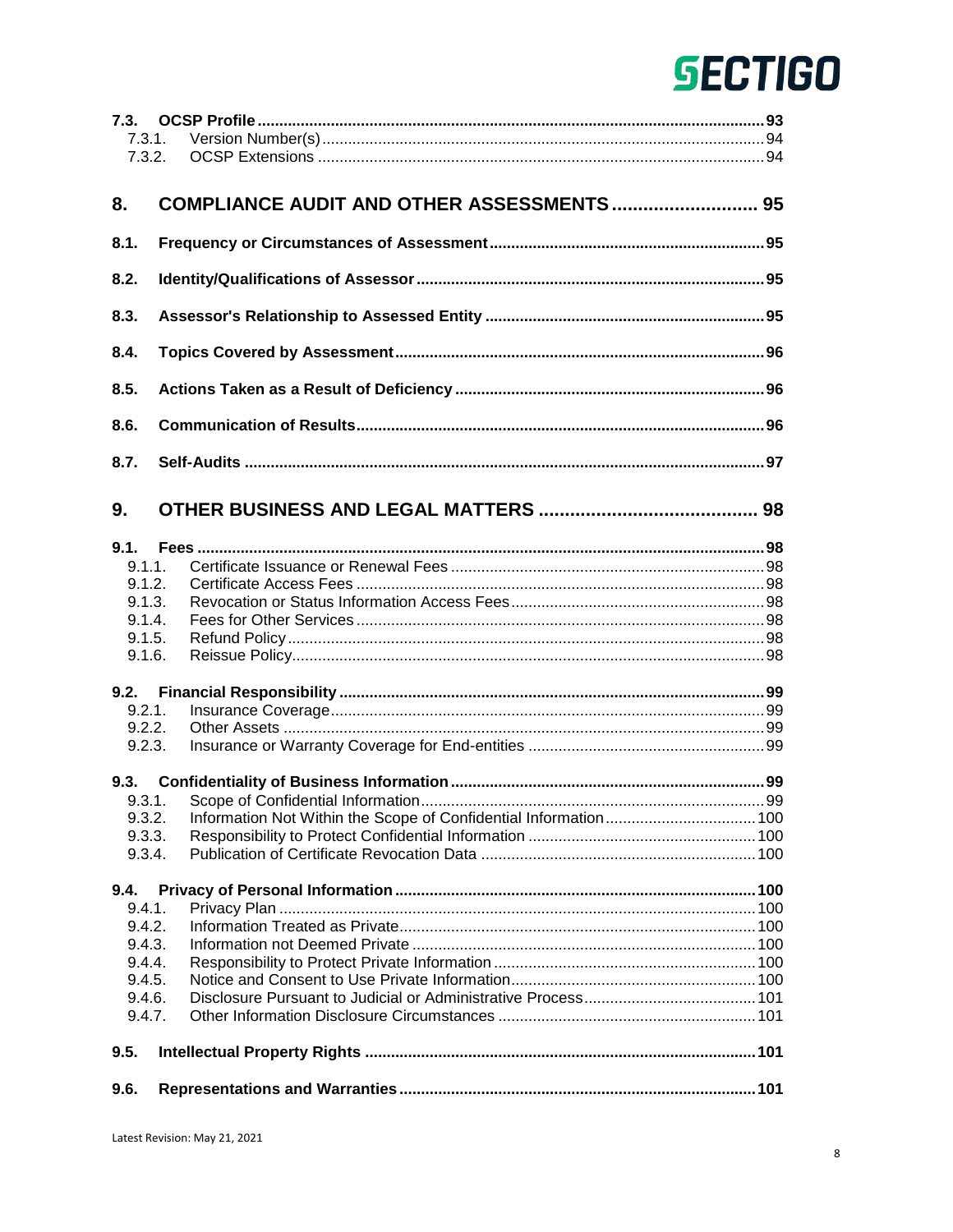| 9.6.1.             |  |
|--------------------|--|
| 9.6.2.             |  |
| 9.6.3.             |  |
| 9.6.4.             |  |
| 9.6.5.             |  |
|                    |  |
| 9.7.               |  |
| 9.7.1.             |  |
| 9.7.2.             |  |
| 9.8.               |  |
| 9.8.1.             |  |
| 9.8.2.             |  |
|                    |  |
| 9.9.               |  |
| 9.9.1.             |  |
| 9.10.              |  |
| $9.10.1$ .         |  |
| 9.10.2.            |  |
| 9.10.3.            |  |
|                    |  |
| 9.11.              |  |
|                    |  |
| 9.12.<br>9.12.1.   |  |
| 9.12.2.            |  |
| 9.12.3.            |  |
|                    |  |
|                    |  |
| 9.13.              |  |
|                    |  |
| 9.14.              |  |
| 9.14.1.            |  |
| 9.14.2.            |  |
| 9.14.3.            |  |
| 9.15.              |  |
|                    |  |
|                    |  |
| 9.16.1.            |  |
| 9.16.2.            |  |
| 9.16.3.            |  |
| 9.16.4.            |  |
| 9.16.5.            |  |
| 9.16.6.            |  |
| 9.17.              |  |
| $9.17.1$ .         |  |
| 9.17.2.            |  |
| 9.17.3.            |  |
| 9.17.4.            |  |
| 9.17.5.            |  |
| 9.17.6.            |  |
| 9.17.7.<br>9.17.8. |  |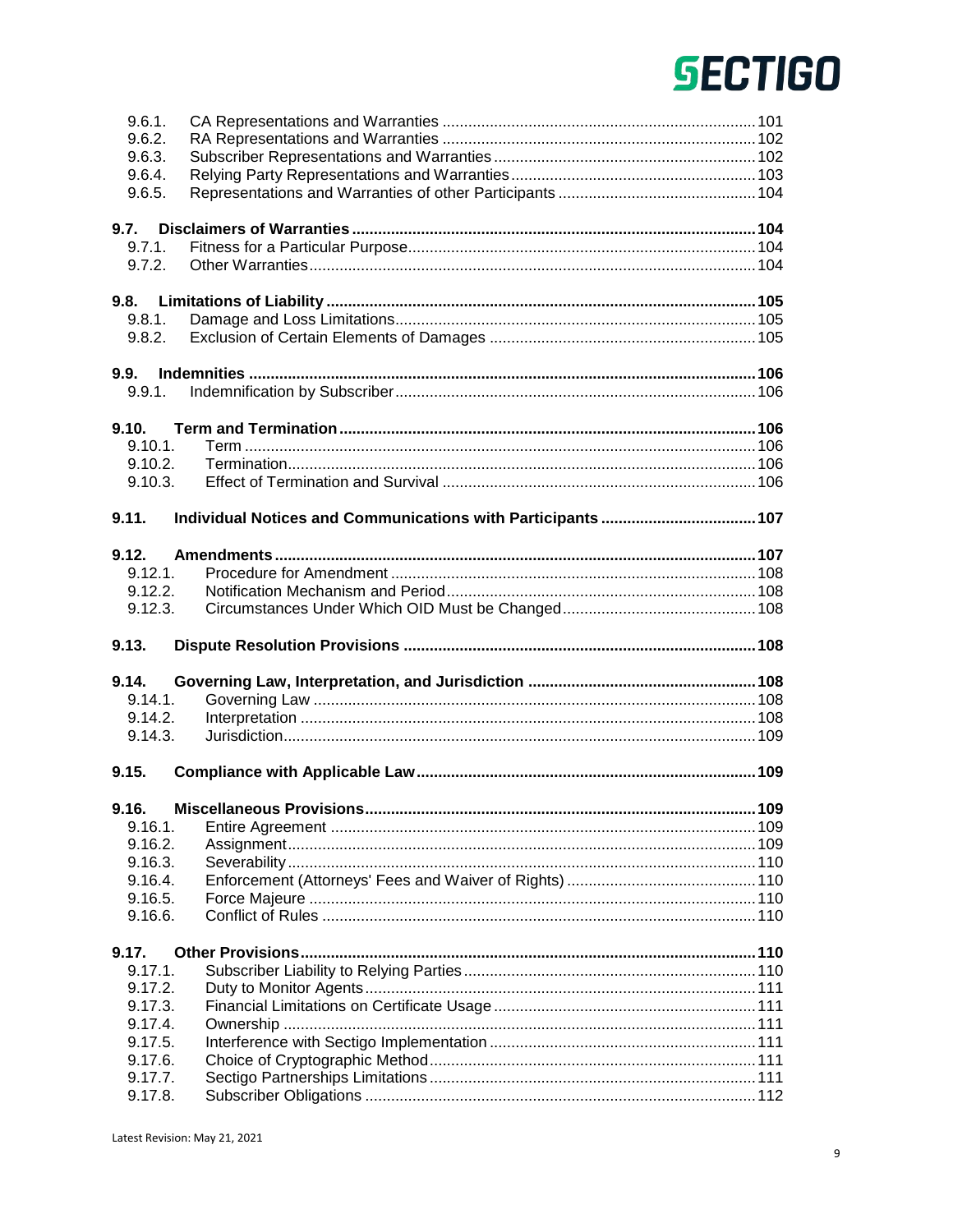| 126 |
|-----|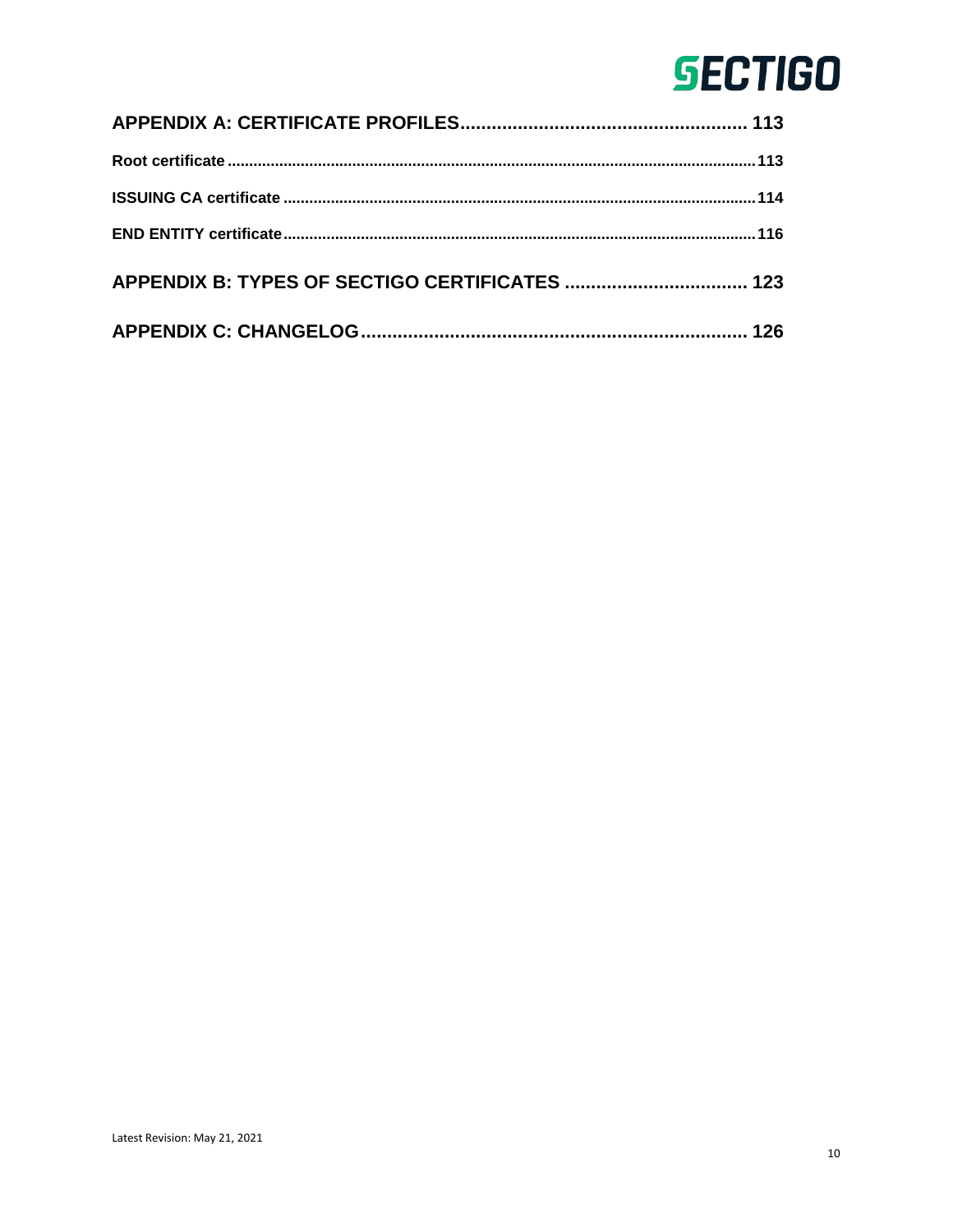

### <span id="page-10-0"></span>1. INTRODUCTION

Sectigo is a Certification Authority (CA) that issues high quality and highly trusted digital Certificates to entities including private and public companies and individuals in accordance with Sectigo Certification Practice Statement (CPS). In its role as a CA, Sectigo performs functions associated with public key operations that include receiving requests, issuing, revoking and renewing a digital Certificate and the maintenance, issuance and publication of Certificate Revocation Lists (CRLs) for users within the Sectigo Public Key Infrastructure (PKI).

### <span id="page-10-1"></span>1.1. Overview

For issuance of Server Certificates Sectigo conforms to the current version of the Baseline Requirements (BR) and EV Guidelines (EVG). For the issuance of Code Signing Certificates Sectigo conforms to the Code Signing BR. In the event of any inconsistency between this CPS and the other documents specified in this paragraph, those documents take precedence over this CPS.

For the issuance of other certificate types, Sectigo relies on the industry best practices and other standards.

Sectigo MAY extend, under agreement, membership of its PKI to approved third parties known as Registration Authorities (RAs). The international network of Sectigo RAs share Sectigo's policies, practices, and CA infrastructure to issue Sectigo digital Certificates, or if appropriate, private labeled digital Certificates.

This CPS is only one of a set of documents relevant to the provision of Certification Services by Sectigo and that the list of documents contained in this clause are other documents that this CPS will from time to time mention, although this is not an exhaustive list. The document name, location of and status, whether public or private, are detailed below.

| <b>Document</b>                                        | <b>Status</b> | Location                          |
|--------------------------------------------------------|---------------|-----------------------------------|
| Sectigo WebPKI Certificate Policy                      | Public        | Sectigo Repository                |
| Sectigo Certification Practice Statement               | Public        | Sectigo Repository                |
| Sectigo Relying Party Agreement                        | Public        | Sectigo Repository                |
| Certificate Subscriber Agreement                       | Public        | Sectigo Repository                |
| Code Signing Certificate Subscriber Agreement          | Public        | Sectigo Repository                |
| Enterprise Public Key Infrastructure Manager Agreement | Confidential  | Presented to partners accordingly |
| Enterprise Public Key Infrastructure Manager Guide     | Confidential  | Presented to partners accordingly |
| Powered SSL Partner Agreement                          | Confidential  | Presented to partners accordingly |
| Powered SSL Partner Guide                              | Confidential  | Presented to partners accordingly |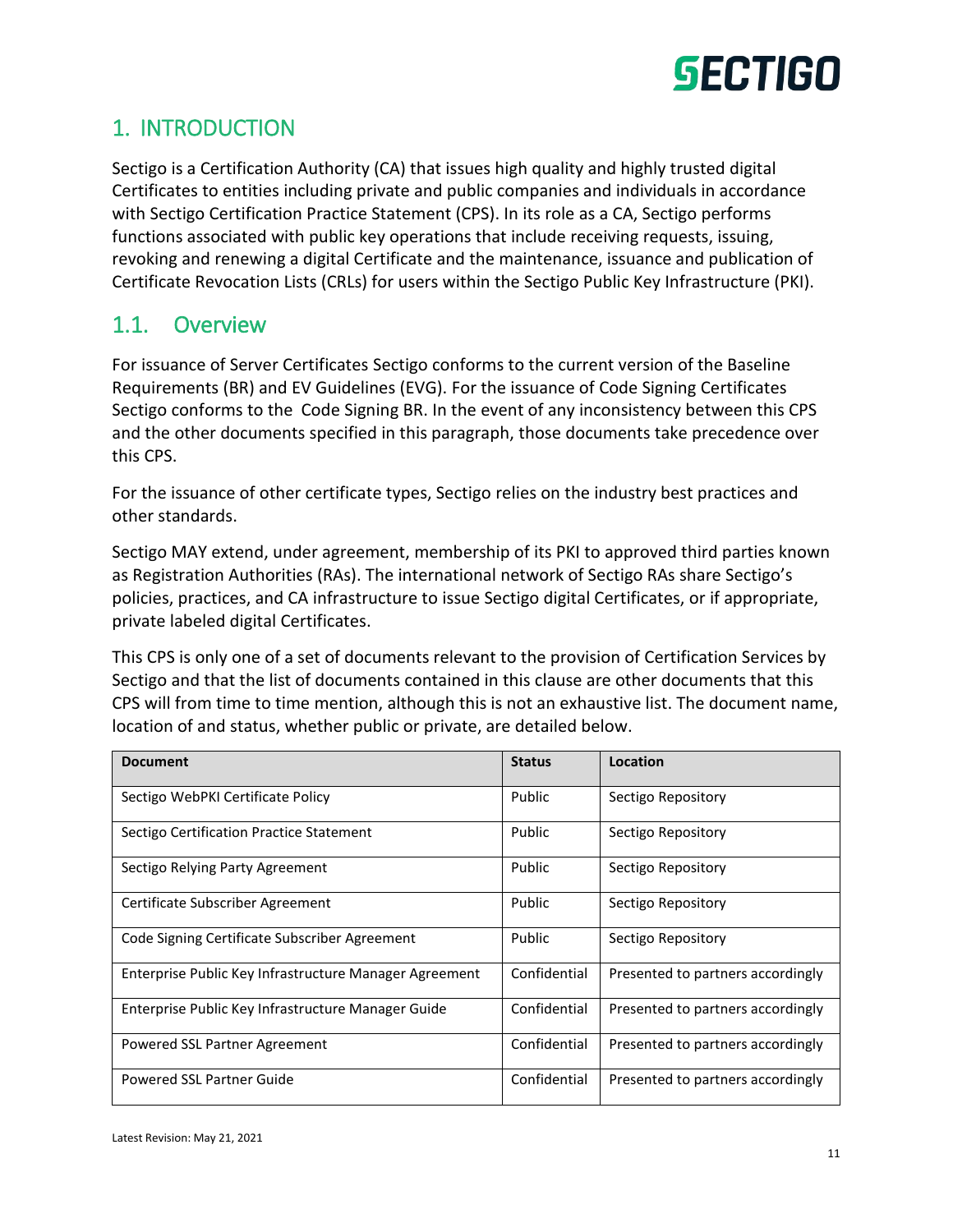| Reseller Agreement | Confidential | Presented to partners accordingly |
|--------------------|--------------|-----------------------------------|
| Reseller Agreement | Confidential | Presented to partners accordingly |
| Reseller Guide     | Confidential | Presented to partners accordingly |

This CPS, related agreements and Certificate policies referenced within this document are available online at *[www.sectigo.com/legal](https://www.sectigo.com/legal)*.

### <span id="page-11-0"></span>1.2. Document Name and Identification

This document is the Sectigo Certification Practice Statement (CPS). It outlines the legal, commercial and technical principles and practices that Sectigo employ in providing certification services that include, but are not limited to, approving, issuing, using and managing of Digital Certificates and in maintaining a X.509 Certificate based public key infrastructure (PKI) in accordance with the Certificate Policies determined by Sectigo. It also defines the underlying certification processes for Subscribers and describes Sectigo's repository operations. The CPS is also a means of notification of roles and responsibilities for parties involved in Certificate based practices within the Sectigo PKI.

The Sectigo CPS is a public statement of the practices of Sectigo and the conditions of issuance, revocation and renewal of a Certificate issued under Sectigo's own hierarchy.

### <span id="page-11-1"></span>1.3. PKI Participants

This section identifies and describes some of the entities that participate within the Sectigo PKI. Sectigo conforms to this CPS and other obligations it undertakes through adjacent contracts when it provides its services.

### <span id="page-11-2"></span>1.3.1. Certification Authorities

In its role as a CA, Sectigo provides Certificate services within the Sectigo PKI. Sectigo will:

- Conform its operations to the CPS (or other CA business practices disclosure), as the same may from time to time be modified by amendments published in the Repository,
- Issue and publish Certificates in a timely manner in accordance with the issuance times set out in this CPS,
- Upon receipt of a valid request to revoke the Certificate from a person authorized to request revocation using the revocation methods detailed in this CPS, revoke a Certificate issued for use within the Sectigo PKI,
- Publish CRLs on a regular basis, in accordance with the applicable Certificate Policy and with provisions described in this CPS,
- Distribute issued Certificates in accordance with the methods detailed in this CPS,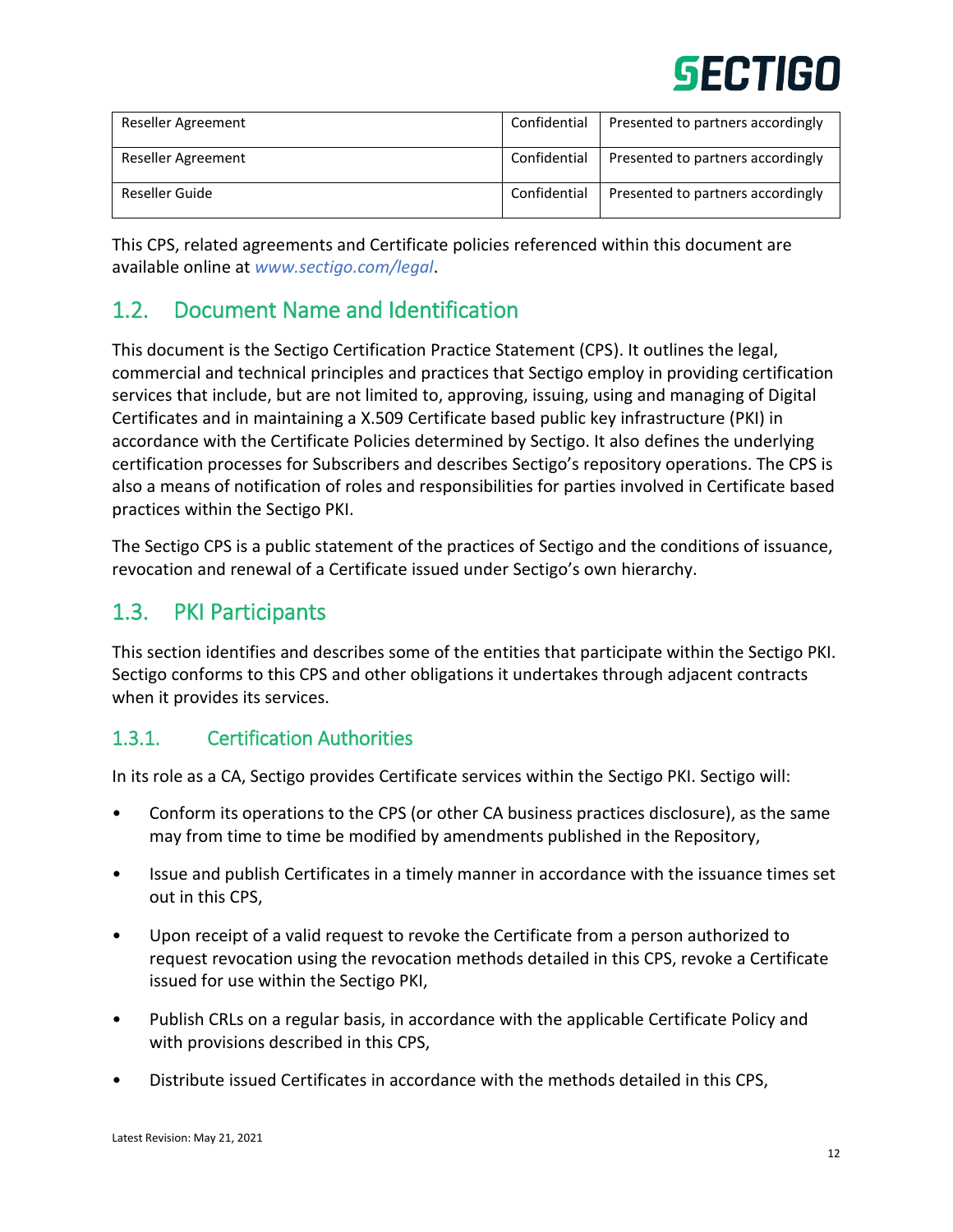- Update CRLs in a timely manner as detailed in this CPS,
- Notify Subscribers via email of the imminent expiry of their Sectigo issued Certificate (for a period disclosed in this CPS).

### <span id="page-12-0"></span>1.3.2. Registration Authorities

Sectigo has established the necessary secure infrastructure to fully manage the lifecycle of digital Certificates within its PKI. Through a network of RAs, Sectigo also makes its certification authority services available to its Subscribers. Sectigo RAs:

- Accept, evaluate, approve or reject the registration of Certificate applications.
- Verify the accuracy and authenticity of the information provided by the Subscriber at the time of application as specified in this CPS, the BR and/or the EVG.
- Use official, notarized or otherwise indicated document to evaluate a Subscriber application.
- Verify the accuracy and authenticity of the information provided by the Subscriber at the time of reissue or renewal as specified in this CPS, the BR and/or the EVG.

RAs act locally within their own context of geographical or business partnerships on approval and authorization by Sectigo in accordance with Sectigo practices and procedures.

Sectigo MAY extend the use of RAs for its Web Host Reseller, Enterprise Public Key Infrastructure (EPKI) Manager and, optionally, Powered SSL programs. Upon successful approval to join the respective programs the Web Host Reseller Subscriber, EPKI Manager Subscriber or Powered SSL Subscriber MAY be permitted to act as an RA on behalf of Sectigo. RAs are required to conform to this CPS, the BR and/or the EVG.

RAs do not issue or cause the issuance of Secure Server Certificates. Some RAs may be enabled to perform validation of some or all of the subject identity information but are not able to undertake domain control validation.

RAs may only undertake their validation duties from pre-approved systems which are identified to the CA by various means that always include but are not limited to the white-listing of the IP address from which the RA operates.

Sectigo operates several intermediate CAs from which it issues certificates for which some part of the validation has been performed by a Registration Authority. Some of the intermediate CAs are dedicated to the work of a single RA, whilst others are dedicated to the work of multiple related RAs.

### 1.3.2.1. Internal Registration Authority

Sectigo operates its own internal RA that allows retail customers as well as all customers of Reseller Partners along with some of Sectigo's Web Host Resellers to manage their Certificate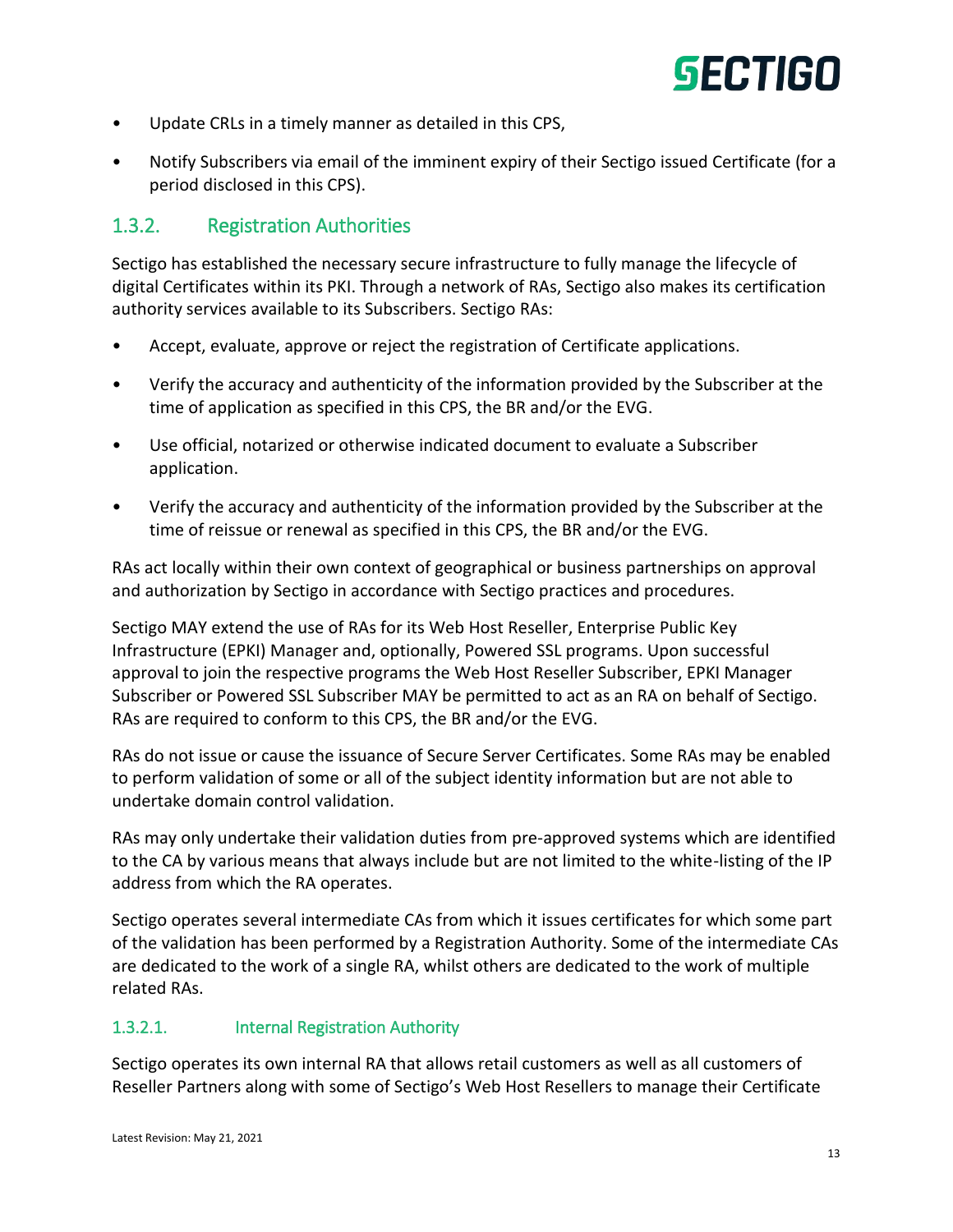

lifecycle, including application, issuance, renewal and revocation. Sectigo's RA adheres to Sectigo's CPS.

For the issuance of Secure Server Certificates this RA is also equipped with automated systems that validate domain control. For that minority of Secure Server Certificates for which the validation of domain control is not possible by completely automated means, the specially trained and vetted staff that Sectigo employs in its RA have the ability to cause the issuance of Certificates – but only when they are authenticated to Sectigo's issuance systems using twofactor authentication.

Sectigo's internal RA, together with its staff and systems, all fall within the scope of Sectigo's WebTrust for CAs certification.

### 1.3.2.2. External Registration Authority

Some resellers, Powered SSL Partners or enterprise customers may be authorized by Sectigo to act as external RAs. As such they MAY be granted RA functionality which MAY include the validation of some or all of the subject identity information for Secure Server Certificates. The external RA is obliged to conduct validation in accordance with this CPS, the BR and/or the EVG prior to issuing a Certificate and acknowledges that they have sufficiently validated the Applicant's identity. This acknowledgement may be via an online process (checking the "I have sufficiently validated this application" checkbox when applying for a Certificate), or via API parameters that sufficient validation has taken place prior to Sectigo issuing a Certificate.

External RAs do not validate domain control for Secure Server Certificates. This element of the validation of Secure Server Certificates is always performed by Sectigo's internal RA as described in this CPS.

### <span id="page-13-0"></span>1.3.3. Subscribers (End Entities)

Subscribers of Sectigo services are individuals or companies that use PKI in relation with Sectigo supported transactions and communications. Subscribers are parties that are identified in a Certificate and hold the Private Key corresponding to the Public Key listed in the Certificate. Prior to verification of identity and issuance of a Certificate, a Subscriber is an Applicant for the services of Sectigo.

### <span id="page-13-1"></span>1.3.4. Relying Parties

Relying Parties use PKI services in relation with various Sectigo Certificates for their intended purposes and may reasonably rely on such Certificates and/or digital signatures verifiable with reference to a Public Key listed in a Subscriber Certificate. Because not all Sectigo Certificate products are intended to be used in an e-commerce transaction or environment, parties who rely on Certificates not intended for e-commerce do not qualify as a Relying Party. Please refer to section 1.4 of this CPS to determine whether a particular product is intended for use in ecommerce transactions.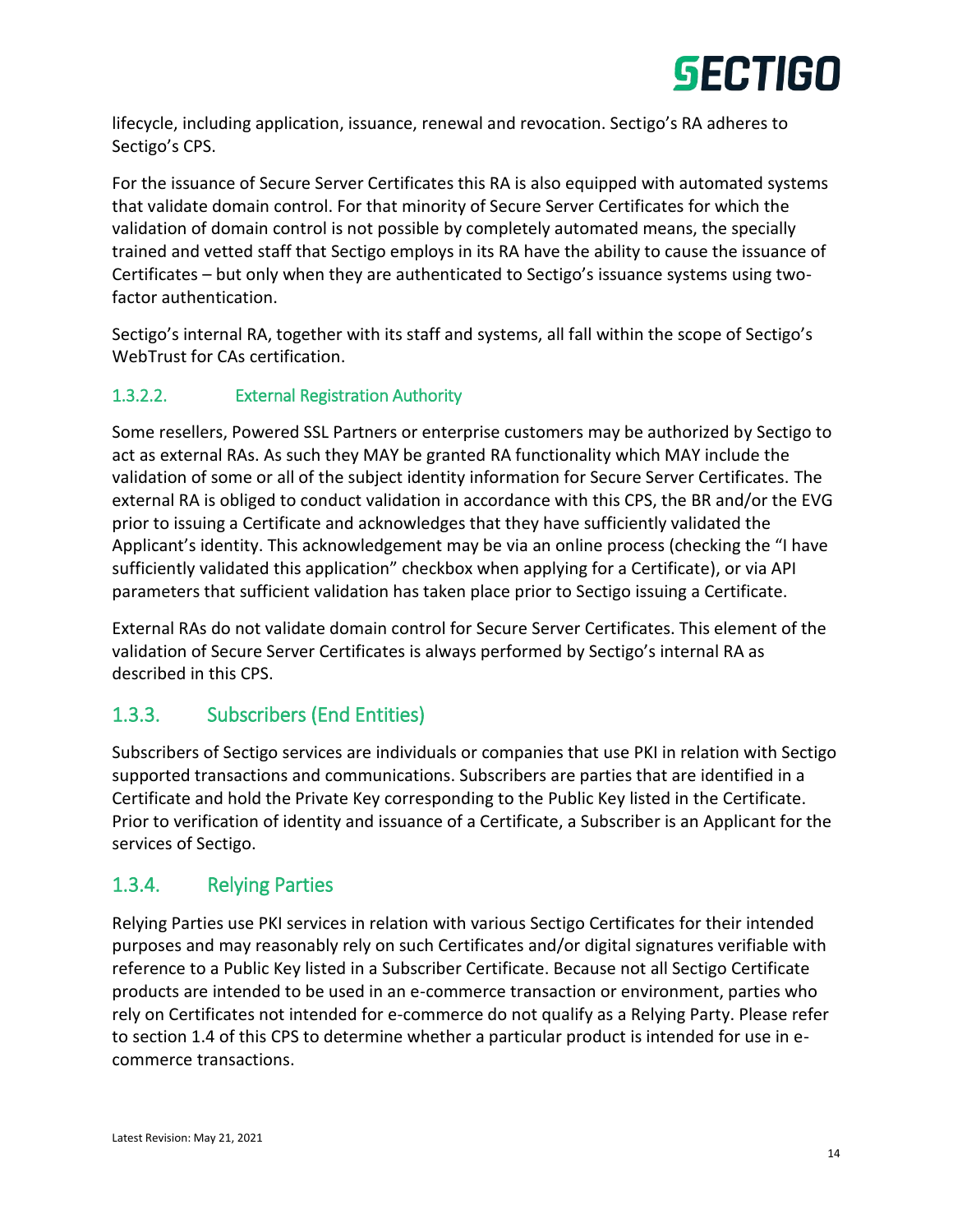To verify the validity of a digital Certificate they receive, Relying Parties must refer to the CRL or Online Certificate Status Protocol (OCSP) response prior to relying on information featured in a Certificate to ensure that Sectigo has not revoked the Certificate. The CRL location is detailed within the Certificate. OCSP responses are sent through the OCSP responder.

### <span id="page-14-0"></span>1.3.5. Other Participants

Sectigo has several categories of partner which assist in the provision of certification services.

### 1.3.5.1. Reseller Partners

Sectigo operates a Reseller Partner network that allows authorized partners to integrate Sectigo digital Certificates into their own product portfolios. Reseller Partners are responsible for referring digital Certificate customers to Sectigo, who maintain full control over the Certificate lifecycle process, including application, issuance, renewal and revocation. Due to the nature of the reseller program, the Reseller Partner must authorize a pending customer order made through its Reseller Partner account prior to Sectigo instigating the validation of such Certificate orders. All Reseller Partners are required to provide proof of organizational status (refer to section 3.2.2 of this CPS for examples of documentation required) and must enter into a Sectigo Reseller Partner agreement prior to being provided with Reseller Partner facilities.

### 1.3.5.2. Web Host Resellers

The Web Host Reseller program allows organizations providing hosting facilities to manage the Certificate lifecycle on behalf of their hosted customers. Such Web Host Resellers are permitted to apply for Secure Server Certificates on behalf of their hosted customers.

All Web Host Resellers are required to provide proof of organizational status (refer to section 3.2.2 of this CPS for examples of documentation required) and must enter into a Sectigo Web Host Reseller agreement prior to being provided with Web Host Reseller facilities.

Some Web Host Resellers MAY be designated as external RAs.

### 1.3.5.3. EPKI Manager Accounts

Sectigo Enterprise PKI (EPKI) Manager is a fully outsourced enterprise public key infrastructure service that allows authorized EPKI Manager account holders to control the entire Certificate lifecycle process, including application, issuance, renewal and revocation, for Certificates designated to company servers, intranets, extranets, partners, employees and hardware devices.

These accounts are able to streamline the verification and issuance process by restricting the subject identifying information in the Certificates to refer only to the organization's name and address previously verified by Sectigo.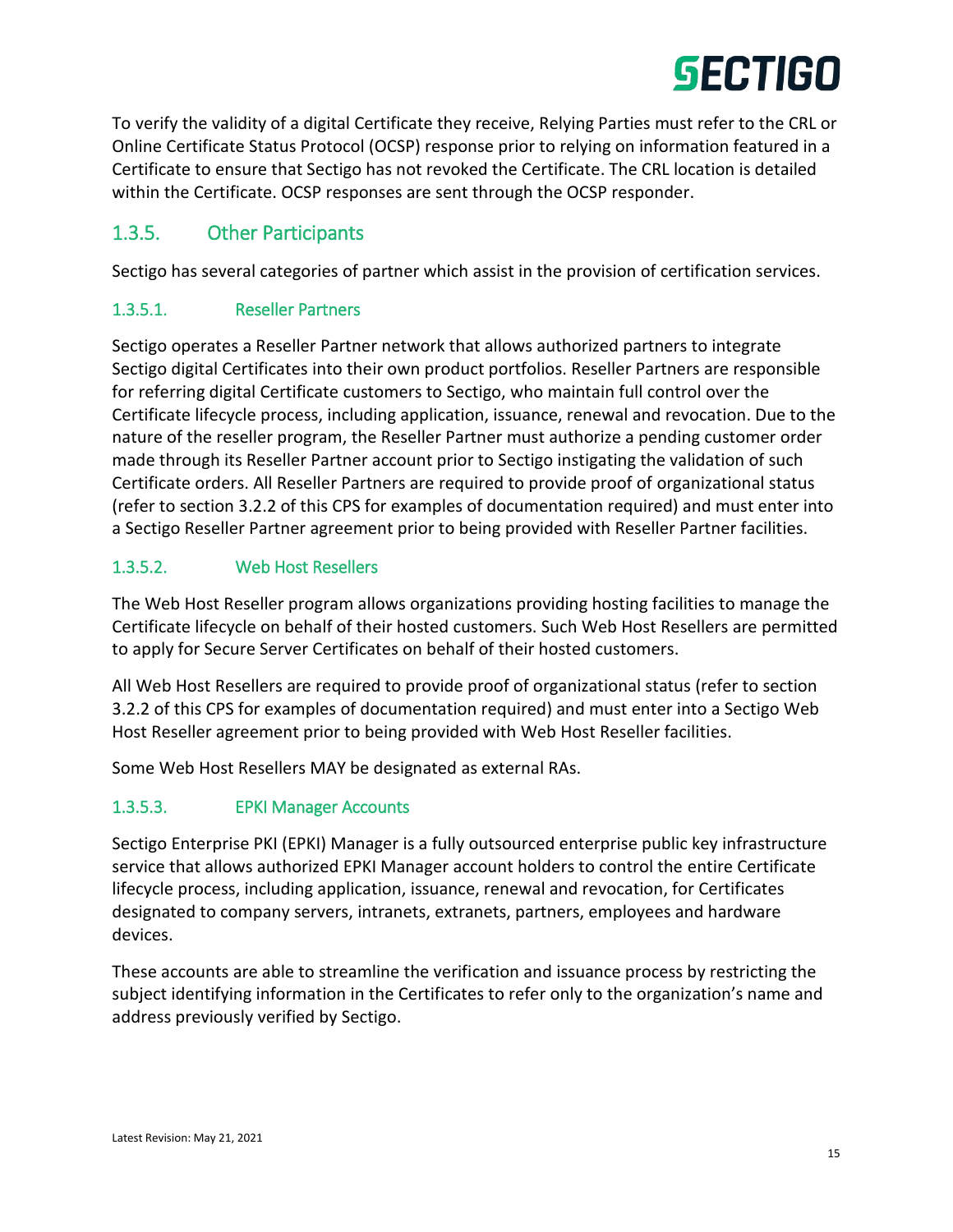

EPKI account holders do not perform the initial validation of domain control for Secure Server Certificates. This element of the validation of Secure Server Certificates is always performed by Sectigo's internal RA as described in this CPS.

The EPKI Manager account holder is obliged to request Certificates only for legitimate company resources, including domain names (servers), intranets, extranets, partners, employees and hardware devices.

### 1.3.5.4. Powered Partners

Sectigo operates the Powered service that includes an international network of approved organizations sharing the Sectigo practices and policies and using a suitable brand name to issue privately labeled Certificates to individuals and companies. Sectigo controls all aspects of the Certificate lifecycle, including but not limited to the validation, issuance, renewal and revocation of Powered Certificates.

All Powered Partners are required to provide proof of organizational status (refer to section 3.2.2 of this CPS for examples of documentation required) and must enter into a Sectigo Powered Partner agreement prior to being provided with Powered Partner facilities.

Some Powered Partners MAY be designated as external RAs.

The phrase "[Run by the Issuer]" SHOULD be appended to the Common Name field of the Powered Partner subCA Certificate. This phrase is an indication that the subCA in which it appears issues Certificates for a Powered Partner.

### <span id="page-15-0"></span>1.4. Certificate Usage

A digital Certificate is formatted data that cryptographically binds an identified Subscriber with a Public Key. A digital Certificate allows an entity taking part in an electronic transaction to prove its identity to other participants in such transaction. Digital Certificates are used in commercial environments as a digital equivalent of an identification card.

Sectigo currently offers a portfolio of digital Certificates and related products that can be used to address the needs of users for secure personal and business communications, including but not limited to secure email, protection of online transactions and identification of persons, whether legal or physical, or devices on a network or within a community.

Sectigo may update or extend its list of products, including the types of Certificates it issues, as it sees fit. The publication or updating of the list of Sectigo products creates no claims by any third party.

### <span id="page-15-1"></span>1.4.1. Appropriate Certificate Uses

As detailed in this CPS, Sectigo offers a range of distinct Certificate types. The different Certificate types have differing intended usages and differing policies. Pricing and Subscriber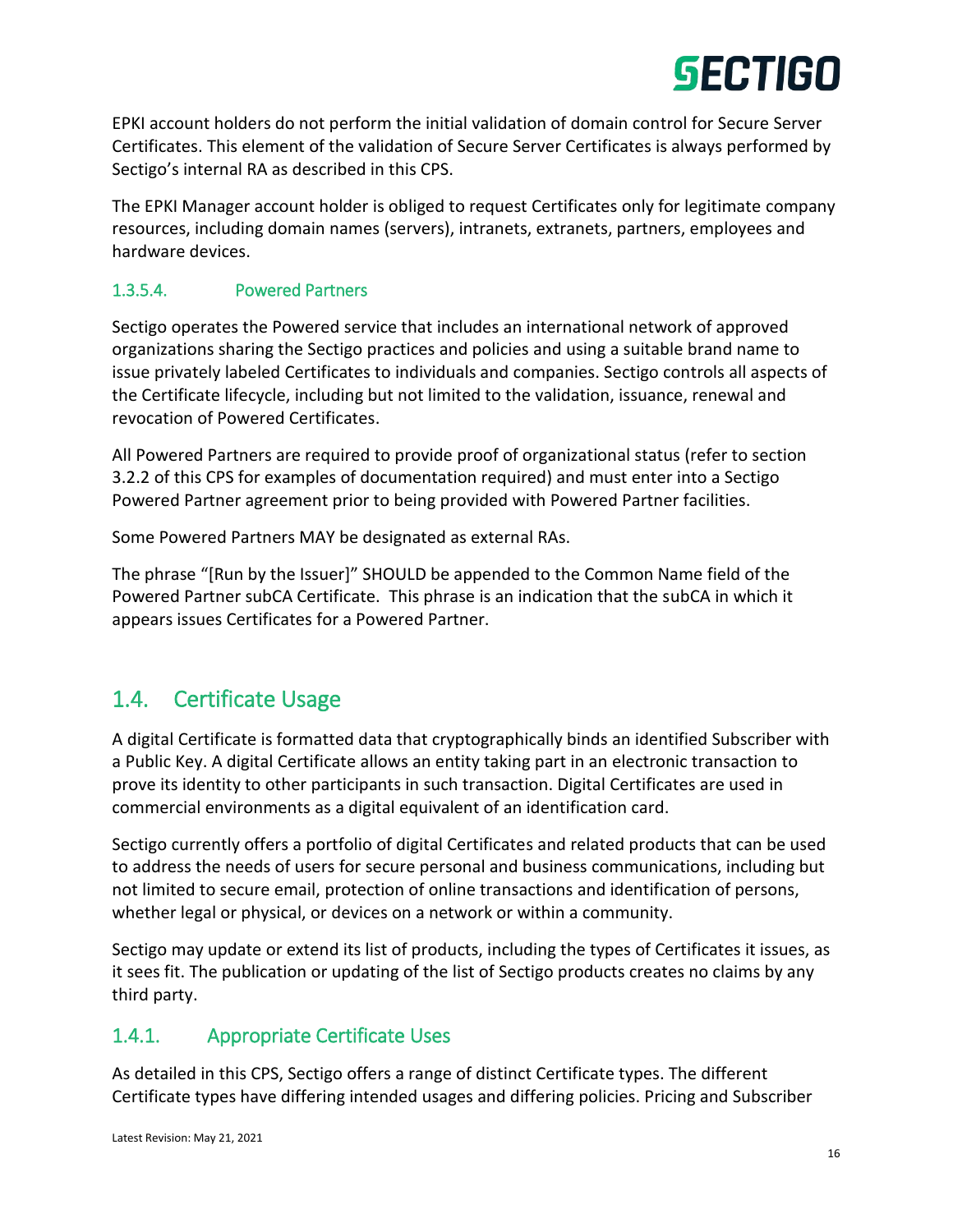fees for the Certificates are made available on the relevant official Sectigo websites. The maximum warranty associated with each Certificate is set forth in detail in section 9.2.3 of this CPS.

As the suggested usage for a digital Certificate differs on a per application basis, Subscribers are urged to appropriately study their requirements for their specific application before applying for a specific Certificate. Revoked Certificates are appropriately referenced in CRLs and published in Sectigo directories.

### 1.4.1.1. Secure Server Certificates

Secure Server Certificates, also known as SSL or TLS certificates, facilitate the exchange of encryption keys in order to enable the encrypted communication of information over the Internet between the user of an Internet browser and a Web site. There are typically three levels of validation for Secure Server Certificates.

Domain Validated (DV) Certificates: The appropriate use of DV Certificates is to keep information encrypted when sent between a client and a server where there are low risks and consequences of data compromise and where the identity of the server operator is of little consequence. DV Certificates are appropriate for entities needing low cost Certificates issued at a fast pace. DVs do not provide authentication or validation, and are the lowest cost means of securing a website.

Organization Validated (OV) Certificates: OV Certificates are used to keep information encrypted that is sent between a client and a server where there are moderate risks and consequences of data compromise, and therefore the end user desires to have reasonable assurance of the identity of the server operator. OV Certificates include business and company validation. Additionally, OV Certificates provide higher levels of trust and security than DV certificates, but provide lower levels of trust and security than EV Certificates.

Extended Validated (EV) Certificates: Clearly identify the legal entity that controls a web site. EV certificates provide a greater level of assurance to the user of an Internet browser that the web site the user is accessing is controlled by a specific legal entity identified in the Certificate Subject by name, address of place of business, jurisdiction of incorporation or registration, and the entities registration number or other disambiguating information.

Multidomain Certificates (MDC) are Certificates that may contain multiple FQDNs or IP addresses in the subjectAlternativeName field.

Wildcard Certificates are Certificates that cover sub-domains of any single domain.

Wildcard Domain Names MUST NOT be issued in EV Certificates.

### 1.4.1.2. S/MIME Certificates

Secure/Multipurpose Internet Mail Extension(s) (S/MIME) Certificates are used for cryptographically signing and encrypting email. They are issued to a specific email address and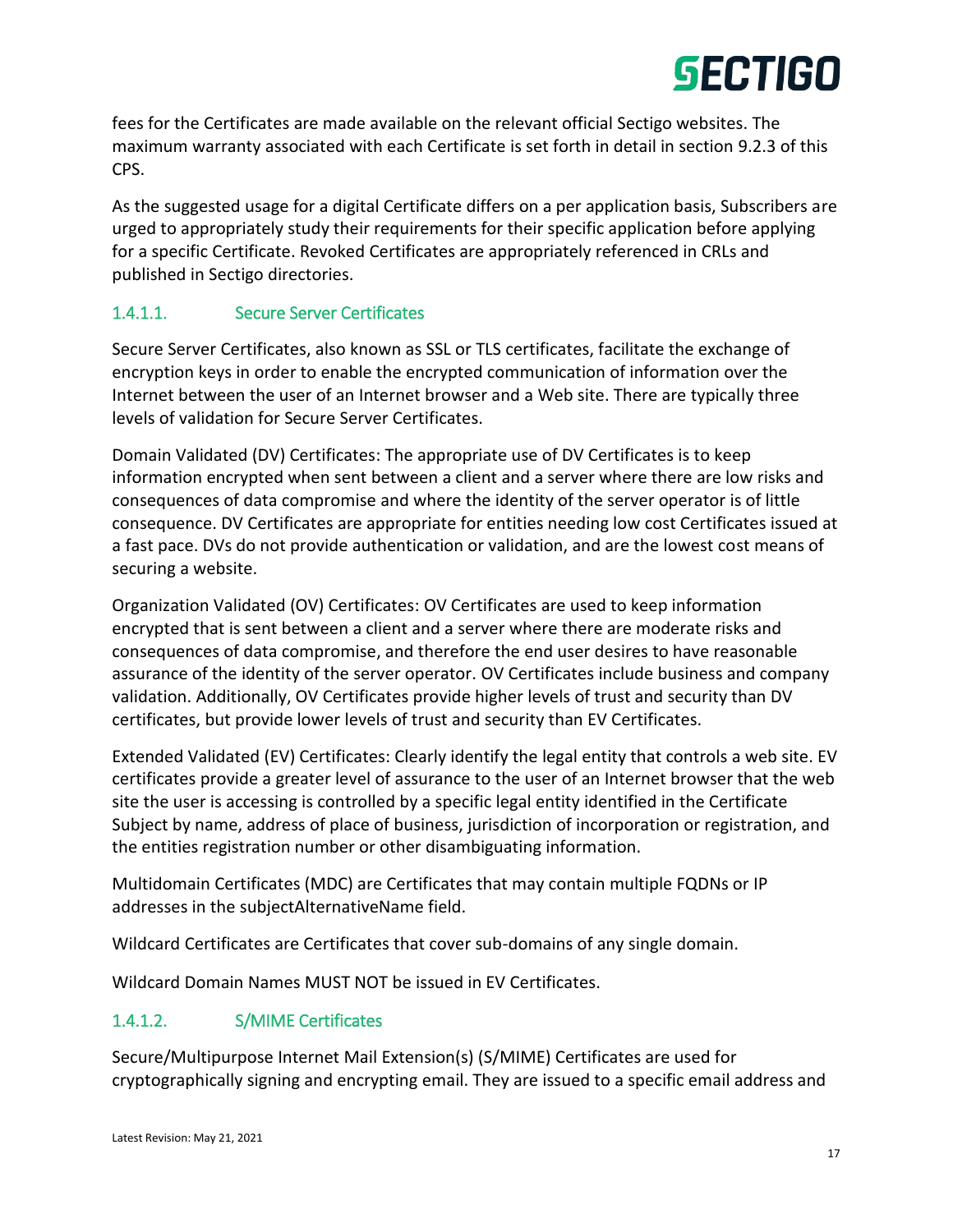

MAY also contain Subject information verifying the identity of the individual/natural person and/or the organization which owns the email address.

### 1.4.1.3. Code Signing Certificates

Code Signing Certificates and signatures are intended to be used to verify the identity of the certificate holder (Subscriber) and the integrity of its code. They provide assurance to a user or platform provider that code verified with the certificate has not been modified from its original form and is distributed by the entity identified in the EV Code Signing Certificate by name, address, and other information. Code Signing Certificates may help to establish the legitimacy of signed code, help to maintain the trustworthiness of software platforms, help users to make informed software choices, and limit the spread of malware.

Code Signing Certificates may be either OV or EV based upon the level of identity verification undertaken.

### <span id="page-17-0"></span>1.4.2. Prohibited Certificate Uses

Certificates are prohibited from being used to the extent that the use is inconsistent with applicable law. Certificates are prohibited from being used as control equipment in hazardous circumstances or for uses requiring fail-safe performance such as the operation of nuclear facilities, aircraft navigation or communication systems, air traffic control systems, or weapons control systems, where failure could lead directly to death, personal injury, or severe damage to persons or property.

DV Certificates are not for use as a means of providing identity assurance.

### <span id="page-17-1"></span>1.5. Policy Administration

Information located in this section includes the contact information of the organization responsible for drafting, registering, maintaining, updating, and approving the Sectigo CPS.

### <span id="page-17-2"></span>1.5.1. Organization Administering the Document

The Sectigo Policy Authority maintains this CPS, related agreements and Certificate policies referenced within this document.

### <span id="page-17-3"></span>1.5.2. Contact Person

The Sectigo Policy Authority may be contacted at the following address:

Sectigo Policy Authority 3rd Floor, Building 26 Exchange Quay, Trafford Road Salford, Greater Manchester, M5 3EQ, United Kingdom Tel: +44 (0) 161 874 7070 Fax: +44 (0) 161 877 1767 Attention: Legal Practices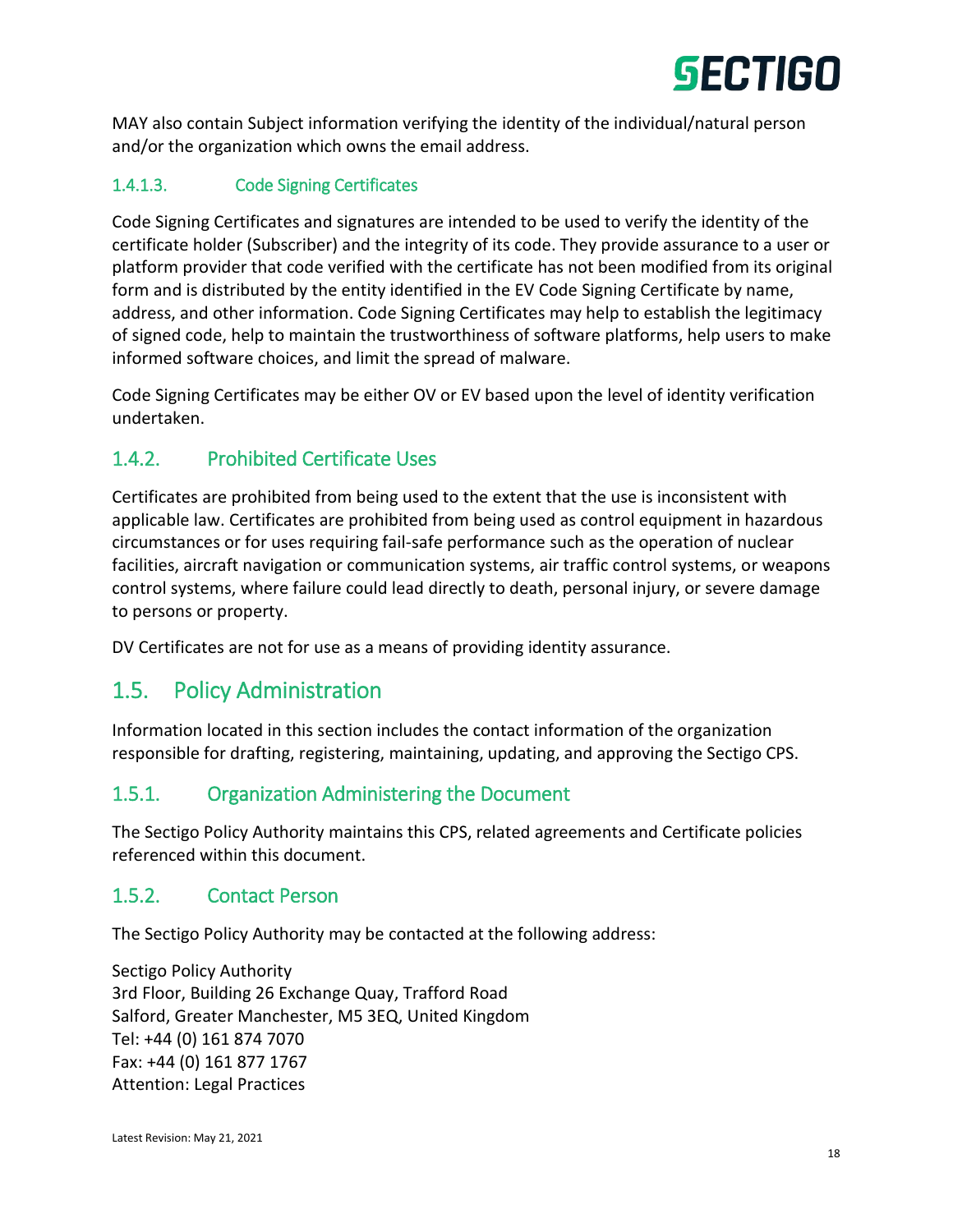

URL: *[https://www.sectigo.com](https://www.sectigo.com/)* Email: *[legalnotices@sectigo.com](mailto:legalnotices@sectigo.com)*

### 1.5.2.1. Problem Reporting Address

To report abuse, fraudulent, or malicious use of Certificates issued by Sectigo, please see the supported methods below. We encourage the use of our automated revocation portal, or ACME revokeCert for quickest response to issues requiring revocation.

#### *1.5.2.1.1. Revocation Portal*

To revoke one or more certificates issued by Sectigo for which you (i) are the Subscriber or (ii) control the domain or (iii) have in your possession the private key, you may use our automated Revocation Portal here:

*<https://secure.sectigo.com/products/RevocationPortal>*

#### *1.5.2.1.2. ACME revokeCert*

To programatically revoke one or more certificates issued by Sectigo for which you have in your possession the private key, you may use the ACME revokeCert method at this endpoint:

- ACME Directory: *<https://acme.sectigo.com/v2/keyCompromise>*
- revokeCert API: *<https://acme.sectigo.com/v2/keyCompromise/revokeCert>*

#### *1.5.2.1.3. Notifying Us Via Email*

For other issues or if you are unable to use the above automated revocation methods please send email to:

- For Code Signing Certificates: *[signedmalwarealert@sectigo.com](mailto:signedmalwarealert@sectigo.com)*
- For Other Certificates (SSL/TLS, S/MIME, etc): *[sslabuse@sectigo.com](mailto:sslabuse@sectigo.com)*

### <span id="page-18-0"></span>1.5.3. Person Determining CPS Suitability for the Policy

The Sectigo Policy Authority is responsible for determining the suitability of Certificate policies illustrated within this CPS. The Sectigo Policy Authority is also responsible for determining the suitability of proposed changes to the CPS prior to the publication of an amended edition.

### <span id="page-18-1"></span>1.5.4. CPS approval procedures

This CPS and any subsequent changes, amendments, or addenda, shall be approved by the Sectigo Policy Authority as specified in the *Sectigo Policy Authority (PA) Membership and Procedures* document.

### <span id="page-18-2"></span>1.6. Definitions and Acronyms

The list of definitions and acronyms located in this section are for use within the Sectigo CPS.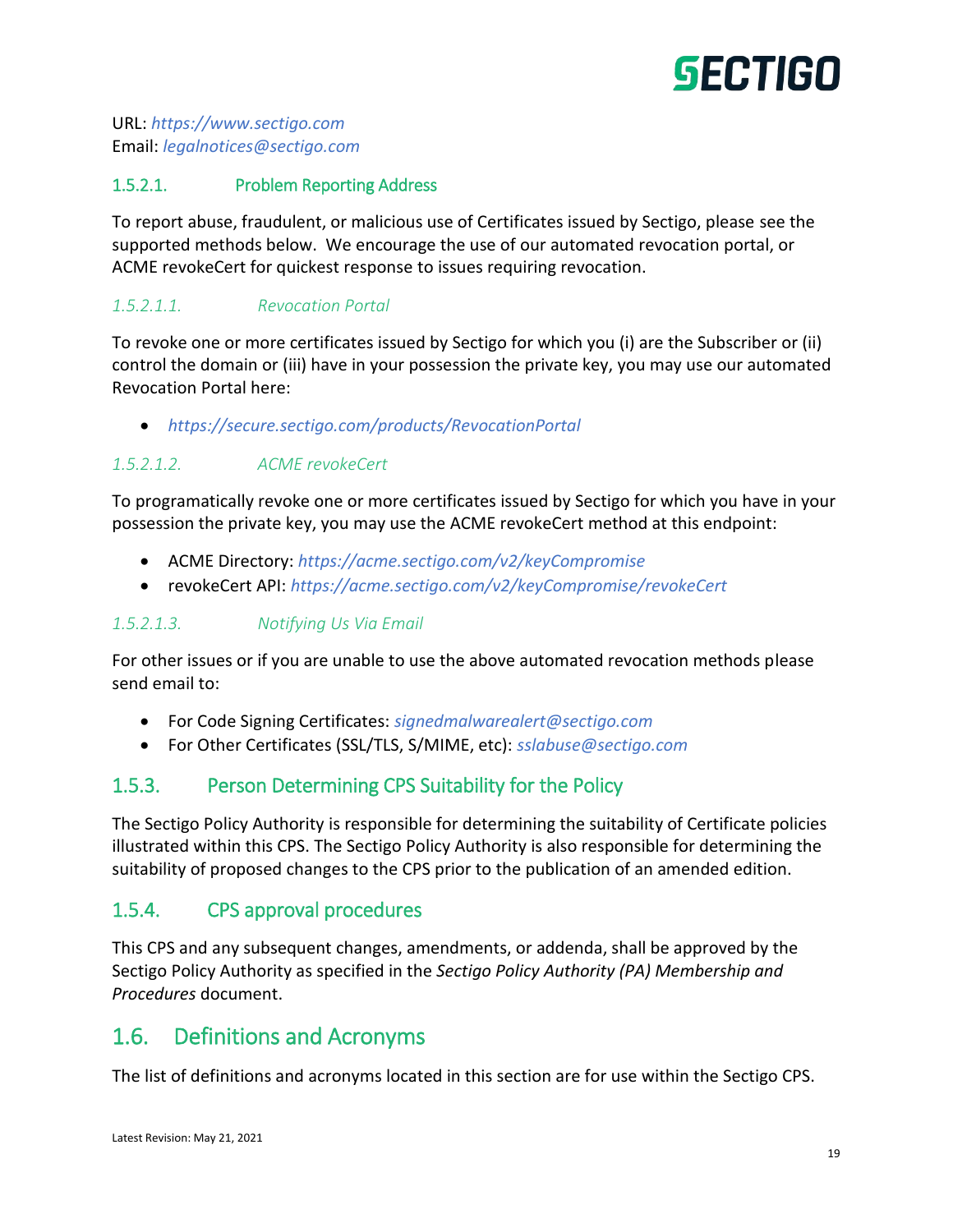

### <span id="page-19-0"></span>1.6.1. Definitions

Capitalized terms used throughout this CPS shall have the meanings set forth below:

| <b>Term</b>                                    | <b>Definition</b>                                                                                                                                                                                                                                                                                                                                                                                                                                                                                                                    |
|------------------------------------------------|--------------------------------------------------------------------------------------------------------------------------------------------------------------------------------------------------------------------------------------------------------------------------------------------------------------------------------------------------------------------------------------------------------------------------------------------------------------------------------------------------------------------------------------|
| <b>Applicant</b>                               | Means the natural person or Legal Entity that applies for (or<br>seeks renewal of) a Certificate. Once the Certificate issues,<br>the Applicant is referred to as the Subscriber. For Certificates<br>issued to devices, the Applicant is the entity that controls or<br>operates the device named in the Certificate, even if the<br>device is sending the actual Certificate request.                                                                                                                                              |
| <b>Applicant Representative</b>                | Means a natural person or human sponsor who is either the<br>Applicant, employed by the Applicant, or an authorized agent<br>who has express authority to represent the Applicant: (i) who<br>signs and submits, or approves a Certificate request on behalf<br>of the Applicant, and/or (ii) who signs and submits a<br>Subscriber Agreement on behalf of the Applicant, and/or (iii)<br>who acknowledges and agrees to the Certificate Terms of Use<br>on behalf of the Applicant when the Applicant is an Affiliate<br>of the CA. |
| <b>Audit Report</b>                            | Means a report from a Qualified Auditor stating the Qualified<br>Auditor's opinion on whether an entity's processes and<br>controls comply with the mandatory provisions of the<br>Baseline Requirements.                                                                                                                                                                                                                                                                                                                            |
| <b>Authorization Domain Name</b>               | Means the Domain Name used to obtain authorization for<br>Certificate issuance for a given FQDN.                                                                                                                                                                                                                                                                                                                                                                                                                                     |
| <b>Basic Constraints</b>                       | Means an extension that specifies whether the subject of the<br>Certificate may act as a CA or only as an end-entity                                                                                                                                                                                                                                                                                                                                                                                                                 |
| <b>Baseline Requirements (BR)</b>              | Means the CA/Browser Forum Baseline Requirements for the<br>Issuance and Management of Publicly-Trusted Certificates,<br>published at https://www.cabforum.org.                                                                                                                                                                                                                                                                                                                                                                      |
| <b>Certificate</b>                             | Means an electronic document that uses a digital signature to<br>bind a Public Key and an entity.                                                                                                                                                                                                                                                                                                                                                                                                                                    |
| <b>Certificate Management</b><br><b>System</b> | Means a system used by Sectigo to process, approve issuance<br>of, or store Certificates or Certificate status information,<br>including the database, database server, and storage.                                                                                                                                                                                                                                                                                                                                                 |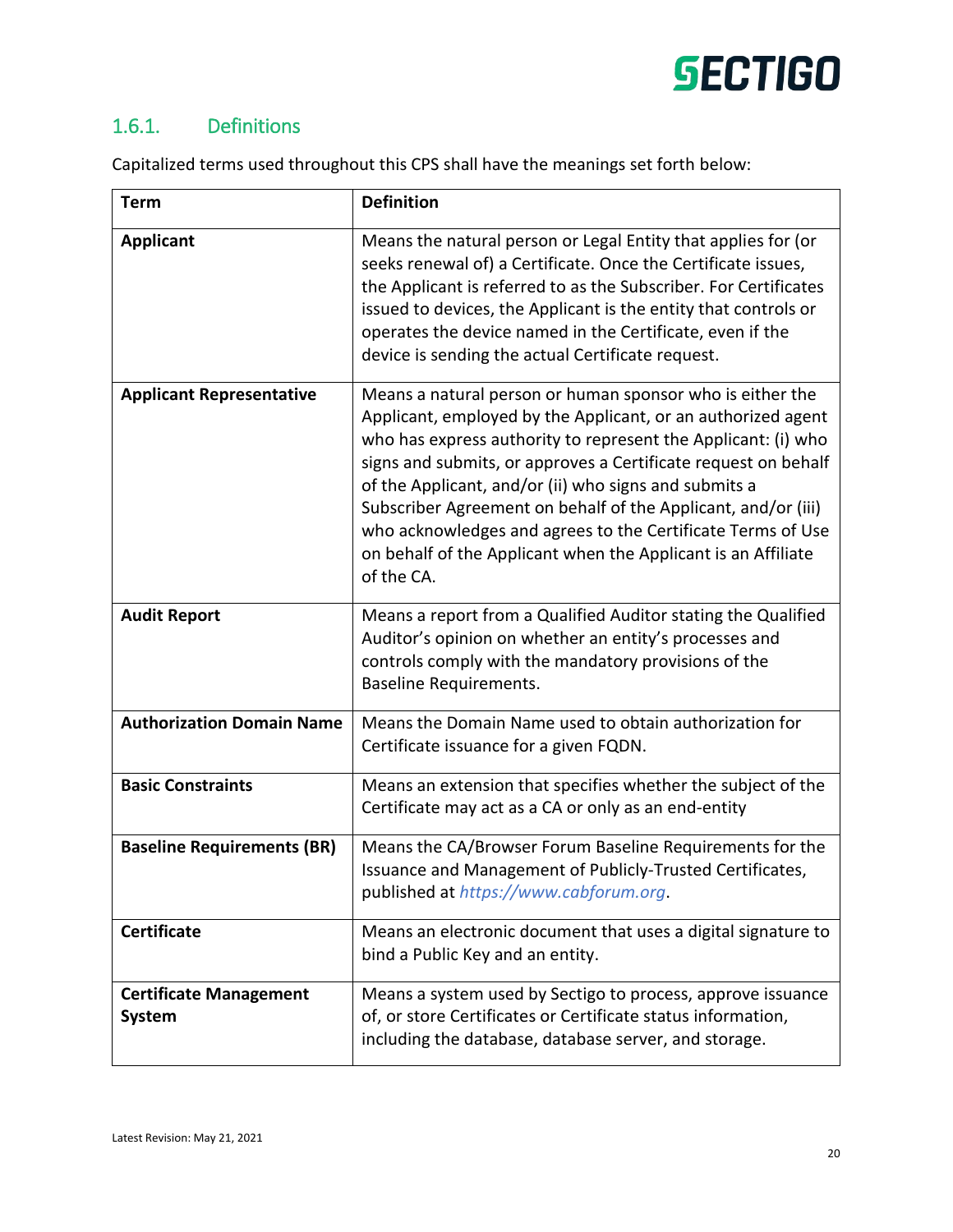| <b>Certificate Management</b>                   | Means the functions that include but are not limited to the<br>following: verification of the identity of an Applicant of a<br>Certificate; authorizing the issuance of Certificates; issuance<br>of Certificates; revocation of Certificates; listing of<br>Certificates; distributing Certificates; publishing Certificates;<br>storing Certificates; storing Private Keys; escrowing Private<br>Keys; generating, issuing, decommissioning, and destruction<br>of key pairs; retrieving Certificates in accordance with their<br>particular intended use; and verification of the domain of an<br>Applicant of a Certificate. |
|-------------------------------------------------|----------------------------------------------------------------------------------------------------------------------------------------------------------------------------------------------------------------------------------------------------------------------------------------------------------------------------------------------------------------------------------------------------------------------------------------------------------------------------------------------------------------------------------------------------------------------------------------------------------------------------------|
| <b>Certificate Manager</b>                      | Means the software issued by Sectigo and used by<br>Subscribers to download Certificates.                                                                                                                                                                                                                                                                                                                                                                                                                                                                                                                                        |
| <b>Certificate Policy</b>                       | Means a statement of the issuer that corresponds to the<br>prescribed usage of a digital Certificate within an issuance<br>context.                                                                                                                                                                                                                                                                                                                                                                                                                                                                                              |
| <b>Certificate Systems</b>                      | Means the system used by Sectigo or a delegated third party<br>in providing identity verification, registration and enrollment,<br>Certificate approval, issuance, validity status, support, and<br>other PKI-related services.                                                                                                                                                                                                                                                                                                                                                                                                  |
| <b>Certificate Transparency</b>                 | Means the protocol described in RFC 6962 for publicly logging<br>the existence of Transport Layer Security (TLS) certificates as<br>they are issued or observed.                                                                                                                                                                                                                                                                                                                                                                                                                                                                 |
| <b>Certification Authority</b>                  | An organization that is responsible for the creation, issuance,<br>revocation, and management of Certificates. The term applies<br>equally to both Roots CAs and Subordinate CAs.                                                                                                                                                                                                                                                                                                                                                                                                                                                |
| <b>Certification Authority</b><br>Authorization | Means a DNS domain holder specify one or more CAs<br>authorized to issue certificates for that domain name. This is<br>described in RFC 8659.                                                                                                                                                                                                                                                                                                                                                                                                                                                                                    |
| Code                                            | A contiguous set of bits that has been or can be digitally<br>signed with a Private Key that corresponds to a Code Signing<br>Certificate                                                                                                                                                                                                                                                                                                                                                                                                                                                                                        |
| <b>Code Signing BR</b>                          | Means the CA/Browser Forum Baseline Requirements for the<br>Issuance and Management of Publicly-Trusted Code Signing<br>Certificates, published at https://www.cabforum.org.                                                                                                                                                                                                                                                                                                                                                                                                                                                     |
| <b>Code Signing Certificate</b>                 | A digital certificate issued by a CA that contains a code<br>Signing EKU, contains the anyExtendedKeyUsage EKU, or                                                                                                                                                                                                                                                                                                                                                                                                                                                                                                               |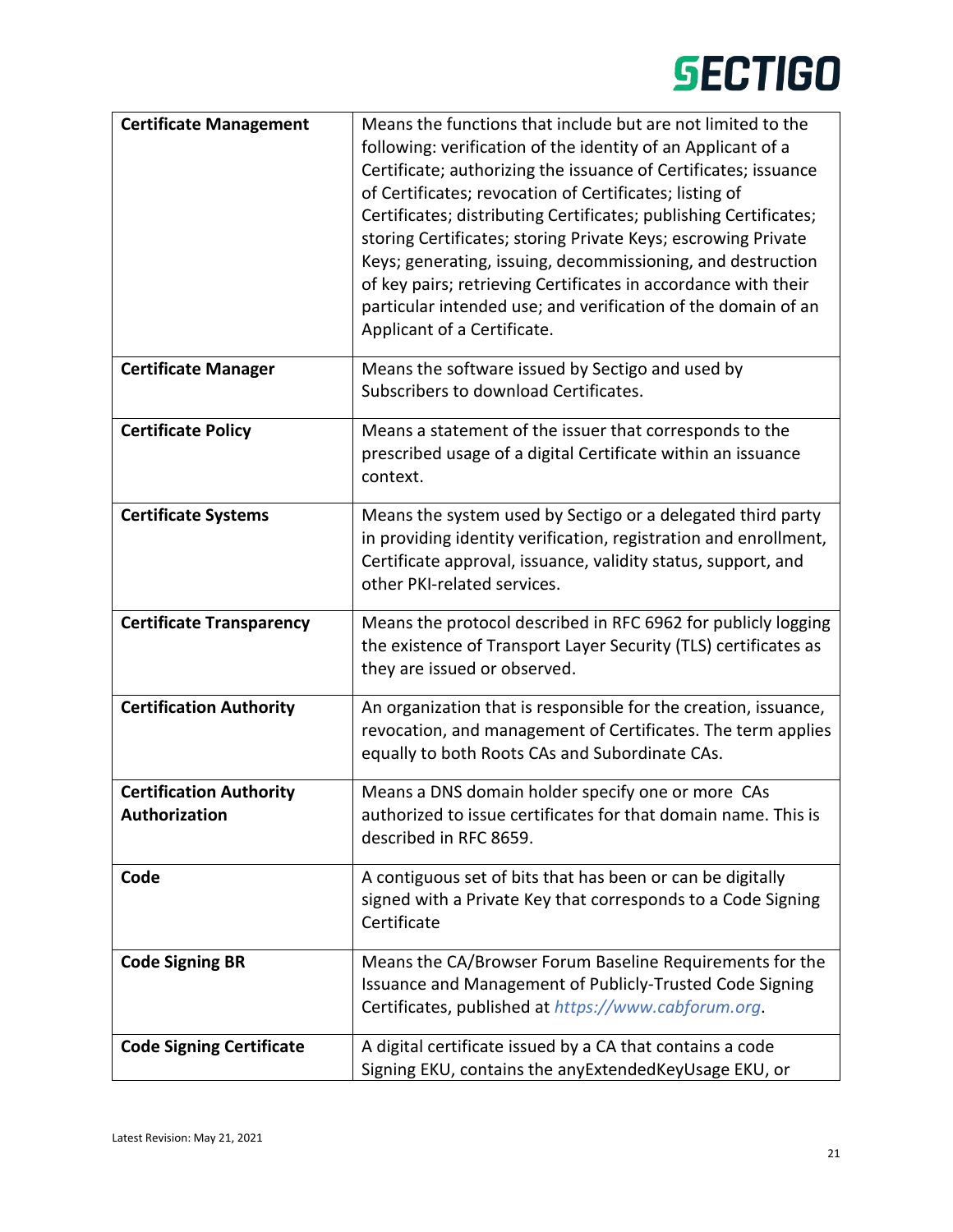|                               | omits the EKU extension and is trusted in an Application                                                                                                                                                                                                                                                                                                                                                                                       |  |  |
|-------------------------------|------------------------------------------------------------------------------------------------------------------------------------------------------------------------------------------------------------------------------------------------------------------------------------------------------------------------------------------------------------------------------------------------------------------------------------------------|--|--|
|                               | Software Provider's root store to sign software objects.                                                                                                                                                                                                                                                                                                                                                                                       |  |  |
|                               | Note: this can be also named as OV Code Signing Certificate                                                                                                                                                                                                                                                                                                                                                                                    |  |  |
| <b>Common Criteria</b>        | is a framework in which computer system users<br>can specify their                                                                                                                                                                                                                                                                                                                                                                             |  |  |
|                               | security functional and assurance requirements (SFRs and<br>SARs respectively) in a Security Target (ST), and may be taken<br>from Protection Profiles (PPs). It is an international<br>standard (ISO/IEC 15408) for computer security certification                                                                                                                                                                                           |  |  |
| <b>Critical Vulnerability</b> | A system vulnerability that has a CVSS v2.0 score of 7.0 or<br>higher according to the NVD or an equivalent to such CVSS<br>rating (see http://nvd.nist.gov/home.cfm<br>https://nvd.nist.gov/vuln-metrics/cvss), or as otherwise<br>designated as a Critical Vulnerability by the CA or the<br>CA/Browser Forum.                                                                                                                               |  |  |
| <b>Demand Deposit Account</b> | a deposit account held at a bank or other financial institution,<br>the funds deposited in which are payable on demand. The<br>primary purpose of demand accounts is to facilitate cashless<br>payments by means of check, bank draft, direct debit,<br>electronic funds transfer, etc. Usage varies among countries,<br>but a demand deposit account is commonly known as: a<br>checking account, a share draft account, or a current account |  |  |
| <b>Domain Contact</b>         | Means the Domain Name Registrant, technical contact, or<br>administrative contract (or the equivalent under a ccTLD) as<br>listed in the WHOIS record of the Base Domain Name or in a<br>DNS SOA record.                                                                                                                                                                                                                                       |  |  |
| Domain Name                   | Means the label assigned to a node in the Domain Name<br>System.                                                                                                                                                                                                                                                                                                                                                                               |  |  |
| <b>Domain Name Registrant</b> | Means the person(s) or entity(ies) registered with a Domain<br>Name Registrar as having the right to control how a Domain<br>Name is used, such as the natural person or Legal Entity that<br>is listed as the "Registrant" by WHOIS or the Domain Name<br>Registrar, and sometimes referred to as the "owner" of a<br>Domain Name.                                                                                                            |  |  |
| <b>Domain Name Registrar</b>  | Means a person or entity that registers Domain Names under<br>the auspices of or by agreement with: (i) the Internet<br>Corporation for Assigned Names and Numbers (ICANN), (ii) a                                                                                                                                                                                                                                                             |  |  |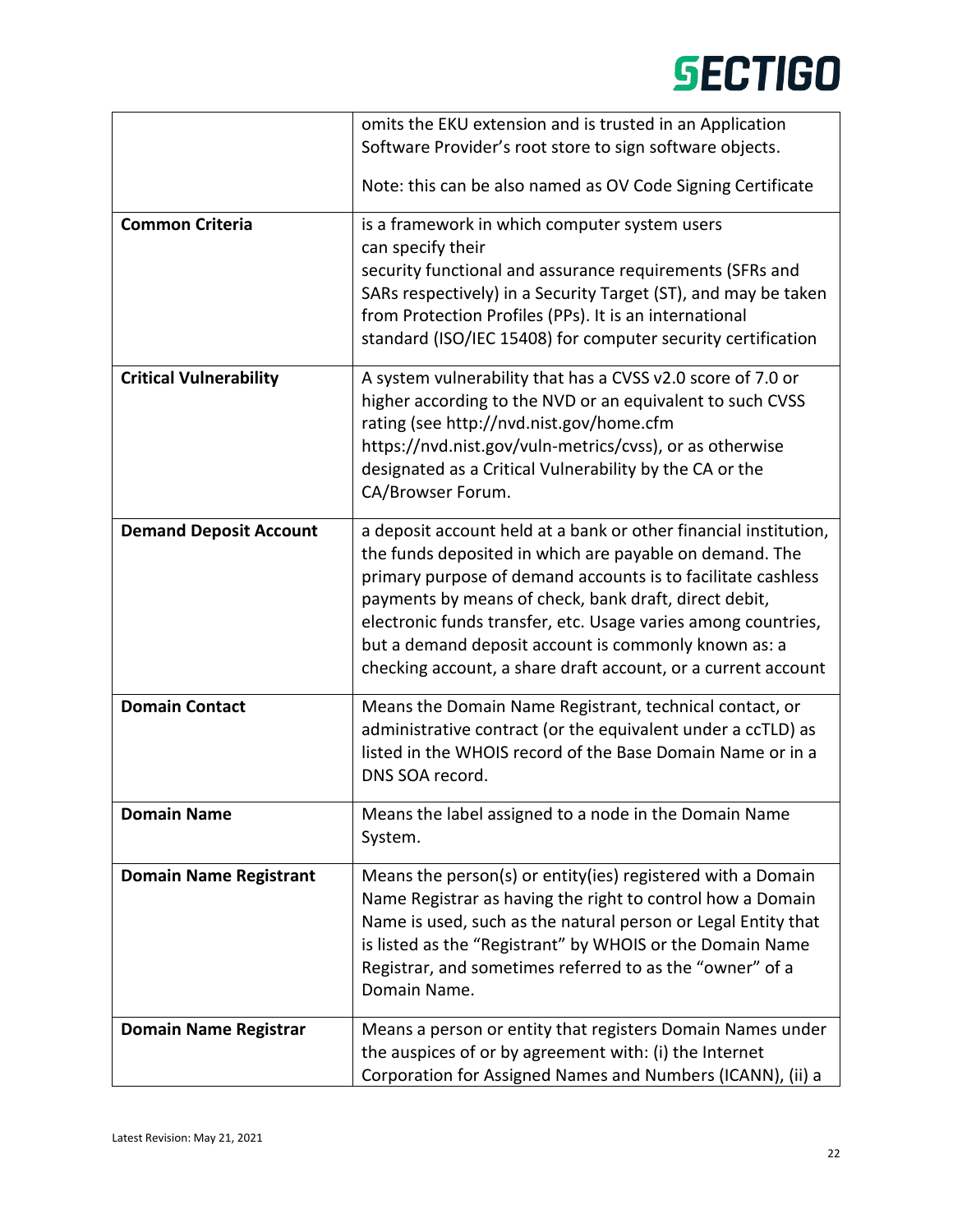|                                                    | national Domain Name authority/registry, or (iii) a Network<br>Information Center (including their affiliates, contractors,<br>delegates, successors, or assigns).                                                                                                                                                                                                                                                                                       |
|----------------------------------------------------|----------------------------------------------------------------------------------------------------------------------------------------------------------------------------------------------------------------------------------------------------------------------------------------------------------------------------------------------------------------------------------------------------------------------------------------------------------|
| <b>Dual Use Certificate</b>                        | Dual Use Certificates are identity verified client certificates<br>used as email and identification certificates that are issued<br>through the Certificate Manager software to the end users of<br>the Certificate Manager subscriber. These certificates are<br>used for secure remote access to the subscriber's computer<br>networks by its employees, agents, and contractors as well as<br>providing these individuals with secure email services. |
| <b>EV Guidelines (EVG)</b>                         | CA/Browser Forum Guidelines for the Issuance and<br>Management of Extended Validation Certificates published at<br>https://www.cabforum.org                                                                                                                                                                                                                                                                                                              |
| <b>EV Code Signing Certificate</b>                 | A Code Signing Certificate validated and issued in accordance<br>the EV Code Signing requirements.                                                                                                                                                                                                                                                                                                                                                       |
| <b>Front End/Internal Support</b><br><b>System</b> | Means a system with a public IP address, including a web<br>server, mail server, DNS server, jump host, or authentication<br>server.                                                                                                                                                                                                                                                                                                                     |
| <b>Grace Period</b>                                | Means the period during which the Subscriber must make a<br>revocation request.                                                                                                                                                                                                                                                                                                                                                                          |
| <b>IP Address Registration</b><br><b>Authority</b> | The Internet Assigned Numbers Authority (IANA) or a<br>Regional Internet Registry (RIPE, APNIC, ARIN, AfriNIC,<br>LACNIC).                                                                                                                                                                                                                                                                                                                               |
| <b>Issuing System</b>                              | Means a system used to sign Certificates or validity status<br>information.                                                                                                                                                                                                                                                                                                                                                                              |
| <b>Legal Entity</b>                                | Means an association, corporation, partnership,<br>proprietorship, trust, government entity, or other entity with<br>legal standing in a country's legal system.                                                                                                                                                                                                                                                                                         |
| <b>Precertificate</b>                              | Means a certificate that is constructed from the certificate to<br>be issued by adding a special critical poison extension for the<br>purpose of submission to a CT log in accordance with RFC<br>6962                                                                                                                                                                                                                                                   |
| <b>Private Key</b>                                 | Means the key of a key pair that is kept secret by the holder<br>of the key pair, and that is used to create digital signatures                                                                                                                                                                                                                                                                                                                          |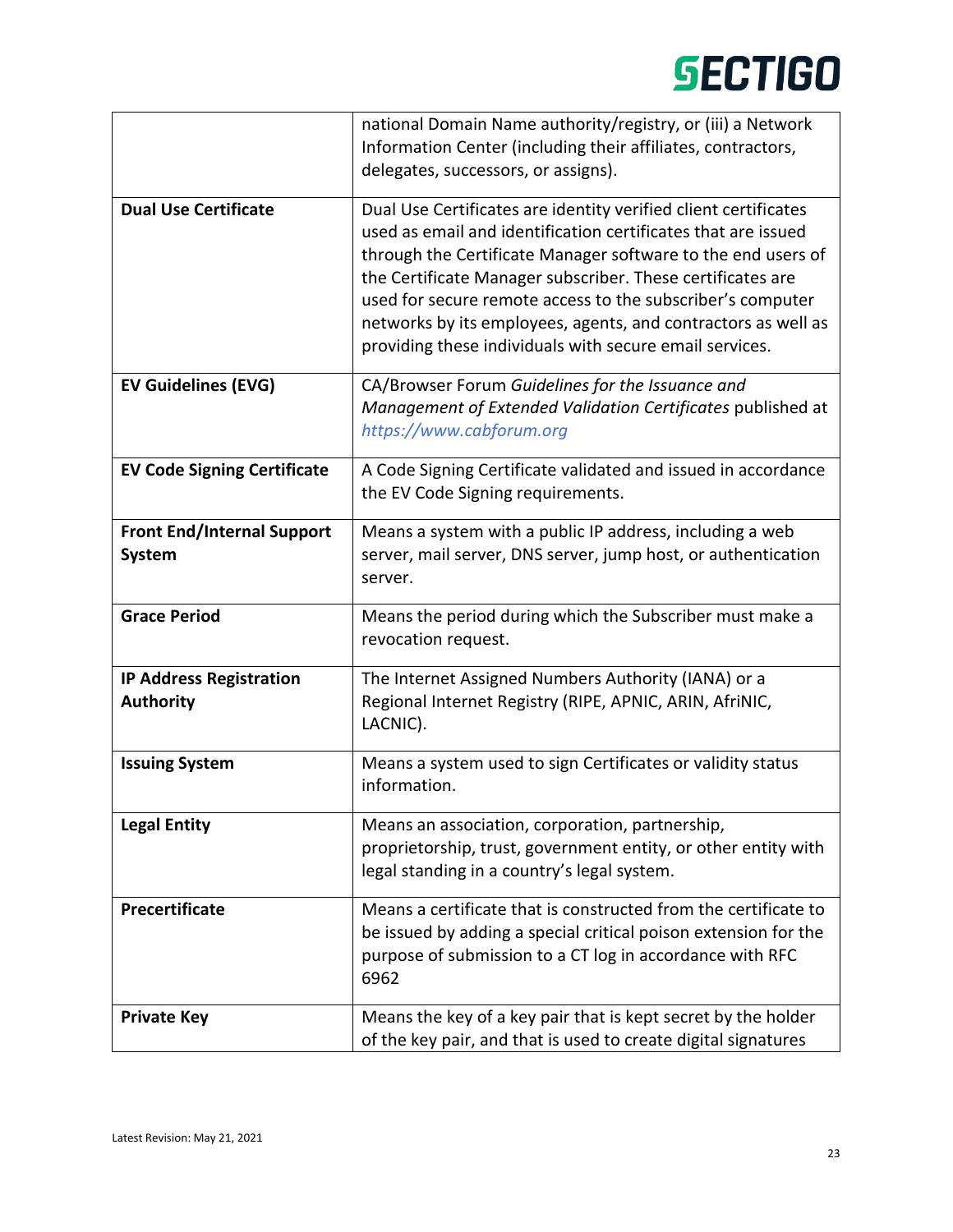|                                            | and/or to decrypt electronic records or files that were                                                                                                                                                                                                                                                                                                  |
|--------------------------------------------|----------------------------------------------------------------------------------------------------------------------------------------------------------------------------------------------------------------------------------------------------------------------------------------------------------------------------------------------------------|
|                                            | encrypted with the corresponding Public Key.                                                                                                                                                                                                                                                                                                             |
| <b>Public Key</b>                          | Means the key of a key pair that may be publicly disclosed by<br>the holder of the corresponding Private Key and that is used<br>by a Relying Party to verify digital signatures created with the<br>holder's corresponding Private Key and/or to encrypt<br>messages so that they can be decrypted only with the<br>holder's corresponding Private Key. |
| <b>Random Value</b>                        | Means a value specified by Sectigo to the Applicant that<br>exhibits at least 112 bits of entropy.                                                                                                                                                                                                                                                       |
| <b>Reliable Method of</b><br>Communication | Means a method of communication, such as a postal/courier<br>delivery address, telephone number, or email address, that<br>was verified using a source other than the Applicant<br>Representative.                                                                                                                                                       |
| <b>Relying Party</b>                       | Means an entity that relies upon the information contained<br>within the Certificate.                                                                                                                                                                                                                                                                    |
| <b>Relying Party Agreement</b>             | means an agreement between Sectigo and a Relying Party<br>that must be read and accepted by a Relying Party prior to<br>validating, relying on or using a Certificate and is available for<br>reference in the Repository.                                                                                                                               |
| <b>Repository</b>                          | Means Sectigo's repository, available at<br>www.sectigo.com/legal.                                                                                                                                                                                                                                                                                       |
| <b>Request Token</b>                       | Means a value derived in a method specified by Sectigo which<br>binds a demonstration of control to the certificate request.                                                                                                                                                                                                                             |
| <b>Root CA System</b>                      | Means a system used to create a Root Certificate or to<br>generate, store, or sign with the Private Key associated with a<br>Root Certificate.                                                                                                                                                                                                           |
| <b>Sectigo Policy Authority</b>            | Means the entity charged with the maintenance and<br>publication of this CPS.                                                                                                                                                                                                                                                                            |
| <b>Security Support System</b>             | Means a system used to provide security support functions,<br>such as authentication, network boundary control, audit<br>logging, audit log reduction and analysis, vulnerability<br>scanning, and anti-virus.                                                                                                                                           |
| <b>Subscriber</b>                          | Means is an entity that has been issued a Certificate.                                                                                                                                                                                                                                                                                                   |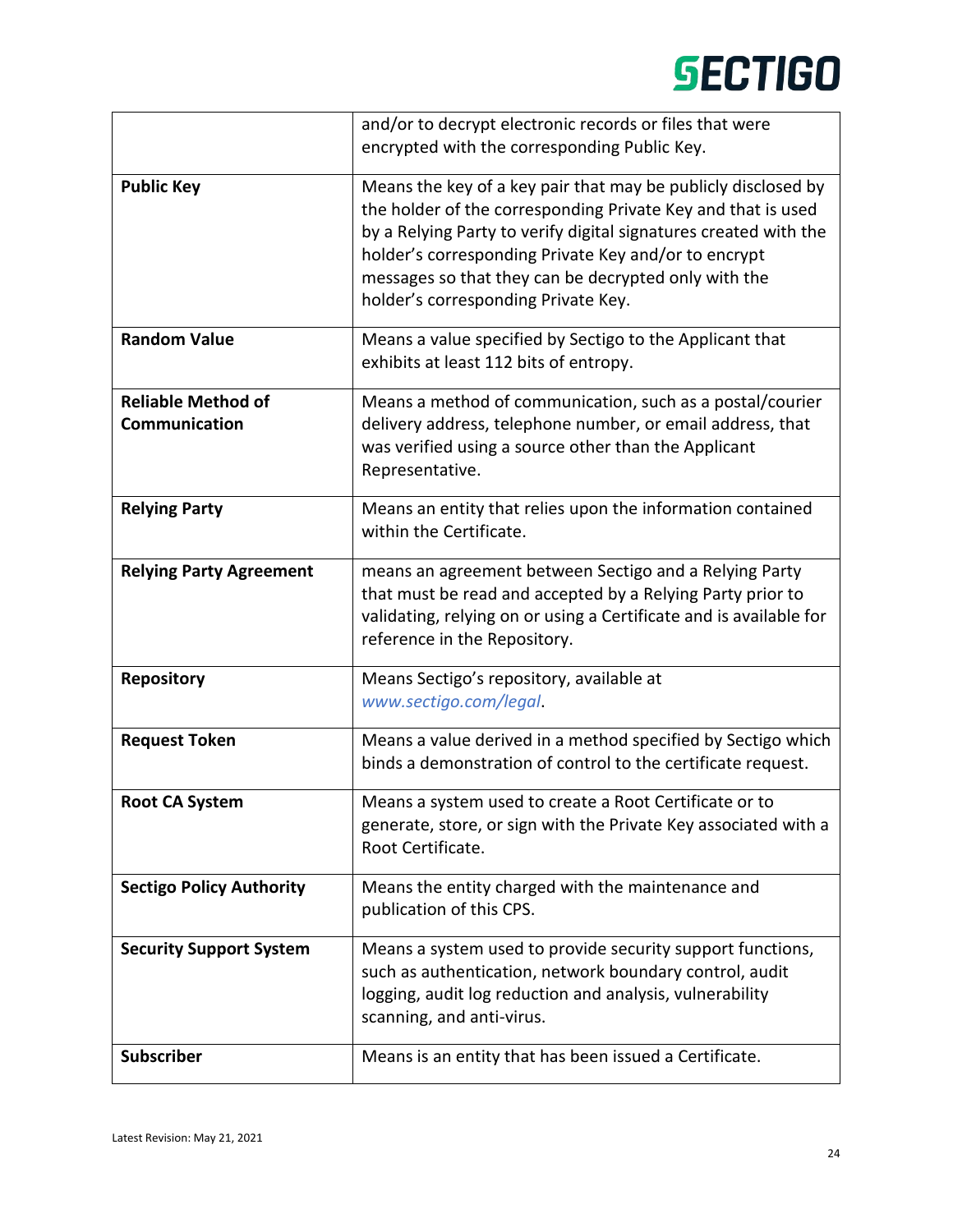| <b>Subscriber Agreement</b>       | Means an agreement that must be read and accepted by an<br>Applicant before applying for a Certificate. The Subscriber<br>Agreement is specific to the digital Certificate product type as<br>presented during the product online order process and is<br>available for reference in the Repository. |
|-----------------------------------|------------------------------------------------------------------------------------------------------------------------------------------------------------------------------------------------------------------------------------------------------------------------------------------------------|
| <b>Verified Method of</b>         | Method of communication as defined and verified in                                                                                                                                                                                                                                                   |
| <b>Communication</b>              | conformance with Section 11.5 of the EVG                                                                                                                                                                                                                                                             |
| <b>WebTrust for Certification</b> | Means the current program for CAs located at CPA Canada                                                                                                                                                                                                                                              |
| <b>Authorities</b>                | <b>Webtrust Principles and Criteria.</b>                                                                                                                                                                                                                                                             |
| <b>Wildcard Certificate</b>       | A Certificate containing an asterisk (*) in the left-most<br>position of any of the FQDNs contained in the Certificate<br>Subject                                                                                                                                                                    |
| <b>Wildcard Domain Name</b>       | A Domain Name consisting of a single asterisk character<br>followed by a single full stop character (*.) followed by a<br><b>FQDN</b>                                                                                                                                                                |
| X.509                             | Means the ITU-T standard for Certificates and their<br>corresponding authentication framework                                                                                                                                                                                                        |

### <span id="page-24-0"></span>1.6.2. Acronyms

Acronyms and abbreviations used throughout this CPS shall stand for the phrases or words set forth below:

| <b>Acronym</b> | <b>Full Name</b>                                   |
|----------------|----------------------------------------------------|
| <b>AATL</b>    | Adobe Approved Trust List                          |
| <b>AICPA</b>   | American Institute of Certified Public Accountants |
| BR             | <b>Baseline Requirements (see Definitions</b>      |
| <b>CA</b>      | <b>Certificate Authority</b>                       |
| <b>CAA</b>     | Certification Authority Authorization              |
| CA/B (or CAB)  | Certificate Authority/Browser (Forum)              |
| <b>CICA</b>    | <b>Canadian Institute of Chartered Accountants</b> |
| <b>CMS</b>     | Certificate Management System                      |
| <b>CPS</b>     | <b>Certification Practice Statement</b>            |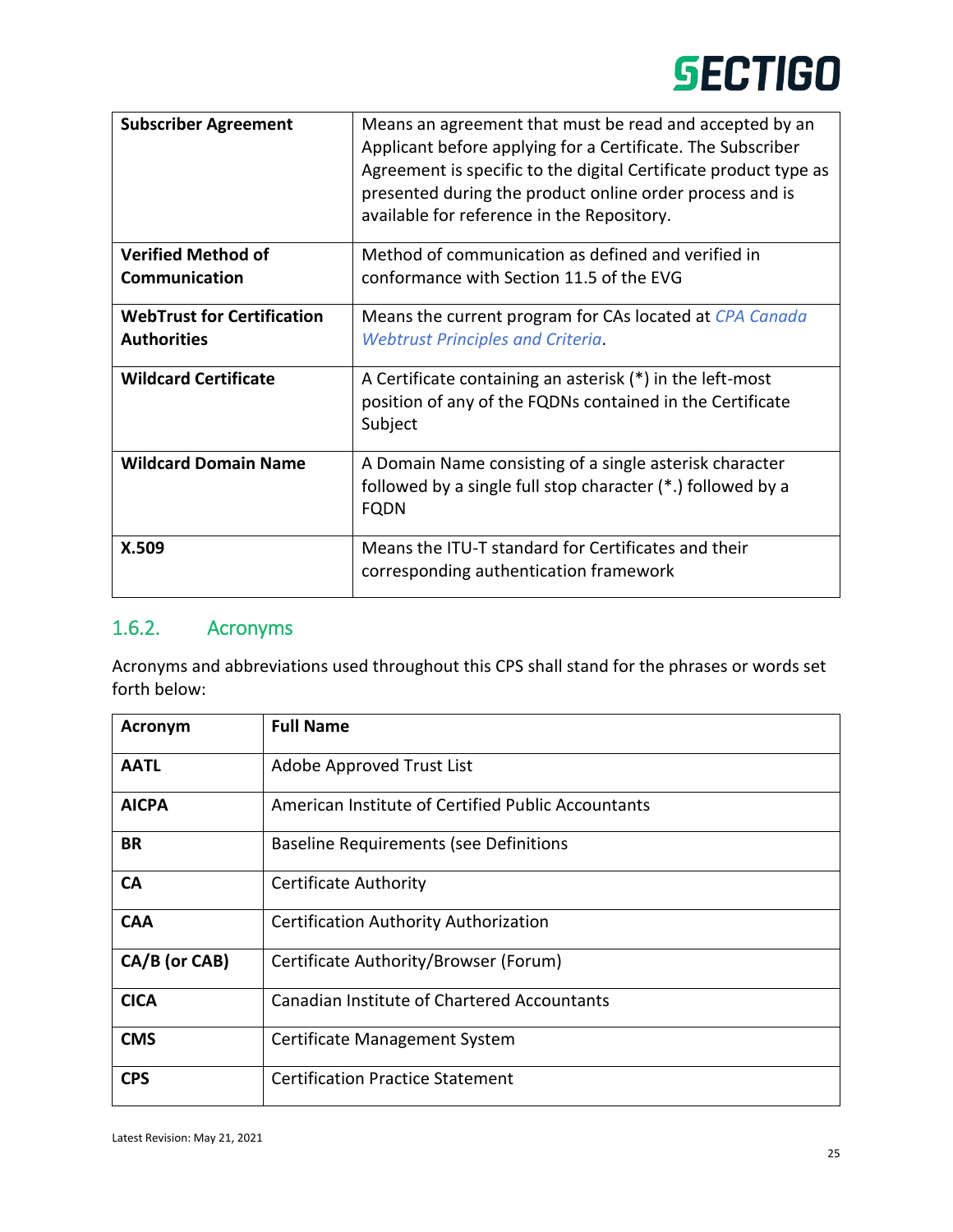| CRL(s)          | Certificate Revocation List(s)                                  |
|-----------------|-----------------------------------------------------------------|
| <b>CSR</b>      | <b>Certificate Signing Request</b>                              |
| <b>CT</b>       | Certificate Transparency                                        |
| <b>DN</b>       | Distinguished Name                                              |
| <b>DSA</b>      | Digital Signature Algorithm                                     |
| <b>EPKI</b>     | Enterprise Public Key Infrastructure Manager                    |
| <b>ECDSA</b>    | Elliptic Curve Digital Signature Algorithm                      |
| <b>EVG</b>      | EV Guidelines (see Definitions)                                 |
| <b>FIPS PUB</b> | <b>Federal Information Processing Standards Publication</b>     |
| <b>FQDN</b>     | fully qualified domain name                                     |
| <b>FTP</b>      | <b>File Transfer Protocol</b>                                   |
| <b>HSM</b>      | <b>Hardware Security Module</b>                                 |
| <b>HTTP</b>     | <b>Hypertext Transfer Protocol</b>                              |
| <b>ICANN</b>    | Internet Corporation for Assigned Names and Numbers             |
| <b>ITU</b>      | <b>International Telecommunication Union</b>                    |
| <b>ITU-T</b>    | <b>ITU Telecommunication Standardization Sector</b>             |
| Jol             | Jurisdiction of Incorporation                                   |
| <b>MDC</b>      | Multiple Domain Certificate                                     |
| <b>NIST</b>     | National Institute for Standards and Technology                 |
| <b>OCSP</b>     | <b>Online Certificate Status Protocol</b>                       |
| PA              | <b>Policy Authority</b>                                         |
| <b>PIN</b>      | <b>Personal Identification Number</b>                           |
| <b>PKI</b>      | Public Key Infrastructure                                       |
| <b>PKIX</b>     | Public Key Infrastructure (based on X.509 Digital Certificates) |
| <b>PKCS</b>     | Public Key Cryptography Standard                                |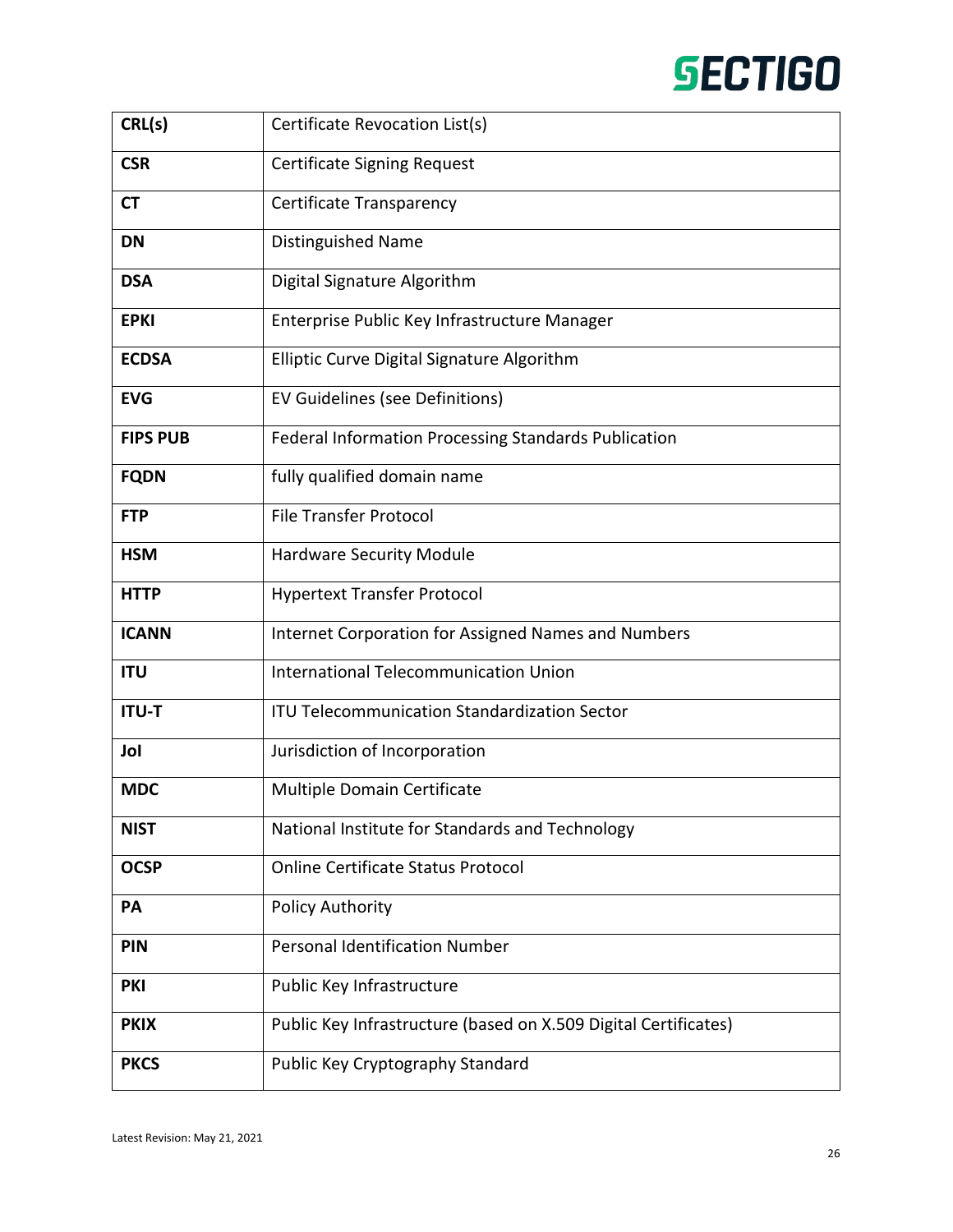| RA(s)      | Registration Authority(ies)                    |
|------------|------------------------------------------------|
| <b>RFC</b> | <b>Request for Comments</b>                    |
| <b>RSA</b> | Rivest Shamir Adleman                          |
| <b>SAN</b> | Subject Alternate Name                         |
| <b>SHA</b> | Secure Hash Algorithm                          |
| <b>SGC</b> | Server Gated Cryptography                      |
| S/MIME     | Secure/Multipurpose Internet Mail Extension(s) |
| <b>SSL</b> | Secure Sockets Layer                           |
| <b>TLS</b> | <b>Transport Layer Security</b>                |
| <b>TSA</b> | Time Stamping Authority                        |
| <b>UTC</b> | <b>Coordinated Universal Time</b>              |
| <b>URL</b> | Uniform Resource Locator                       |

### <span id="page-26-0"></span>1.6.3. Conventions

The key words "MUST", "MUST NOT", "REQUIRED", "SHALL", "SHALL NOT", "SHOULD", "SHOULD NOT", "RECOMMENDED", "MAY", and "OPTIONAL" in these Requirements shall be interpreted in accordance with RFC 2119.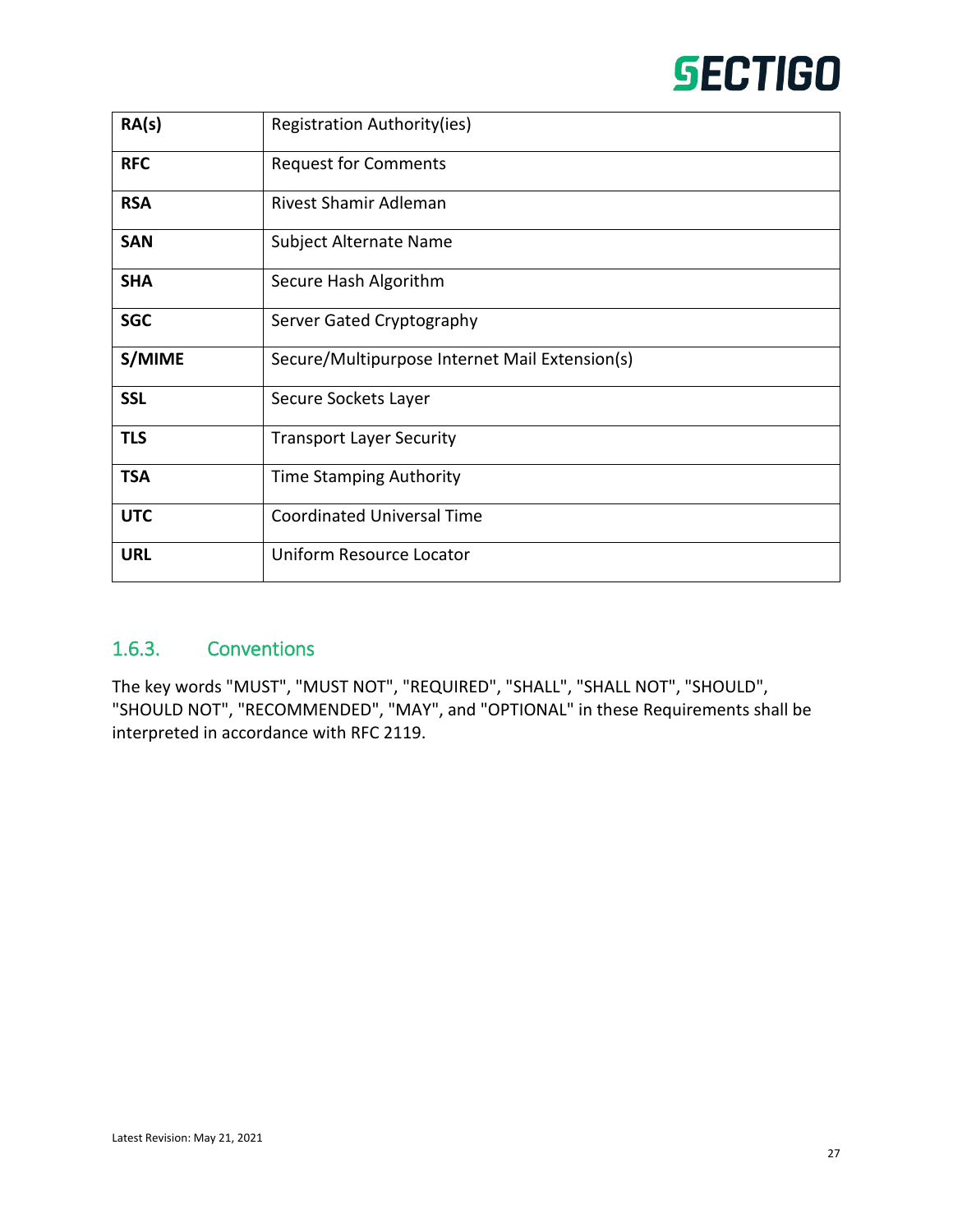### <span id="page-27-0"></span>2. PUBLICATION AND REPOSITORY RESPONSIBILITIES

Sectigo publishes this CPS, Certificate terms and conditions, the Relying Party Agreement and copies of all Subscriber Agreements and a list of EV Jurisdiction of Incorporation/Registration data sources in the Repository. The Sectigo Policy Authority maintains the Sectigo Repository. All updates, amendments and legal promotions are logged in accordance with the logging procedures referenced in section 5.4 of this CPS.

Published critical information may be updated from time to time as prescribed in this CPS. Such updates shall be indicated through appropriate version numbering and publication date on any new version.

### <span id="page-27-1"></span>2.1. Repositories

Sectigo publishes a repository of legal notices regarding its PKI services, including this CPS, agreements and notices, references within this CPS, as well as any other information it considers essential to its services. The Repository may be accessed at *[www.sectigo.com/legal](https://www.sectigo.com/legal)*.

### <span id="page-27-2"></span>2.2. Publication of Certification Information

The Sectigo Certificate services and the Repository are accessible through several means of communication:

- On the web: *[www.sectigo.com/legal](https://www.sectigo.com/legal)*
- By email: *[legalnotices@sectigo.com](mailto:legalnotices@sectigo.com)*
- By mail:

Sectigo Ltd. Attention: Legal Practices, 3rd Floor, Building 26 Exchange Quay, Trafford Road Salford, Greater Manchester, M5 3EQ, United Kingdom Tel: + 44(0) 161 874 7070 Fax: + 44(0) 161 877 1767

In addition to the repository, Sectigo hosts test web pages that allow Application Software Suppliers to test their software with Subscriber Certificates which chain up to Sectigo's publicly trusted Root Certificates.

| <b>Root Certificate</b>         | Valid                      | Expired                    | Revoked                    |
|---------------------------------|----------------------------|----------------------------|----------------------------|
| <b>AAA Certificate Services</b> | https://aaacertificateserv | https://aaacertificateserv | https://aaacertificateserv |
|                                 | ices.comodoca.com/         | ices.comodoca.com:442/     | ices.comodoca.com:444/     |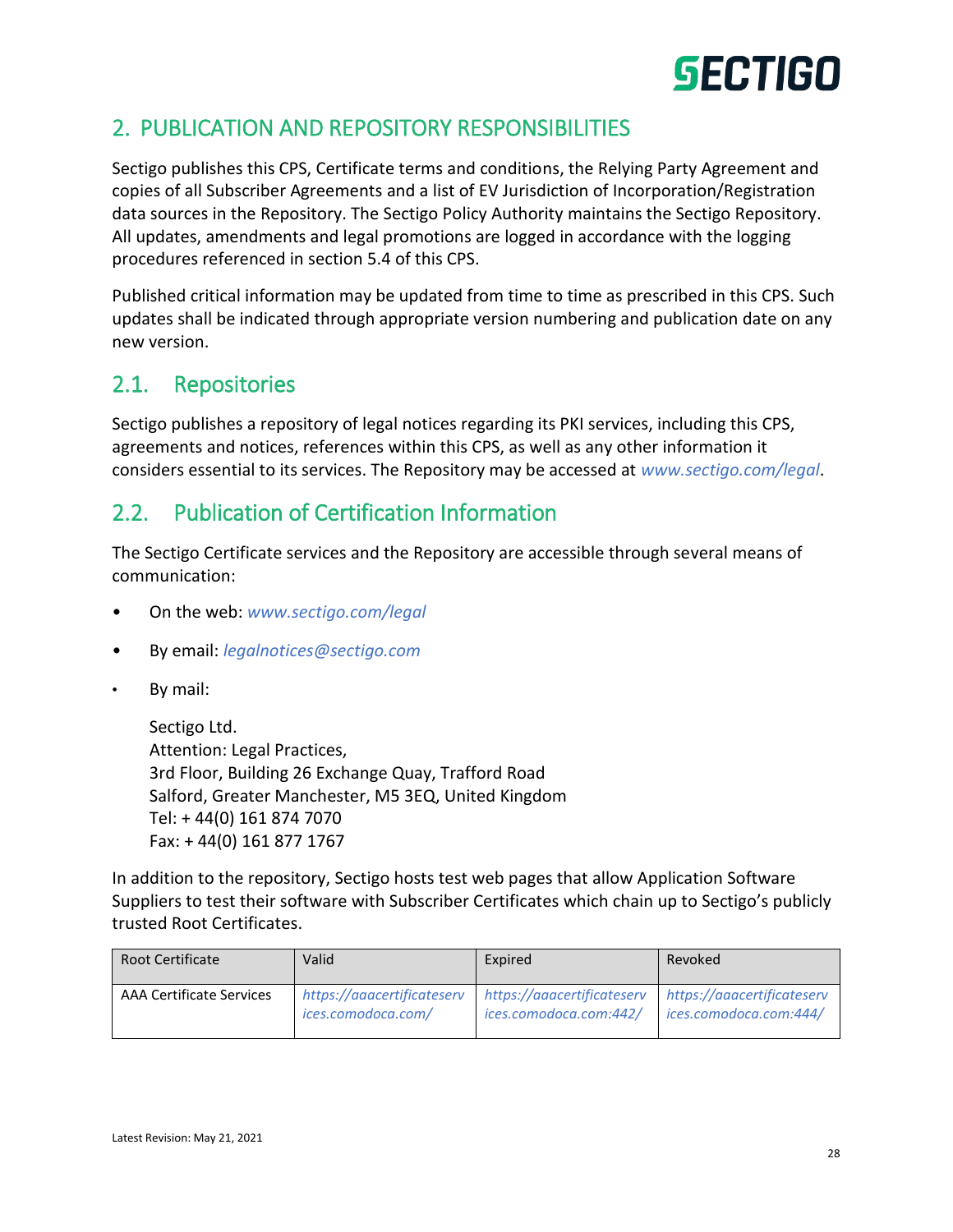| <b>COMODO Certification</b><br>Authority               | https://comodocertificati<br>onauthority-<br>ev.comodoca.com/       | https://comodocertificati<br>onauthority-<br>ev.comodoca.com:442/       | https://comodocertificati<br>onauthority-<br>ev.comodoca.com:444/       |
|--------------------------------------------------------|---------------------------------------------------------------------|-------------------------------------------------------------------------|-------------------------------------------------------------------------|
| <b>COMODO Certification</b><br>Authority               | https://comodocertificati<br>onauthority-<br>ev.comodoca.com/       | https://comodocertificati<br>onauthority-<br>ev.comodoca.com:442/       | https://comodocertificati<br>onauthority-<br>ev.comodoca.com:444/       |
| COMODO ECC<br><b>Certification Authority</b>           | https://comodoecccertific<br>ationauthority-<br>ev.comodoca.com/    | https://comodoecccertific<br>ationauthority-<br>ev.comodoca.com:442/    | https://comodoecccertific<br>ationauthority-<br>ev.comodoca.com:444/    |
| COMODO RSA<br><b>Certification Authority</b>           | https://comodorsacertific<br>ationauthority-<br>ev.comodoca.com/    | https://comodorsacertific<br>ationauthority-<br>ev.comodoca.com:442/    | https://comodorsacertific<br>ationauthority-<br>ev.comodoca.com:444/    |
| <b>USERTrust ECC</b><br><b>Certification Authority</b> | https://usertrustecccertifi<br>cationauthority-<br>ev.comodoca.com/ | https://usertrustecccertifi<br>cationauthority-<br>ev.comodoca.com:442/ | https://usertrustecccertifi<br>cationauthority-<br>ev.comodoca.com:444/ |
| <b>USERTrust RSA</b><br><b>Certification Authority</b> | https://usertrustrsacertifi<br>cationauthority-<br>ev.comodoca.com/ | https://usertrustrsacertifi<br>cationauthority-<br>ev.comodoca.com:442/ | https://usertrustrsacertifi<br>cationauthority-<br>ev.comodoca.com:444/ |
|                                                        |                                                                     |                                                                         |                                                                         |

### <span id="page-28-0"></span>2.3. Time or Frequency of Publication

Issuance and revocation information regarding Certificates will be published as soon as possible. Updated or modified versions of Subscriber Agreements and Relying Party Agreements are usually published within seven days after approval. The Sectigo CPS is reviewed and updated or modified versions are published at least once per year and in accordance with section 9.12 of this CPS. For CRL issuance frequency, see section 4.9.7 of this CPS.

### <span id="page-28-1"></span>2.4. Access Controls on Repositories

Documents published in the Repository are for public information and access is freely available. Sectigo has logical access control and version control measures in place to prevent unauthorized modification of the Repository.

### <span id="page-28-2"></span>2.5. Accuracy of Information

Sectigo, recognizing its trusted position, makes all reasonable efforts to ensure that parties accessing the Repository receive accurate, updated and correct information. Sectigo, however, cannot accept any liability beyond the limits set in this CPS and the Sectigo insurance policy.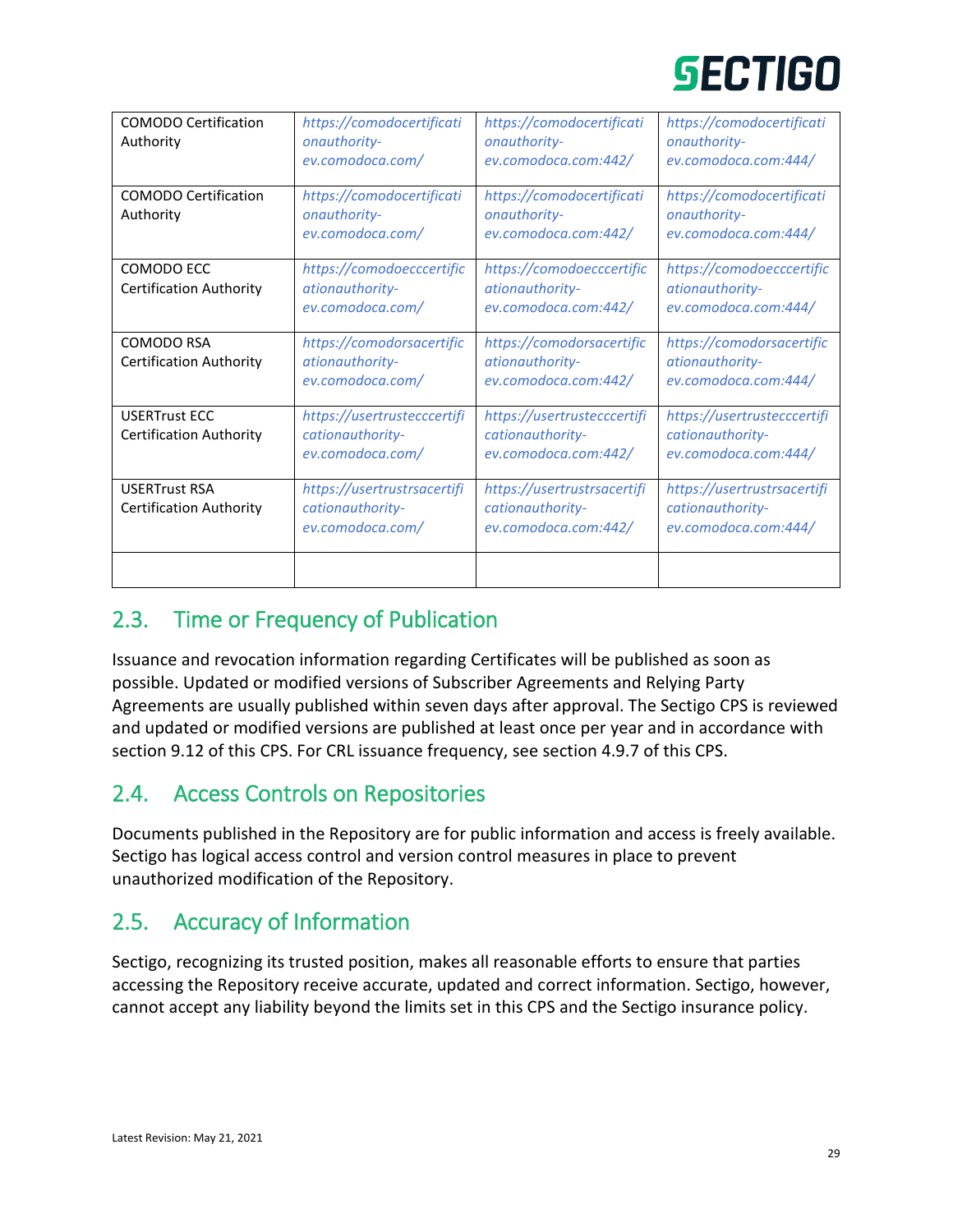### <span id="page-29-0"></span>3. IDENTIFICATION AND AUTHENTICATION

Sectigo offers different Certificate types to make use of TLS and S/MIME technology for secure online transactions and secure email respectively. Prior to the issuance of a Certificate, Sectigo will validate an application in accordance with this CPS that may involve the request by Sectigo to the Applicant for relevant official documentation supporting the application.

Sectigo conducts the overall certification management within the Sectigo PKI; either directly or through a Sectigo approved RA.

### <span id="page-29-1"></span>3.1. Naming

### <span id="page-29-2"></span>3.1.1. Types of Names

Sectigo issues Certificates with non-null subject DNs. The constituent elements of the subject DN conform with ITU X.500.

Sectigo does not issue pseudonymous Certificates except as detailed in section 3.1.3 of this CPS.

Server authentication Certificates in general include entries in the subjectAlternateName (SAN) extension which are intended to be relied upon by relying parties.

### <span id="page-29-3"></span>3.1.2. Need for Names to be Meaningful

Sectigo puts meaningful names in both the subjectDN and the issuerDN extensions of Certificates. The names in the Certificates identify the subject and issuer respectively.

### <span id="page-29-4"></span>3.1.3. Anonymity or Pseudonymity of Subscribers

Sectigo does not issue pseudonymous Certificates for server authentication, code-signing, or email use, but does issue some Certificates solely for client authentication where the names in the subject of the Certificate are meaningful only within the scope of the application with which they are issued to be used and are not generally meaningful outside that scope.

### <span id="page-29-5"></span>3.1.4. Rules for Interpreting Various Name Forms

The name forms used in Certificate subjectDNs and issuerDNs conform to a subset of those defined and documented in RFC 2253 and ITU-T X.520.

### <span id="page-29-6"></span>3.1.5. Uniqueness of Names

Sectigo does not in general enforce uniqueness of subject names. However, Sectigo assigns Certificate serial numbers that appear in Sectigo Certificates. Assigned serial numbers are unique. Sectigo generates at least 64-bit serial numbers. These numbers are the output of a CSPRNG. We have a separate uniqueness check that verifies that serial numbers are never reused.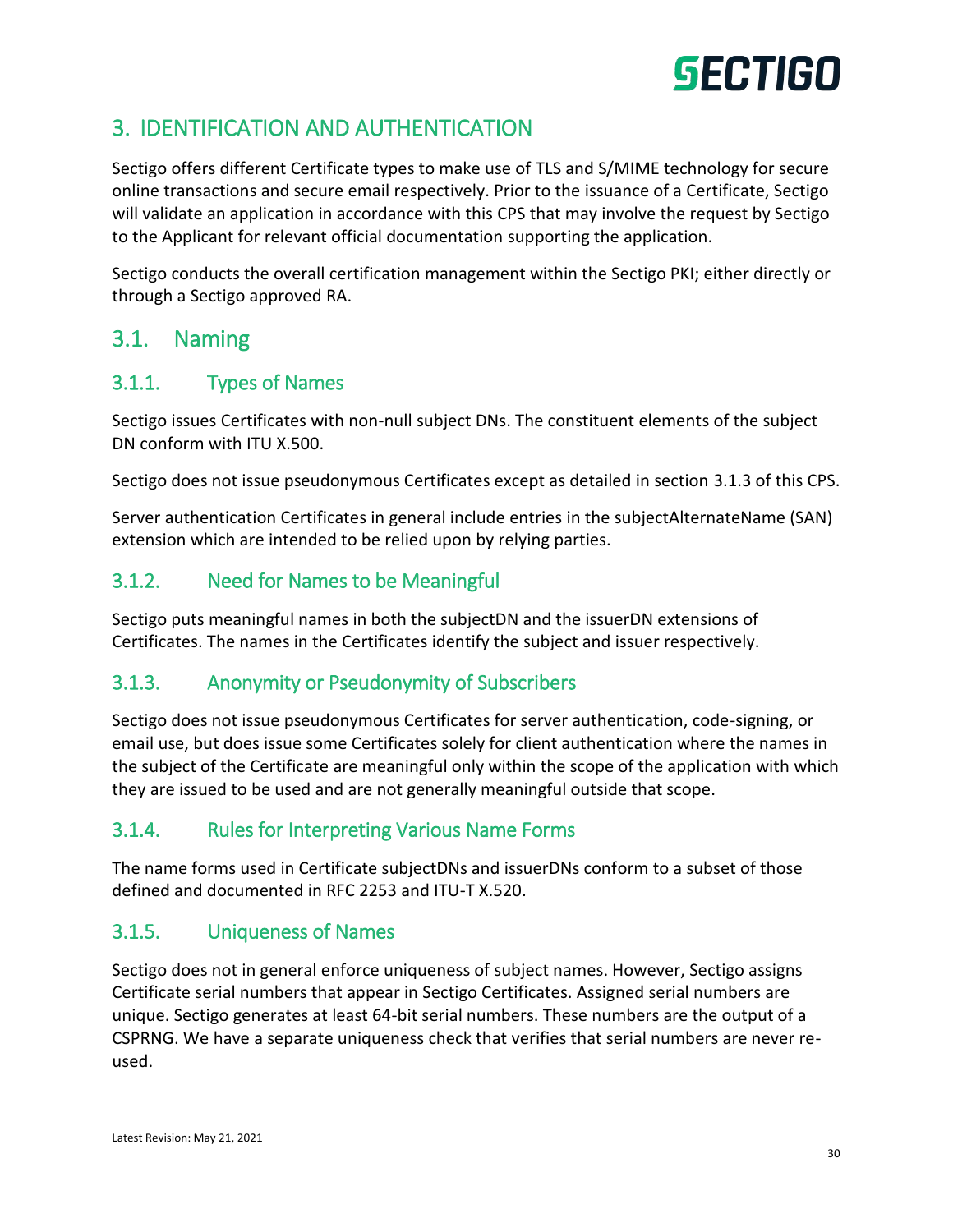

For secure server Certificates, domain name uniqueness is controlled by ICANN.

### <span id="page-30-0"></span>3.1.6. Recognition, Authentication, and Role of Trademarks

Subscribers and Applicants may not request Certificates with content that infringes the intellectual property rights of another entity. Unless otherwise specifically stated in this CPS, Sectigo does not verify an Applicant's or Subscriber's right to use a trademark. Sectigo does not resolve trademark disputes. Sectigo may reject any application or revoke any Certificate that is part of a trademark dispute.

Sectigo does check subject names against a limited number of trademarks and brand names which are perceived to be of high value. A match between a part of the subject name and one of these high value names triggers a more careful examination of the subject name and Applicant.

### <span id="page-30-1"></span>3.2. Initial Identity Validation

This section contains information about Sectigo's identification and authentication procedures for registration of subjects such as Applicants, RAs, CAs, and other participants. Sectigo may use any legal means of communication or investigation to validate the identity of these subjects.

From time to time, Sectigo may modify the requirements related to application information to respond to Sectigo's requirements, the business context of the usage of a digital Certificate, other industry requirements, or as prescribed by law.

### <span id="page-30-2"></span>3.2.1. Method to Prove Possession of Private Key

Verification of a digital signature is used to determine that:

- the Private Key corresponding to the Public Key listed in the signer's Certificate created the digital signature, and
- the signed data associated with this digital signature has not been altered since the digital signature was created.

The usual means by which Sectigo accepts signed data from an Applicant to prove possession of a Private Key is in the receipt of a PKCS#10 Certificate Signing Request (CSR).

### <span id="page-30-3"></span>3.2.2. Authentication of Organization and Domain Identity

Authentication of an organization identity is performed through the validation processes specified below and depends on the type of Certificate. Applications for Sectigo Certificates are supported by appropriate documentation to establish the identity of an Applicant.

The following elements are critical information elements for a Sectigo Certificate issued to an Organization. Those elements marked with PUBLIC are present within an issued Certificate and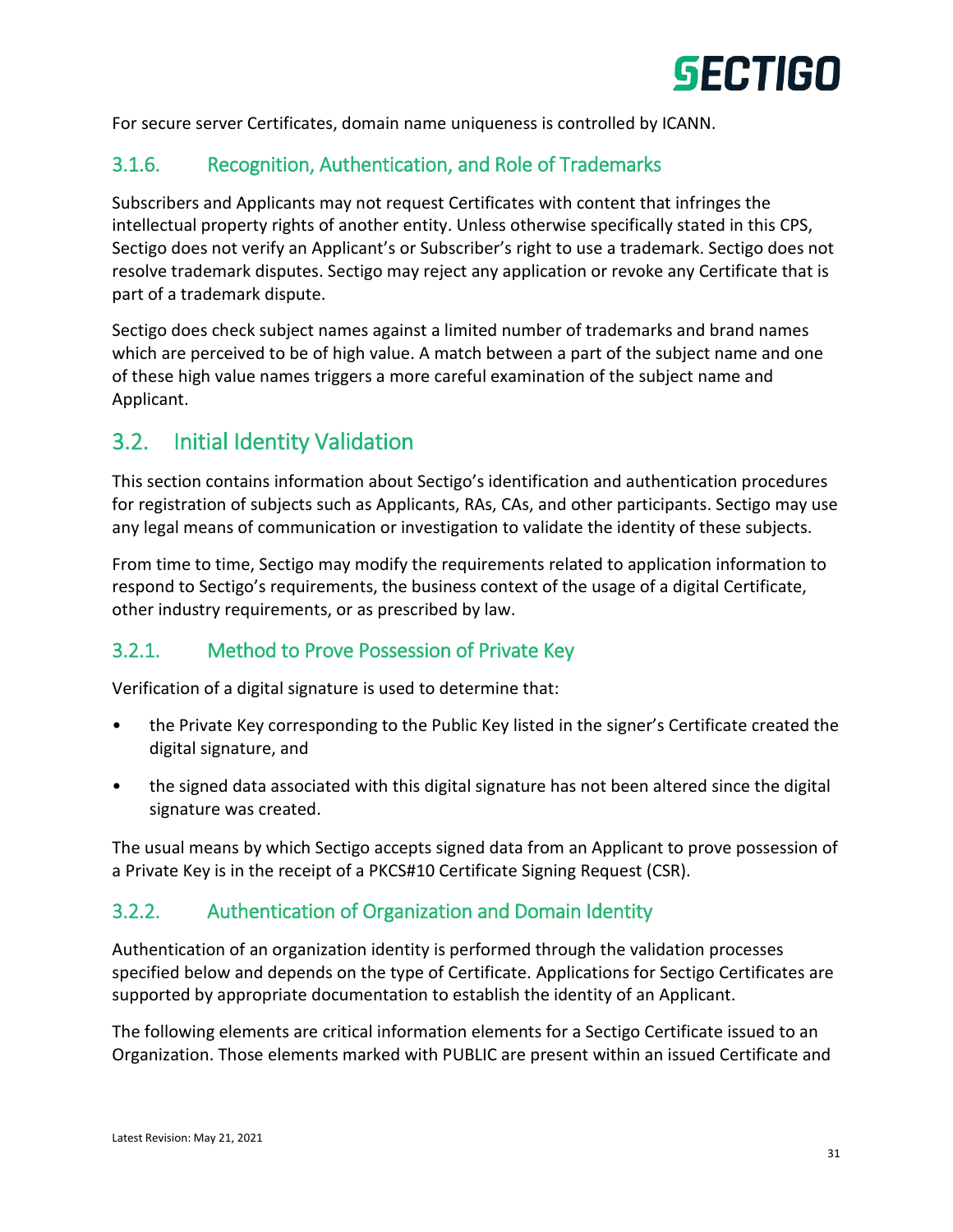are therefore within the public domain. Those elements not marked with PUBLIC remain confidential in line with the privacy and protection of data provisions outlined in this CPS.

- Legal Name of the Organization (PUBLIC)
- Organizational unit (PUBLIC)
- Street, city, postal/zip code, country (PUBLIC)
- VAT-number (if applicable)
- Company / DUNS number (if available)
- Server Software Identification
- Payment Information
- Administrator contact full name, email address and telephone
- Billing contact persons and organizational representative
- Fully Qualified Domain Name / Network Server Name / Public or Private IP (PUBLIC)
- Public Key (PUBLIC)
- Proof of right to use name
- Proof of existence and organizational status of the Organization
- Subscriber Agreement, signed (if applying out of bands)

### 3.2.2.1. Domain and IP Address Verification

#### *3.2.2.1.1. Domain Verification*

For each domain name to be included in the Secure Server Certificate Subject, Sectigo verifies the Applicant's control of the domain name in accordance with the Baseline Requirements, section 3.2.2.4*,* using one of the following methods for each FQDN;

- 1. Communicating directly with the Domain Name Registrant using a postal address, email address, or telephone number provided by the Domain Name Registrar;
	- a. Email, Fax, SMS, or Postal Mail to Domain Contact (in accordance with section 3.2.2.4.2 of the Baseline Requirements) Confirming the Applicant's control over the FQDN by sending a Random Value via email, fax, SMS, or postal mail to a recipient identified as a Domain Contact and then receiving a confirming response utilizing the Random Value. The Random Value is generated by Sectigo and remains valid for use in a confirming response for no more than 30 days from its generation;
- 2. Communicating directly with the Domain Contact confirming the Applicant's control over the requested FQDN using a constructed email address (as defined in section 3.2.2.4.4 of the Baseline Requirements) by:
	- a. sending an email to one or more addresses created by using 'admin', 'administrator', 'webmaster', 'hostmaster', or 'postmaster' as the local part, followed by the at-sign ("@"), followed by an Authorization Domain Name,
	- b. including a Random Value in the email, and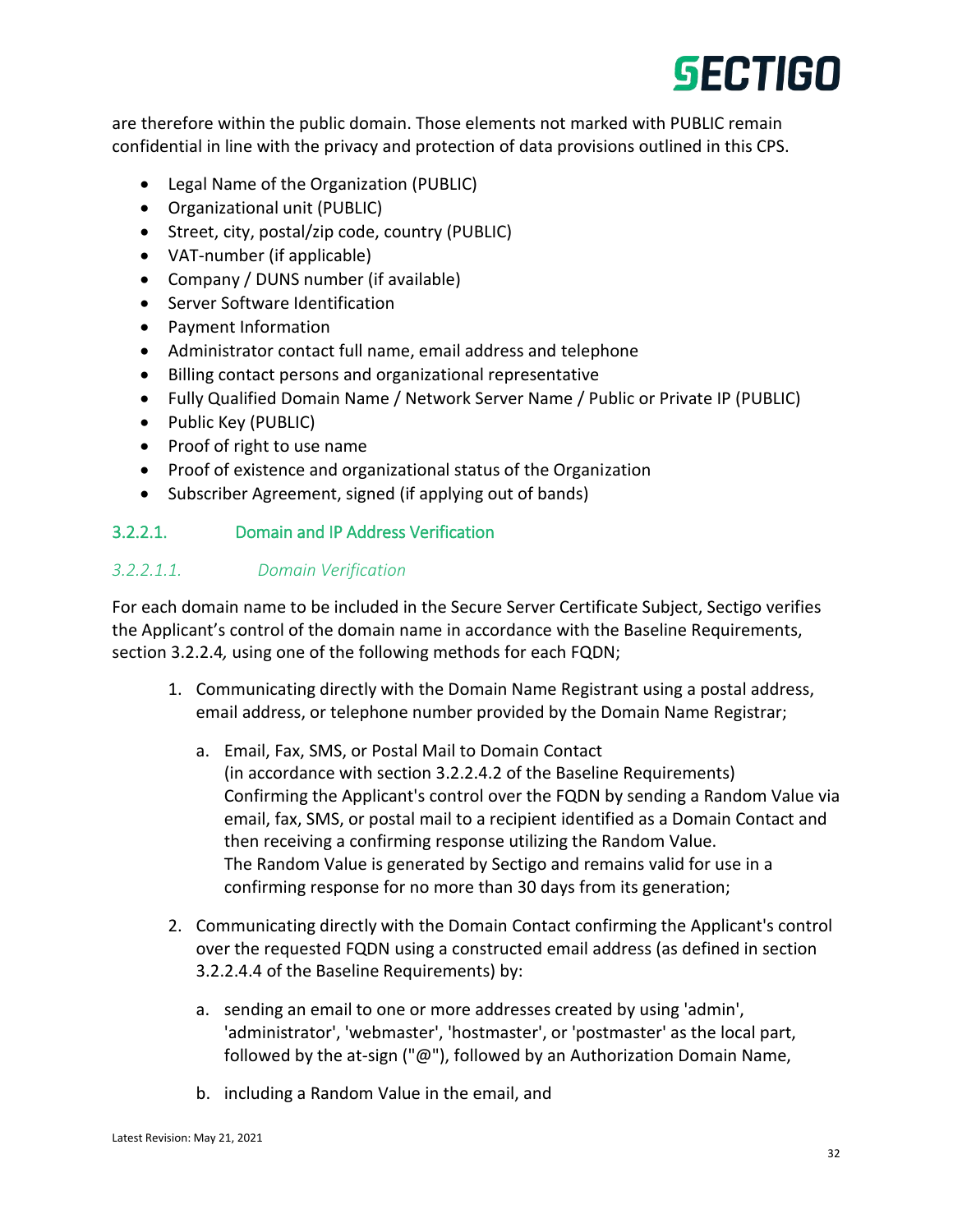

c. having the Applicant submit (by clicking or otherwise) the Random Value to Sectigo's servers to confirm receipt and authorization.

The Random Value is generated by Sectigo and remains valid for use in a confirming response for no more than 30 days from its generation;

- 3. Confirming the Applicant's control over the requested FQDN by verifying that the Request Token or Random Value is contained in the contents of a file (in accordance with section 3.2.2.4.18 of the Baseline Requirements). Confirming that the Request Token or Random Value is located on the Authorization Domain Name, under the HTTP[S]://<Authorization Domain>/.well-known/pkivalidation/ over port 80 (HTTP) or 443 (HTTPS). The Random Value is generated by Sectigo and remains valid for use for no more than 30 days from its generation;
- 4. Confirming the Applicant's control over the requested FQDN by confirming the presence of a Random Value or Request Token in a DNS CNAME or TXT record for an Authorization Domain Name or an Authorization Domain Name that is prefixed with a label that begins with an underscore character (as defined in section 3.2.2.4.7 of the Baseline Requirements).

The Random Value is generated by Sectigo and remains valid for no more than 30 days from its generation;

- 5. Confirming the Applicant's control over the requested FQDN by confirming that the Applicant controls an IP address returned from a DNS lookup for A or AAAA records for the FQDN (as defined in section 3.2.2.4.8 of the Baseline Requirements).
- 6. Confirming the Applicant's control over the FQDN by sending a Random Value via email and then receiving a confirming response utilizing the Random Value. The Random Value MUST be sent to a DNS CAA Email Contact. The relevant CAA Resource Record Set MUST be found using the search algorithm defined in RFC 8659 Section 3 (as defined in section 3.2.2.4.13 of the Baseline Requirements).
- 7. Confirming the Applicant's control over the FQDN by sending a Random Value via email and then receiving a confirming response utilizing the Random Value. The Random Value MUST be sent to an email address identified as a DNS TXT record email contact for the Authorization Domain Name selected to validate the FQDN (as defined in Section 3.2.2.4.14 and Appendix B of the Baseline Requirements).
- 8. Confirming the Applicant's control over the FQDN by validating domain control of the FQDN using the ACME HTTP Challenge method as defined in section 8.3 of RFC 8555 and in accordance with section 3.2.2.4.19 of the Baseline Requirements.
- 9. Confirming the Applicant's control over a FQDN by validating domain control of the FQDN by negotiating a new application layer protocol using the TLS Application-Layer Protocol Negotiation (ALPN) Extension [RFC7301] as defined in RFC 8737 (as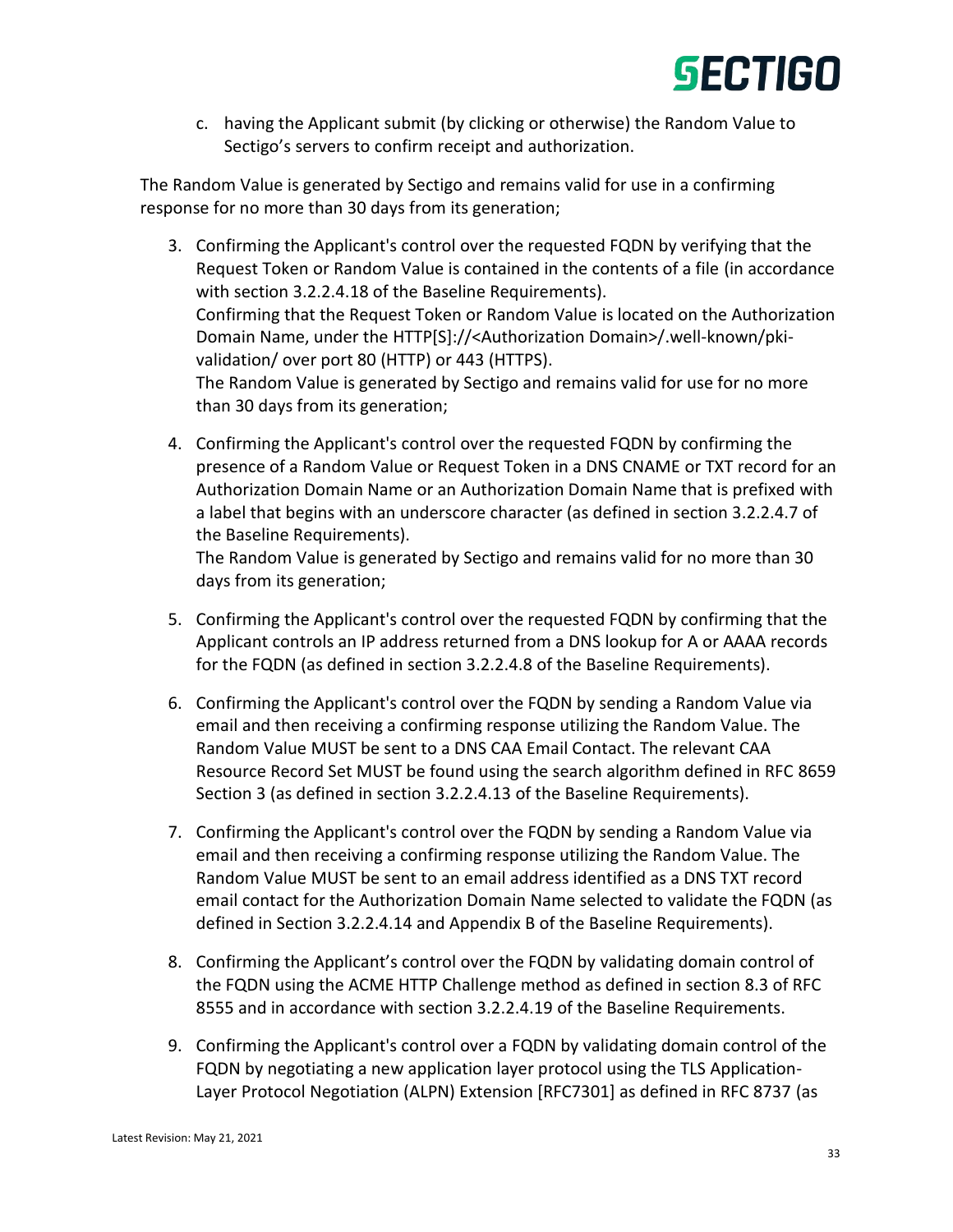defined in section 3.2.2.4.20 of the Baseline Requirements). The token (as defined in RFC 8737, section 3) SHALL NOT be used for more than 30 days from its creation.

### *3.2.2.1.2. IP Address Verification*

For each IP Address to be included in the Secure Server Certificate Subject, Sectigo verifies the Applicant's control of the IP in accordance with the Baseline Requirements, section 3.2.2.5*,* using one of the following methods for each IP;

- 1. Confirming the Applicant's control over the requested IP Address by confirming the presence of a Request Token or Random Value contained in the content of a file or webpage in the form of a meta tag under the "/.well-known/pki-validation" directory, or another path registered with IANA for the purpose of validating control of IP Addresses, on the IP Address that is accessible by the CA via HTTP/HTTPS over an Authorized Port. The Request Token or Random Value SHALL NOT appear in the request. (In accordance with BR 3.2.2.5.1)
- 2. Confirming the Applicant's control over the IP Address by sending a Random Value via email, fax, SMS, or postal mail and then receiving a confirming response utilizing the Random Value. The Random Value MUST be sent to an email address, fax/SMS number, or postal mail address identified as an IP Address Contact. The Random Value SHALL be unique in each email, fax, SMS, or postal mail. The Random Value SHALL remain valid for use in a confirming response for no more than 30 days from its creation. (In accordance with BR 3.2.2.5.2)
- 3. Confirming the Applicant's control over the IP Address by obtaining a Domain Name associated with the IP Address through a reverse-IP lookup on the IP Address and then verifying control over the FQDN using a method permitted under Section 3.2.2.1.1 above. (In accordance with BR 3.2.2.5.3)

### 3.2.2.2. Authentication of Organization Identity for OV TLS Secure Server, Code Signing, Document Signing, and Device Certificates

In addition to the verification of domain control using the procedures listed above in section 3.2.2.1, Sectigo verifies the identity and address of the Applicant in accordance with the *CA/Browser Forum Baseline Requirements for the Issuance and Management of Publicly-Trusted Certificates* (commonly referred to as the Baseline Requirements) for Secure Server certificates and in accordance with the Code Signing BRs for code signing certificates, using documentation that is provided by, or through communication with at least one of the following:

- 1. A government agency in the jurisdiction of the Applicant's legal creation, existence or recognition;
- 2. A third party database that is periodically updated and considered a Reliable Data Source;
- 3. A site visit by the CA or a third party who is acting as an agent for the CA; or,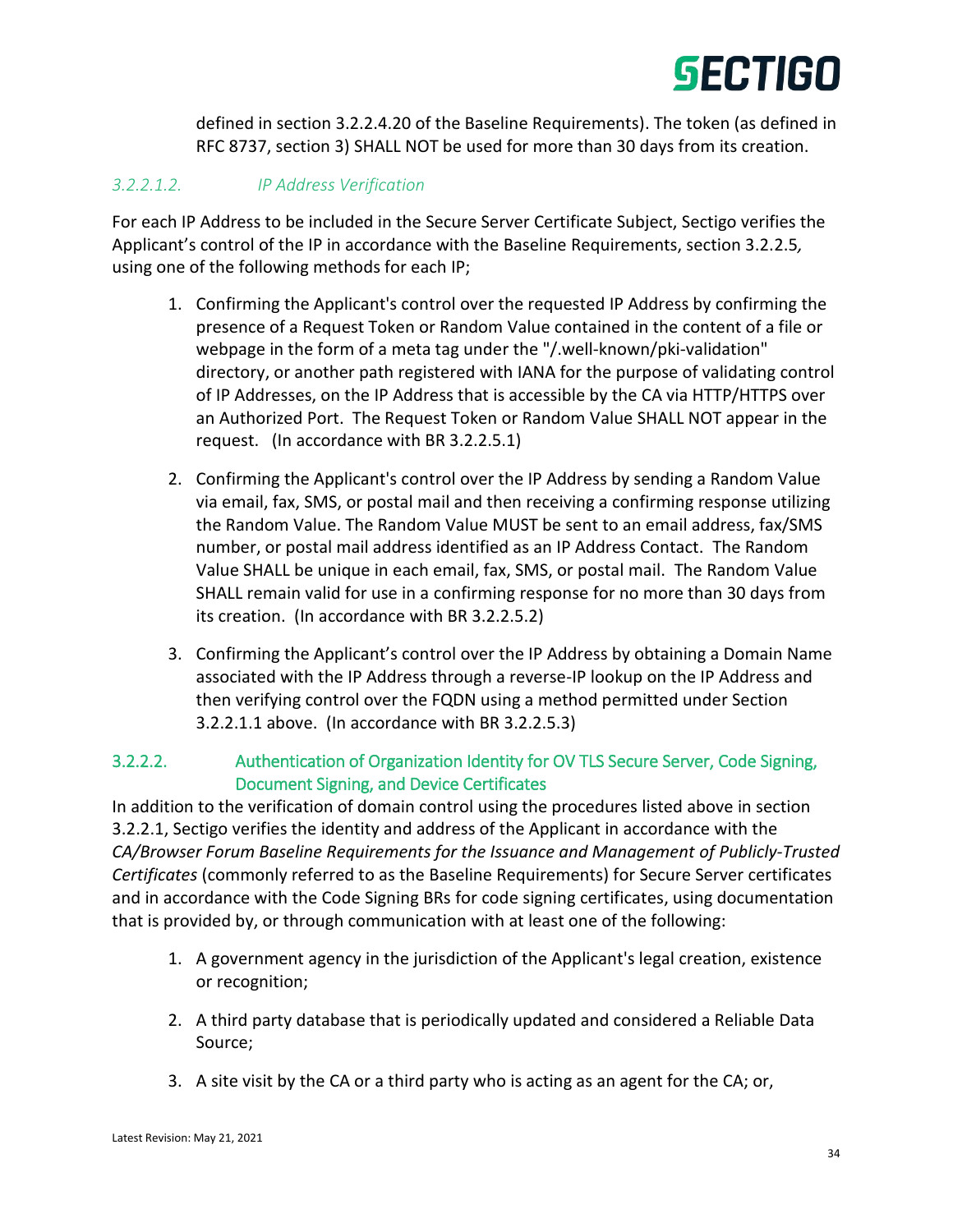

#### 4. An attestation letter;

For the other certificate types, Sectigo MAY use the same documentation (BRs and Code Signing BRs) or additional documentation like the AATL from Adobe.

Sectigo MAY use the same documentation or communication described in 1 through 4 above to verify both the Applicant's identity and address. Alternatively, Sectigo MAY verify the address of the Applicant (but not the identity of the Applicant) using a utility bill, bank statement, credit card statement, government-issued tax document, or other form of identification that Sectigo determines to be reliable.

If the Subject Identity Information in the certificate is to include a DBA or Trade Name, Sectigo shall verify the Applicant's right to use such DBA/Trade Name using number 1, 2, or 4 above, or:

- 1. Communication directly with a government agency responsible for the management of such DBAs or trade names, or;
- 2. A utility bill, bank statement, credit card statement, government issued tax document, or other form of identification that Sectigo determines to be reliable.

### 3.2.2.3. Authentication of Organization Identity for EV TLS Secure Server and EV Code Signing Certificates

Before issuing an EV Certificate, Sectigo ensures that all Subject organization information to be included in the EV Secure Server, or Code Signing Certificate conforms to the requirements of, and is verified in accordance with the *CA/Browser Forum Guidelines for the Issuance and Management of Extended Validation Certificates* (commonly referred to as the EV Guidelines) and/or the Baseline Requirements *For The Issuance And Management Of Publicly Trusted Code Signing Certificates (commonly referred to as Code Signing BR)* as applicable.

Sectigo will verify:

- Applicant's Legal Existence and Identity
- Applicant's Assumed Name (if applicable)
- Applicant's Physical Existence and Business Presence
- Verified Method of Communication with the Applicant
- Applicant's Operational Existence
- The Name, Title, and Authority of Contract Signer and Certificate Approver
- Signature on Subscriber Agreement and EV Certificate Requests
- Approval of EV Certificate Request

For purposes of verifying the Applicant's Legal Existence/Jurisdiction of Incorporation or Registration information Sectigo uses the data sources as published at https://sectigo.com/legal.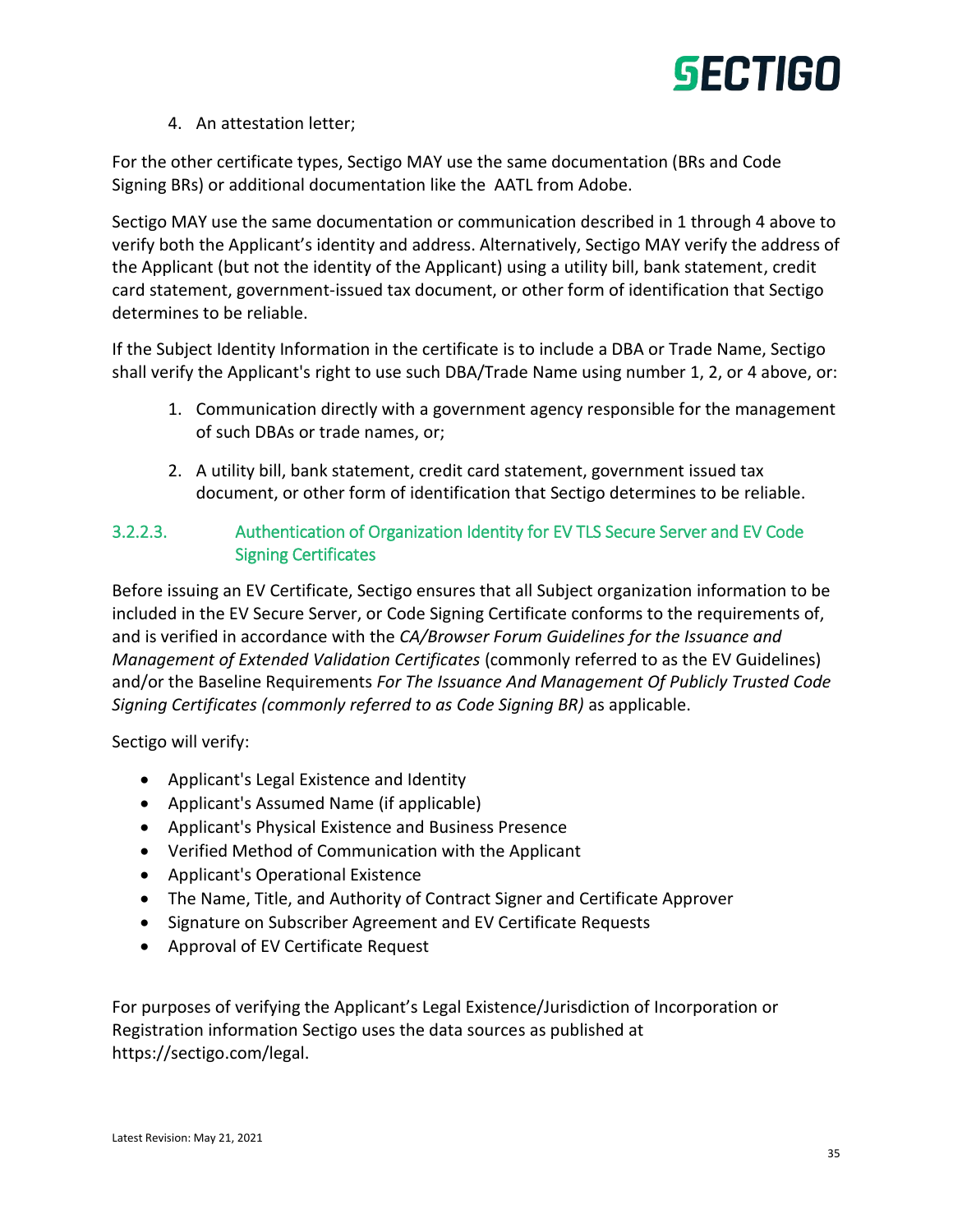### <span id="page-35-0"></span>3.2.3. Authentication of Individual Identity

Authentication of an individual identity is performed through the validation processes specified below, and depends on the type of Certificate. Applications for Sectigo Certificates are supported by appropriate documentation to establish the identity of an Applicant.

The following elements are critical information elements for a Sectigo Certificate issued to an individual:

- Legal Name of the Individual (PUBLIC)
- Organizational unit (PUBLIC)
- Street, city, postal/zip code, country (PUBLIC)
- VAT-number (if applicable)
- **•** Server Software Identification
- Payment Information
- Administrator contact full name, email address and telephone
- Billing contact persons and organizational representative
- Fully Qualified Domain Name / Network Server Name / Public or Private IP (PUBLIC)
- Public Key (PUBLIC)
- Proof of right to use name
- Proof of existence and organizational status of the Organization
- Subscriber Agreement, signed (if applying out of bands)

#### 3.2.3.1. Domain and IP Address Verification

Same as section 3.2.2.1 for Organizational Applicants.

### 3.2.3.2. Individual Identity Verification for OV TLS Secure Server, Code Signing, Document Signing, and Device Certificates

In addition to the verification of domain control using the procedures listed above in section 3.2.2.1 of this CPS, if the Applicant is a natural person, Sectigo verifies the identity and address of the Applicant in accordance with the Baseline Requirements (BRs for Secure Server certificates and Code Signing BRs for Code Signing certificates), using:

- 1. Verify the Applicant's name using a legible copy, which discernibly shows the Applicant's face, of at least one currently valid government issued photo ID (passport, driver's license, military ID, national ID or equivalent document type)
- 2. Verify the Applicant's address using a form of identification that Sectigo determines to be reliable such as a government ID, utility bill, or bank or credit card statement. Sectigo MAY rely on the same government issued ID that was used to verify the Applicant's name.

Sectigo may accept or require, at its discretion, other official documentation supporting an application, possibly including, but not limited to, requiring face to face verification of the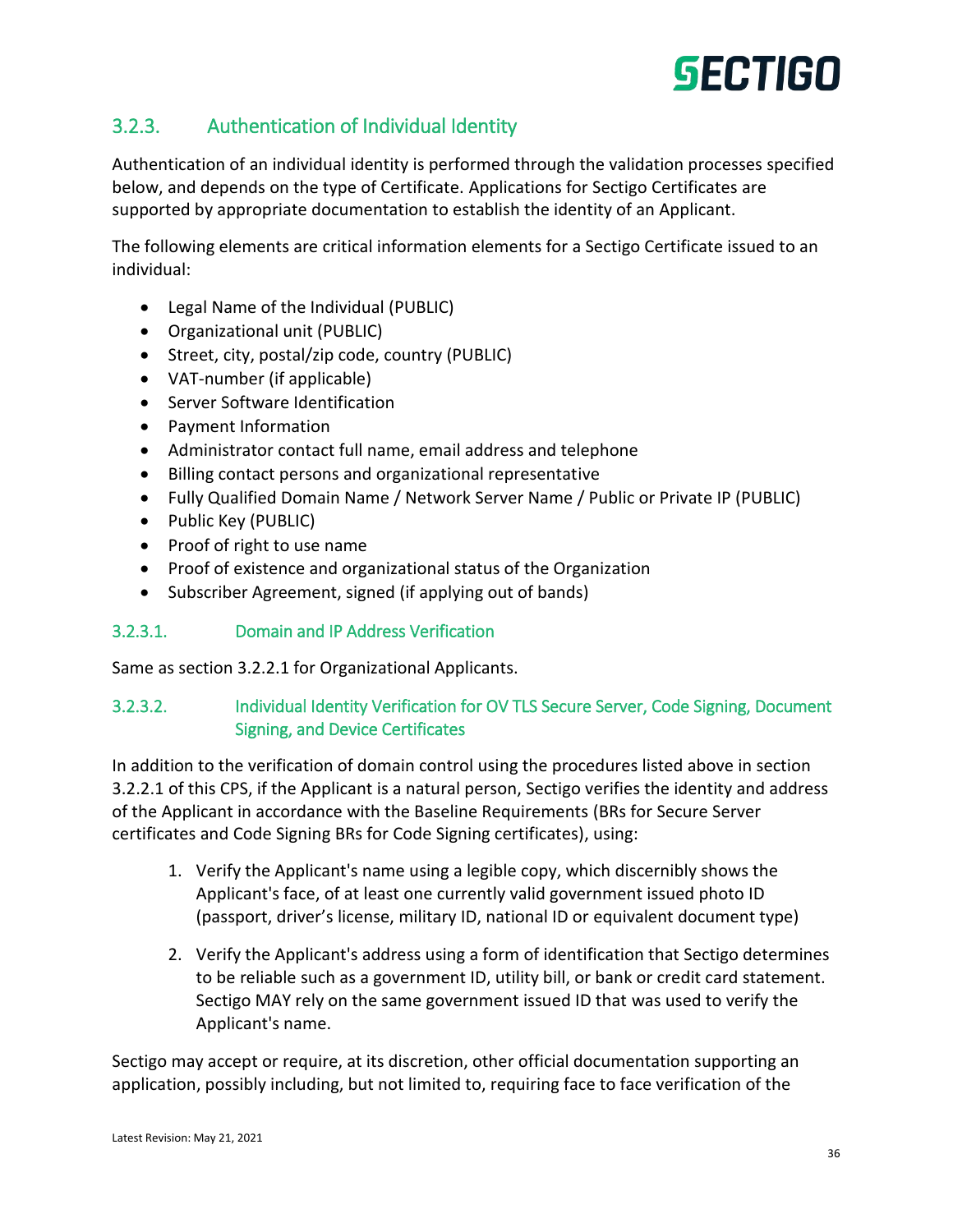

Applicant's identity before an authorized agent of Sectigo, an attorney, a CPA, a Latin notary, a notary public or equivalent. Such face-to-face verification SHALL be required prior to issuance of a Document Signing Certificate.

Sectigo verifies the certificate request with the Applicant using a Reliable Method of Communication.

#### 3.2.3.3. Individual Identity Verification for EV TLS Secure Server or EV Code Signing **Certificate**

Sectigo does not issue EV TLS Secure Server or EV Code Signing Certificates to Individual Applicants.

## 3.2.4. Non-Verified Subscriber Information

Notwithstanding the limited warranties provided under this CPS, Sectigo shall not be responsible for non-verified Subscriber information submitted to Sectigo, or the Sectigo directory or otherwise submitted with the intention to be included in a Certificate.

For server authentication Certificates, Sectigo verifies the subject elements as defined in section 9.2 of the Baseline Requirements.

# 3.2.5. Validation of Authority

Validation of authority involves a determination of whether a person has specific rights, entitlements, or permissions, including the permission to act on behalf of an organization to obtain a Certificate. Validation of authority is dependent on the type of Certificate requested and is performed in accordance with section 3.2.7 of this CPS.

#### 3.2.5.1. S/MIME / Client Certificates

The request is verified via email sent to the email address to be contained in the Certificate Subject

#### 3.2.5.2. Domain Registrant Authorization of TLS Server Certificates

Authorization by the Domain Name Registrant is verified as documented in section 3.2.2.1 of this CPS.

#### 3.2.5.3. OV TLS Server, Code Signing, and Document Signing Certificates

If the Applicant for a Certificate containing Subject Identity Information is an organization, then Sectigo SHALL use a Reliable Method of Communication to verify the authenticity of the Applicant Representative's certificate request.

Sectigo MAY use the sources listed in section 3.2.2.2 to verify the Reliable Method of Communication. Provided that a Reliable Method of Communication is used, Sectigo MAY establish the authenticity of the certificate request directly with the Applicant Representative or with an authoritative source within the Applicant's organization, such as the Applicant's main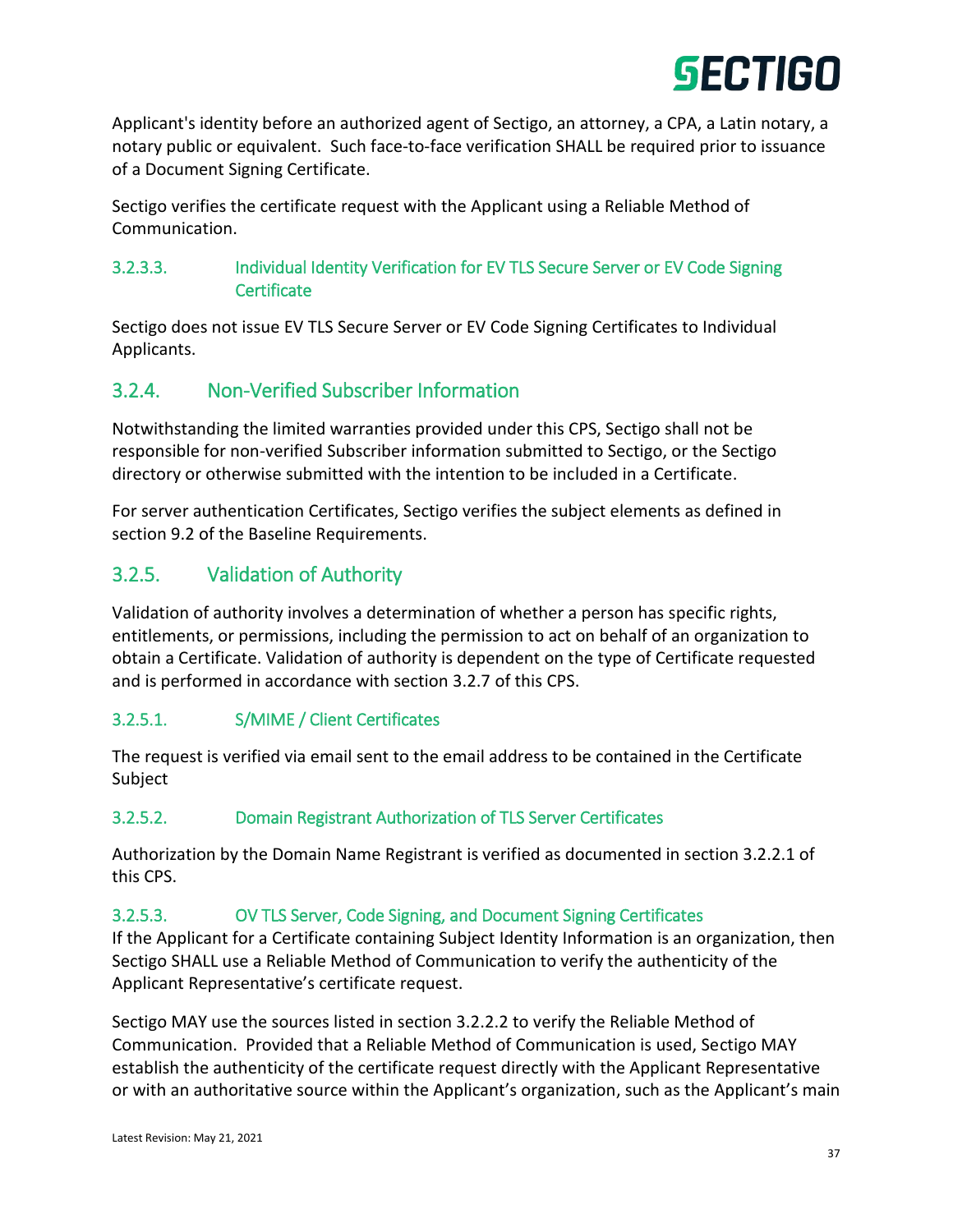

business offices, corporate offices, human resource offices, information technology offices, or other department that Sectigo deems appropriate.

In addition, Sectigo SHALL establish a process that allows an Applicant to specify the individuals who may request Certificates. If an Applicant specifies, in writing, the individuals who may request a Certificate, then Sectigo SHALL NOT accept any certificate requests that are outside this specification. Sectigo SHALL provide an Applicant with a list of its authorized certificate requesters upon the Applicant's verified written request.

#### 3.2.5.4. EV TLS Server and Code Signing Certificates

The request for Secure Server certificates is verified in accordance with the *CA/B Forum Guidelines for the Issuance and Management of Extended Validation Certificates* section 11.5*.*

The request for EV Code Signing certificates is verified in accordance with the *CA/B Forum*  Baseline Requirements *For The Issuance And Management Of Publicly Trusted Code Signing Certificates* section 11.2*.*

#### 3.2.6. Criteria for Interoperation

Sectigo may provide services allowing for another CA to operate within, or interoperate with, its PKI. Such interoperation may include cross-certification, unilateral certification, or other forms of operation. Sectigo reserves the right to provide interoperation services and to interoperate transparently with other CAs; the terms and criteria of which are to be set forth in the applicable agreement.

#### 3.2.7. Application Validation

Prior to issuing a Certificate Sectigo employs controls to validate the identity of the Subscriber information featured in the Certificate application. Such controls are indicative of the product type.

#### 3.2.7.1. Personal Secure Email Certificate

The only identifying information in the subject DN is the email address of the Subscriber. Sectigo validates the right for the Applicant to use the submitted email address. This is achieved through the delivery via a challenge and response made to the email address submitted during the Certificate application.

Sectigo validates that the Applicant holds the Private Key corresponding with a Public Key to be included in the Certificate by utilizing an online enrollment process whereby Sectigo facilitates the Subscriber generating its key-pair using a specially crafted web page. The key pair is generated in the Subscriber's computer. The Private Key is not exported or transferred from the Subscriber's computer as part of the application process.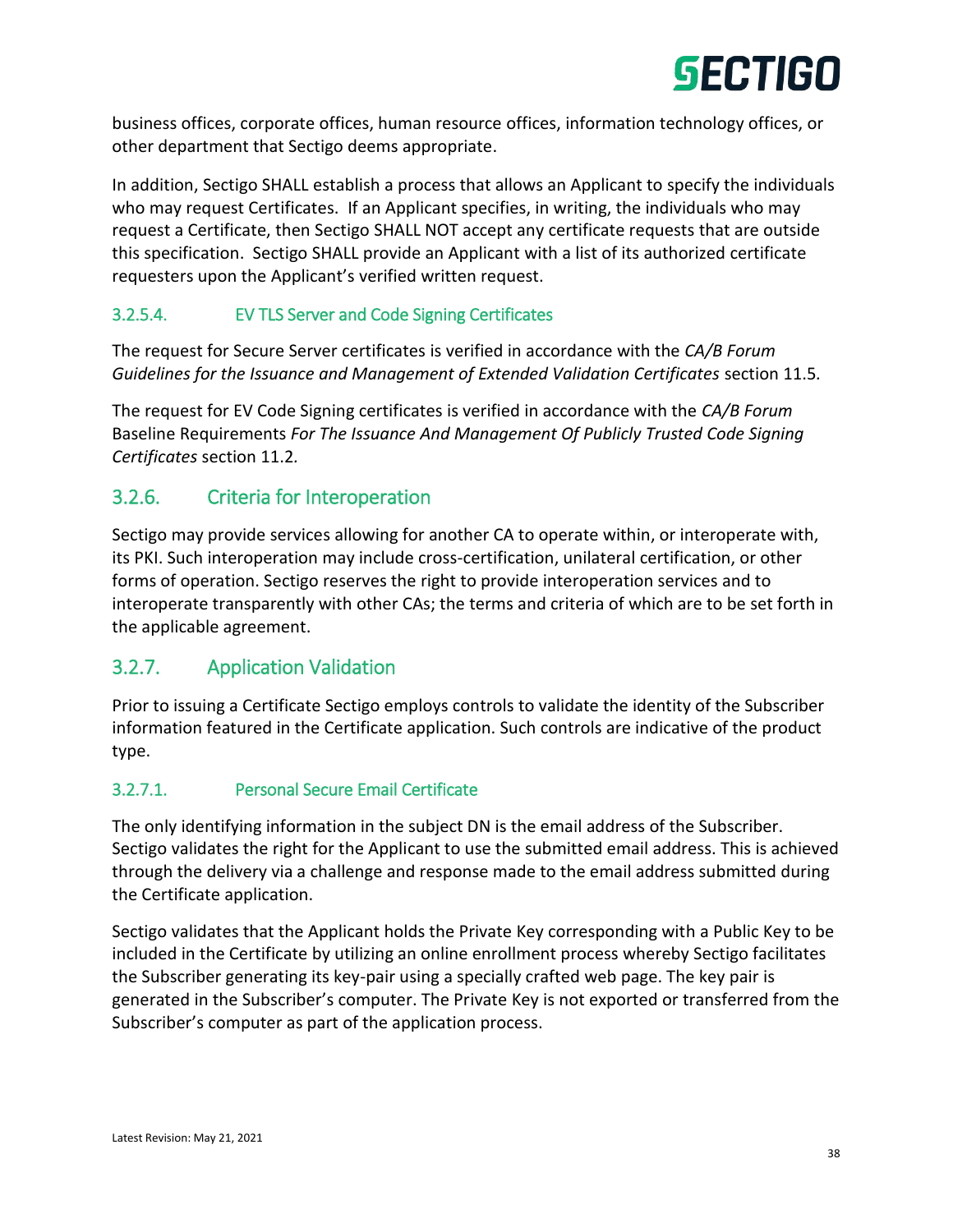#### 3.2.7.2. Corporate Secure Email Certificate

Corporate Secure Email Certificates are only available through the EPKI Manager and will only be issued to email addresses within approved domain names. The EPKI Manager Account Holder must first submit a domain name to Sectigo and appropriate domain name ownership, or right to use a domain name, validation takes place in accordance with section 3.2.7.1 of this CPS except that a domain authorization letter may be used in substitution of any domain ownership validation. Upon successful validation of a submitted domain name or receipt of domain authorization letter, Sectigo allows the EPKI Manager Account Holder to utilize email addresses within the domain name.

The EPKI Manager nominated administrator applies for Corporate Secure Email Certificates. The administrator will submit the secure email Certificate end-entity information on behalf of the end-entity. An email is then delivered to the end-entity containing unique login details to online Certificate generation and collection facilities hosted by Sectigo. Once logged into the online Certificate generation and collection facilities, the end-entity's browser creates a public and private key pair. The Public Key is submitted to Sectigo who will issue a Corporate Secure Email Certificate containing the Public Key. Sectigo then validates using an automated cryptographic challenge that the Applicant holds the Private Key associated with the Public Key submitted during this automated application process. If the automated challenge is successful, Sectigo will release the digital Certificate to the end-entity Subscriber.

#### 3.2.7.3. Custom Client Certificates

Custom client Certificates are a means for Certificates to be requested which have the structure and purpose of Personal Secure Email Certificates (3.2.7.1) and Corporate Secure Email Certificates (3.2.7.2), but with which the key usage or extended key usage fields may be varied to suit specific applications.

Custom Client Certificates are a deprecated product which are being phased out in favor of the Sectigo Personal Authentication Certificate (3.2.7.5).

#### 3.2.7.4. Personal Authentication Certificates

Personal Authentication Certificates are issued to Natural Persons.

Personal Authentication Certificates always contain an email address. Sectigo validates the right for the Applicant to use the submitted email address. This is achieved through the delivery of a challenge and response made to the email address submitted during the Certificate application.

When ordered for an Enterprise account through the EPKI Manager for email addresses within approved domain names, the EPKI Manager Account Holder may first submit a domain name to Sectigo and prove appropriate domain name ownership or control, or the right to use the domain name for which validation takes place in accordance with section 3.2.2.1 of this CPS except that a domain authorization letter may be used in substitution of any domain ownership validation. Upon successful validation of a submitted domain name or receipt of domain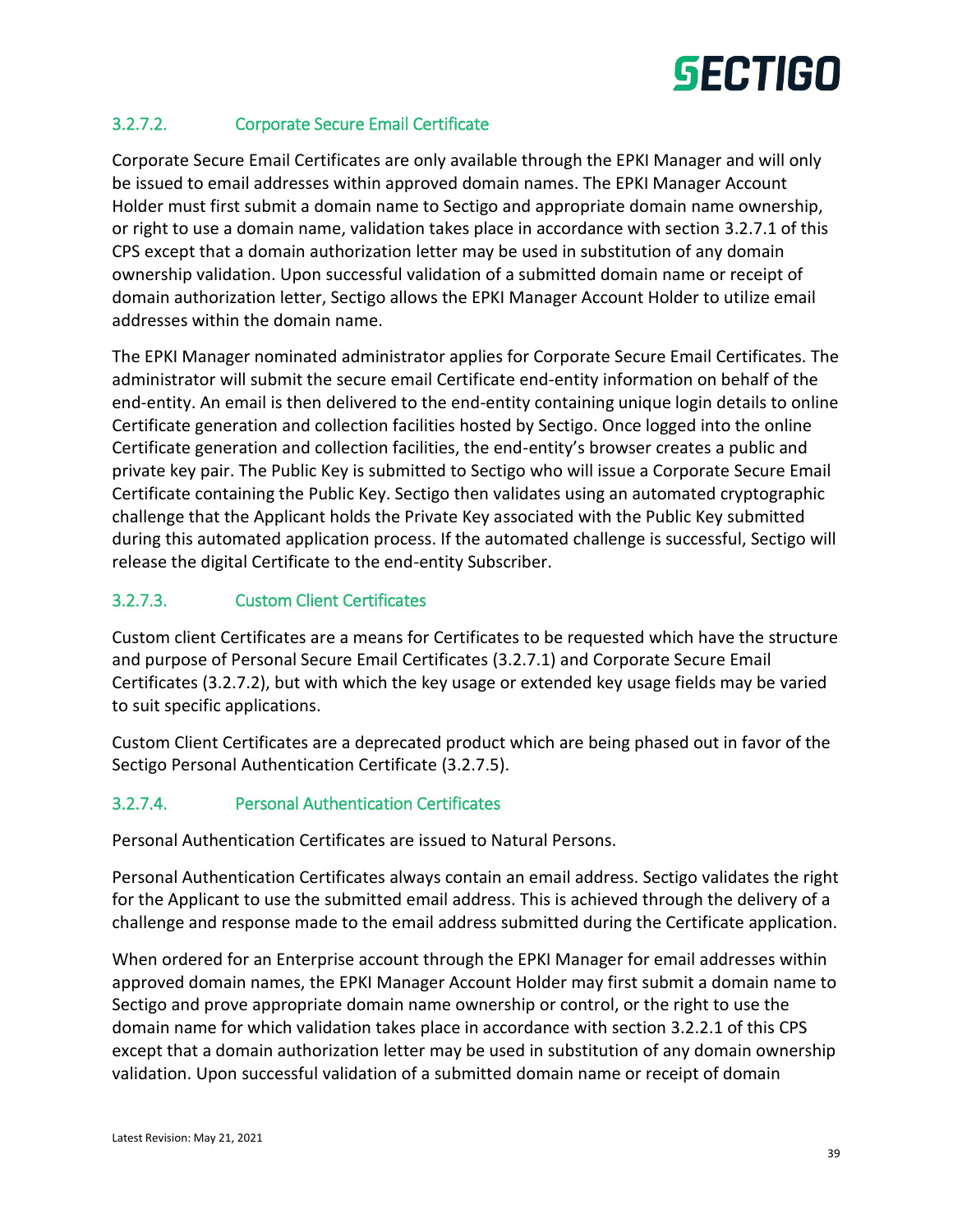

authorization letter, Sectigo allows the EPKI Manager Account Holder to utilize email addresses within the domain name.

Sectigo validates that the Applicant holds the Private Key corresponding with a Public Key to be included in the Certificate by utilizing an online enrollment process whereby Sectigo facilitates the Subscriber generating its key-pair using a specially crafted web page. The key pair is generated in the Subscriber's computer. The Private Key is not exported or transferred from the Subscriber's computer as part of the application process. Alternatively, the subscriber may demonstrate to Sectigo ownership of the Private Key associated with the Public Key to be included in the Certificate through the submission of a valid PKCS#10 Certificate Signing Request (CSR) or SPKAC request.

Where other subject details are present they are validated in the same manner as would be the case for a Natural Person Applicant for an OV TLS Server, Object Signing or Device Certificate as documented in section 3.2.3.2.

# 3.3. Identification and Authentication for Re-Key Requests

Sectigo supports rekeys on:

- Replacement, which is when a Subscriber wishes to change some (or none) of the subject details in an already issued Certificate and may (or may not) also wish to change the key associated with the new Certificate; and
- Renewal, which is when a Subscriber wishes to extend the lifetime of a Certificate which has been issued they may at the same time vary some (or none) of the subject details and may also change the key associated with the Certificate.

In both cases, Sectigo requires the Subscriber to use the same authentication details (typically username and password) which they used in the original purchase of the Certificate. In either case, if any of the subject details are changed during the replacement or renewal process then the subject must be reverified.

# 3.3.1. Identification and Authentication for Routine Re-Key

As stated above - in both cases, Sectigo requires the Subscriber to use the same authentication details (typically username and password) which they used in the original purchase of the Certificate.

# 3.3.2. Identification and Authentication for Re-Key after Revocation

Sectigo does not routinely permit rekeying (or any form of reissuance or renewal) after revocation. Revocation is a terminal event in the Certificate lifecycle.

Where a request for replacement or renewal of a Certificate after revocation is considered, Sectigo requires the Subscriber to authenticate itself using the original authentication details (typically username and password) used in the initial purchase of the Certificate. However, this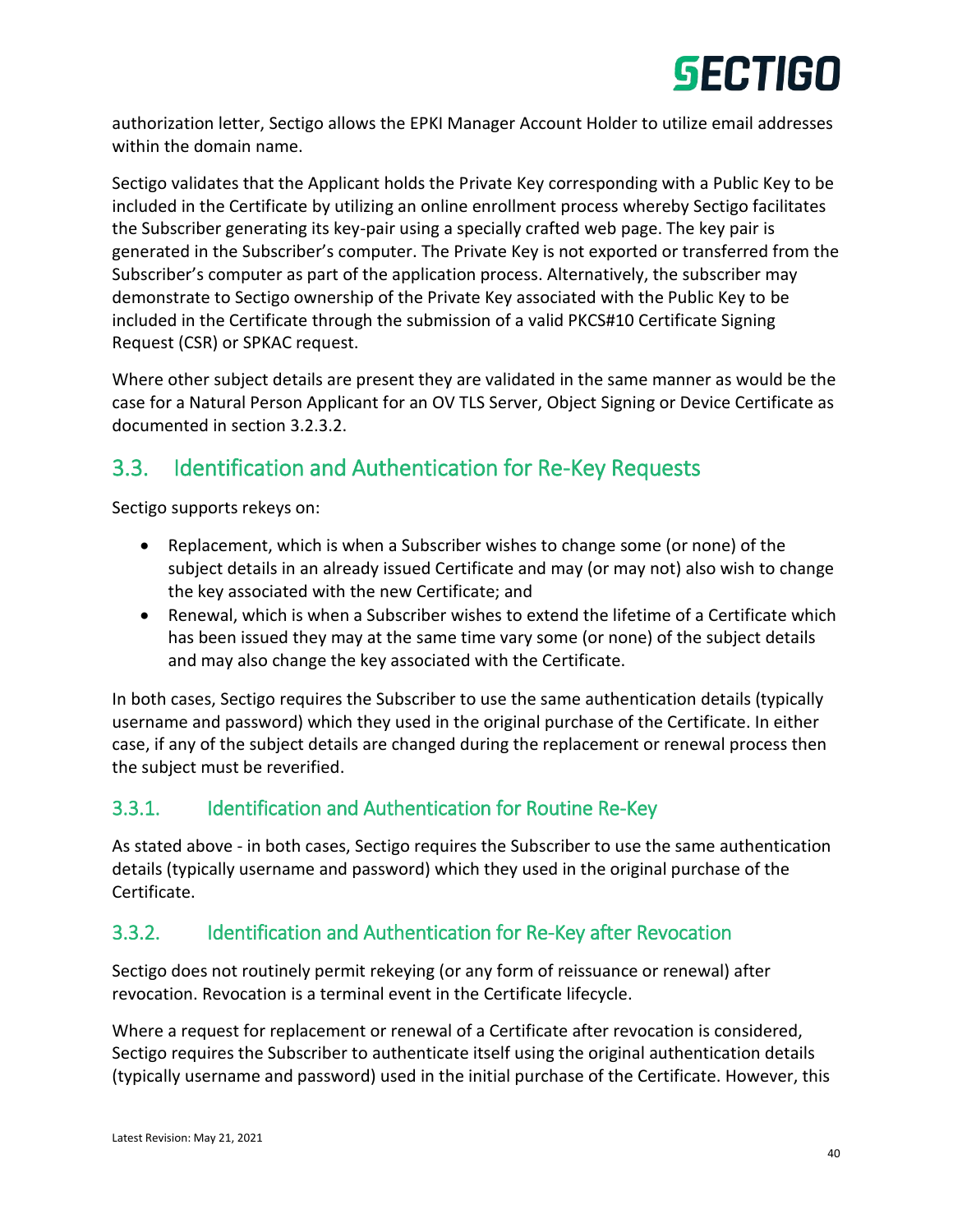

may be varied, or rekeying may be refused after revocation, where the exact circumstances and reasons for which the Certificate was revoked are not adequately explained. Reissuance or replacement after revocation is solely at Sectigo's discretion.

# 3.4. Identification and Authentication for Revocation Request

#### *Revocation at the Subscriber's request:*

The Subscriber must either be in possession of the authentication details (typically username and password) which were used to purchase the Certificate originally OR the Subscriber must be able to send an S/MIME email signed with the Private Key associated with the Certificate.

#### *Revocation at the RA's request:*

The RA must be in possession of the authentication details used to effect the original Certificate request to the CA.

#### *Revocation at the CA's request:*

Sectigo does not revoke Certificates at the request of other CAs. Sectigo can and does revoke Subscriber Certificates for cause as set out in section 4.9 of this CPS, but identification and authentication is not required in these cases.

Sectigo employs the following procedure for authenticating a revocation request:

- The revocation request must be sent by the administrator contact associated with the Certificate application. Sectigo may, if necessary, also request that the revocation request be made by either / or the organizational contact and billing contact.
- Upon receipt of the revocation request Sectigo will request confirmation from the known administrator out of bands contact details, either by telephone or by fax.
- Sectigo validation personnel will then command the revocation of the Certificate and logging of the identity of validation personnel and reason for revocation will be maintained in accordance with the logging procedures covered in this CPS.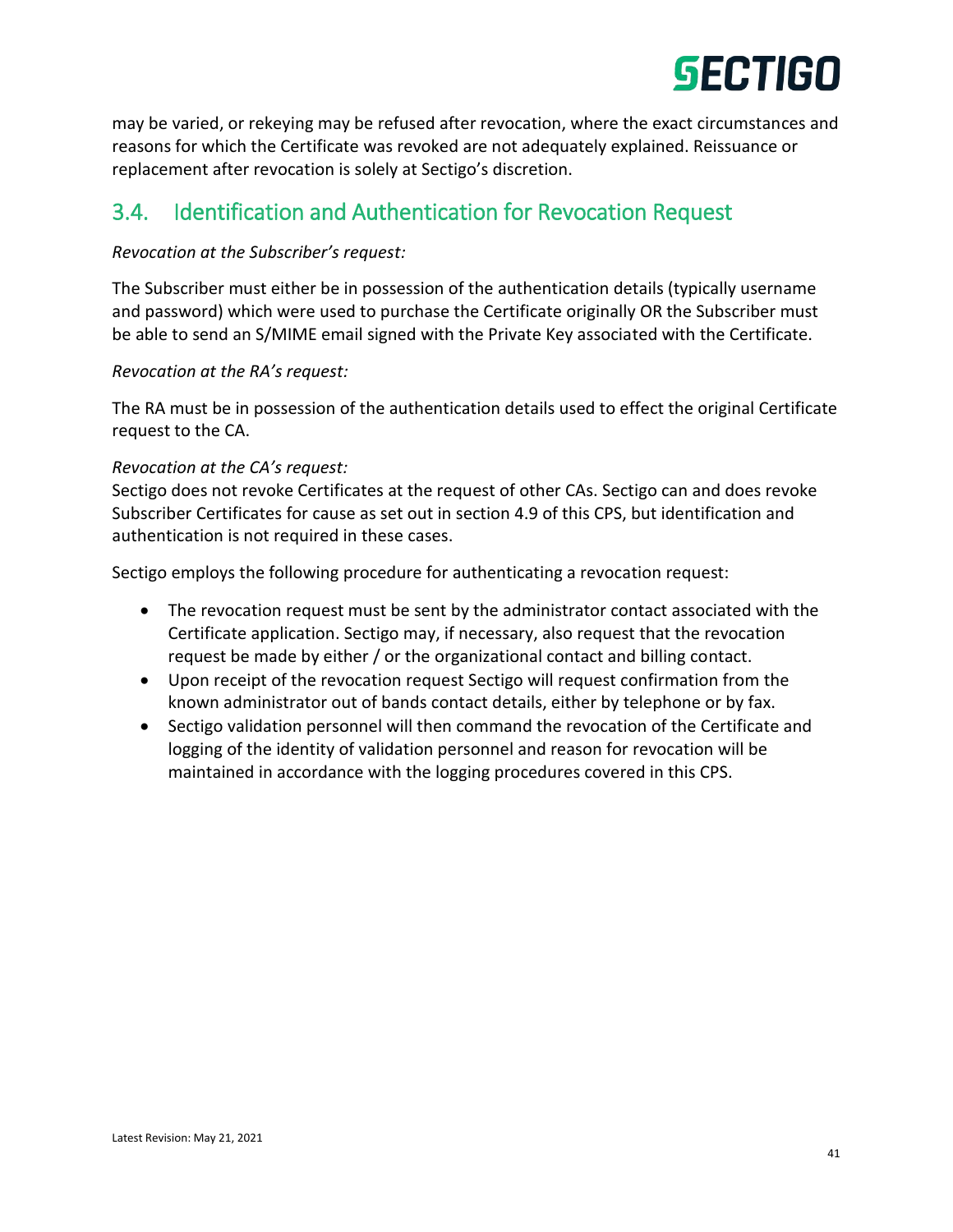# 4. CERTIFICATE LIFECYCLE OPERATIONAL REQUIREMENTS

This section describes the Certificate application process, including the information required to make and support a successful application. Additionally, this section describes some of the requirements imposed upon RAs, Subscribers, and other participants with respect to the lifecycle of a Certificate.

The validity period of Sectigo Certificates varies dependent on the Certificate type, but typically, a Certificate will be valid for either 1 year, 2 years, or 3 years. Sectigo reserves the right to, at its discretion, issue Certificates that may fall outside of these set periods.

The following steps describe the milestones to issue a Secure Server Certificate:

- 1. The Applicant fills out the online request on Sectigo's web site and the Applicant submits the required information: Certificate Signing Request (CSR), e-mail address, common name, organizational information, country code, verification method and billing information.
- 2. The Applicant accepts the online Subscriber Agreement.
- 3. The Applicant submits the required information to Sectigo.
- 4. The Applicant pays the Certificate fees.
- 5. Sectigo verifies the submitted information using third party databases and Government records
- 6. Upon successful validation of the application information, Sectigo may issue the Certificate to the Applicant or should the application be rejected, Sectigo will alert the Applicant that the application has been unsuccessful.
- 7. Renewal is conducted as per the procedures outlined in this CPS and the official Sectigo websites.
- 8. Revocation is conducted as per the procedures outlined in this CPS.

# 4.1. Certificate Application

A Certificate request can be done according to the following means:

On-line: Via the Web (https). The Certificate Applicant submits an application via a secure online link according to a procedure provided by Sectigo. Additional documentation in support of the application may be required so that Sectigo verifies the identity of the Applicant. The Applicant submits to Sectigo such additional documentation. Upon verification of identity, Sectigo issues the Certificate and sends a notice to the Applicant. The Applicant downloads and installs the Certificate to its device. The Applicant must notify Sectigo of any inaccuracy or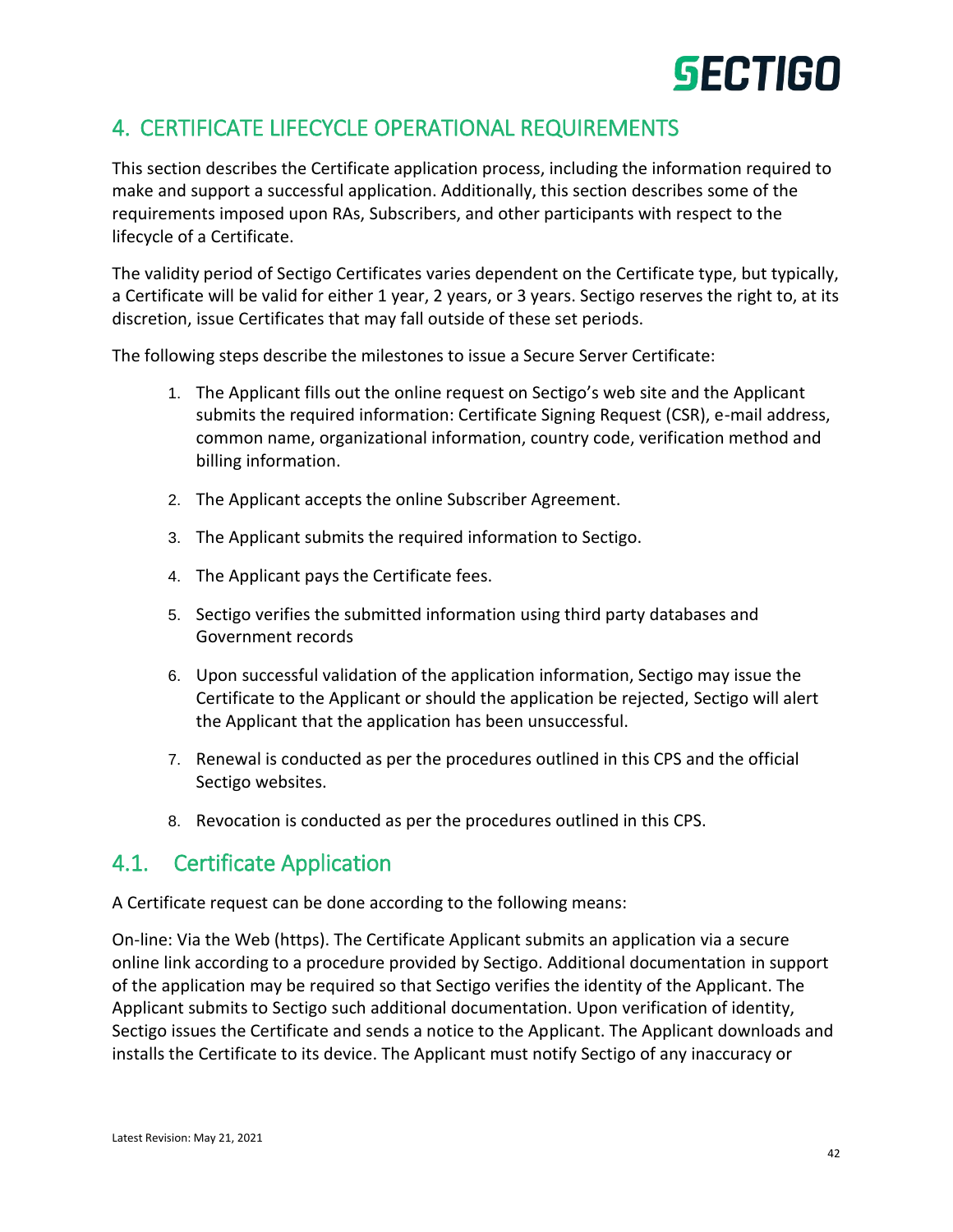

defect in a Certificate promptly after receipt of the Certificate or earlier notice of informational content to be included in the Certificate.

Sectigo may at its discretion, accept applications via email.

#### 4.1.1. Who can Submit a Certificate Application

Generally, Applicants will complete the online forms made available by Sectigo or by approved RAs at the respective official websites. Under special circumstances, the Applicant may submit an application via email; however, this process is available at the discretion of Sectigo or its RAs.

EPKI Manager Account Holder applications are made through the EPKI Manager Management Console – a web-based console hosted and supported by Sectigo.

#### 4.1.1.1. EPKI Manager Account Holder Certificate Applications

EPKI Manager Account Holders make the application for a secure server Certificate to be used by a named server, or a secure email Certificate to be used by a named employee, partner or extranet user under a domain name that Sectigo has validated either belongs to, or may legally be used by the EPKI Manager Account holding organization. Validation for adding domains to the EPKI Manager account may occur solely using a domain authorization letter.

#### 4.1.1.2. Web Host Reseller Partner Certificate Applications

Web Host Reseller Partners may act as RAs under the practices and policies stated within this CPS. The RA may make the application on behalf of the Applicant pursuant to the Web Host Reseller program.

Under such circumstances, the RA is responsible for all the functions on behalf of the Applicant detailed in section 4.1.2 of this CPS. Such responsibilities are detailed and maintained within the Web Host Reseller agreement and guidelines.

#### 4.1.2. Enrollment Process and Responsibilities

All Certificate Applicants must complete the enrolment process, which may include:

- Generate an RSA or ECC key pair and demonstrate to Sectigo ownership of the Private Key associated with the Public Key to be included in the Certificate through the submission of a valid PKCS#10 Certificate Signing Request (CSR) (or SPKAC request for certain client authentication or email Certificates).
- Make all reasonable efforts to protect the integrity and confidentiality of the Private Key.
- Submit to Sectigo a Certificate application, including application information as detailed in this CPS, a Public Key corresponding to the Private Key of which they are in possession, and agree to the terms of the relevant Subscriber Agreement.
- Provide proof of identity through the submission of official documentation as requested by Sectigo during the enrolment process.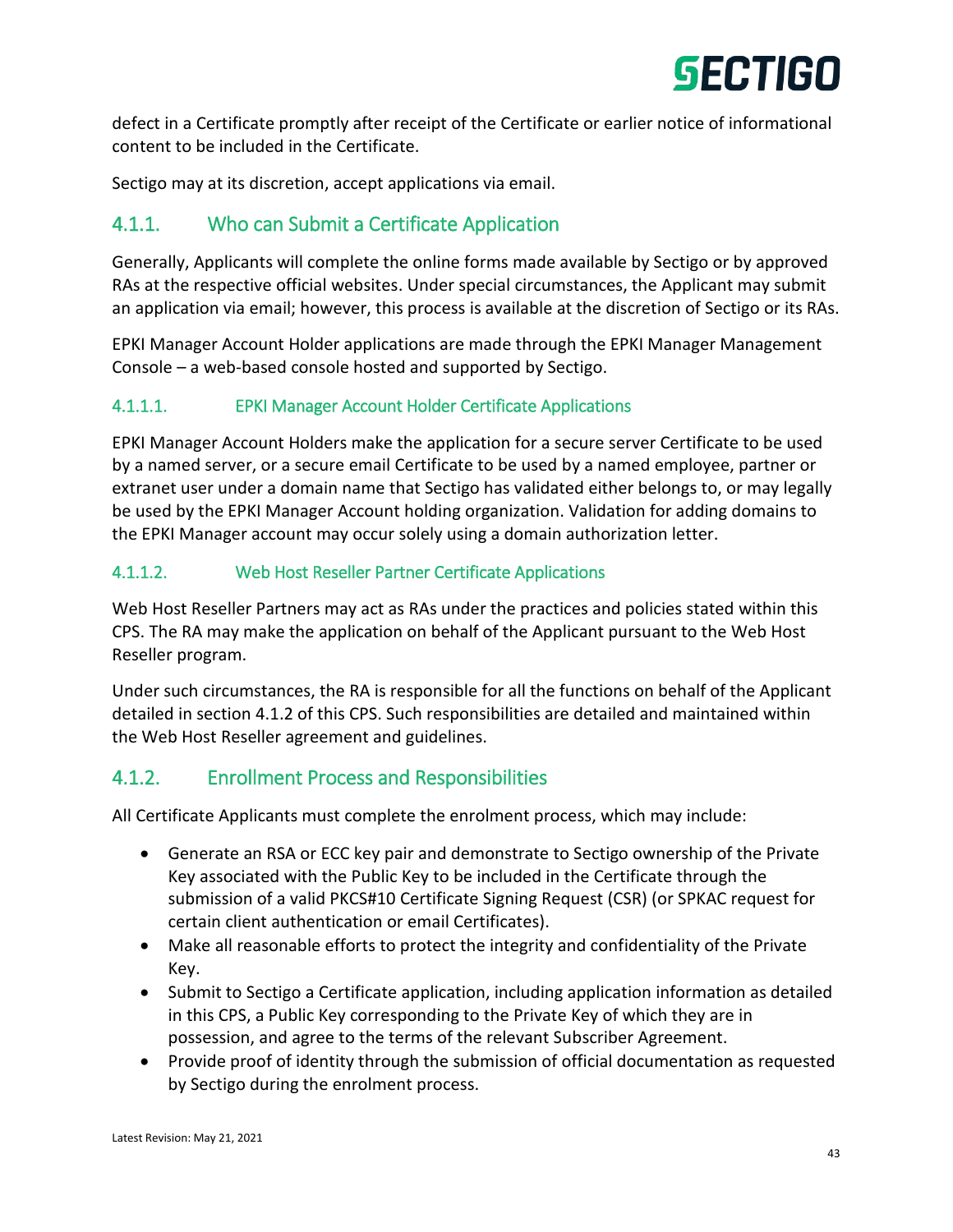# 4.2. Certificate Application Processing

Certificate applications are submitted to either Sectigo or a Sectigo approved RA. The following table details the entity(s) involved in the processing of Certificate applications. Sectigo issues all Certificates regardless of the processing entity.

| <b>Certificate Type</b>                                                   | <b>Enrolment Entity</b>                                        | <b>Processing Entity</b>              | <b>Issuing</b><br><b>Authority</b> |
|---------------------------------------------------------------------------|----------------------------------------------------------------|---------------------------------------|------------------------------------|
| Secure Server Certificate - all types as<br>per section 2.4.1 of this CPS | <b>End Entity Subscriber</b>                                   | Sectigo                               | Sectigo                            |
| Secure Server Certificate - all types as<br>per section 2.4.1 of this CPS | Web Host Reseller on behalf of<br><b>End Entity Subscriber</b> | Web Host Reseller                     | Sectigo                            |
| Personal Secure Email Certificate                                         | <b>End Entity Subscriber</b>                                   | Sectigo                               | Sectigo                            |
| Corporate Secure Email Certificate                                        | <b>End Entity Subscriber</b>                                   | <b>EPKI Manager</b><br>Account Holder | Sectigo                            |
| Code Signing Certificate                                                  | End Entity Subscriber                                          | Sectigo                               | Sectigo                            |
| Sectigo Personal Authentication<br>Certificate                            | End User Subscriber                                            | Sectigo                               | Sectigo                            |

## 4.2.1. Performing Identification and Authentication Functions

Upon receipt of an application for a digital Certificate and based on the submitted information, Sectigo confirms the following information:

- The Certificate Applicant is the same person as the person identified in the Certificate request.
- The Certificate Applicant holds the Private Key corresponding to the Public Key to be included in the Certificate.
- The information to be published in the Certificate is accurate, except for non-verified Subscriber information.
- Any agents who apply for a Certificate listing the Certificate Applicant's Public Key are duly authorized to do so.

Sectigo may use the services of a third party to confirm information on a business entity that applies for a digital Certificate. Sectigo accepts confirmation from third party organizations, other third party databases, and government entities.

Sectigo's controls may also include trade registry transcripts that confirm the registration of the Applicant company and state the members of the board, the management and directors representing the company.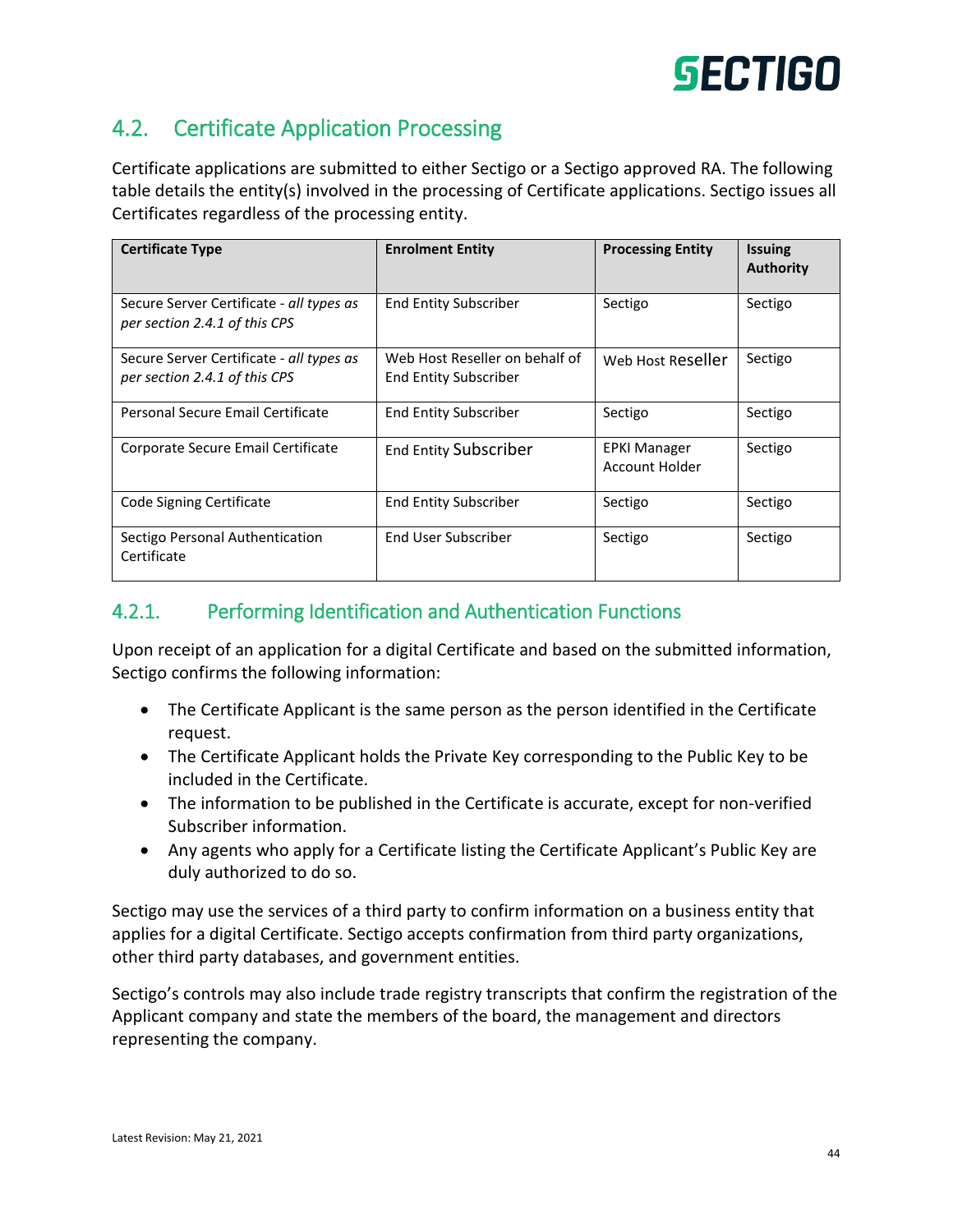Sectigo may use any means of communication at its disposal to ascertain the identity of an organizational or individual Applicant. Sectigo reserves right of refusal in its absolute discretion.

Sectigo has a system in place which examines subject details, including domain names, for matches or near matches to some known high profile or pre-notified names that may indicate that a certificate is at a higher than normal risk of fraudulent applications being made and in those cases the certificate application is flagged for manual review.

# 4.2.2. Approval or Rejection of Certificate Applications

Following successful completion of all required validations of a Certificate application Sectigo approves an application for a digital Certificate.

If the validation of a Certificate application fails, Sectigo rejects the Certificate application. Sectigo reserves its right to reject applications to issue a Certificate to Applicants if, on its own assessment, by issuing a Certificate to such parties the good and trusted name of Sectigo might get tarnished, diminished or have its value reduced and under such circumstances may do so without incurring any liability or responsibility for any loss or expenses arising as a result of such refusal.

Applicants whose applications have been rejected may subsequently reapply.

In all types of Sectigo Certificates, the Subscriber has a continuous obligation to monitor the accuracy of the submitted information and notify Sectigo of any changes that would affect the validity of the Certificate. Failure to comply with the obligations as set out in the Subscriber Agreement will result in the revocation of the Subscriber's Certificate without further notice to the Subscriber and the Subscriber shall pay any charges payable but that have not yet been paid under the Subscriber Agreement.

# 4.2.3. Time to Process Certificate Applications

Sectigo makes reasonable efforts to confirm Certificate application information and issue a digital Certificate within a reasonable time frame. The time frame is greatly dependent on the Subscriber providing the necessary details and / or documentation in a timely manner. Upon the receipt of the necessary details and / or documentation, Sectigo aims to confirm submitted application data and to complete the validation process and issue / reject a Certificate application within 2 working days.

From time to time, events outside of the control of Sectigo may delay the issuance process, however Sectigo will make every reasonable effort to meet issuance times and to make Applicants aware of any factors that may affect issuance times in a timely manner.

# 4.2.4. Certificate Authority Authorization

Where an application is for a Certificate which includes a domain-name and is to be used for server authentication, Sectigo examines the Certification Authority Authorization (CAA) DNS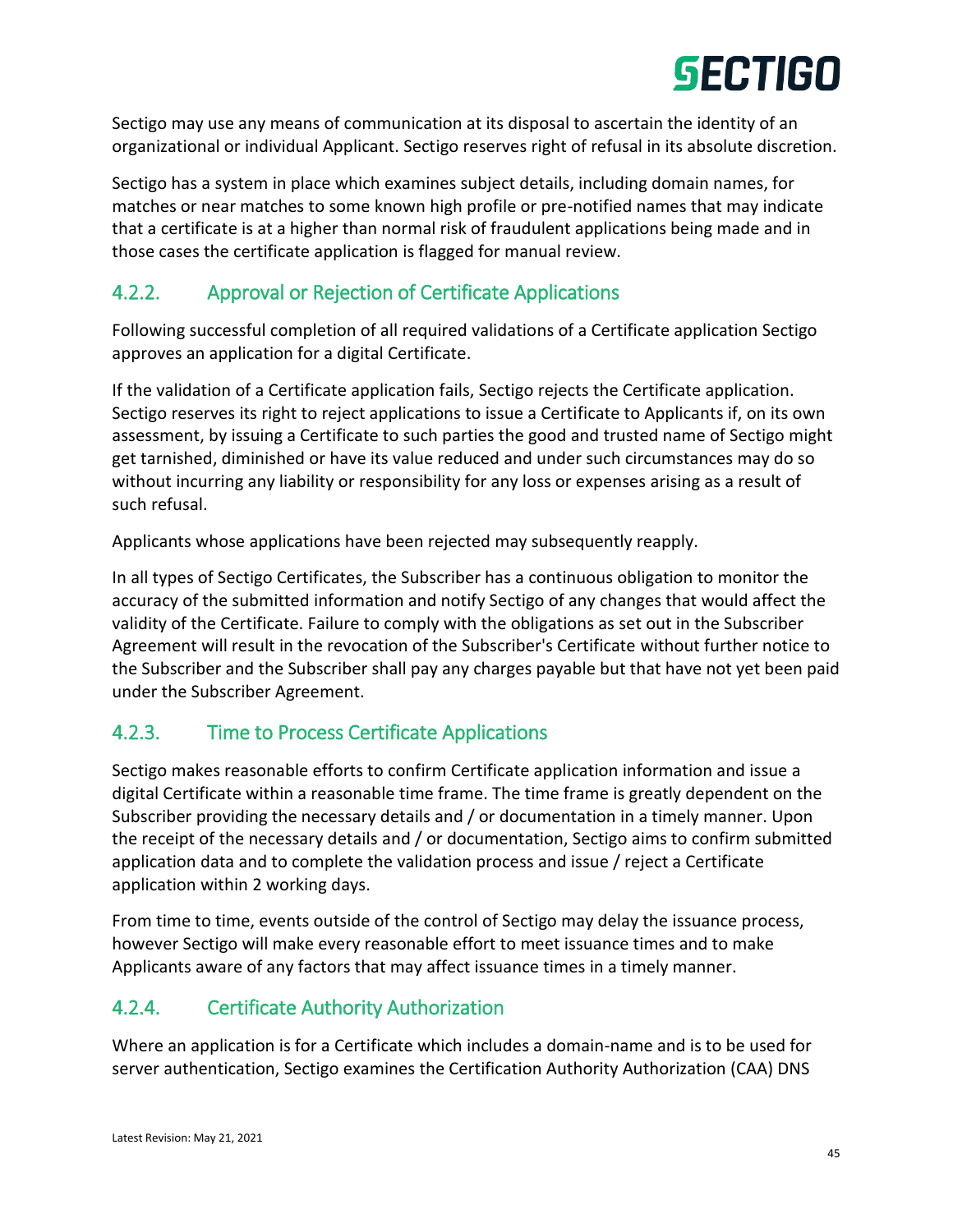Resource Records as specified in RFC 8659 and, if such CAA Records are present and do not grant Sectigo the authority to issue the Certificate, the application is rejected.

Where the 'issue' and 'issuewild' tags are present within a CAA record, Sectigo recognizes the following domain names within those tags as granting authorization for issuance by Sectigo.

- sectigo.com
- usertrust.com
- trust-provider.com

For a transitional period we also recognize the following domain names as granting authorization although these are deprecated and should be replaced with a domain name from the above list at the earliest opportunity.

- comodo.com
- comodoca.com

# 4.3. Certificate Issuance

Sectigo issues a Certificate upon approval of a Certificate application. A digital Certificate is deemed to be valid at the moment a Subscriber accepts it (refer to section 4.4 of this CPS). Issuing a digital Certificate means that Sectigo accepts a Certificate application.

Sectigo Certificates are issued to organizations or individuals.

Subscribers shall solely be responsible for the legality of the information they present for use in Certificates issued under this CPS, in any jurisdiction in which such content may be used or viewed.

# 4.3.1. CA Actions during Certificate Issuance

Sectigo's automated systems receive and collate:

- evidence gathered during the verification process, and/or
- assertions that the verification has been completed according to the policy and internal documentation that sets out the acceptable means of verifying subject information.

Sectigo's automated systems record the details of the business transaction associated with the submission of a Certificate request and the eventual issuance of a Certificate, one example of which is a sales process involving a credit card payment.

Sectigo's automated (and manual) systems record the source of, and all details submitted with, evidence of verification, having been performed either by external RAs or by Sectigo's internal RA.

The correct authentication of verification evidence provided by external RAs is required before that evidence will be considered for Certificate issuance.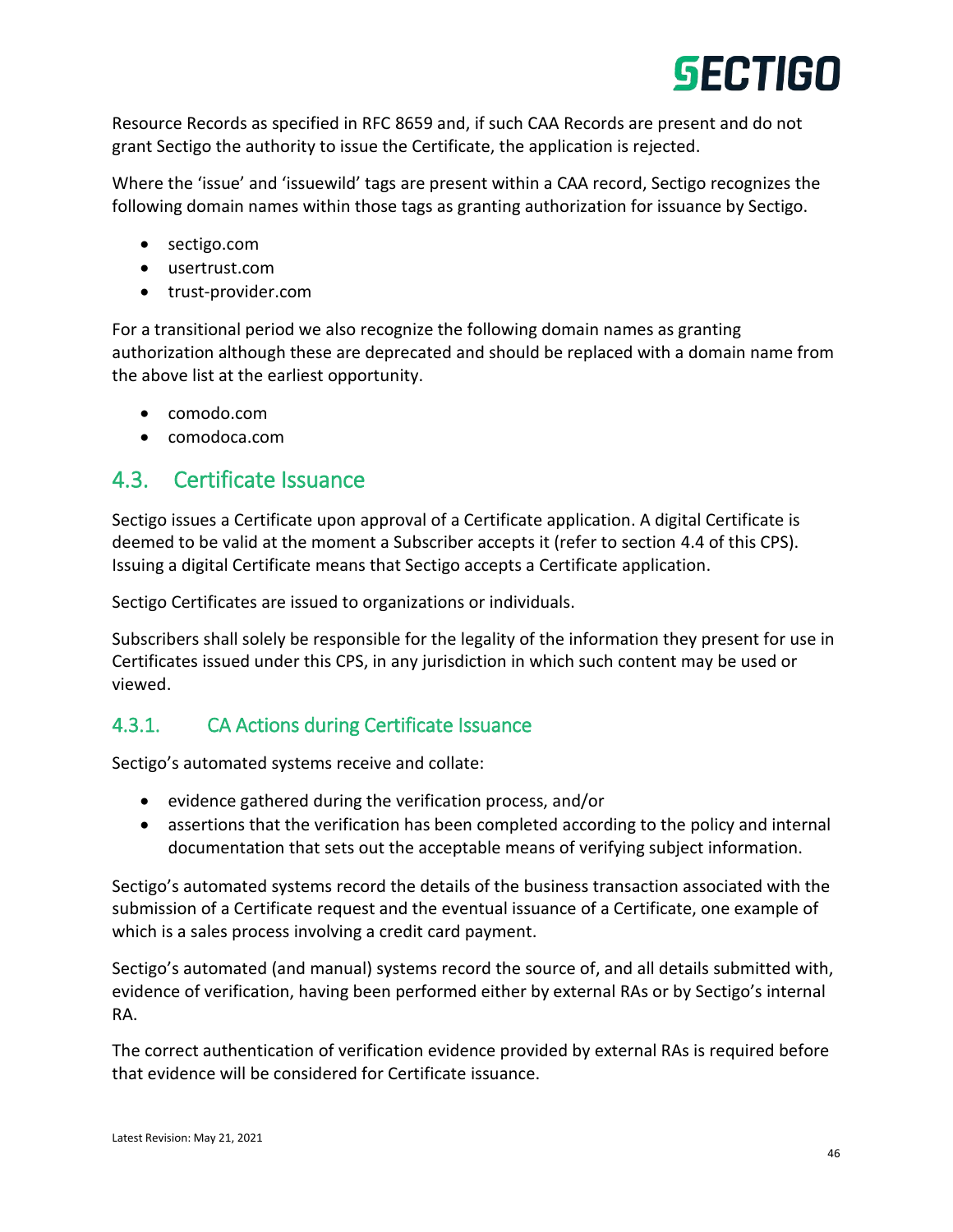

The only certificates Sectigo issues from its root CAs are intermediate CA certificates and cross certificates. Our CA has no facility for the automated signature of such certificates, so this activity necessarily involves manual intervention by privileged users to sign such certificates. Certificate issuance by the Root CA requires an individual authorized by the CA (i.e. the CA system operator, system officer, or PKI administrator) to deliberately issue a direct command in order for the Root CA to perform a certificate signing operation.

### 4.3.2. Notification to Subscriber by the CA of Issuance of Certificate

Sectigo notifies Subscriber of the issuance of a Certificate either via email and/or through delivery. Delivery of Subscriber Certificates to the associated Subscriber is dependent on the Certificate product type:

#### *Secure Server Certificates*

Secure server Certificates are delivered via email to the Subscriber using the administrator contact email address provided during the application process.

#### *Code Signing Certificates*

Notification of issuance of Code Signing Certificates are delivered via email to the Subscriber using the administrator contact email address provided during the application process. The certificate is then retrieved by the Subscriber via secure connection to Sectigo servers.

#### *Secure Email Certificate: Personal Secure Email, Corporate Secure Email Certificates, Sectigo Personal Authentication Certificates*

Upon issuance of a Personal Secure Email Certificate, Corporate Secure Email Certificate, or Sectigo Personal Authentication Certificates the Subscriber is emailed a collection link using the email provided during the application. The Subscriber must visit the collection link using the same computer from which the original Certificate request was made. The Subscriber's cryptographic service provider software is initiated to ensure the Subscriber holds the Private Key corresponding to the Public Key submitted during application. Pending a successful challenge, the issued Certificate is installed automatically onto the Subscriber's computer.

#### *Sectigo Dual Use Certificates*

Sectigo Dual Use Certificates are downloaded by the Subscribers from the Sectigo Certificate Manager software.

#### 4.3.3. Refusal to Issue a Certificate

Sectigo reserves its right to refuse to issue a Certificate to any party as it sees fit, without incurring any liability or responsibility for any loss or expenses arising out of such refusal. Sectigo reserves the right not to disclose reasons for such a refusal.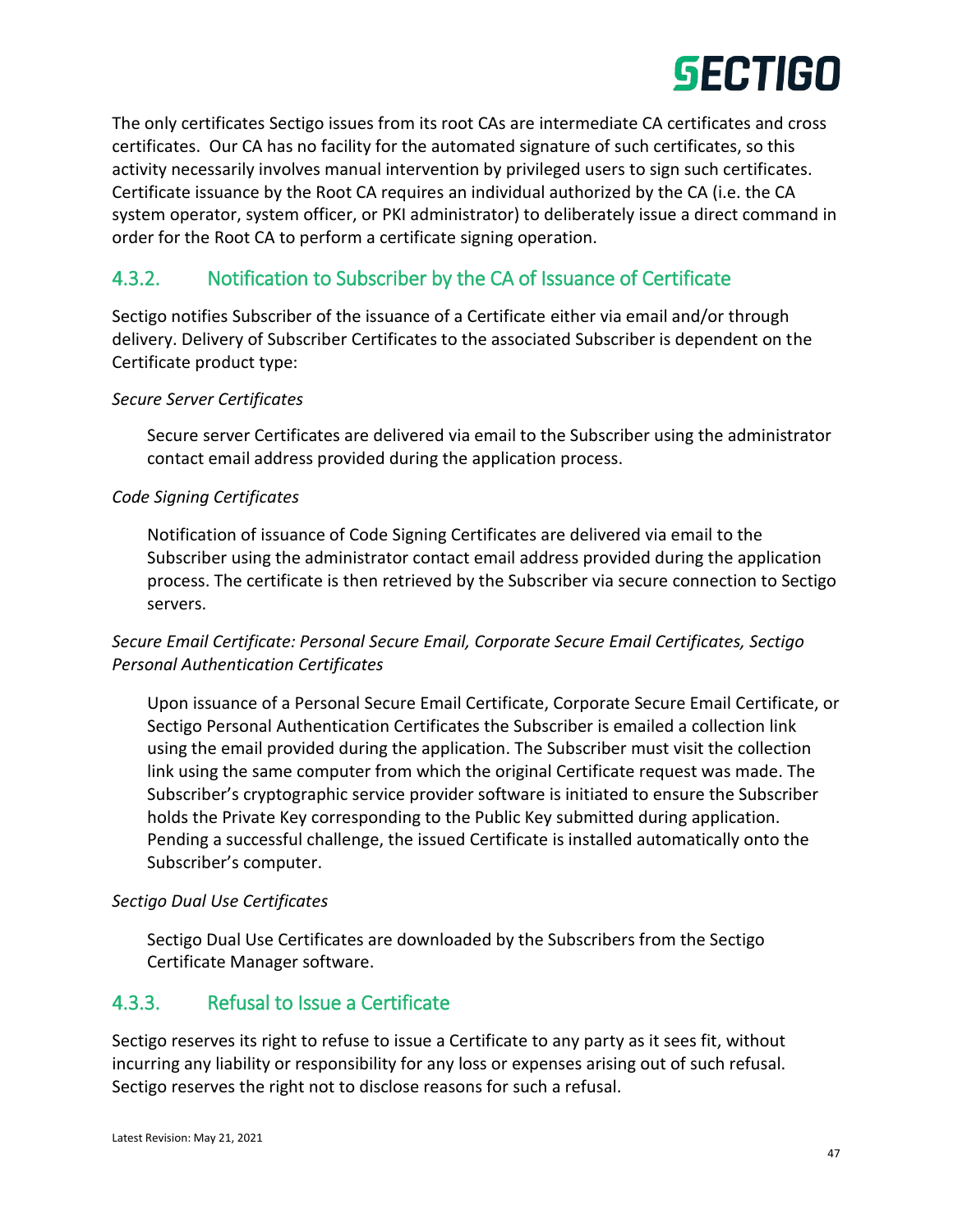

# 4.4. Certificate Acceptance

This section describes some of the actions by Subscriber in accepting a Certificate. Additionally, it describes how Sectigo publishes a Certificate and how Sectigo notifies other entities of the issuance of a Certificate.

#### 4.4.1. Conduct Constituting Certificate Acceptance

An issued Certificate is either delivered via email or installed on a Subscriber's computer / hardware security module through an online collection method. A Subscriber is deemed to have accepted a Certificate when:

- the Subscriber uses the Certificate, or
- 30 days pass from the date of the issuance of a Certificate

#### 4.4.2. Publication of the Certificate by the CA

A Certificate is published through various means: (1) by Sectigo making the Certificate available in the Repository; and (2) by Subscriber using the Certificate subsequent to Sectigo's delivery of the Certificate to Subscriber.

#### 4.4.3. Notification of Certificate Issuance by the CA to Other Entities

Other than to the Subscriber, Sectigo provides notification of Certificate issuance to certain other entities as detailed below.

#### 4.4.3.1. Web Host Reseller Partner

Issued Subscriber Secure Server Certificates applied for through a Web Host Reseller Partner on behalf of the Subscriber are emailed to the administrator contact of the Web Host Reseller Partner account. For Web Host Reseller Partners using the "auto-apply" interface, Web Host Resellers have the added option of collecting an issued Certificate from a Web Host Reseller account specific URL.

#### 4.4.3.2. EPKI Manager Account Holder

Issued Subscriber Secure Server Certificates applied for through an EPKI Manager Account are emailed to the administrator contact of the account.

#### 4.4.3.3. The Public

Sectigo publishes the issuance data of all TLS Secure Server Certificates in the form of a Precertificate, to Certificate Transparency (CT) logs operated by Sectigo and/or other entities.

## 4.5. Key Pair and Certificate Usage

This section is used to describe the responsibilities relating to the use of keys and Certificates.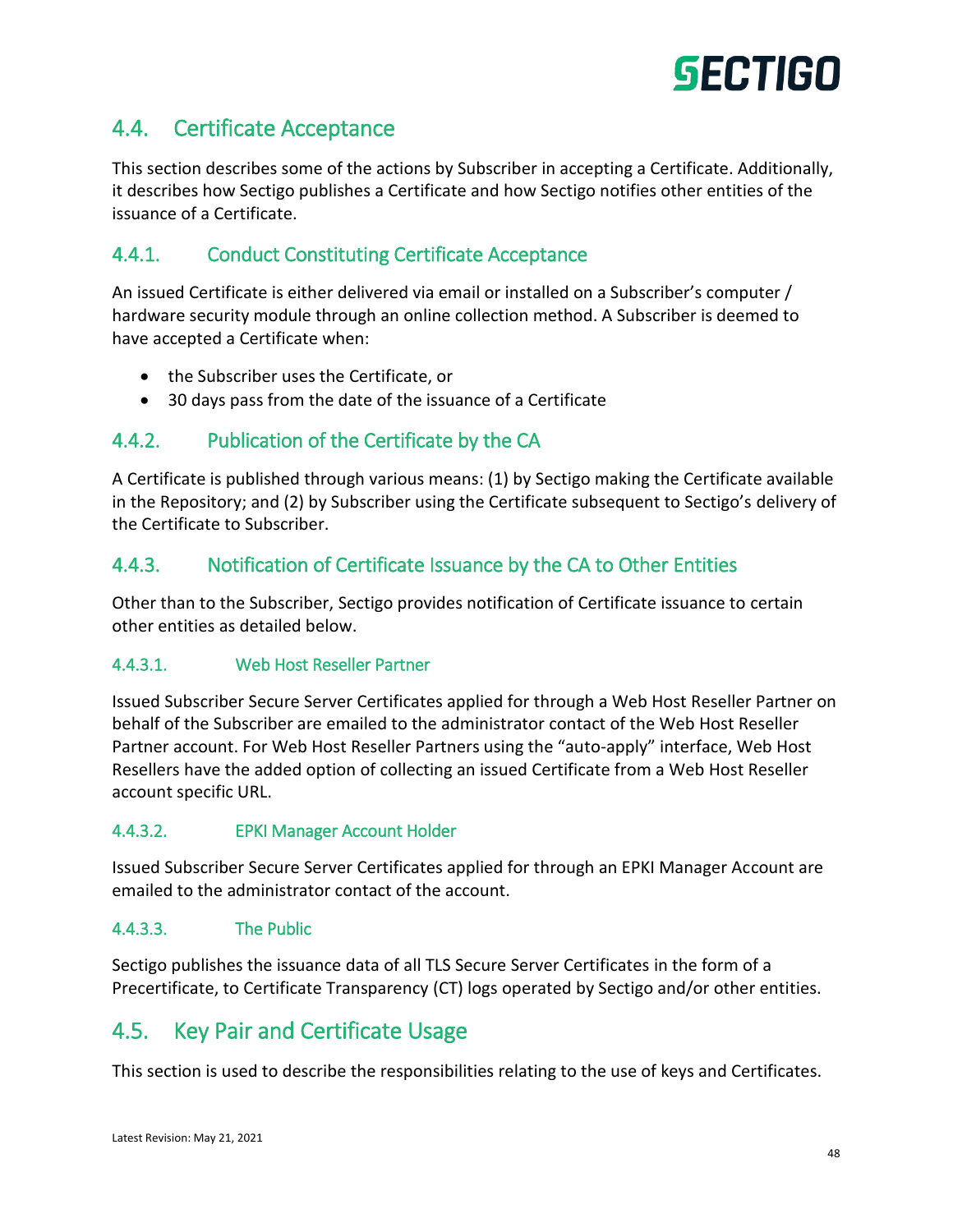# 4.5.1. Subscriber Private Key and Certificate Usage

The intended scope of usage for a private key shall be specified through certificate extensions, including the key usage and extended key usage extensions, in the associated certificate.

# 4.5.2. Relying Party Public Key and Certificate Usage

The final decision concerning whether or not to rely on a verified digital signature is exclusively that of the Relying Party. Reliance on a digital signature should only occur if:

- the digital signature was created during the operational period of a valid Certificate and it can be verified by referencing a validated Certificate;
- the Relying Party has checked the revocation status of the Certificate by referring to the relevant CRLs and the Certificate has not been revoked;
- the Relying Party understands that a digital Certificate is issued to a Subscriber for a specific purpose and that the digital Certificate may only be used in accordance with the usages suggested in the CPS and named as Object Identifiers in the Certificate profile; and
- the Certificate applied for is appropriate for the application it is used in.

Reliance is accepted as reasonable under the provisions made for the Relying Party under this CPS and within the Relying Party agreement. If the circumstances of reliance exceed the assurances delivered by Sectigo under the provisions made in this CPS, the Relying Party must obtain additional assurances.

Warranties are only valid if the steps detailed above have been carried out.

# 4.6. Certificate Renewal

Certificate renewal means the issuance of a new Certificate to the Subscriber without changing the Subscriber's, or other participant's, Public Key or any other information in the Certificate.

Depending on the option selected during application, the validity period of Sectigo Certificates is 1, 2, or 3 years from the date of issuance and is detailed in the relevant field within the Certificate.

Renewal fees are detailed on the official Sectigo websites and within communications sent to Subscribers approaching the Certificate expiration date.

#### 4.6.1. Circumstance for Certificate Renewal

Sectigo shall make reasonable efforts to notify Subscribers via e-mail of the imminent expiration of a digital Certificate. Notice shall ordinarily be provided within a 60-day period prior to the expiry of the Certificate.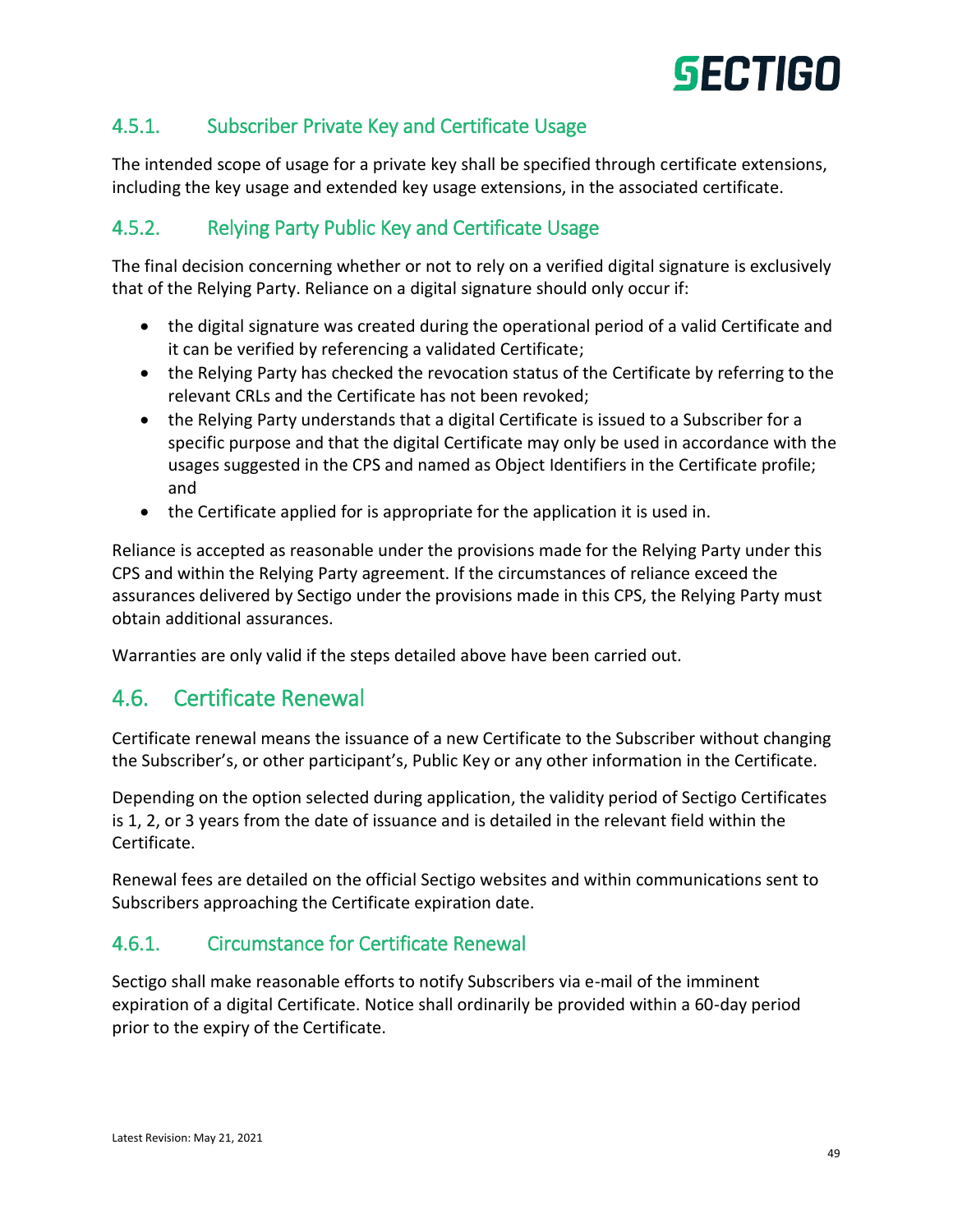

## 4.6.2. Who May Request Renewal

Those who may request renewal of a Certificate include, but are not limited to, a Subscriber on behalf of itself, and an RA on behalf of a Subscriber. Sectigo does not automatically renew Certificates.

### 4.6.3. Processing Certificate Renewal Requests

In order to process Certificate renewal requests, Sectigo gets the Subscriber to reauthenticate itself. Renewal application requirements and procedures are the same as those employed for the application validation and issuance requirements detailed for new customers.

#### 4.6.4. Notification of New Certificate Issuance to Subscriber

Notification to the Subscriber about the issuance of a renewed Certificate is given using the same means as a new Certificate, described in section 4.3.2 of this CPS.

# 4.6.5. Conduct Constituting Acceptance of a Renewal Certificate

Subscriber's conduct constituting acceptance of a renewal Certificate is the same as listed in section 4.4.1 of this CPS.

## 4.6.6. Publication of the Renewal Certificate by the CA

Sectigo publishes a renewed Certificate by delivering it to the Subscriber. In the limited circumstances where Sectigo publishes a renewed Certificate by alternate means, Sectigo does so by using the LDAP server–-a publicly accessible directory of client Certificates.

#### 4.6.7. Notification of Certificate Issuance by the CA to Other Entities

Generally, Sectigo does not notify other entities of a renewed Certificate. In limited circumstances, Sectigo will notify other entities through the means described in section 4.6.6 of this CPS. Sectigo may also notify an RA, if the RA was involved in the renewal process.

# 4.7. Certificate Re-key

The section is used to describe elements/procedures generating a new key pair and applying for the issuance of a new Certificate that certifies the new Public Key. Rekeying (or re-keying) a Certificate may comprise of creating a new Certificate with a new Public Key and serial number, while retaining the Certificate's subject information.

#### 4.7.1. Circumstances for Certificate Re-Key

Certificate rekey will ordinarily take place as part of a Certificate renewal or Certificate replacement, as stated in section 3.2 of this CPS. Certificate rekey may also take place when a key has been compromised.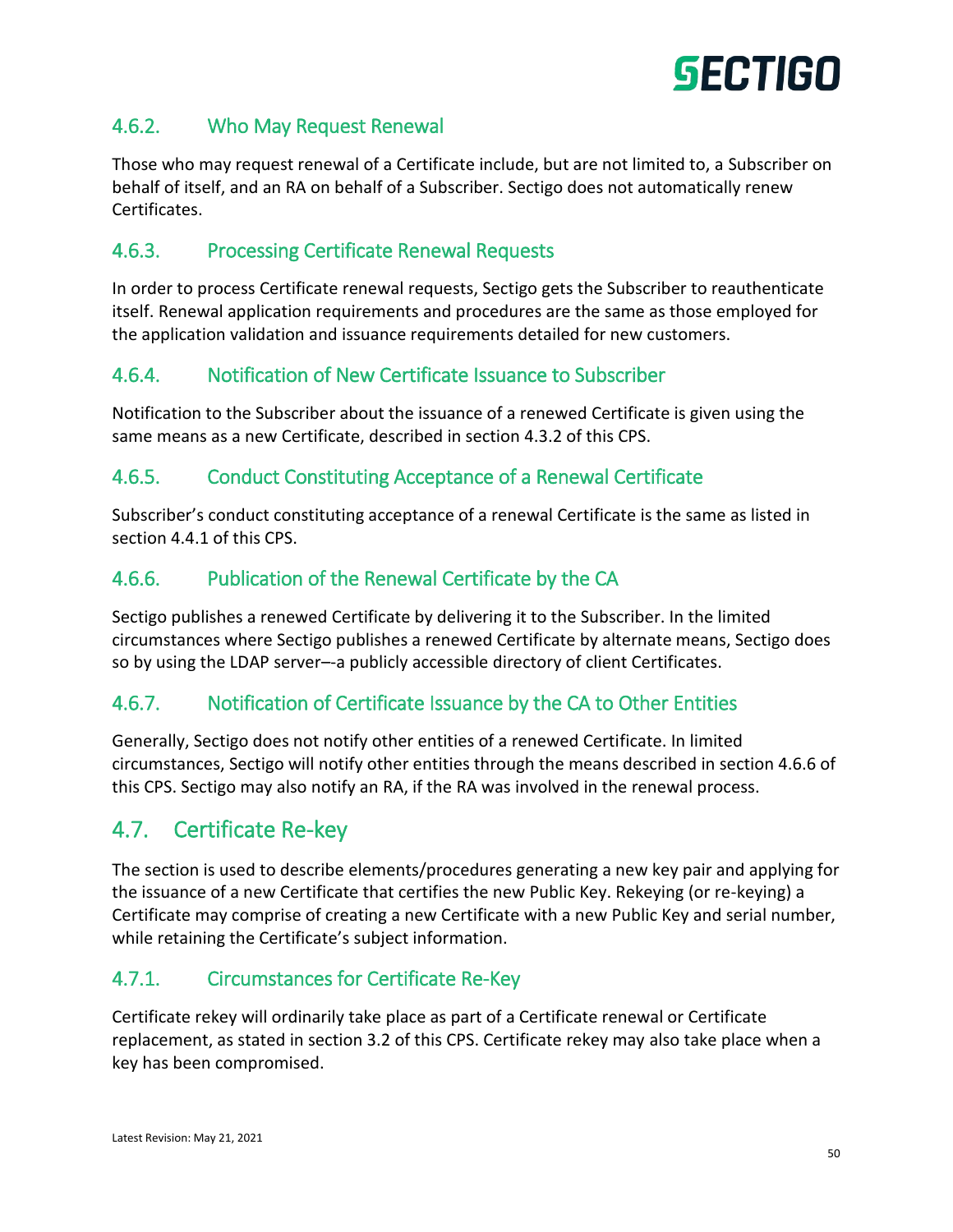# 4.7.2. Who May Request Certificate Re-key

Those who may request a Certificate rekey include, but are not limited to, the Subscriber, the RA on behalf of the Subscriber, or Sectigo at its discretion.

## 4.7.3. Processing Certificate Re-key Requests

Depending on the circumstances, the procedure to process a Certificate rekey may be the same as issuing a new Certificate. Under other circumstances, Sectigo may process a rekey request by having the Subscriber authenticate its identity.

#### 4.7.4. Notification of Re-key to Subscriber

Sectigo will notify Subscriber of a Certificate rekey by the means delineated in section 4.3.2 of this CPS.

## 4.7.5. Conduct Constituting Acceptance of a Re-Keyed Certificate

Subscriber's conduct constituting acceptance of a rekeyed Certificate is the same as listed in section 4.4.1 of this CPS.

#### 4.7.6. Publication of the Re-Keyed Certificate by the CA

Publication a rekeyed Certificate is performed by delivering it to the Subscriber.

#### 4.7.7. Notification of Certificate Issuance by the CA to Other Entities

Generally, Sectigo does not notify other entities of the issuance of a rekeyed Certificate. Sectigo may notify an RA of the issuance of a rekeyed Certificate when an RA was involved in the issuance process.

# 4.8. Certificate Modification

Sectigo does not offer Certificate modification. Instead, Sectigo will revoke the old Certificate and issue a new Certificate as a replacement.

#### 4.8.1. Circumstance for Certificate Modification

No stipulation.

#### 4.8.2. Who May Request Certificate Modification

No stipulation.

#### 4.8.3. Processing Certificate Modification Requests

No stipulation.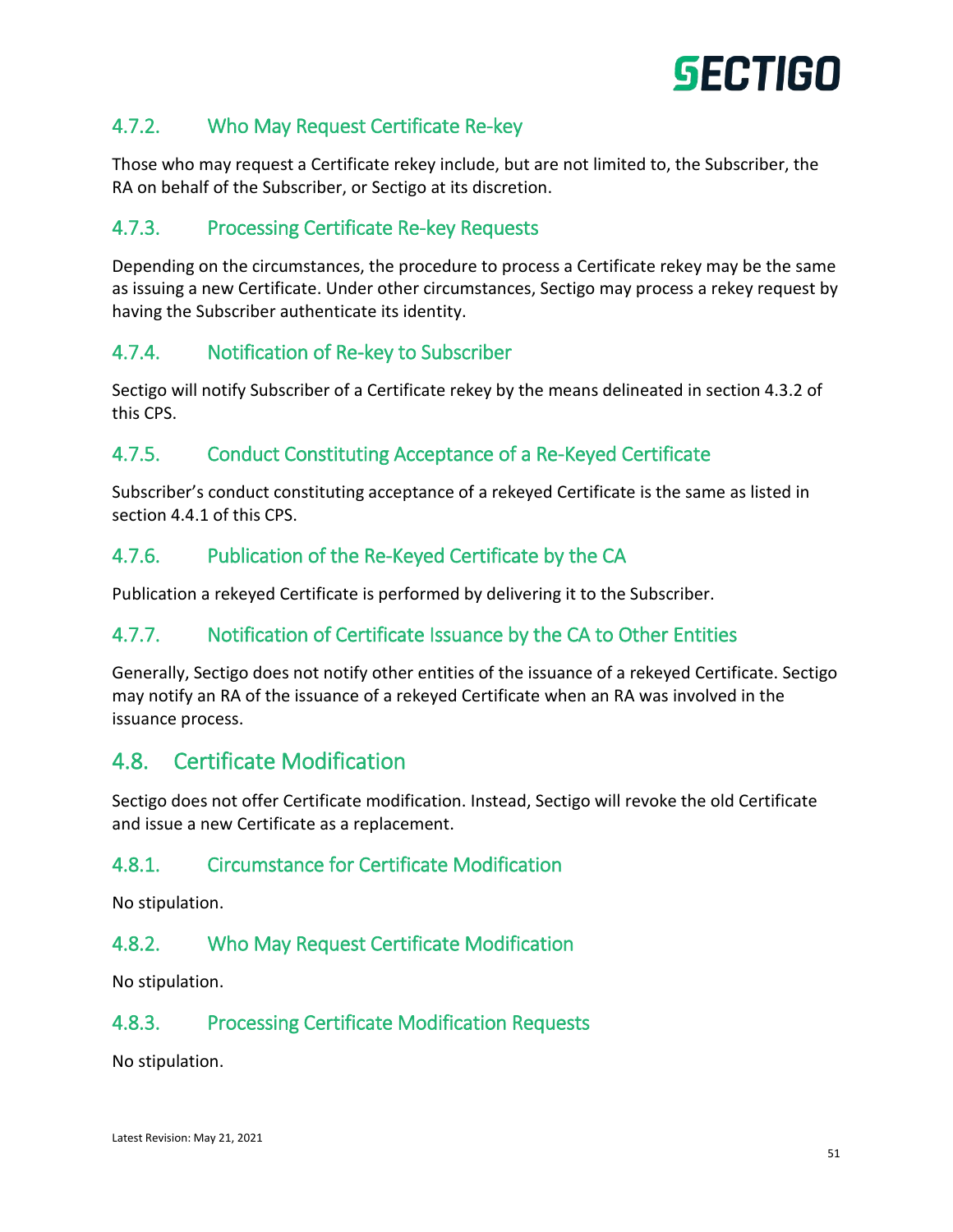# 4.8.4. Notification of New Certificate Issuance to Subscriber

No stipulation.

## 4.8.5. Conduct Constituting Acceptance of Modified Certificate

No stipulation.

## 4.8.6. Publication of the Modified Certificate by the CA

No stipulation.

#### 4.8.7. Notification of Certificate Issuance by the CA to Other Entities

No stipulation.

# 4.9. Certificate Revocation and Suspension

Revocation of a Certificate is to permanently end the operational period of the Certificate prior to reaching the end of its stated validity period. In other words, upon revocation of a Certificate, the operational period of that Certificate is immediately considered terminated. The serial number of the revoked Certificate will be placed within the CRL and remains on the CRL until sometime after the end of the Certificate's validity period.

Sectigo does not utilize Certificate suspension.

#### 4.9.1. Circumstances for Revocation

Sectigo SHALL revoke a Certificate within 24 hours if one or more of the following occurs:

- The Subscriber requests in writing that the CA revoke the Certificate;
- The Subscriber notifies Sectigo that the original Certificate request was not authorized and does not retroactively grant authorization;
- Sectigo reasonably believes there has been loss, theft, modification, unauthorized disclosure, or other compromise of the Private Key associated with the Certificate;
- Sectigo reasonably believes that the validation of domain authorization or control for any Fully-Qualified Domain Name or IP address in the Certificate should not be relied upon;

Sectigo SHOULD revoke within 24 hours but MUST revoke within 5 days if one or more of the following occurs:

- The Subscriber or Sectigo has breached a material obligation under this CPS or the relevant Subscriber Agreement;
- The Certificate no longer complies with the requirements of Sections 6.1.5 and 6.1.6 of the Baseline Requirements;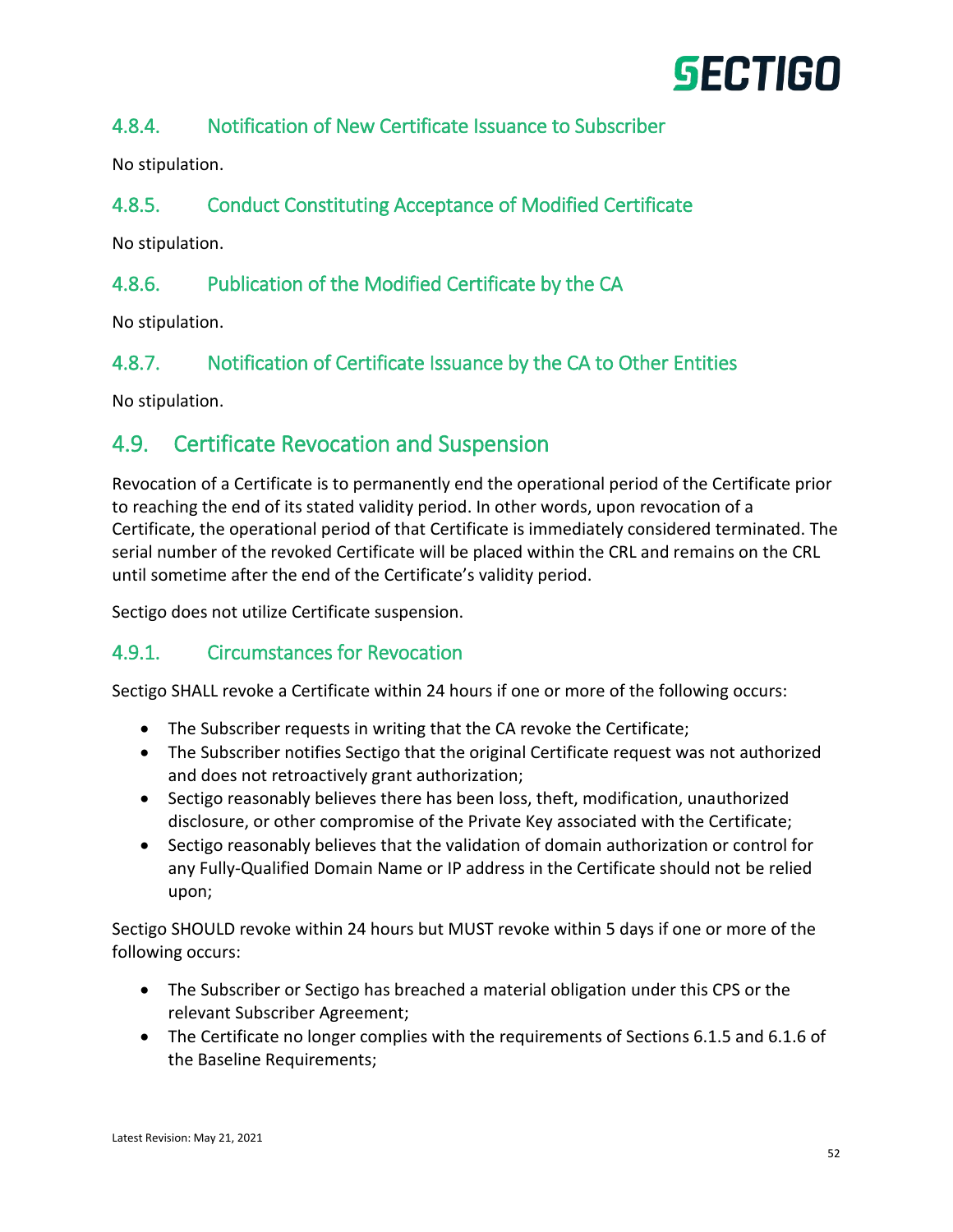- Sectigo is made aware of any circumstance indicating that use of a Fully-Qualified Domain Name or IP address in the Certificate is no longer legally permitted (e.g. a court or arbitrator has revoked a Domain Name Registrant's right to use the Domain Name, a relevant licensing or services agreement between the Domain Name Registrant and the Applicant has terminated, or the Domain Name Registrant has failed to renew the Domain Name);
- Sectigo is made aware that a Wildcard Certificate has been used to authenticate a fraudulently misleading subordinate Fully-Qualified Domain Name;
- Either the Subscriber's or Sectigo's obligations under this CPS or the relevant Subscriber Agreement are delayed or prevented by a natural disaster, computer or communications failure, or other cause beyond the person's reasonable control, and as a result another person's information is materially threatened or compromised;
- There has been a modification of the information pertaining to the Subscriber that is contained within the Certificate;
- Sectigo is made aware of a material change in the information contained in the Certificate, or the information contained in the Certificate is inaccurate;
- A personal identification number, Private Key or password has, or is likely to become known to someone not authorized to use it, or is being or is likely to be used in an unauthorized way
- The Certificate has not been issued in accordance with the policies set out in this CPS;
- The Subscriber has used the Certificate contrary to law, rule or regulation, or Sectigo reasonably believes that the Subscriber is using the Certificate, directly or indirectly, to engage in illegal or fraudulent activity;
- The Certificate was issued to persons or entities identified as publishers of malicious software or that impersonated other persons or entities;
- The Certificate was issued as a result of fraud or negligence;
- Sectigo is made aware of a demonstrated or proven method that exposes the Subscriber's Private Key to compromise, methods have been developed that can easily calculate it based on the Public Key, or if there is clear evidence that the specific method used to generate the Private Key was flawed;
- Sectigo right to issue Certificates under the Baseline Requirements expires or is revoked or terminated, unless Sectigo has made arrangements to continue maintaining the CRL/OCSP Repository; or
- The Certificate, if not revoked, will compromise the trust status of Sectigo.

Sectigo will revoke a Subordinate CA Certificate within seven (7) days if one or more of the following occurs:

- The Subordinate CA requests revocation in writing;
- The Subordinate CA notifies Sectigo that the original certificate request was not authorized and does not retroactively grant authorization;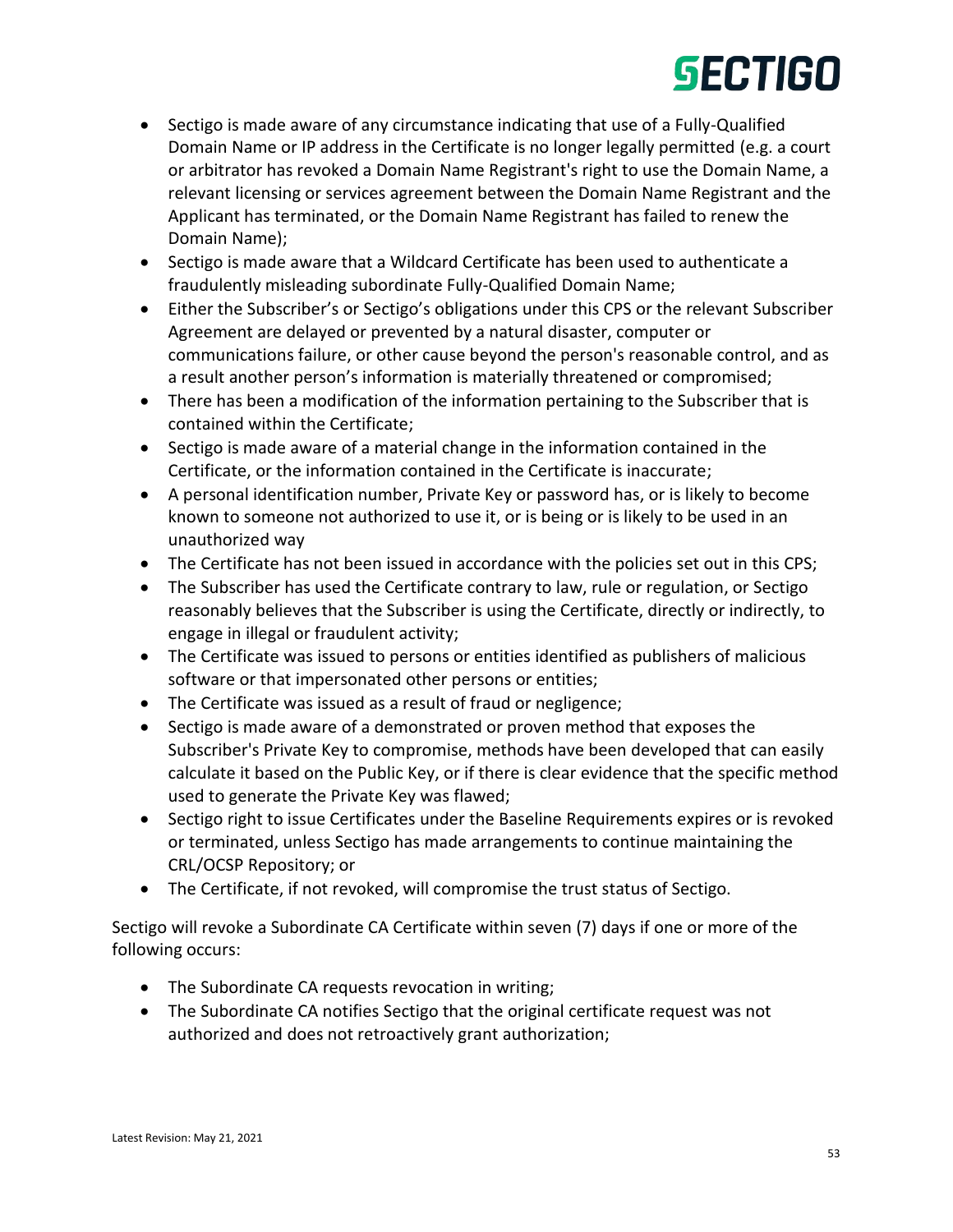- Sectigo obtains evidence that the Subordinate CA's Private Key corresponding to the Public Key in the Certificate suffered a Key Compromise or no longer complies with the requirements of Sections 6.1.5 and 6.1.6 of the Baseline Requirements;
- Sectigo obtains evidence that the Subordinate CA Certificate was misused;
- Sectigo is made aware that the Subordinate CA Certificate was not issued in accordance with, or that Subordinate CA has not complied with, the Baseline Requirements or this CPS;
- Sectigo determines that any of the information appearing in the Subordinate CA Certificate is inaccurate or misleading;
- Sectigo or Subordinate CA ceases operations for any reason and has not made arrangements for another CA to provide revocation support for the Certificate;
- Sectigo's, or Subordinate CA's, right to issue Certificates under the Baseline Requirements expires or is revoked or terminated, unless Sectigo has made arrangements to continue maintaining the CRL/OCSP Repository;
- Revocation is required by this CPS;
- The Subordinate CA has used the Certificate contrary to law, rule or regulation, or Sectigo reasonably believes that the Subordinate CA is using the Certificate, directly or indirectly, to engage in illegal or fraudulent activity;
- The Subordinate CA Certificate was issued to persons or entities identified as publishers of malicious software or that impersonated other persons or entities;
- The Subordinate CA Certificate was issued as a result of fraud or negligence;
- The Subordinate CA Certificate, if not revoked, will compromise the trust status of Sectigo.

# 4.9.2. Who Can Request Revocation

A Subscriber or another appropriately authorized party can request revocation of a Certificate. An authorized party includes an RA, regardless of whether on behalf of the Subscriber may request revocation through their account. Other parties may report suspected Private Key Compromise, Certificate misuse, or other types of fraud, compromise, misuse, inappropriate conduct, or any other matter related to Certificates, using the contact details set out in section 1.5.2.1 of this CPS.

# 4.9.3. Procedure for Revocation Request

Sectigo accepts and responds to revocation requests and problem reports on a 24/7 basis. Prior to the revocation of a Certificate, Sectigo will verify that the revocation request has been:

- Made by the organization or individual entity that has made the Certificate application.
- Made by the RA on behalf of the organization or individual entity that used the RA to make the Certificate application, and
- Has been authenticated by the procedures in section 3.4 of this CPS.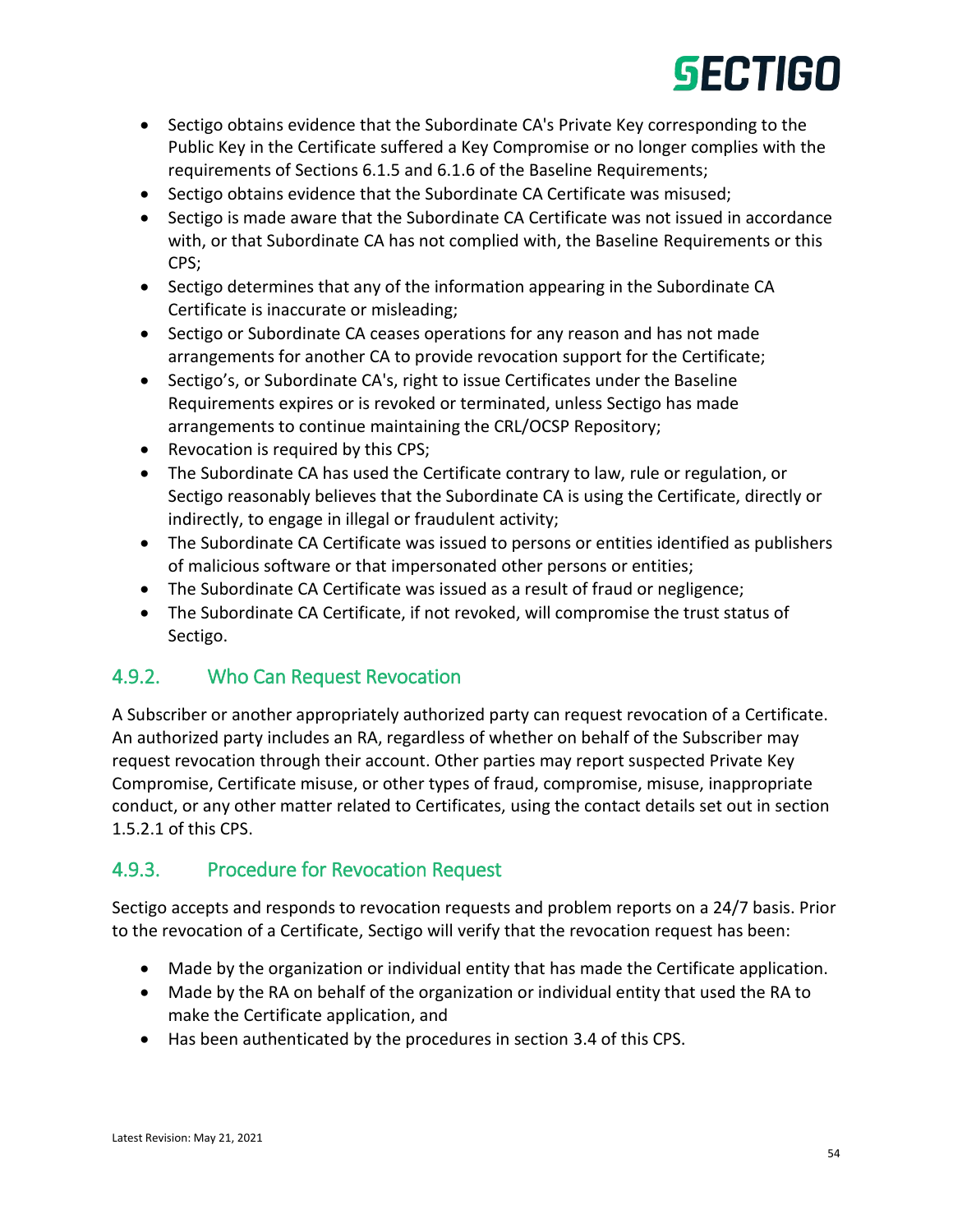

## 4.9.4. Revocation Request Grace Period

The revocation request grace period ("Grace Period") means the period during which the Subscriber must make a revocation request. The Grace Period is defined in the Subscriber Agreement applicable to the individual Subscriber. In the event that a Grace Period is not defined in the Subscriber Agreement, Subscribers are required to request revocation within 24 hours after detecting the loss or compromise of the Private Key.

### 4.9.5. Time Within which Sectigo Will Process the Revocation Request

Sectigo SHALL process revocation requests in accordance with BR sections 4.9.1.1 and 4.9.5. Once a certificate has been revoked the revocation will be reflected in the OCSP responses issued within 1 hour, and in the CRLs within 24 hours.

Sectigo will inform the subscriber and the entity reporting the issue.

#### 4.9.6. Revocation Checking Requirement for Relying Parties

Parties relying on a digital Certificate must verify a digital signature at all times by checking the validity of a digital Certificate against the relevant CRL published by Sectigo or using the Sectigo OCSP responder. Note that CRL MAY lag behind OCSP creating a situation where a revoked certificate MAY show as Revoked on OCSP yet MAY NOT show as revoked in the most recent CRL available. Therefore it is recommended to obtain revocation information from Sectigo's OCSP responder whenever possible. Relying parties are alerted that an unverified digital signature cannot be assigned as a valid signature of the Subscriber.

Relying on an unverifiable digital signature may result in risks that the Relying Party, and not Sectigo, assume in whole.

By means of this CPS, Sectigo has adequately informed relying parties on the usage and validation of digital signatures through this CPS and other documentation published in the Repository or by contacting via out of bands means via the contact address as specified in the Document Control section of this CPS.

#### 4.9.7. CRL Issuance Frequency

Sectigo publishes CRLs to allow relying parties to verify a digital signature made using a Sectigo issued digital Certificate. Each CRL contains entries for all revoked un-expired Certificates issued and is valid for 24 hours. Sectigo issues a new CRL every 24 hours and includes a monotonically increasing sequence number for each CRL issued. Under special circumstances, Sectigo may publish new CRLs prior to the expiry of the current CRL. All expired CRLs are archived (as described in section 3.4 of this CPS) for a period of 7 years or longer if applicable. For Code Signing Certificates revoked due to key compromise or that have been issued to unauthorized persons, Sectigo will maintain Certificate information on CRLs for at least 20 years.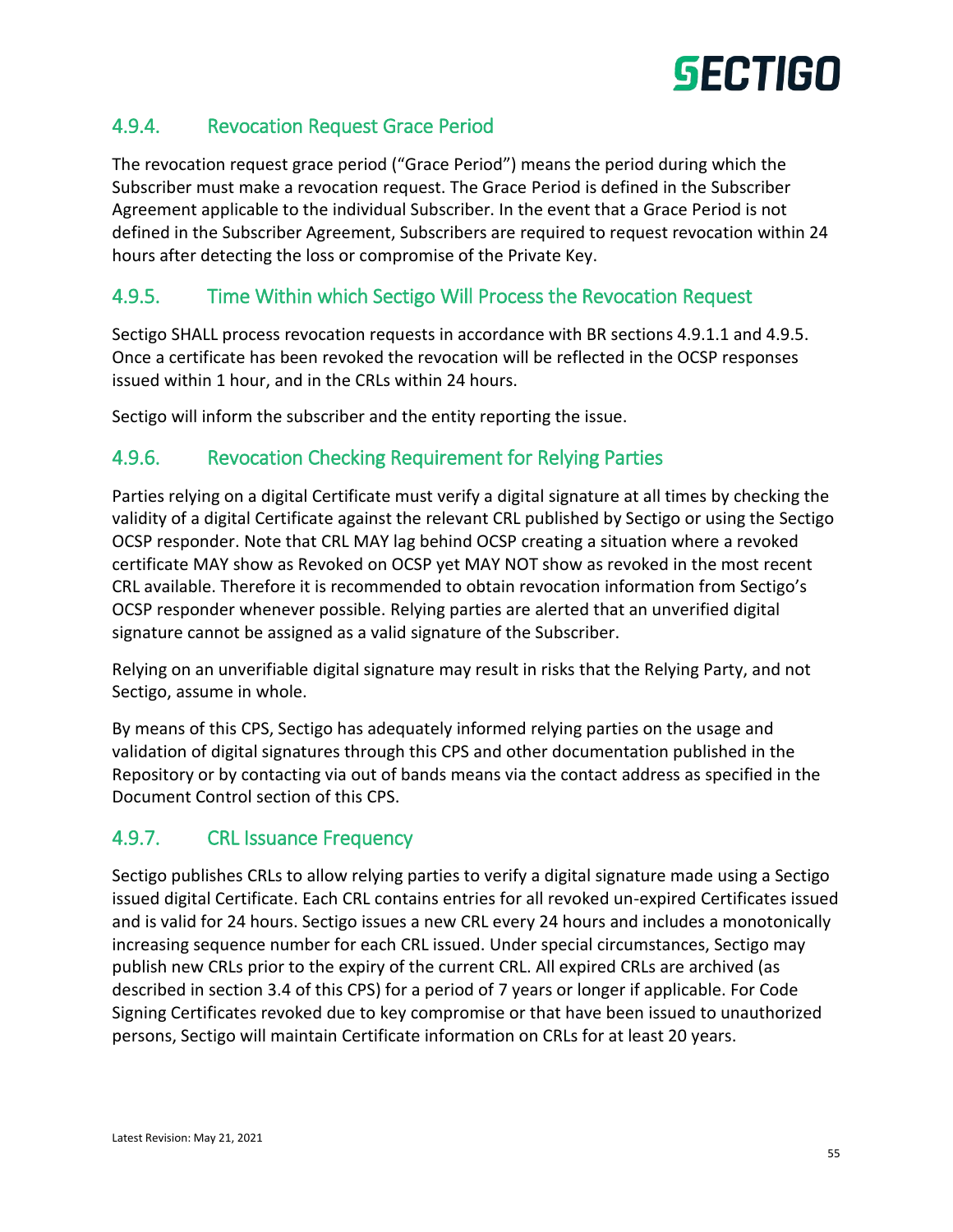

## 4.9.8. Maximum Latency for CRLs

The maximum latency for CRLs means the maximum time between the generation of CRLs and posting of the CRLs to the repository (i.e., the maximum amount of processing- and communication-related delays in posting CRLs to the repository after the CRLs are generated). Sectigo does not employ a maximum latency for CRLs. Generally, however, CRLs are published within 1 hour.

#### 4.9.9. On-Line Revocation/Status Checking Availability

In addition, Sectigo's systems are configured to generate and serve OCSP responses. This provides real-time information regarding the validity of the Certificate making the revocation information immediately available through the OCSP protocol. CRLs and OSCP are available 24/7 to anyone.

#### 4.9.10. On-Line Revocation Checking Requirements

OCSP responders operated by Sectigo SHALL support the HTTP GET method, as described in RFC 6960 and/or RFC 5019.

Sectigo's OCSP responses are either:

- Signed by the CA that issued the Certificates whose revocation status is being checked, OR;
- The OCSP response is signed by a separate OCSP Responder Certificate which is signed by the CA that issued the Certificate whose revocation status is being checked. In this case the signing certificate will contain an extension of type id-pkix-ocsp-nocheck, as defined by RFC6960.

All Sectigo's OCSP responses are updated at least every 3.5 days and:

1. have a validity interval greater than or equal to eight hours;

2. have a validity interval less than or equal to ten days;

3. with validity intervals less than sixteen hours, Sectigo SHALL update the information provided via an Online Certificate Status Protocol prior to one‐half of the validity period before the nextUpdate.

4. with validity intervals greater than or equal to sixteen hours, Sectigo SHALL update the information provided via an Online Certificate Status Protocol at least eight hours prior to the nextUpdate, and no later than four days after the thisUpdate.

For the status of Subordinate CA Certificates, Sectigo SHALL update information provided via an Online Certificate Status Protocol

i. at least every twelve months; and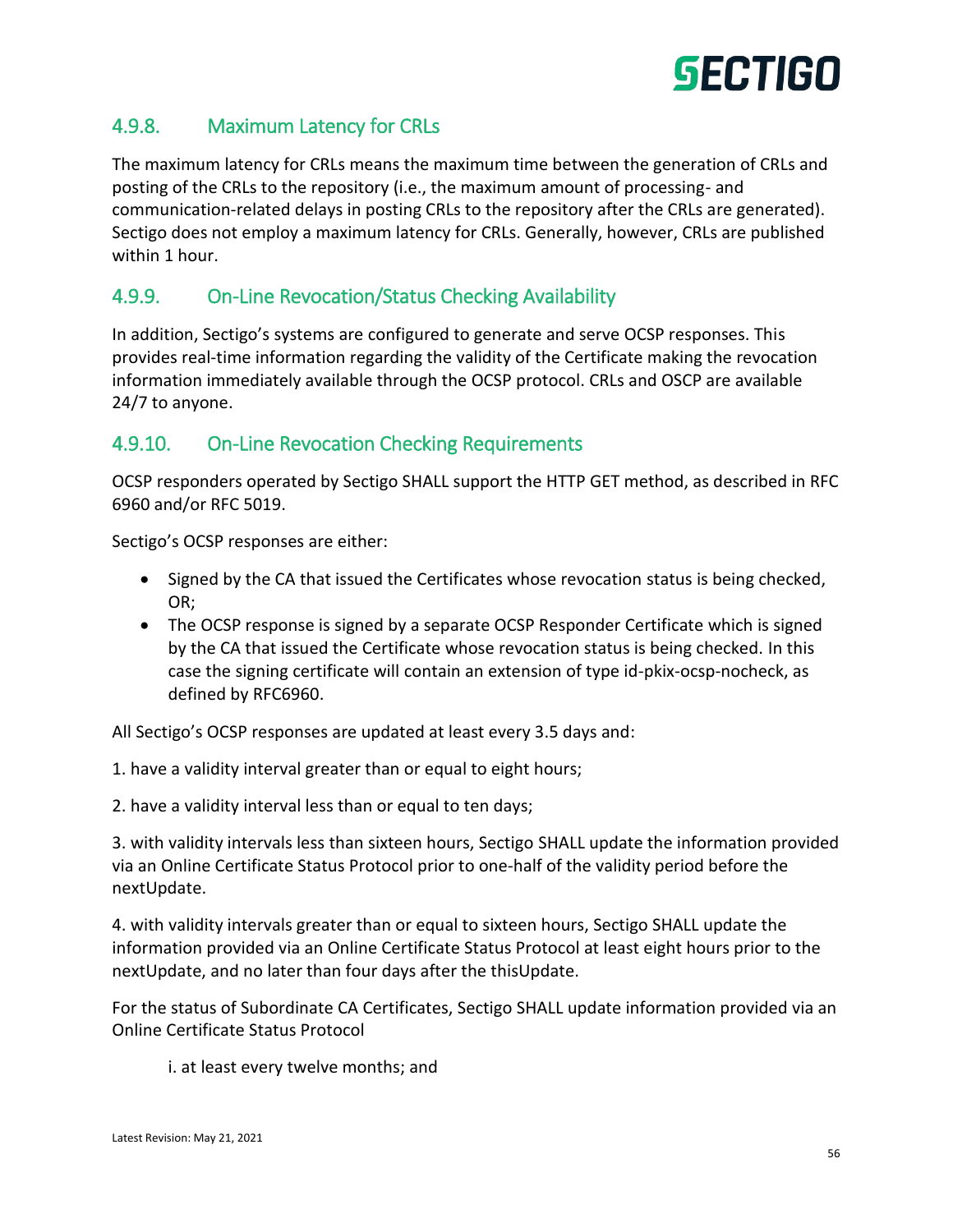

ii. within 24 hours after revoking a Subordinate CA Certificate.

Sectigo´s OCSP responder does not respond with a "good" status when receives a request for the status of a certificate serial number that is "unused".

Sectigo monitors the OCSP responder for all requests as part of its security procedures.

Relying parties must perform online revocation/status checks in accordance with section 4.9.6 of this CPS prior to relying on the Certificate.

## 4.9.11. Other Forms of Revocation Advertisements Available

No stipulation.

#### 4.9.12. Special Requirements for Key Compromise

Sectigo offers some methods for reporting key compromise:

- *<https://secure.sectigo.com/products/RevocationPortal>*
- ACME Directory: *<https://acme.sectigo.com/v2/keyCompromise>*
- revokeCert API: *<https://acme.sectigo.com/v2/keyCompromise/revokeCert>*

#### 4.9.13. Circumstances for Suspension

No stipulation.

#### 4.9.14. Who can Request Suspension

No stipulation.

#### 4.9.15. Procedure for Suspension Request

No stipulation.

#### 4.9.16. Limits on Suspension Period

No Stipulation.

### 4.10. Certificate Status Services

CRL and OCSP are Certificate status checking services available to relying parties.

#### 4.10.1. Operational Characteristics

Lightweight OCSP conforms to RFC 5019. Sectigo provides revocation information for Certificates through 1 day after the expiry date of the Certificate, except for Code Signing Certificates where Sectigo provides revocation information past the expiry date.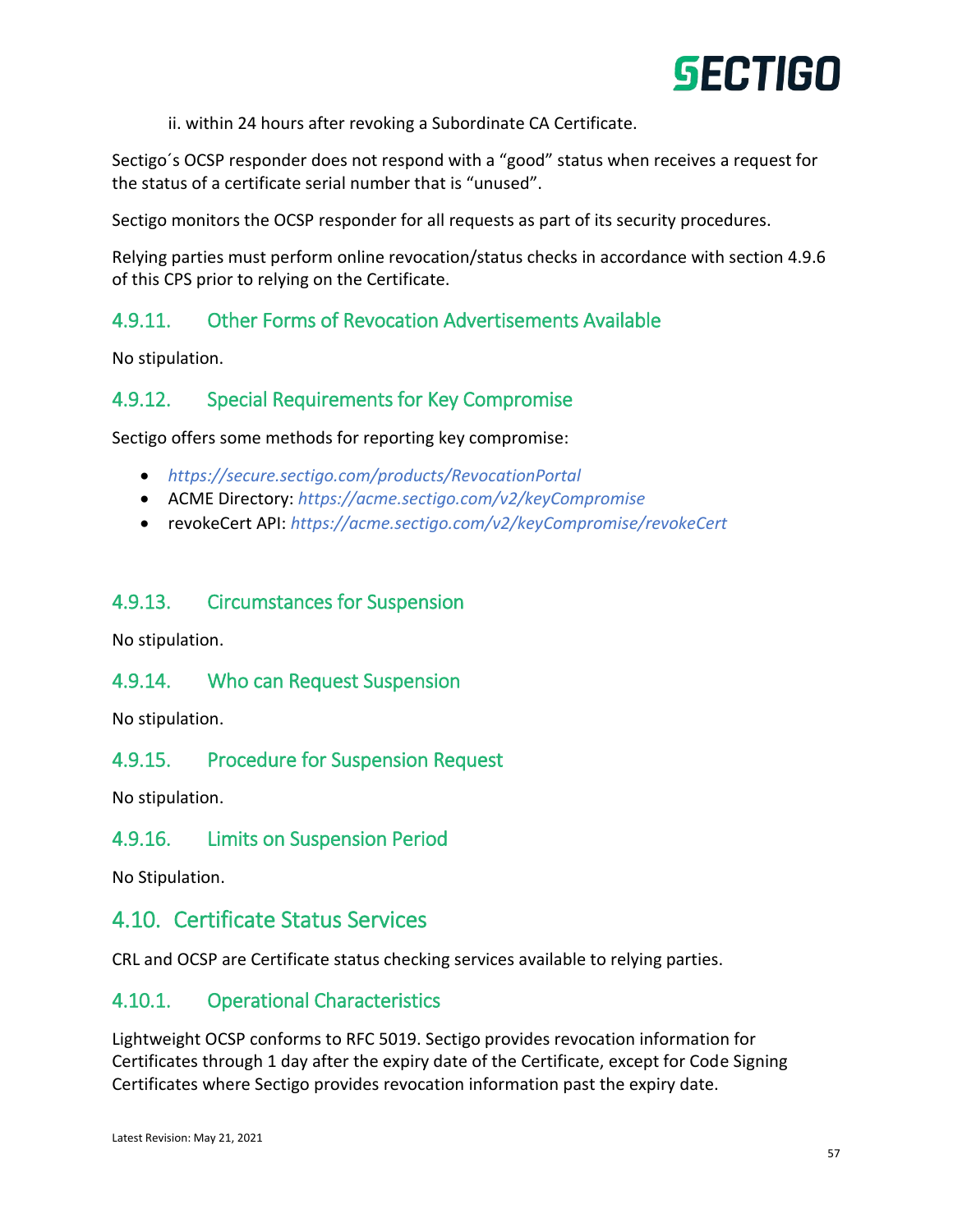#### 4.10.2. Service Availability

Certificate status services are available 24/7.

#### 4.10.3. Optional Features

No stipulation.

# 4.11. End of Subscription

A Subscriber's subscription service ends if

- Sectigo ceases operation,
- All of Subscriber's Certificates issued by Sectigo are revoked without the renewal or rekey of the Certificates, or
- The Subscriber's Subscriber Agreement terminates or expires without renewal.

# 4.12. Key Escrow and Recovery

Sectigo does not create or store the Subscriber's private key for publicly trusted TLS Server Certificates. In general, Sectigo does not provide key escrow or key backup services. In general, Sectigo expects an Applicant to generate key-pairs in its own environment and to pass only the Public Key to Sectigo for inclusion in the Certificates issued.

In certain enterprise scenarios, where specifically provided for by contract between Sectigo and the Subscriber enterprise, Sectigo provides key backup for Certificates to be used for document signing and provides key escrow for Certificates to be used for (typically email) encryption. In order to effectuate backup and escrow where contracted, Sectigo generates the key-pairs for the relevant Certificates and passes the encrypted Private Key to the Subscriber along with the original delivery of the public Certificate.

#### 4.12.1. Key Escrow and Recovery Policy and Practices

An escrowed Private Key can only be recovered after Sectigo confirms the authority of the party requesting the Private Key. Private Keys may only be recovered for lawful and legitimate purposes. Sectigo recommends to its Certificate Manager users that they notify their customers and Subscribers that their Private Keys are escrowed, that they protect escrowed keys from unauthorized disclosure, and that they do not disclose or allow to be disclosed any escrowed keys or (escrowed) key-related information to a third party unless required by law. Certificate Manager users are required to revoke the Certificate associated with an escrowed Private Key prior to retrieving the escrowed key from Sectigo.

Escrowed Private Keys are kept for three years after the corresponding Certificate's expiry prior to their destruction. Private Keys are destroyed by deleting the key from the storage material immediately, and from all related back up material within a further 12-month period.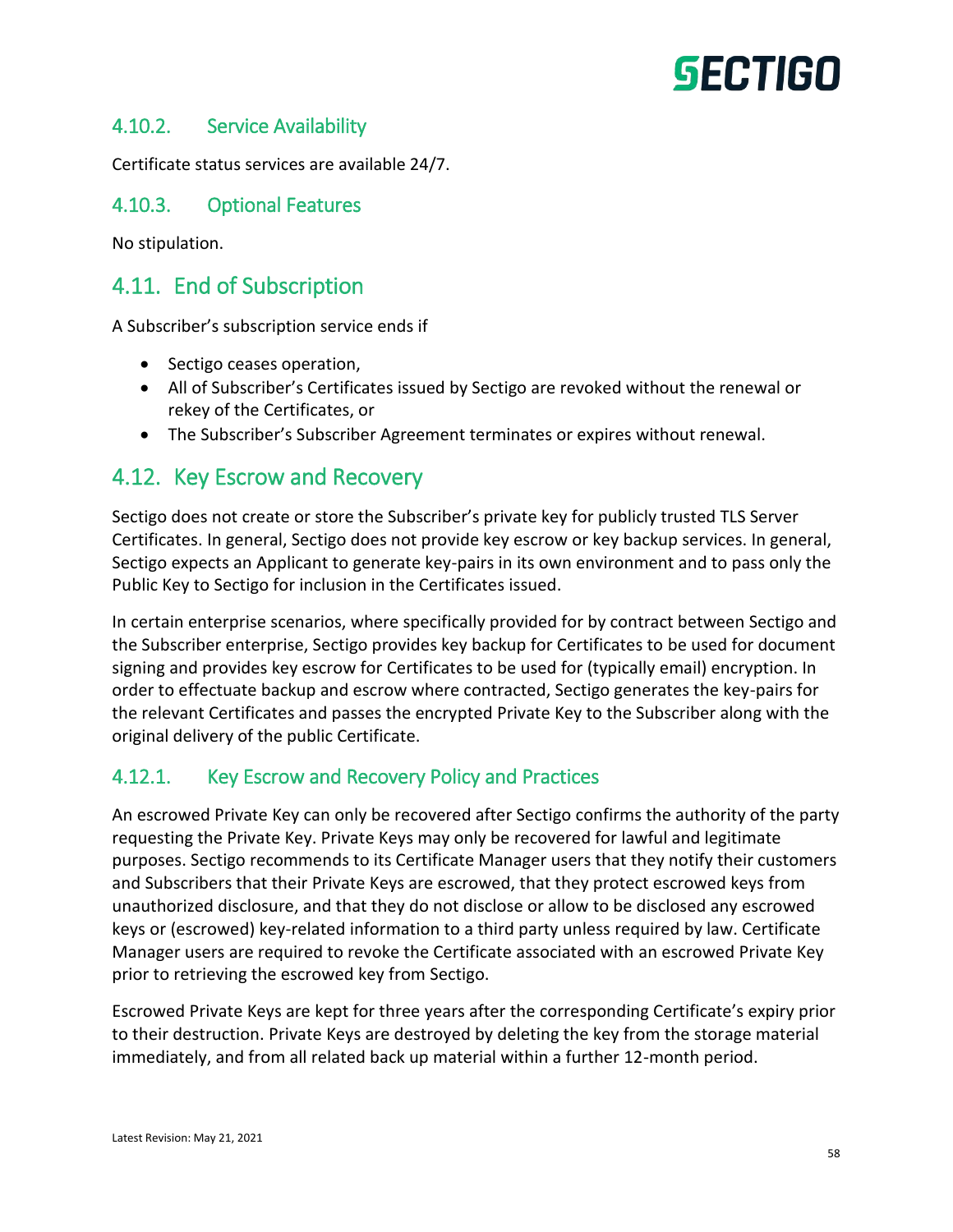

# 4.12.2. Session Key Encapsulation and Recovery Policy and Practices

No stipulation.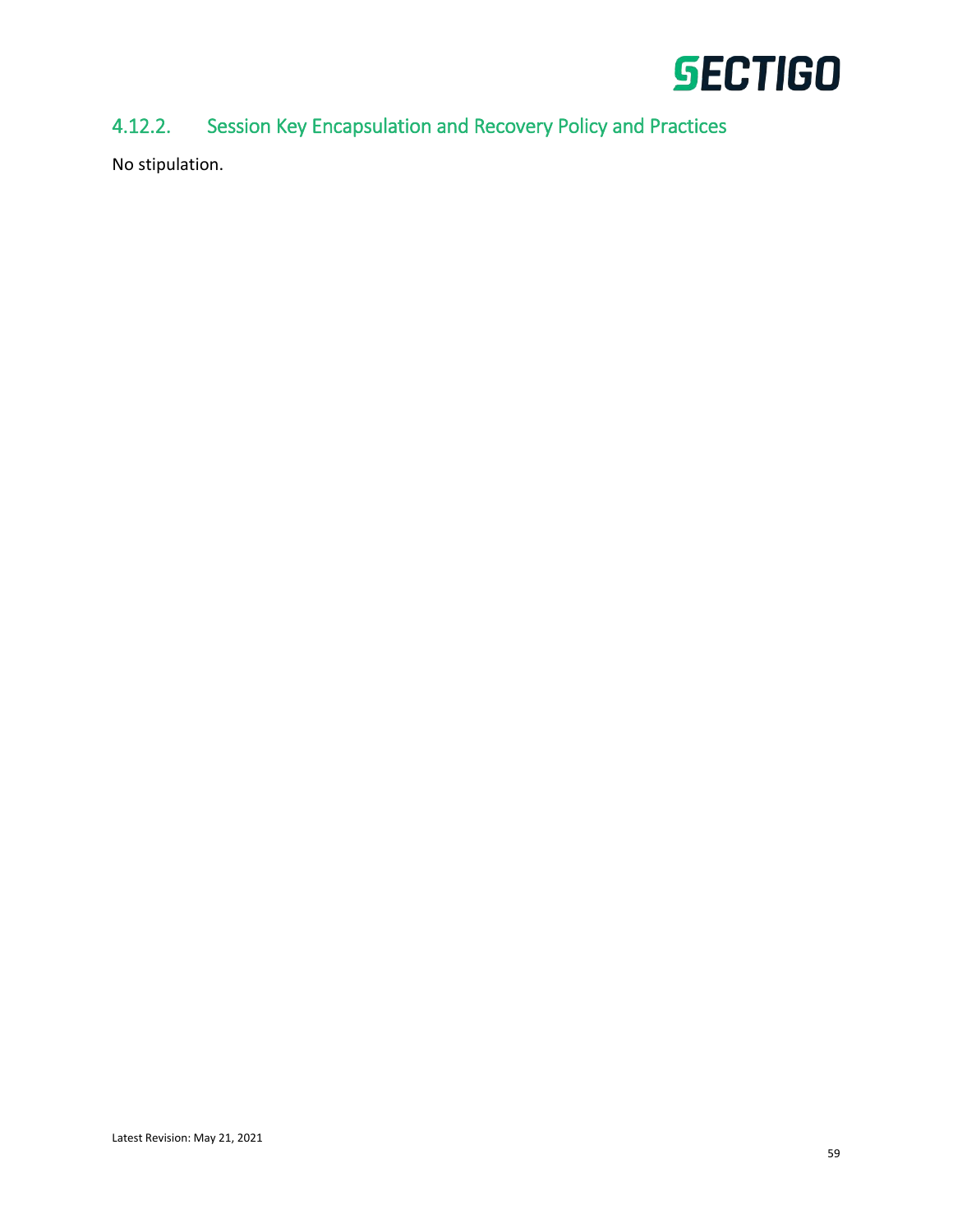# 5. FACILITY, MANAGEMENT, AND OPERATIONAL CONTROLS

This section of the CPS outlines the security policy, physical access control mechanisms, service levels and personnel policy in use to provide trustworthy and reliable CA operations.

Sectigo asserts that it makes every reasonable effort to detect and prevent material breaches, loss, damage or compromise of assets, and interruption to business activities.

# 5.1. Physical Controls

All sites operate under a security policy designed to provide reasonable assurance of the detection, deterrence and prevention of unauthorized logical or physical access to CA related facilities.

# 5.1.1. Site Location and Construction

Sectigo operates within the United Kingdom and the United States, with separate operations, research & development and server operation sites. Physical barriers are used to segregate secure areas within buildings and are constructed so as to extend from real floor to real ceiling to prevent unauthorized entry. External walls of the site are of solid construction.

# 5.1.2. Physical Access

Card access systems are in place to control and monitor access to all areas of the facility. Access to the Sectigo physical machinery within the secure facility is protected with locked cabinets and logical access controls. Security perimeters are clearly defined for all Sectigo locations. All of Sectigo's entrances and exits are secured or monitored by security personnel, reception staff, or monitoring/control systems.

# 5.1.3. Power and Air Conditioning

Sectigo secure facilities have a primary and secondary power supply and ensure continuous, uninterrupted access to electric power. Heating/air ventilation systems are used to prevent overheating and to maintain a suitable humidity level.

#### 5.1.4. Water Exposures

Sectigo has made reasonable efforts to ensure its secure facilities are protected from flood and water damage. Sectigo has personnel located on-site to reduce the extent of damage from a flood and any subsequent water exposure.

# 5.1.5. Fire Prevention and Protection

Sectigo has made reasonable efforts to ensure its secure facilities are protected from fire and smoke damage (fire protection is made in compliance with local fire regulations). IT equipment is located to reduce the risk of damage or loss by fire. The level of protection from fire reflects the importance of the equipment.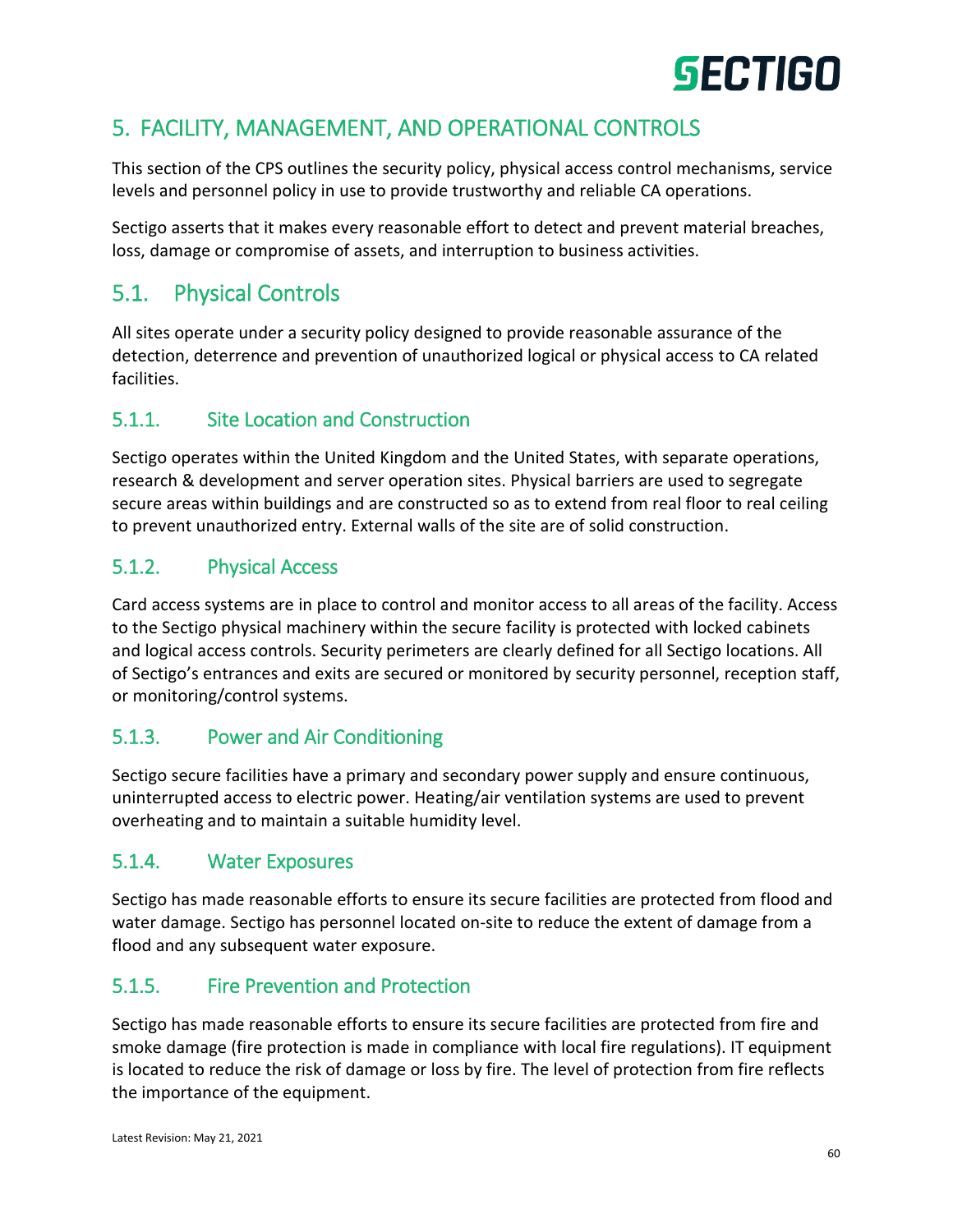

## 5.1.6. Media Storage

Amongst other ways, Sectigo protects media by storing it away from known or obvious fire/water hazards. Media is also backed up on-site and off-site.

#### 5.1.7. Waste Disposal

Sectigo disposes of waste in accordance with industry best practice. Sectigo has procedures in place to dispose of all media types, including, but not limited to, paper documents, hardware, damaged devices, and read only optical devices. These procedures apply to all information classification levels, with the method of disposal dependent on the classification.

## 5.1.8. Off-Site Backup

Sectigo backs up much of its information to a secure, off-site location that is sufficiently distant to escape damage from a disaster at the primary location. The frequency, retention, and extent of the backup is determined by the infrastructure team, taking into account the criticality and security requirements of the information. Backup of critical CA software is performed weekly and is stored offsite. Backup of critical business information is performed daily and is stored offsite. Access to backup servers/media is restricted to authorized personnel only. Backup media is regularly tested through restoration to ensure it can be relied on in the event of a disaster. Backup servers/media is appropriately labeled according to the confidentiality of the information.

# 5.2. Procedural Controls

#### 5.2.1. Trusted Roles

Trusted roles are assigned by senior members of the management team who decide permissions with signed authorizations being archived.

The list of personnel appointed to trusted roles is maintained and reviewed annually.

The functions and duties performed by persons in trusted roles are distributed so that a lone person cannot subvert the security and trustworthiness of PKI operations. All personnel in trusted roles must be free from conflicts of interest that might prejudice the impartiality of Sectigo PKI operations.

Persons acting in trusted roles are only allowed to access a CMS after they are authenticated using a method approved as being suitable for the control of PIV‐I Hardware.

#### 5.2.1.1. CA Administrators

The CA Administrator installs and configures the CA software, including key generation, and key backup (as part of key generation) and subsequent recovery.

CA Administrators do not issue certificates to Subscribers.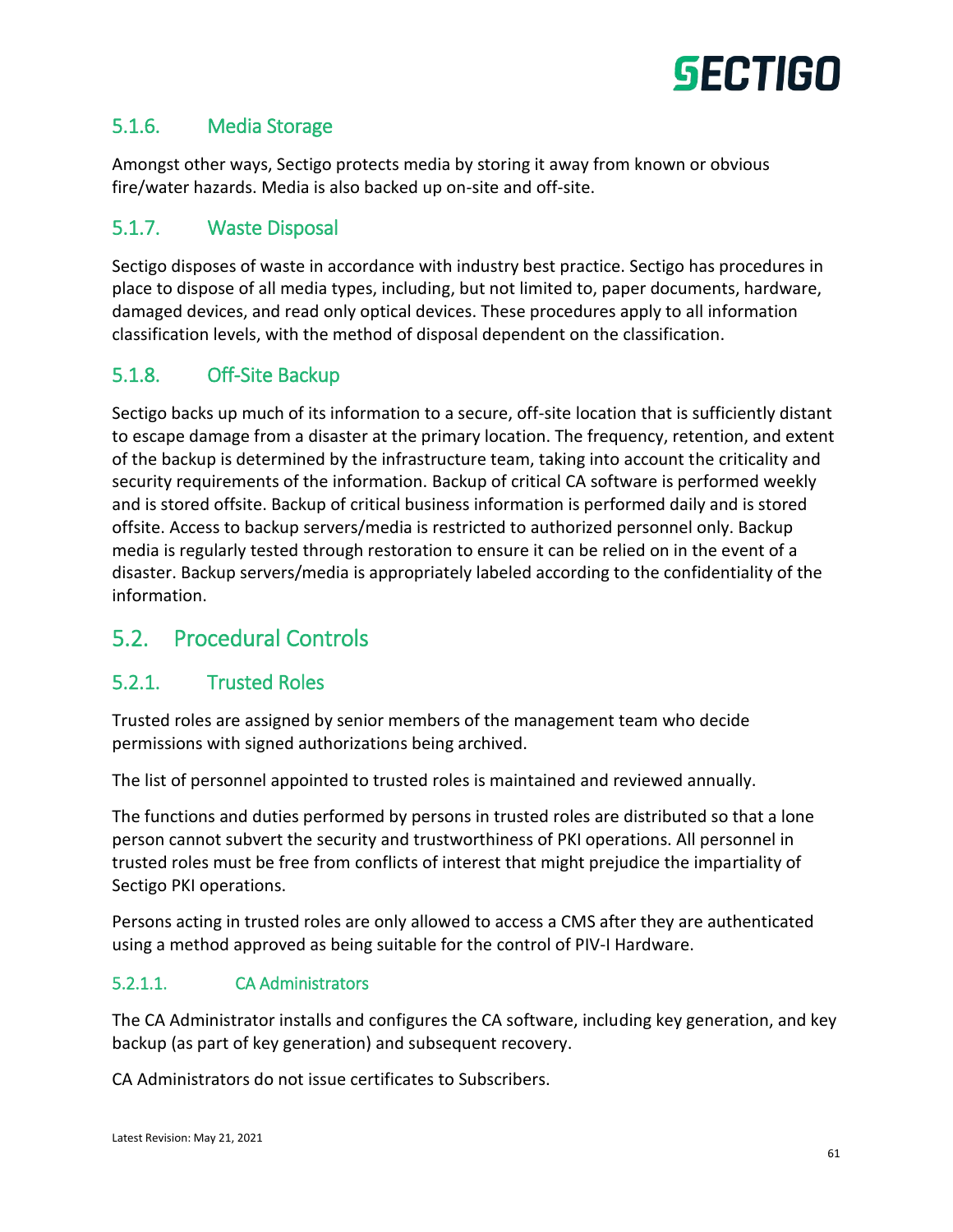

#### 5.2.1.2. CA Officers (e.g. CMS, RA, Validation and Vetting Personnel)

The CA Officer role is responsible for issuing and revoking certificates, the verification of identity, and compliance with the required issuance steps including those defined in this CPS and recording the details of approval and issuance steps taken identity vetting tasks are completed.

CA Officers must identify and authenticate themselves to systems before access is granted. Identification is via a username, with authentication requiring a password and digital Certificate.

#### 5.2.1.3. Operator (e.g. System Administrators/ System Engineers)

Operators install and configure system hardware, including servers, routers, firewalls, and networks. The Operator also keeps CA, CMS and RA systems updated with software patches and other maintenance needed for system stability, security, and recoverability.

#### 5.2.1.4. Internal Auditors

Internal Auditors are responsible for reviewing, maintaining, and archiving audit logs and performing or overseeing internal compliance audits to determine if Sectigo, an external CA, or RA is operating in accordance with this CPS and, where relevant, an RA's contract.

#### 5.2.2. Number of Persons Required per Task

Sectigo requires that at least two CA Administrators take action to activate Sectigo's CA Private Keys for signing, to generate new CA key-pairs, or to restore Private Keys.

No single person has the capability to issue a PIV-I credential, or to issue an EV TLS or EV Codesigning certificate.

#### 5.2.3. Identification and Authentication for Each Role

All personnel are required to authenticate themselves to CA and RA systems before they may perform the duties of their role involving those systems.

#### 5.2.4. Roles Requiring Separation of Duties

Individuals serving as Security Auditors shall not perform or hold any other trusted role.

Only an individual serving in a Security Auditor role may perform internal auditing functions, with the exception of those security audit functions (e.g., configuring, archiving, deleting) that require multi person control.

An individual that performs any trusted role shall only have one identity when accessing CA equipment.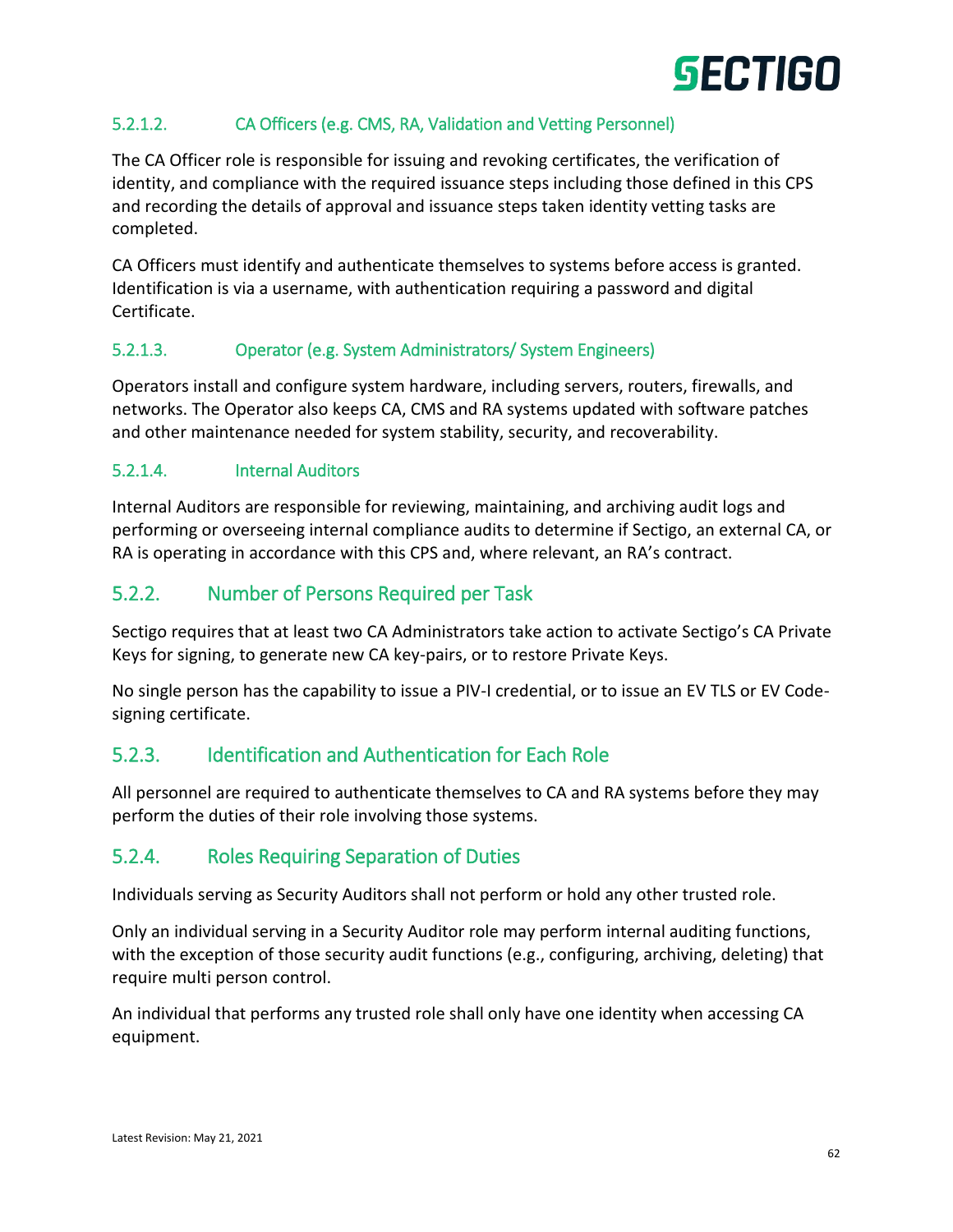

# 5.3. Personnel Controls

Access to the secure parts of Sectigo's facilities is limited using physical and logical access controls and is only accessible to appropriately authorized individuals filling trusted roles for which they are properly qualified and to which they have been appointed by management.

Sectigo requires that all personnel filling trusted roles are properly trained and have suitable experience before being permitted to adopt those roles.

### 5.3.1. Qualifications, Experience, and Clearance Requirements

Consistent with this CPS, Sectigo follows personnel and management practices that provide reasonable assurance of the trustworthiness and competence of their employees and of the satisfactory performance of their duties.

The Operator Role is only granted on Sectigo IT systems when there is a specific business need. New Operators are not given full administrator rights until they have demonstrated a detailed knowledge of Sectigo IT systems & policies and that they have reached a suitable skill level satisfactory to the Server Systems Manager/Administrator or CEO. New administrators are closely monitored by the Server Systems Manager/Administrator for the first three months. Where systems allow, administrator access authentication is via a public/Private Key specifically issued for this purpose. This provides accountability of individual administrators and permits their activities to be monitored.

The CA Officer Role is granted certificate issuance privileges only after sufficient training in Sectigo's validation and verification policies and procedures. This training period MUST be at least six months before issuance privileges will be granted for EV SSL or Code Signing certificates.

#### 5.3.2. Background Check Procedures

All trusted personnel have background checks before access is granted to Sectigo's systems. These checks may include, but are not limited to, verification of the individual's identity using a government issued photo ID, credit history, employment history, education, character references, social security number, criminal background, and a Companies House crossreference to disqualified directors.

#### 5.3.3. Training Requirements

Sectigo provides suitable training to all staff before they take on a Trusted Role should they not already have the complete skill-set required for that role. Training of personnel is undertaken via a mentoring process involving senior members of the team to which they are attached. CA Administrators are trained in the operation and installation of CA software. Operators are trained in the maintenance, configuration, and use of the specific software, operating systems, and hardware systems used by Sectigo. Internal Auditors are trained to proficiency in the general principles of systems and process audit as well as familiarity with Sectigo's policies and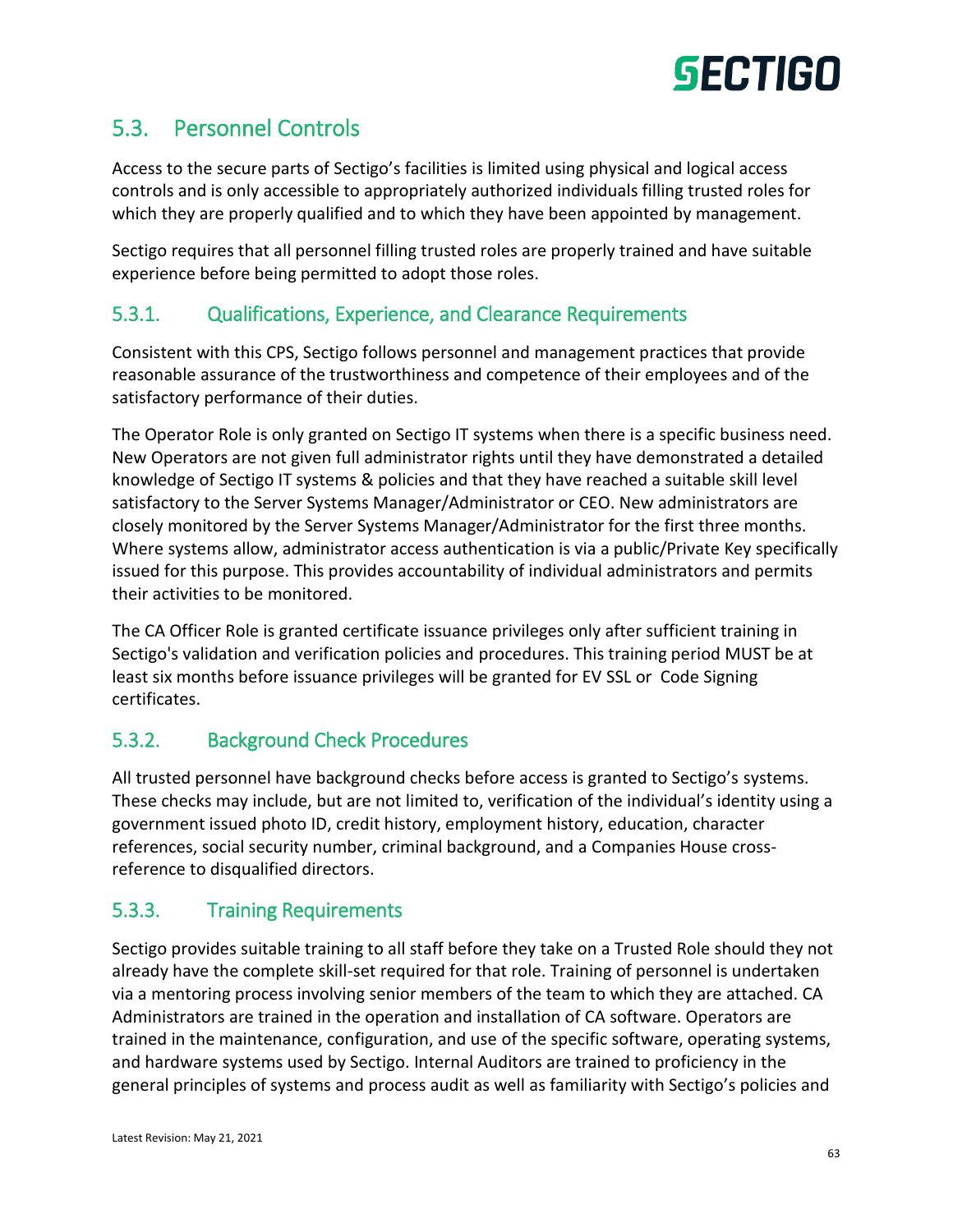

procedures. CA Officers are trained in Sectigo's validation and verification policies and procedures.

# 5.3.4. Retraining Frequency and Requirements

Personnel in Trusted Roles have additional training when changes in industry standards or changes in Sectigo's operations require it. Sectigo provides refresher training and informational updates sufficient to ensure that Trusted Personnel retain the requisite degree of expertise.

## 5.3.5. Job Rotation Frequency and Sequence

No stipulation.

# 5.3.6. Sanctions for Unauthorized Actions

Any personnel who, knowingly or negligently, violate Sectigo's security policies, exceed the use of their authority, use their authority outside the scope of their employment, or allow personnel under their supervision to do so may be liable to disciplinary action up to and including termination of employment. Should the unauthorized actions of any person reveal a failure or deficiency of training, sufficient training or retraining will be employed to rectify the shortcoming.

## 5.3.7. Independent Contractor Requirements

Once the independent contractor completes the work for which it was hired, or the independent contractor's employment is terminated, all access rights assigned to that contractor are removed as soon as possible and within 24 hours from the time of termination.

# 5.3.8. Documentation Supplied to Personnel

The selection of documentation supplied to Sectigo personnel is based on the role(s) they are to fill. Such documentation may include a copy of this CPS, the CA/B Forum Baseline Requirements, EV Guidelines, and the Code Signing BR and other technical and operational documentation necessary to maintain Sectigo's CA operations.

# 5.4. Audit Logging Procedures

For audit purposes, Sectigo maintains electronic or manual logs of the following events for core functions.

# 5.4.1. Types of Events Recorded

An audit log is maintained of each movement of the removable media.

CA & Certificate Lifecycle Management Events:

 CA Root signing key functions, including key generation, backup, storage, archival, recovery and destruction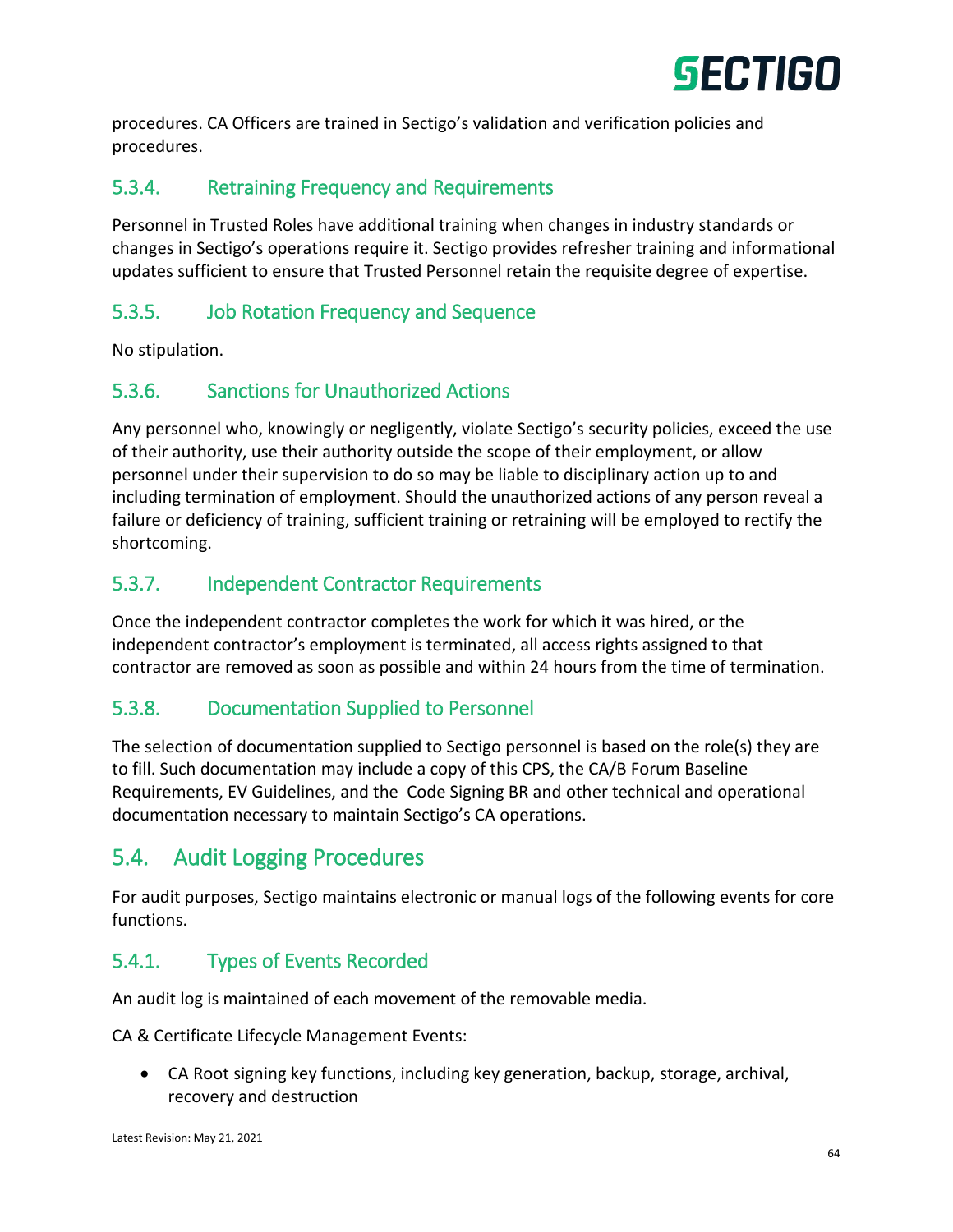

- Subscriber Certificate lifecycle management, including successful and unsuccessful Certificate applications, Certificate issuances, Certificate re-issuances and Certificate renewals Subscriber Certificate revocation requests, including revocation reason
- Subscriber changes of affiliation that would invalidate the validity of an existing Certificate
- CRL updates, generations and issuances
- Custody of keys and of devices and media holding keys
- Compromise of a Private Key
- Certificate profiles

Security Related Events:

- System downtime, software crashes and hardware failures
- CA system actions performed by Sectigo personnel, including software updates, hardware replacements and upgrades
- Cryptographic hardware security module events, such as usage, de-installation, service or repair and retirement
- Successful and unsuccessful Sectigo PKI access attempts
- Secure CA facility visitor entry and exit

Certificate Application Information:

- The documentation and other related information presented by the Applicant as part of the application validation process
- Storage locations, whether physical or electronic, of presented documents

All logs include the following elements:

- Date and time of entry
- Serial or sequence number of entry
- Method of entry
- Source of entry
- Identity of entity making log entry
- Description of the entry

#### 5.4.2. Frequency of Processing Log

Logs are archived by the system administrator on a weekly basis and event journals reviewed on a weekly basis by CA management.

#### 5.4.3. Retention Period for Audit Log

Audit logs SHALL be retained for a minimum of two (2) years. When the removable media reaches the end of its life it is wiped by a third party secure data destruction facility and the Certificates of destruction are archived.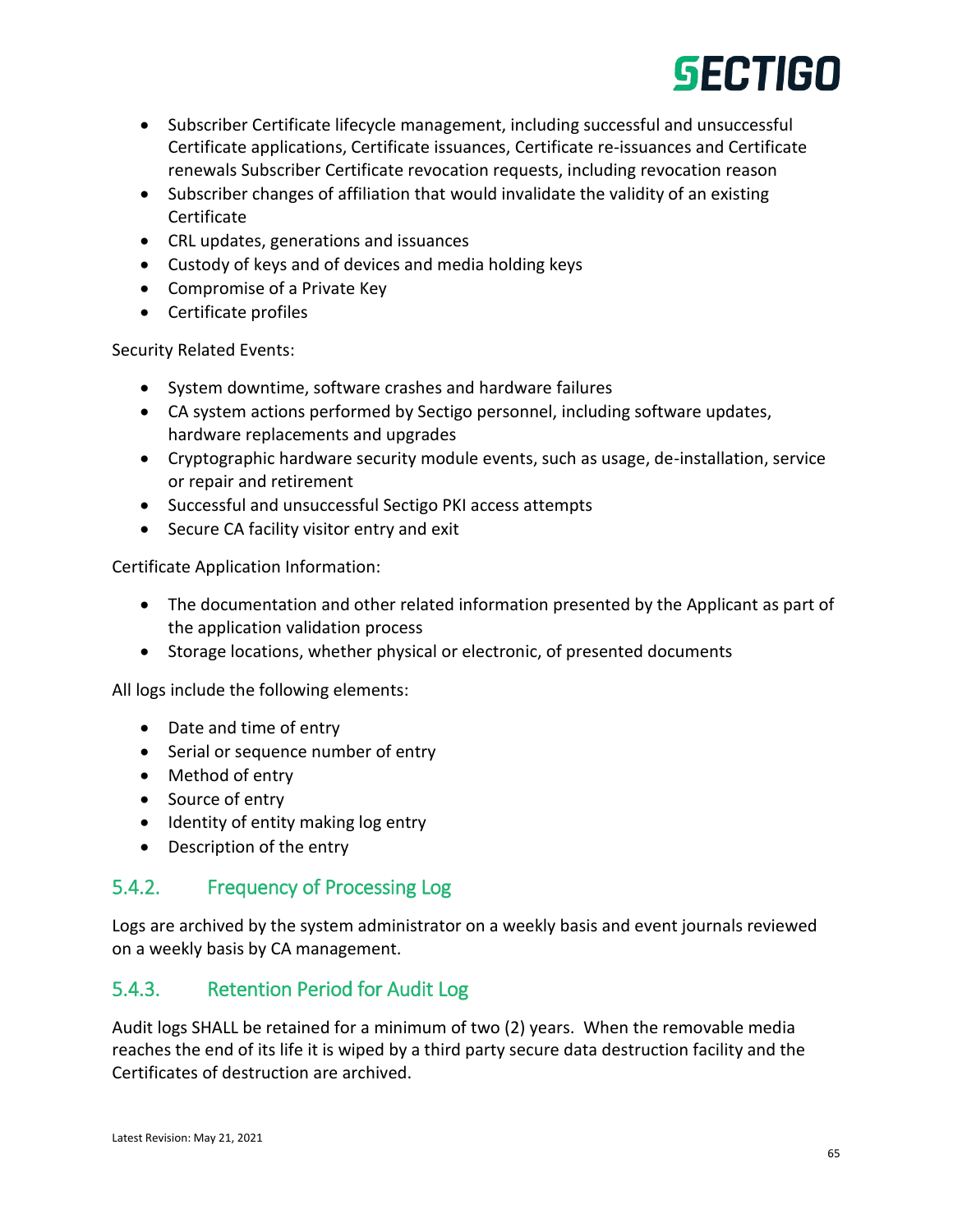

## 5.4.4. Protection of Audit Log

These media are only removed by Sectigo staff on a visit to the data center, and when not in the data center are held either in a safe in a locked office within the development site, or offsite in a secure storage facility.

Both current and archived logs are maintained in a form that prevents unauthorized modification, substitution or destruction.

#### 5.4.5. Audit Log Backup Procedures

All logs are backed up on separate local servers/HDDs and transferred off-site over encrypted VPN to remote servers/HDDs.basis.

#### 5.4.6. Audit Collection System (Internal vs. External)

Automatic audit collection processes run from system startup to system shutdown. The failure of an automated audit system which may adversely affect the integrity of the system or the confidentiality of the information protected by the system will lead to Sectigo's Operators and/or CA Administrators evaluating whether a suspension of operations is required until the problem is remedied.

#### 5.4.7. Notification to Event-Causing Subject

No stipulation.

#### 5.4.8. Vulnerability Assessments

A vulnerability is a weakness in the organization or in an information system that might be exploited by a threat, with the possibility of causing harm to assets. In order to mitigate the risk or possibility of causing harm to assets, Sectigo performs regular vulnerability assessment by taking a two-pronged approach. Sectigo assesses vulnerabilities by (1) making an assessment of the threats to, impacts on, and the vulnerabilities of assets and the likelihood of their occurrence, and (2) by developing a process of selecting and implementing security controls in order to reduce the risks identified in the risk assessment to an acceptable level. Sectigo routinely performs vulnerability assessments by identifying the vulnerability categories that face an asset. Some of the vulnerability categories that Sectigo evaluates are technical, logical, human, physical, environmental, and operational.

Vulnerability scans are run by Sectigo trusted staff on a weekly schedule. Additional scans are run following system updates, changes, or when deemed necessary.

If a Critical Vulnerability is discovered, not previously addressed, Sectigo will do in the next 96 hours one of the following:

• remediate the Critical Vulnerability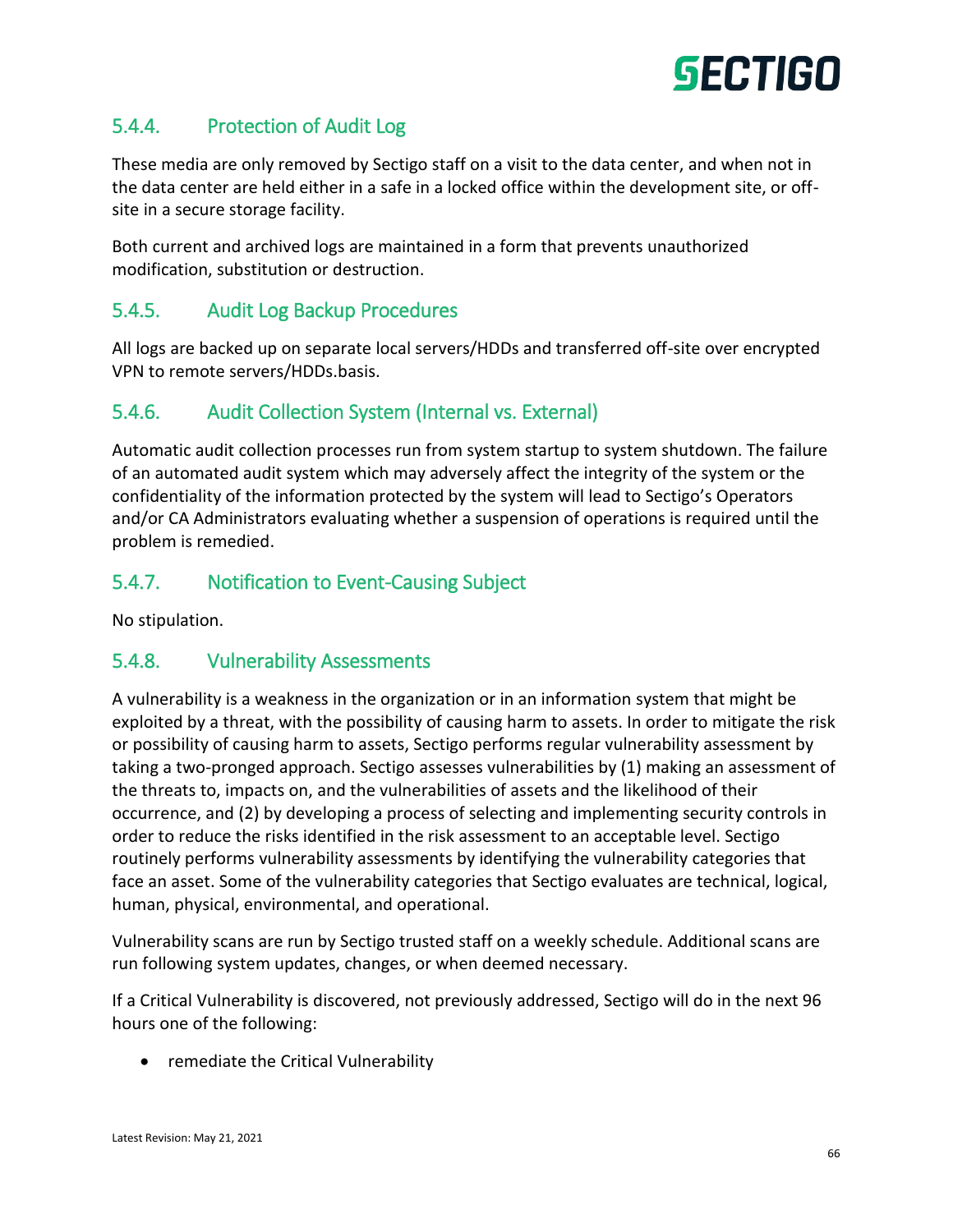

- If not possible in the 96 hours assigned, create and implement a plan to mitigate this Critical Vulnerability
- document the factual basis for which Sectigo thinks that the Critical Vulnerability does not require remediation

Sectigo employs external parties to perform regular annual vulnerability scans & penetration testing on our CA systems/infrastructure.

# 5.5. Records Archival

Sectigo implements a backup standard for all business critical systems located at its data centers. Sectigo retains records in electronic or in paper-based format in conformance with this subsection of this CPS.

# 5.5.1. Types of Records Archived

Sectigo backs up both application and system data. Sectigo may archive the following information:

- Audit data, as specified in section 5.4 of this CPS;
- Certificate application information;
- Documentation supporting a Certificate application;
- Certificate lifecycle information.

#### 5.5.2. Retention Period for Archive

The retention period for archived information depends on the type of information, the information's level of confidentiality, and the type of system the information is stored on.

Sectigo retains all documentation relating to certificate requests and the verification thereof, and all Certificates and revocation thereof for a term of not less than 7 years after any Certificate based on that documentation ceases to be valid, or as necessary to comply with applicable laws. The retention term begins on the date of expiration or revocation. Copies of Certificates are held, regardless of their status (such as expired or revoked). Such records may be retained in electronic, in paper-based format or any other format that Sectigo may see fit.

User data backed up from a workstation is retained for a minimum period of 6 months.

# 5.5.3. Protection of Archive

Records are archived at a secure off-site location and are maintained in a form that prevents unauthorized modification, substitution or destruction. Access to backup servers and/or backup media, whether Windows or Linux, backup utilities, or backup data, is restricted to authorized personnel only and adheres to a strict default deny policy.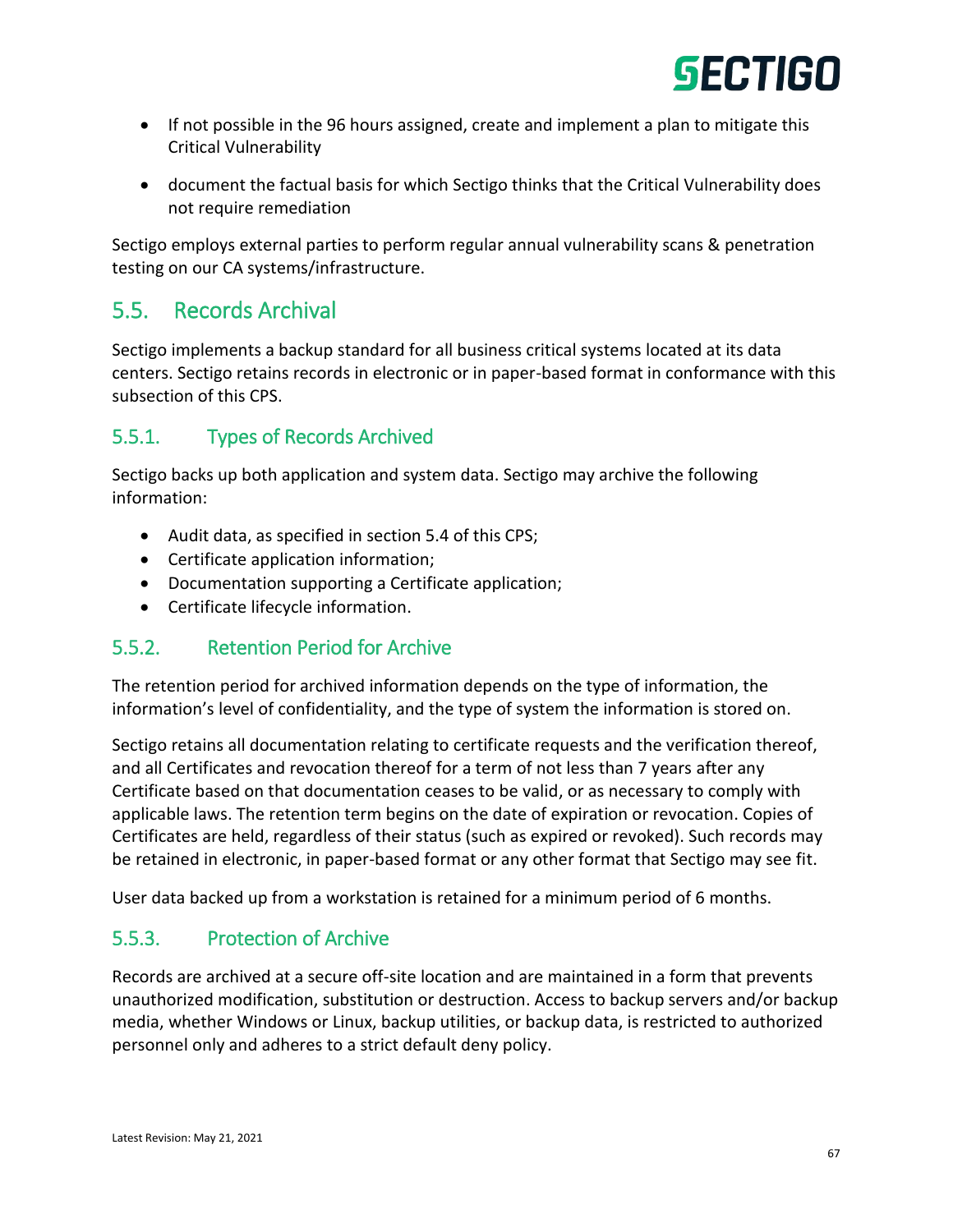

# 5.5.4. Archive Backup Procedures

Administrators at each Sectigo location are responsible for carrying out and maintaining backup activities. Sectigo employs both scheduled and unscheduled backups. Scheduled backups are automated using approved backup tools. Scheduled backups are monitored using automated tools. Unscheduled backups occur before carrying out major changes to critical systems and are part of any change request that has a possible impact on data integrity or security. All backup media is labeled according to the information classification, which is based on the backup information stored on the media.

#### 5.5.5. Requirements for Time-Stamping of Records

Records that are time-stamped include, but are not limited to, the following:

- Visitor entry,
- Visitor exit,
- Emails within Sectigo,
- Emails sent between Sectigo and third parties,
- Subscriber Agreements,
- Certificate issuance, and
- Certificate revocation.

#### 5.5.6. Archive Collection System (Internal or External)

Sectigo's archive collection system is both internal and external. As part of its internal collection procedures, Sectigo may require Subscribers to submit appropriate documentation in support of a Certificate application.

As part of Sectigo's external collection procedures, RAs may require documentation from Subscribers to support Certificate applications, in their role as a Sectigo RA. In such circumstances, RAs are obliged to retain such records in line with the practices of record retention and protection as used by Sectigo and as stated in this CPS.

#### 5.5.7. Procedures to Obtain and Verify Archive Information

Sectigo RAs are required to submit appropriate documentation as detailed in the Reseller Partner agreements, Web Host Reseller Partner agreements, EPKI Manager Account Holder agreement, Powered SSL Partner agreement, and prior to being validated and successfully accepted as an approved Sectigo RA.

# 5.6. Key Changeover

Towards the end of each root or subCA's lifetime, a new CA signing key pair is commissioned and all subsequently issued Certificates and CRLs are signed with the new private signing key. Both keys may be concurrently active. The corresponding new CA Public Key Certificate is provided to Subscribers and relying parties through the delivery methods detailed below.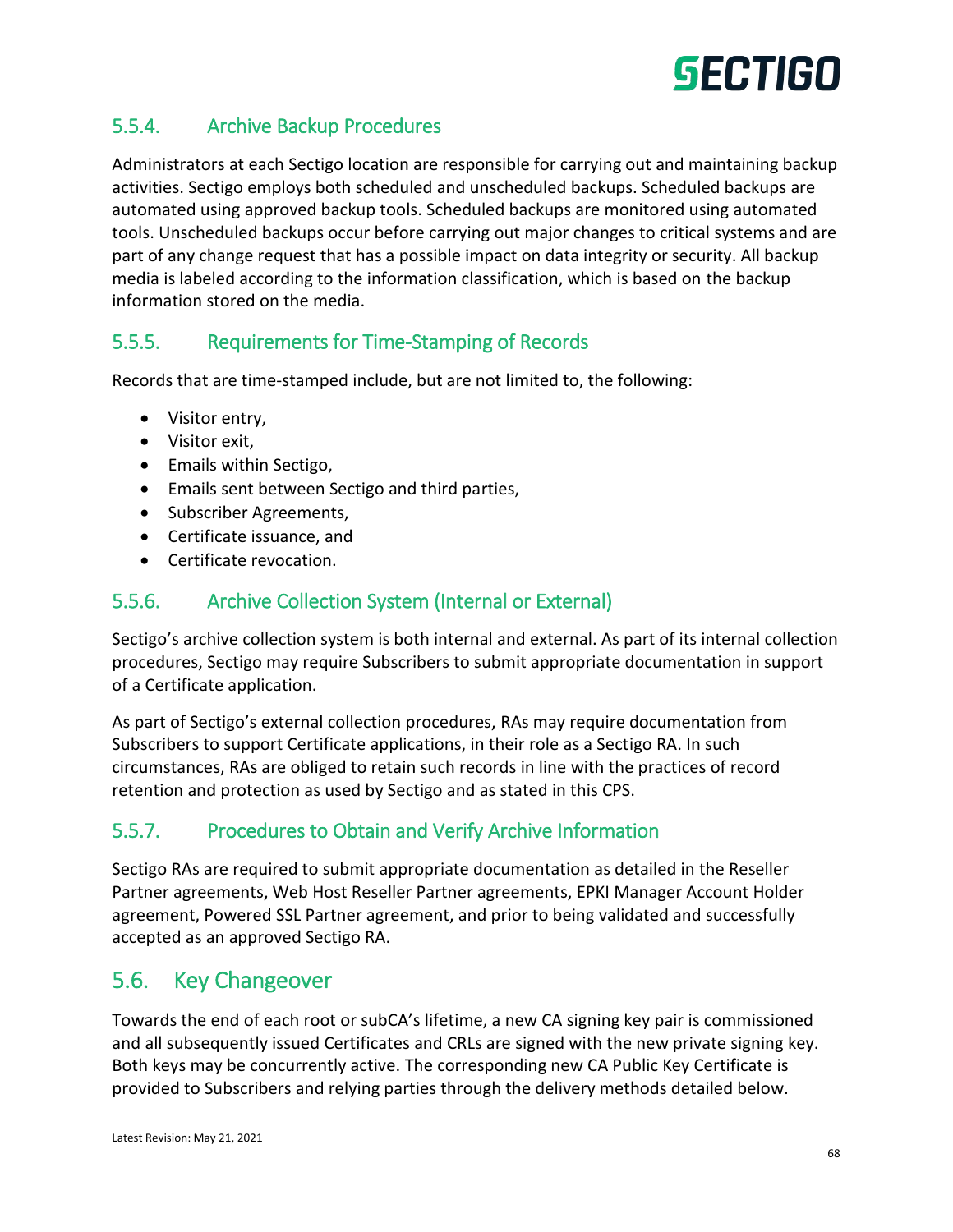

Sectigo makes all its CA Root Certificates available in the Repository.

Sectigo provides the full Certificate chain to the Subscriber upon issuance and delivery of the Subscriber Certificate.

# 5.7. Compromise and Disaster Recovery

Organizations are regularly faced with events that may disrupt their normal business activities or may lead to loss of information and assets. These events may be the result of natural disasters, accidents, equipment failures, or deliberate actions. This section details the procedures Sectigo employs in the event of a compromise or disaster.

## 5.7.1. Incident and Compromise Handling Procedures

All incidents (including compromises), both suspected and actual, are reported to the appropriate authority for investigation. Depending on the nature and immediacy of the incident, the reporter of an incident is to document the incident details to help with incident assessment, investigation, solution, and future operational changes. Once the incident is reported, the appropriate authority makes an initial assessment. Next, a containment strategy is chosen and implemented. After an incident has been contained, eradication is necessary to eliminate components of the incident. During eradication, importance is given to identifying all affected areas so they can be remedied.

These procedures are in place to ensure that:

- a consistent response to incidents happening to Sectigo's assets,
- incidents are detected, reported, and logged, and
- clear roles and responsibilities are defined.

To maintain the integrity of its services Sectigo implements, documents, and periodically tests appropriate contingency and disaster recovery plans and procedures. These procedures define and contain a formal incident management reporting process, incident response, and incident escalation procedures to ensure professional incident management and the return to normal operations within a timely manner. The process also enables incidents to be analyzed in a way as to identify possible causes such that any weaknesses in Sectigo's processes may be improved in order to prevent reoccurrence. Such plans are revised and updated as may be required at least once a year.

# 5.7.2. Computing Resources, Software, and/or Data are Corrupted

If Sectigo determines that its computing resources, software, or data operations have been compromised, Sectigo will investigate the extent of the compromise and the risk presented to affected parties. Depending on the extent of the compromise, Sectigo reserves the right to revoke affected Certificates, to revoke entity keys, to provide new Public Keys to users, and to recertify subjects.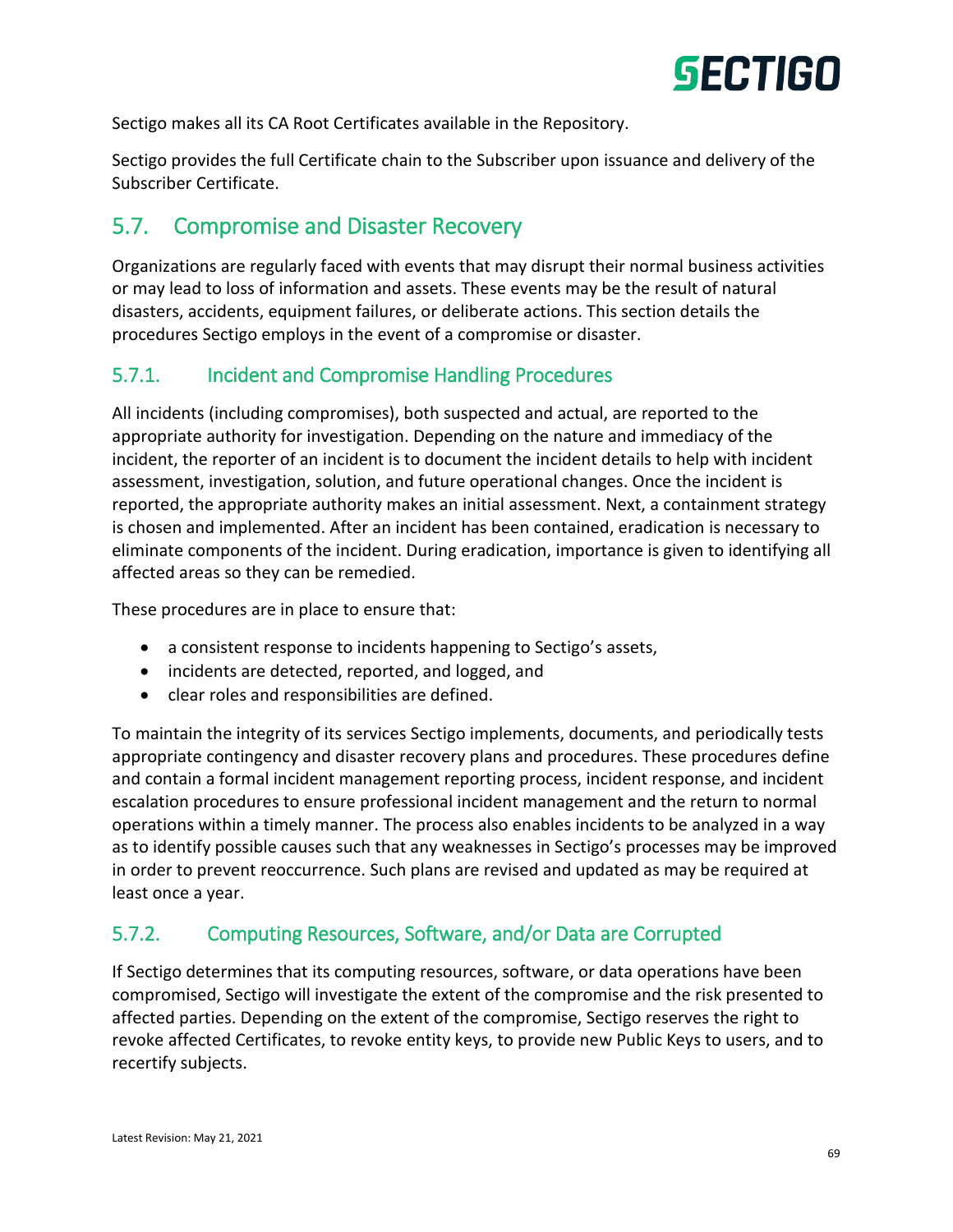# 5.7.3. Entity Private Key Compromise Procedures

Due to the nature of the CA Private Keys, these are classified as highly critical to Sectigo's business operations and continuity. If any of the CA's private signing keys were compromised or were suspected of having been compromised, Sectigo would make an assessment to determine the nature and extent of the compromise. In the most severe circumstances, Sectigo would revoke all Certificates ever issued by the use of those keys, notify all owners of Certificates (by email) of that revocation, and offer to re-issue the Certificates to the customers with an alternative or new private signing key.

# 5.7.4. Business Continuity Capabilities after a Disaster

Sectigo operates a fully redundant CA system. In the event of a short- or long-term loss of an office location, operations at other offices will be increased. The backup CA is readily available in the event that the primary CA should cease operation. All of Sectigo's critical computer equipment is housed in a co-location facility run by a commercial data-center, and all of the critical computer equipment is duplicated within the facility. Incoming power and connectivity feeds are duplicated. The duplicate equipment is ready to take over the role of providing the implementation of the CA, and allows Sectigo to specify a maximum system outage time (in case of critical systems failure) of 1 hour. Sectigo operations are distributed across several sites worldwide. All sites offer facilities to manage the lifecycle of a Certificate, including but not limited to the application, issuance, revocation and renewal of such Certificates. As well as a fully redundant CA system, Sectigo maintains provisions for the activation of a backup CA and a secondary site should the primary site suffer a total loss of systems. This disaster recovery plan states that Sectigo will endeavor to minimize interruptions to its CA operations.

# 5.8. CA or RA Termination

In case of termination of CA operations for any reason whatsoever, Sectigo will provide timely notice and transfer of responsibilities to succeeding entities, maintenance of records, and remedies. Before terminating its own CA activities, Sectigo will take the following steps, where possible:

- Providing Subscribers of valid Certificates, Relying Parties, and other affected parties with ninety (90) days' notice of its intention to cease acting as a CA.
- Revoking all Certificates that are still un-revoked or un-expired at the end of the ninety (90) day notice period without seeking Subscriber's consent.
- Giving timely notice of revocation to each affected Subscriber.
- Making reasonable arrangements to preserve its records according to this CPS.
- Reserving its right to provide succession arrangements for the re-issuance of Certificates by a successor CA that has all relevant permissions to do so and complies with all necessary rules, while its operation is at least as secure as Sectigo's.

The requirements of this article may be varied by contract, to the extent that such modifications affect only the contracting parties.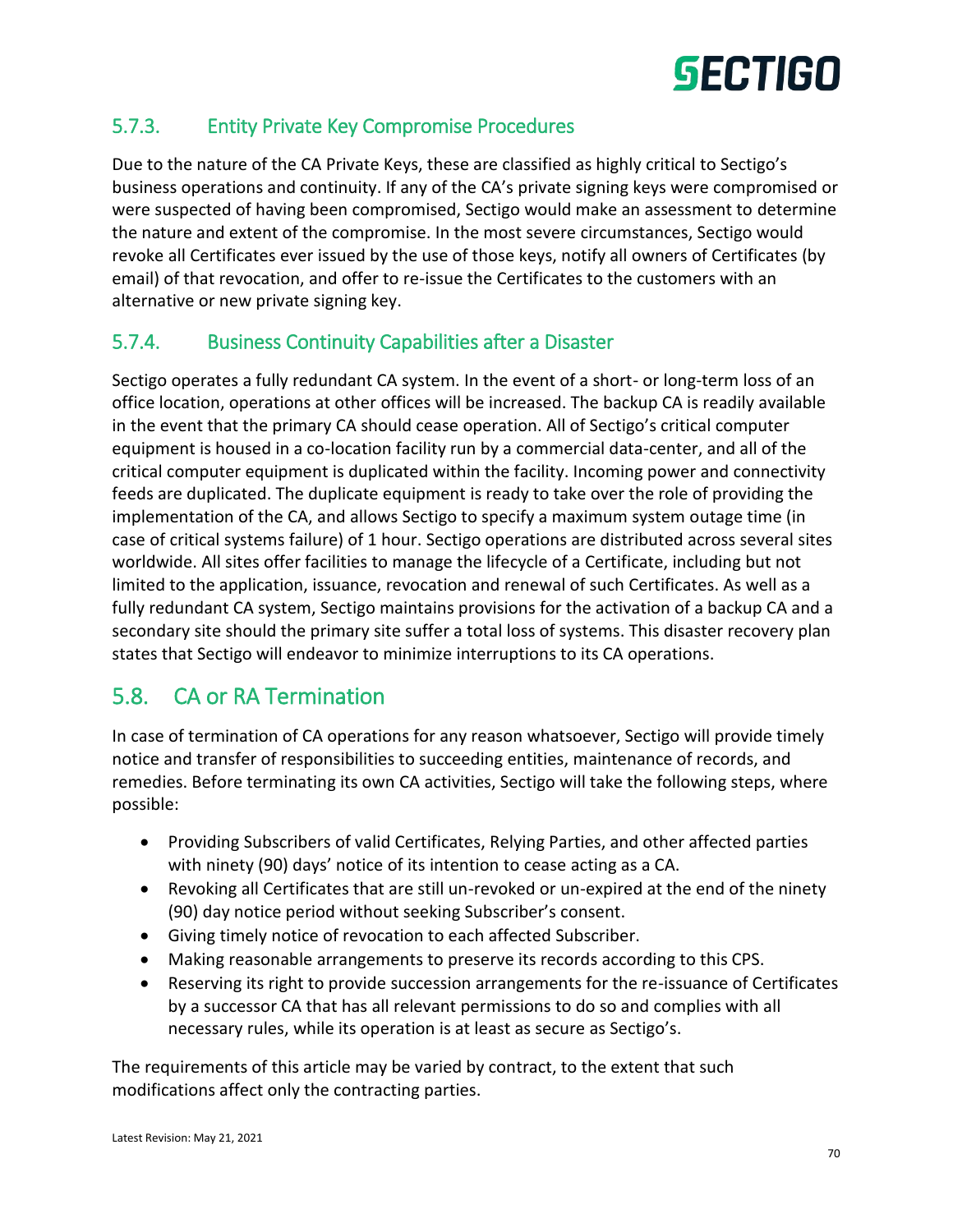# 6. TECHNICAL SECURITY CONTROLS

This section addresses certain technological aspects of the Sectigo infrastructure and PKI services.

Sectigo is not involved in functions associated with the generation, issuance, decommissioning or destruction of a Subscriber key pair, other than from suitably enabled enterprise accounts operated through the Sectigo Certificate Manager service which provide key pair generation, and optionally backup and escrow for client and email (Dual Use) certificates.

# 6.1. Key Pair Generation and Installation

## 6.1.1. Key Pair Generation

#### 6.1.1.1. Subscriber Key Pairs

In general, unless otherwise noted in this CPS, Subscriber is solely responsible for the generation of an asymmetric cryptographic key pair (RSA or ECDSA) appropriate to the Certificate type being applied for. During application, the Subscriber will generally be required to submit a Public Key and other personal / corporate details in the form of a Certificate Signing Request (CSR) or SPKAC.

Secure Server Certificate requests are usually generated using the key generation facilities available in the Subscriber's webserver software.

Client Certificate requests are usually generated using the cryptographic service provider module software present in popular browsers, although they may also be submitted as a PKCS#10 or SPKAC.

Sectigo Dual Use Certificate requests are generated by Sectigo on Sectigo's servers. The Sectigo Certificate Manager software generates the Private Key on behalf of the end user and delivers the Private Key and Certificate to the end user.

Key pairs for Code Signing Certificates and End Entity Certificates issued pursuant to Adobe Approved Trust List requirements SHALL be generated, stored and used in a crypto module that meets or exceeds the requirements of FIPS 140-2 level 3 or Common Criteria EAL 4+. Acceptable methods of satisfying this requirement include (but are not limited to) the following:

- Sectigo ships a suitable hardware crypto module, with a preinstalled key pair, in the form of a smartcard or USB device or similar
- The Subscriber counter-signs certificate requests that can be verified by using a manufacturer's certificate or manufacturers key indicating that the subscriber key is managed in a suitable hardware module,
- The Subscriber provides a suitable IT audit indicating that its operating environment achieves a level of security at least equivalent to that of FIPS 140-2 level 3.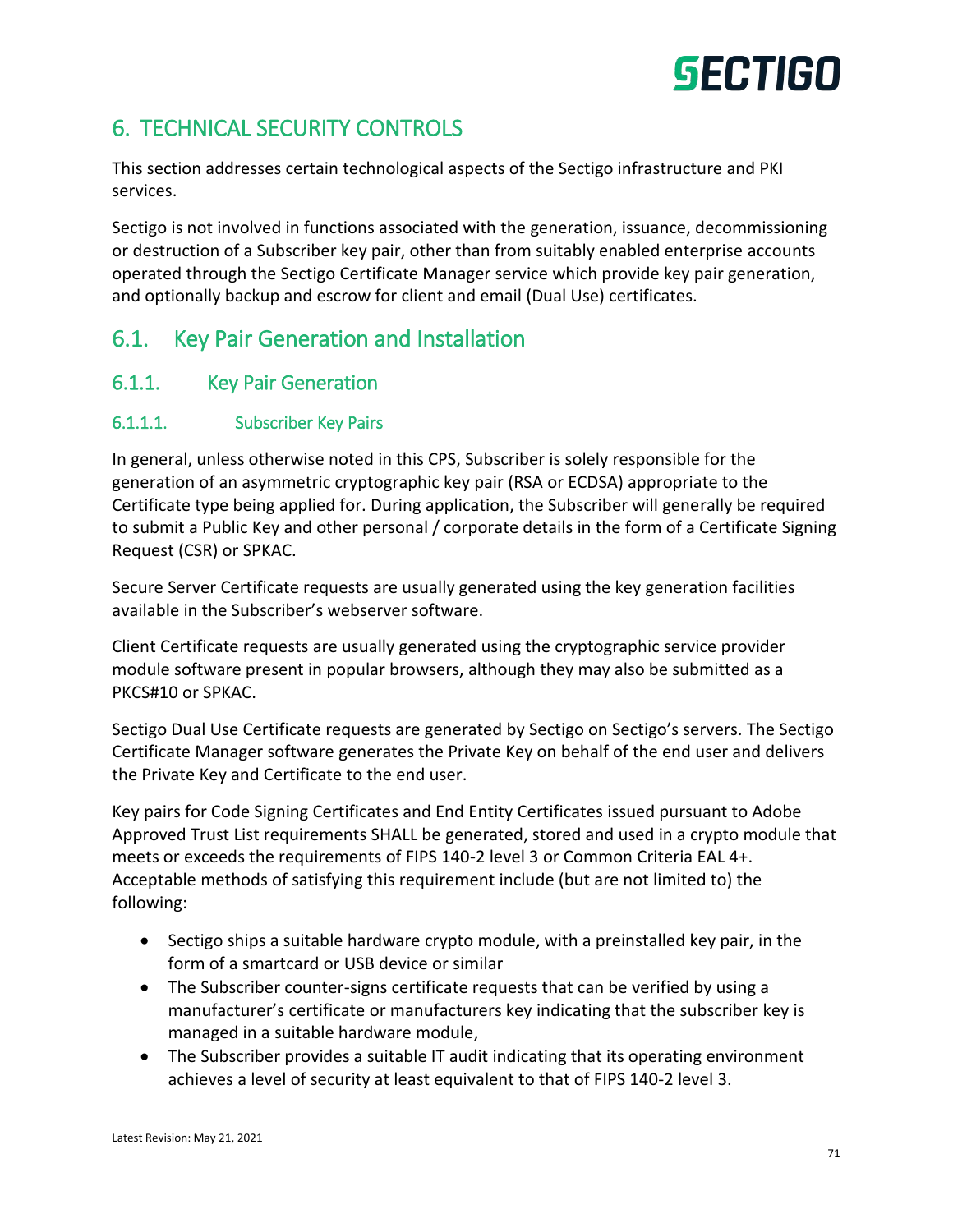

Where the Subscriber is generating, managing and/or storing keys in Azure Key Vault the subscriber must provide sufficient evidence to prove that all end entity key pairs have:

- a) been generated
	- 1. using a trustworthy system, taking all reasonable precautions to prevent any loss, disclosure, or unauthorized use of the private key, and then securely transferred into an Azure Key Vault; or
	- 2. directly generated by and stored in an Azure Key Vault.
- b) been stored in an Azure Key Vault.

Sectigo SHALL reject a certificate request if one or more of the following conditions are met:

1. The Key Pair does not meet the requirements set forth in Section 6.1.5 and/or Section 6.1.6;

2. There is clear evidence that the specific method used to generate the Private Key was flawed;

3. Sectigo is aware of a demonstrated or proven method that exposes the Applicant's Private Key to compromise;

4. Sectigo has previously been made aware that the Applicant's Private Key has suffered a Key Compromise, such as through the provisions of Section 4.9.1;

5. Sectigo is aware of a demonstrated or proven method to easily compute the Applicant's Private Key based on the Public Key (such as a Debian weak key, see *https://wiki.debian.org/SSLkeys)*.

If the Subscriber Certificate will contain an extKeyUsage extension containing either the values id-kp-serverAuth [RFC5280] or anyExtendedKeyUsage [RFC5280], Sectigo SHALL NOT generate a Key Pair on behalf of a Subscriber.

#### 6.1.1.2. CA and subCA Key Pairs

For Root CA Key Pairs created under this CPS Sectigo:

- prepares and follows a Key Generation Script,
- has a Qualified Auditor witness the Root CA Key Pair generation process or records a video of the entire Root CA Key Pair generation process, and
- has a Qualified Auditor issue a report opining that the CA followed its key ceremony during its Key and Certificate generation process and the controls used to ensure the integrity and confidentiality of the Key Pair.

For other CA Key Pairs created for Sectigo or an Affiliate, Sectigo: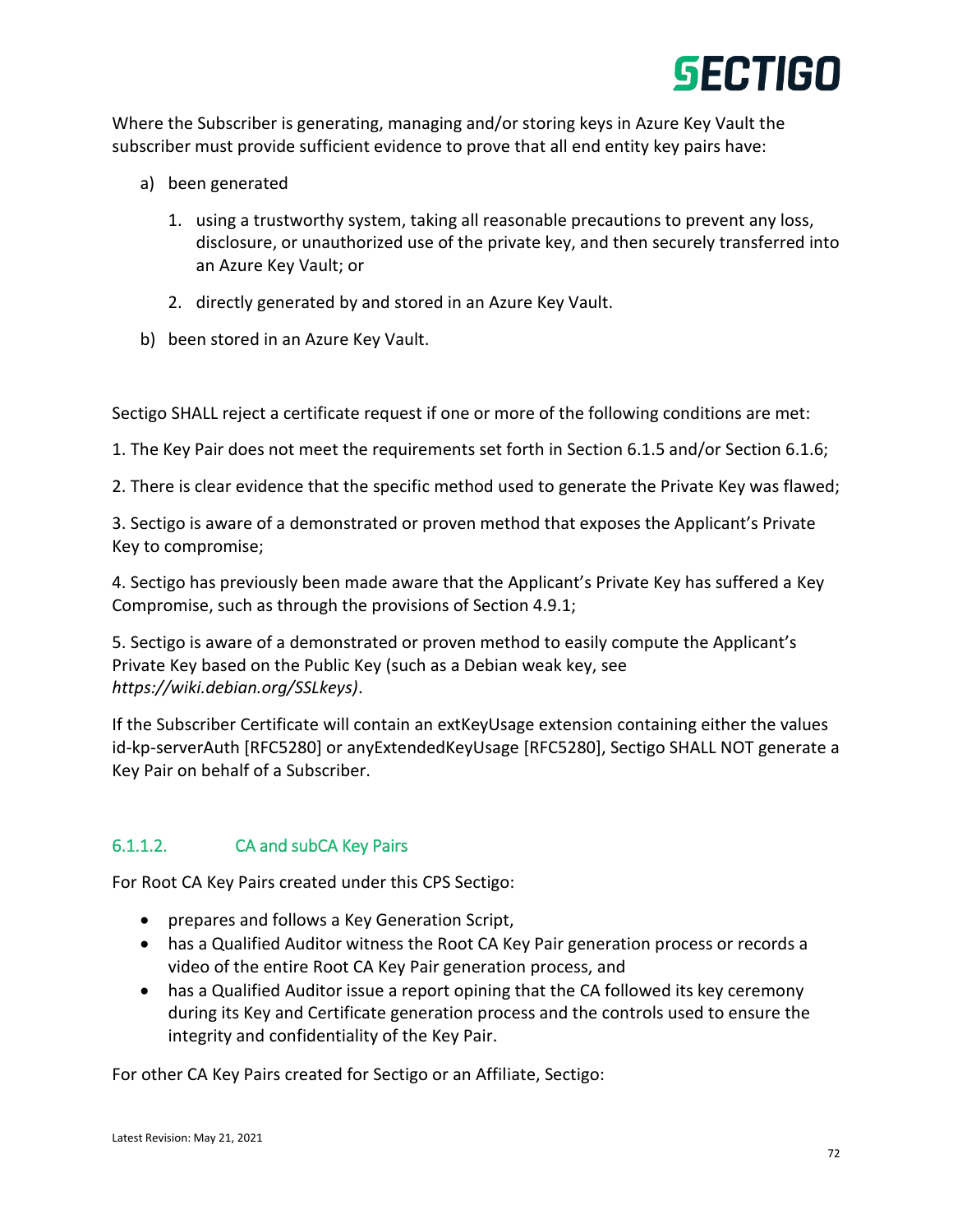

- prepares and follows a Key Generation Script and
- has a Qualified Auditor witness the Root CA Key Pair generation process or records a video of the entire Root CA Key Pair generation process.

Sectigo's CA keys are generated in Hardware Security Modules (HSM)s that SHALL be compliant, as a minimum, to FIPS 140-2 level 3 or Common Criteria EAL 4+. CA keys are never available outside the HSM or key ceremonies in plain text form. All CA key operations are performed within the security of the HSM, whether this be the initial key generation or their end use in the live production environment. All keys that are exported from the HSM are encrypted with a suitable encryption algorithm with the encryption key generated by the HSM.

Access to CA keys is restricted to authorized, trusted personnel of Sectigo. CA key data must be stored securely at all times unless attended by authorised personnel of Sectigo.

CA key generation that involves an HSM is performed in a 'CA key ceremony'. All CA key ceremonies are performed in a secure, controlled area. During the ceremony, at least two authorised Sectigo personnel are present at all times. It may be required that authorised auditors be present to witness the CA key ceremonies. No other persons are allowed in the secure area during the key ceremonies to protect against information loss through tampering or overseeing. All visible 'Sensitive' information is kept to a minimum at all times during the CA key ceremonies.

All CA key ceremonies are performed on a computer with a verified clean installation of the operating system that is isolated from all computer networks. The Cryptographic operation control software shall be a fresh install and verified to be operating correctly before use.

All media created from a CA key ceremony that contains CA key backup data must be classified and stored in accordance with this classification.

All obsolete media from a CA Key ceremony must be disposed of in a secure manner i.e. destruction, at the end of the CA key ceremony, or within a maximum period of 1 working day. All media that is not fully disposed of immediately, must be partially destroyed and securely stored until full disposal takes place.

## 6.1.2. Private Key Delivery to Subscriber

Where Subscriber keys are generated on Sectigo's servers, they are delivered to the Subscriber over an encrypted communication. Sectigo does not generate keys for SSL/TLS end entity server certificates.

Where key pairs for Code Signing Certificates or end entity certificates issued pursuant to Adobe Approved Trust List requirements are generated by Sectigo, Sectigo authorized personnel will provide the FIPS-140-2 Level 3 or Common Criteria EAL 4+ crypto module's random, unguessable PIN to the subscriber named in the subscriber certificate after validating that their identity matches the subscriber certificate. The cryptographic device will be configured to not allow the export of the private key.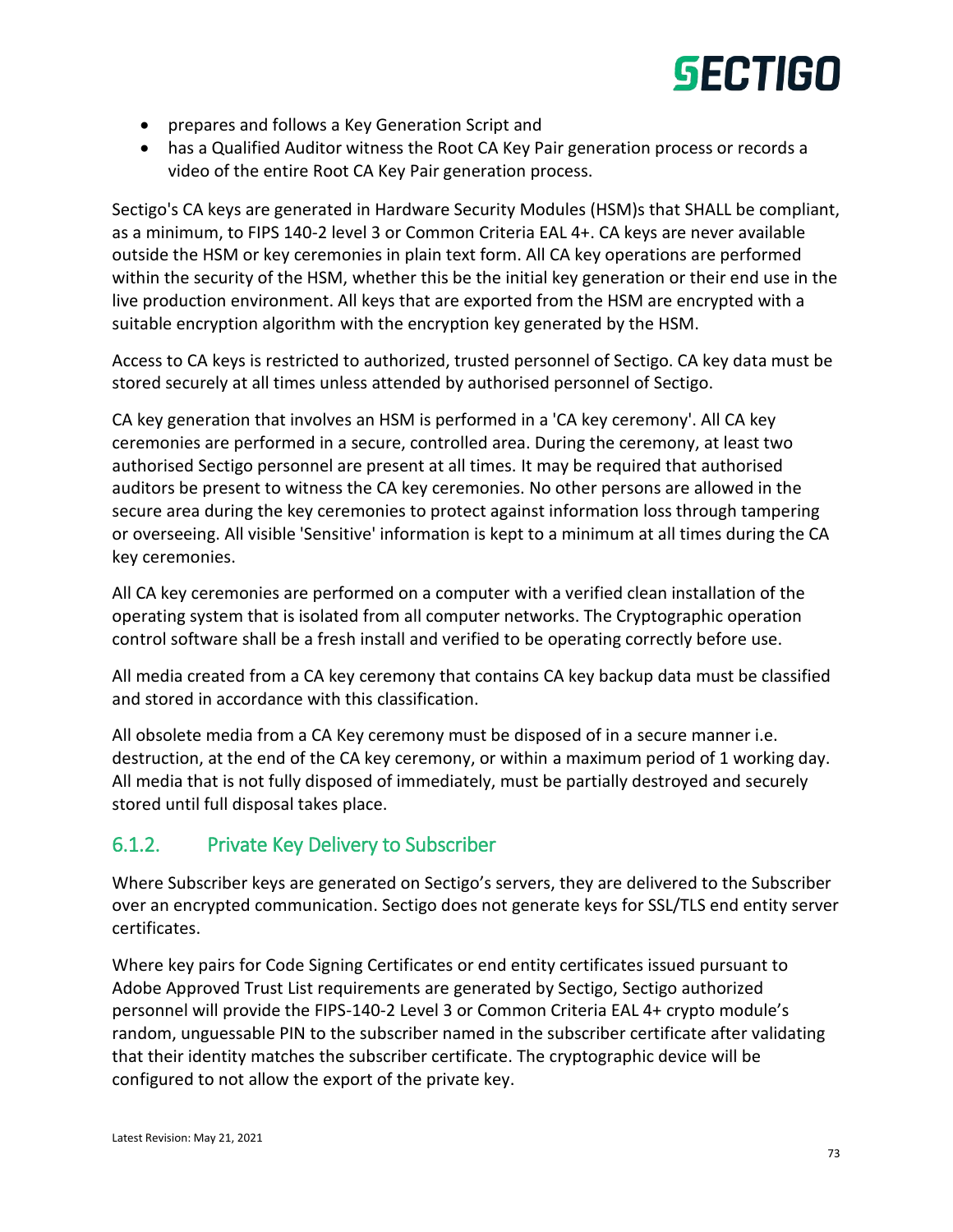## 6.1.3. Public Key Delivery to Certificate Issuer

Secure Server Certificate requests are generated using the Subscriber's webserver software and the request is submitted to Sectigo in the form of a PKCS #10 Certificate Signing Request (CSR). Submission is made electronically via the Sectigo website or through a Sectigo approved RA.

Secure Email Certificate requests are generated using the Subscriber's cryptographic service provider software present in the Subscriber's browser and submitted to Sectigo in the form of a PKCS#10 Certificate Signing Request (CSR). The Subscriber's browser generally makes submission automatically.

Code Signing Certificate requests are typically generated using the cryptographic service provider software present in the Subscriber's browser and submitted automatically to Sectigo in the form of a PKCS#10 Certificate Signing Request (CSR). The Private Key may either be allowed to remain in the cryptographic service provider, or may be exported to the Subscriber's hard drive.

## 6.1.4. CA Public Key Delivery to Relying Parties

Sectigo's Public Keys are provided to Relying Parties in a few ways. One way is through the Repository. Additionally, Public Keys of Sectigo's Root CAs are embedded in browsers.

#### 6.1.5. Key Sizes

Root Certificates' key sizes:

| COMMON NAME                                  | <b>KEY SIZE</b> |
|----------------------------------------------|-----------------|
| <b>AAA Certificate Services</b>              | <b>RSA 2048</b> |
| Secure Certificate Services                  | <b>RSA 2048</b> |
| <b>Trusted Certificate Services</b>          | <b>RSA 2048</b> |
| <b>COMODO Certification Authority</b>        | <b>RSA 2048</b> |
| <b>COMODO RSA Certification Authority</b>    | RSA 4096        |
| <b>USERTrust RSA Certification Authority</b> | <b>RSA 4096</b> |
| <b>COMODO ECC Certification Authority</b>    | <b>ECC 384</b>  |
| <b>USERTrust ECC Certification Authority</b> | <b>ECC 384</b>  |

Code Signing and Document Signing certificate key sizes SHALL be governed by NIST key management guidelines.

Root certificates and any certificates which chain up to them have:

- RSA keys whose modulus size in bits is divisible by 8, and is at least 2048 o Code Signing certificates for end users will have at least 3072 bits
- ECDSA keys on the P-256 or P-384 curves.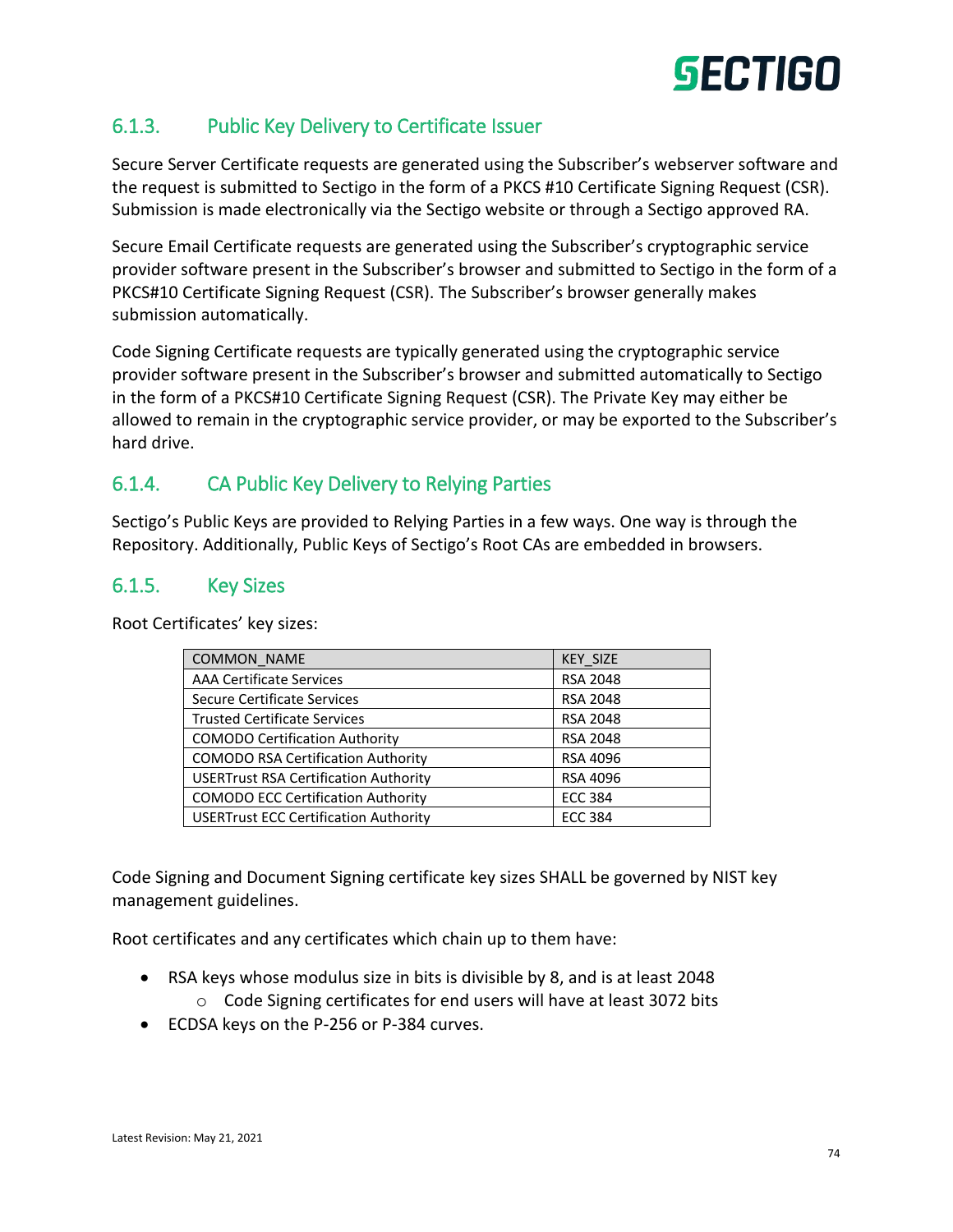## 6.1.6. Public Key Parameters Generation and Quality Checking

Sectigo generates the Public Key parameters. Sectigo's CA keys SHALL be generated within at least a FIPS 140-2 Level 3 or Common Criteria EAL 4+ certified HSM.

RSA: Sectigo confirms that the value of the public exponent is an odd number equal to 3 or more. Additionally, the public exponent SHOULD be in the range between 2<sup>16</sup>+1 and 2<sup>256</sup>-1. The modulus SHOULD also have the following characteristics: an odd number, not the power of a prime, and have no factors smaller than 752. [Source: Section 5.3.3, NIST SP 800-89]

ECC: Sectigo confirms the validity of all keys using either the ECC Full Public Key Validation Routine or the ECC Partial Public Key Validation Routine. [Source: Sections 5.6.2.3.2 and 5.6.2.3.3, respectively, of NIST SP 800-56A: Revision 2]

## 6.1.7. Key Usage Purposes (as per X.509 v3 key usage field)

Sectigo Certificates are general purpose and may be used without restriction on geographical area or industry. In order to use and rely on a Sectigo Certificate the Relying Party must use X.509v3 compliant software. Sectigo Certificates include key usage extension fields to specify the purposes for which the Certificate may be used and to technically limit the functionality of the Certificate when used with X.509v3 compliant software. Reliance on key usage extension fields is dependent on correct software implementations of the X.509v3 standard and is outside of the control of Sectigo.

The possible key purposes identified by the X.509v3 standard are the following:

- 1. Digital signature, for verifying digital signatures that is, for entity authentication and data origin authentication with integrity
- 2. Non-repudiation, for verifying digital signatures used in providing a nonrepudiation service which protects against the signing entity falsely denying some action
- 3. Key encipherment, for enciphering keys or other security information, e.g. for key transport
- 4. Data encipherment, for enciphering user data, but not keys or other security information
- 5. Key agreement, for use as a Public Key agreement key
- 6. Key Certificate signing, for verifying a CA's signature on Certificates, used in CA Certificates only
- 7. CRL signing, for verifying a CA's signature on CRLs
- 8. Encipher only, Public Key agreement key for use only in enciphering data when used with key agreement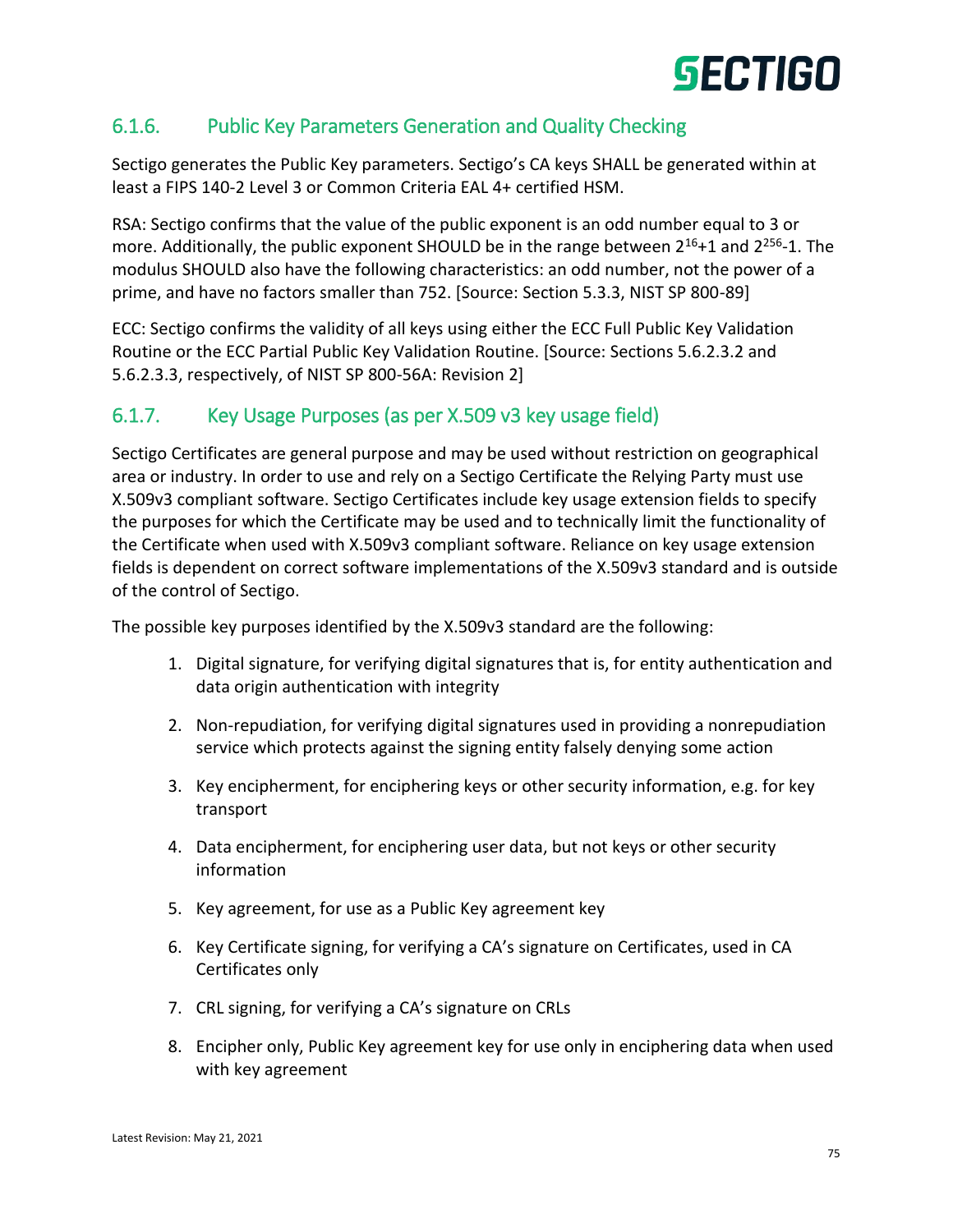9. Decipher only, Public Key agreement key for use only in deciphering data when used with key agreement

The appearance of a key usage in this section of the CPS does not indicate that Sectigo does or will issue a certificate with that key usage.

Private Keys corresponding to Root Certificates SHALL NOT be used to sign Certificates except in the following cases:

- 1. Self-signed Certificates to represent the Root CA itself;
- 2. Certificates for Subordinate CAs and Cross Certificates;
- 3. Certificates for infrastructure purposes (administrative role certificates, internal CA operational device certificates); and
- 4. Certificates for OCSP Response verification.

## 6.2. Private Key Protection and Cryptographic Module Engineering **Controls**

The Sectigo Infrastructure uses trustworthy systems to provide Certificate services. A trustworthy system is computer hardware, software and procedures that provide an acceptable resilience against security risks, provide a reasonable level of availability, reliability and correct operation, and enforce a security policy.

Sectigo strongly urges Subscribers to use a password or equivalent authentication method to prevent unauthorized access and usage of the Subscriber Private Key.

## 6.2.1. Cryptographic Module Standards and Controls

Sectigo securely generates and protects its own Private Key(s), using trustworthy HSMs and takes necessary precautions to prevent the compromise or unauthorized usage of them. Such HSMs SHALL be certified to at least FIPS 140-2 Level 3 or Common Criteria EAL 4+.

The Sectigo Root keys were generated in accordance with the guidelines detailed in the Root Key Generation Ceremony document. The activities undertaken and the personnel involved in the Root Key Generation Ceremony are recorded for audit purposes. Subsequent Root Key Generation Ceremonies are to follow the documented reference guide also.

## 6.2.2. Private Key (n out of m) Multi-Person Control

The decryption key is split across **m** removable media and requires **n** of **m** to reconstruct the decryption key. Custodians in the form of two or more authorized Sectigo officers are required to physically retrieve the removable media from the distributed physically secure locations.

Except during key pair generation, export, and import, access to the cryptographic operation software on the HSM is controlled through the use of Smart Cards (or cryptographic tokens of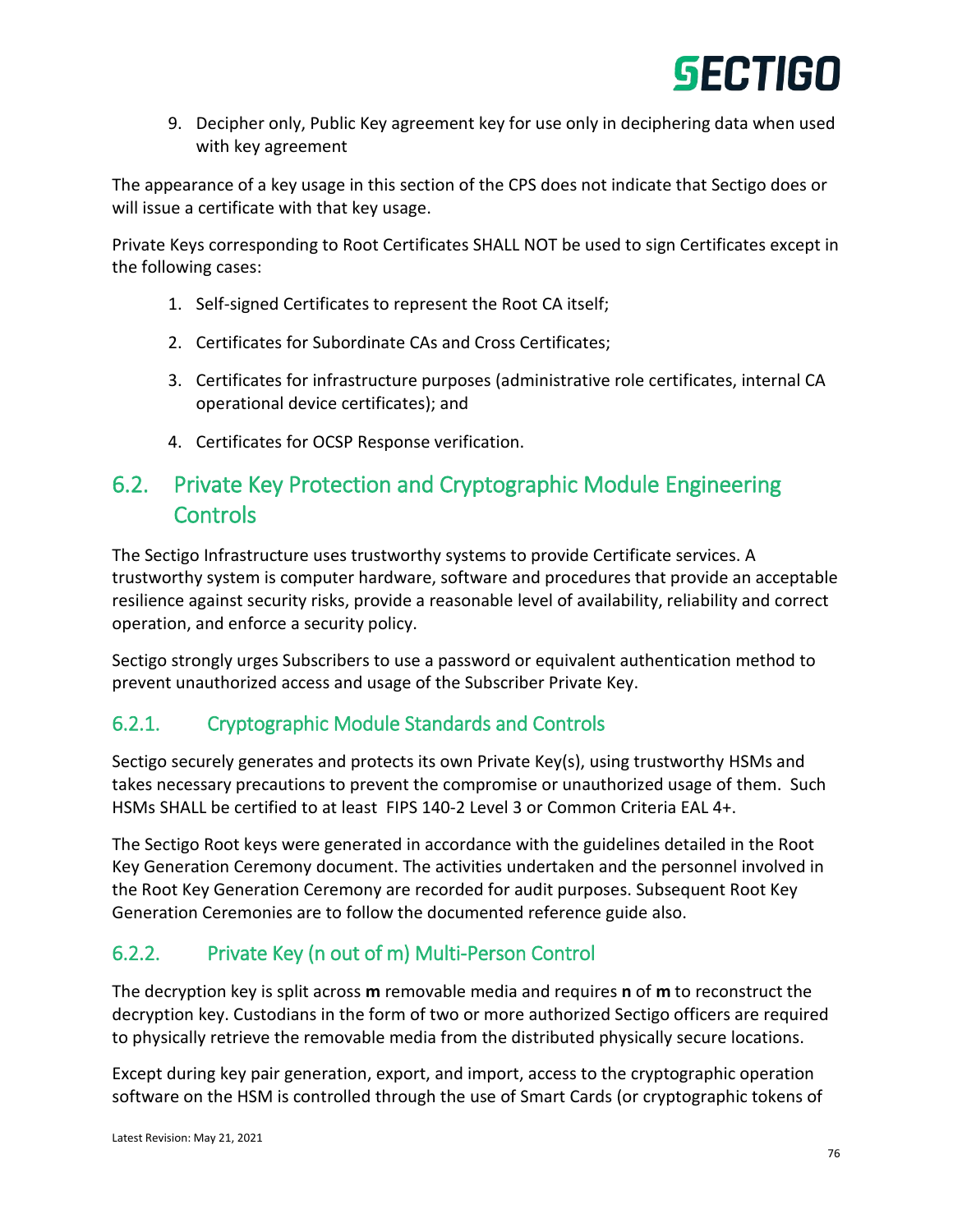

other forms) and their associated PINs which must be entered/presented before any key operations may be performed. Access to the Smart Cards & PINs is restricted to authorized Sectigo Officers. The HSMs are configured to require N from M cards to be present. A list is maintained of authorized Sectigo personnel with access to Smart Cards & PINs.

## 6.2.3. Private Key Escrow

Where Subscriber Private Keys are escrowed, Sectigo acts as the escrow agent and does not delegate this task to any third party. The Subscriber Private Key is stored in an encrypted form. A suitably authorized administrator of the enterprise account within which the Certificate has been requested may trigger the escrow. Triggering the escrow automatically revokes the Certificate ensuring that the Certificate cannot be used further.

## 6.2.4. Private Key Backup

Generally, the Subscriber is solely responsible for protection of their Private Keys. However, Sectigo offers certain Subscribers the optional feature of having Sectigo back up the Private Keys Sectigo generates on Subscriber's behalf. Sectigo protects these keys by having an agent or agents of the Certificate Manager Subscriber (typically, the employer of the individual receiving the client Certificate) encrypt a PKCS#12 format that contains the keys before they are stored on a secure server. Keys stored by Sectigo can only be decrypted using the keys held by the selected agents of the Certificate Manager Subscriber. Encrypted keys are sent via a secure connection and decrypted by the agent of the Certificate Manager Subscriber on their own computers.

## 6.2.5. Private Key Archival

When any CA Root Signing Key pair expires, they will be archived for at least 7 years. The keys will be archived in a secure cryptographic hardware module, as per their secure storage prior to expiration, as detailed in section 6.3.2 of this CPS. Sectigo MAY store archived CA keys in backup form at secure vault locations.

## 6.2.6. Private Key Transfer into or from a Cryptographic Module

Where CA Root signing keys are backed up to another cryptographic hardware security module, such keys are transferred between devices in encrypted format only.

## 6.2.7. Private Key Storage on Cryptographic Module

Private Keys are generated and stored inside Sectigo's Hardware Security Modules (HSMs). HSMs SHALL be certified to at least FIPS 140-2 Level 3 or Common Criteria EAL 4+.

For CA Root key recovery purposes, the Root CA signing keys are encrypted and stored within a secure environment.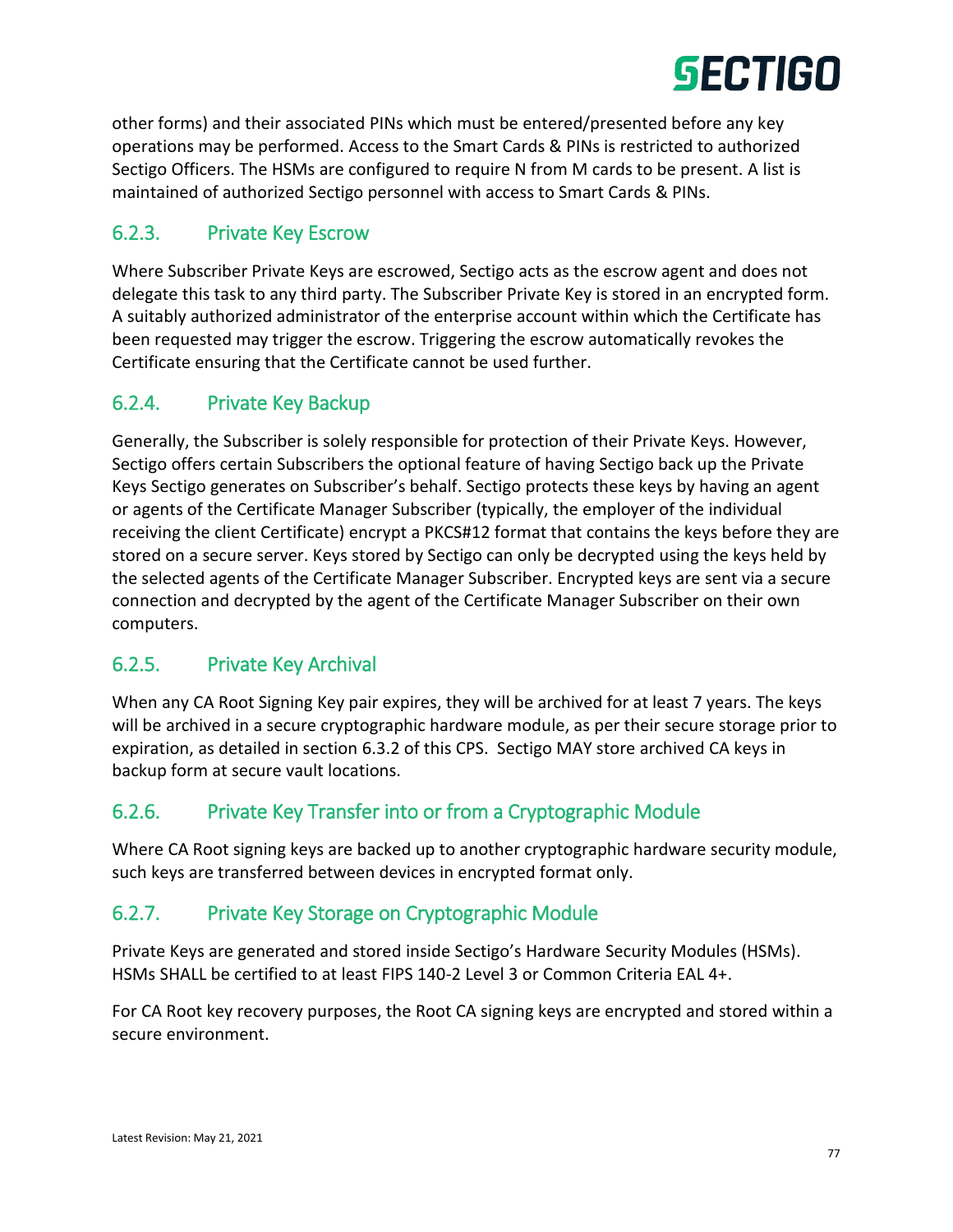

## 6.2.8. Method of Activating Private Key

Depending on the circumstances and the type of Certificate, a Private Key can be activated by Sectigo, Subscriber, or other authorized personnel. Sectigo's Private Keys are activated in accordance with the specifications of the cryptographic module. Subscriber must make all reasonable efforts to protect the integrity and confidentiality of its Private Key(s). Private Keys remain active until deactivated.

## 6.2.9. Method of Deactivating Private Key

Depending on the circumstances and the type of Certificate, a Private Key can be deactivated by Sectigo, Subscriber, or other authorized personnel.

### 6.2.10. Method of Destroying Private Key

Destroying a Private Key means the destruction of all active keys, both backed-up and stored. Destroying a Private Key may comprise of removing it from the HSM or removing it from the active backup set. Private Keys are destroyed in accordance with NIST SP 800-88.

#### 6.2.11. Cryptographic Module Rating

See section 6.2.1 of this CPS.

## 6.3. Other Aspects of Key Pair Management

This section considers other areas of key management. Particular subsections may be applicable to issuing CAs, repositories, subject CAs, RAs, Subscribers, and other participants.

#### 6.3.1. Public Key Archival

When Public Keys are archived, they are archived according to procedures outlined in section 5.5 of this CPS.

## 6.3.2. Certificate Operational Periods and Key Pair Usage Periods

Certificates are valid upon issuance by Sectigo and acceptance by the Subscriber. Generally, the Certificate validity period will be from 1 to 10 years, however, Sectigo reserves the right to offer validity periods outside of this standard validity period. The maximum duration of a SSL/TLS end entity server certificate is 398 days and Sectigo verifies all information that is included in SSL/TLS Certificates at time intervals of 825 days or less, except the information of the domain name or IP address validation according to sections 3.2.2.1 which is also set to 398 days or less.

The expiration of Sectigo's Root CA keys is set out in Table 6.3.2.

Subordinate CA key lifetimes are either the same or shorter than those of the CA by which they are signed.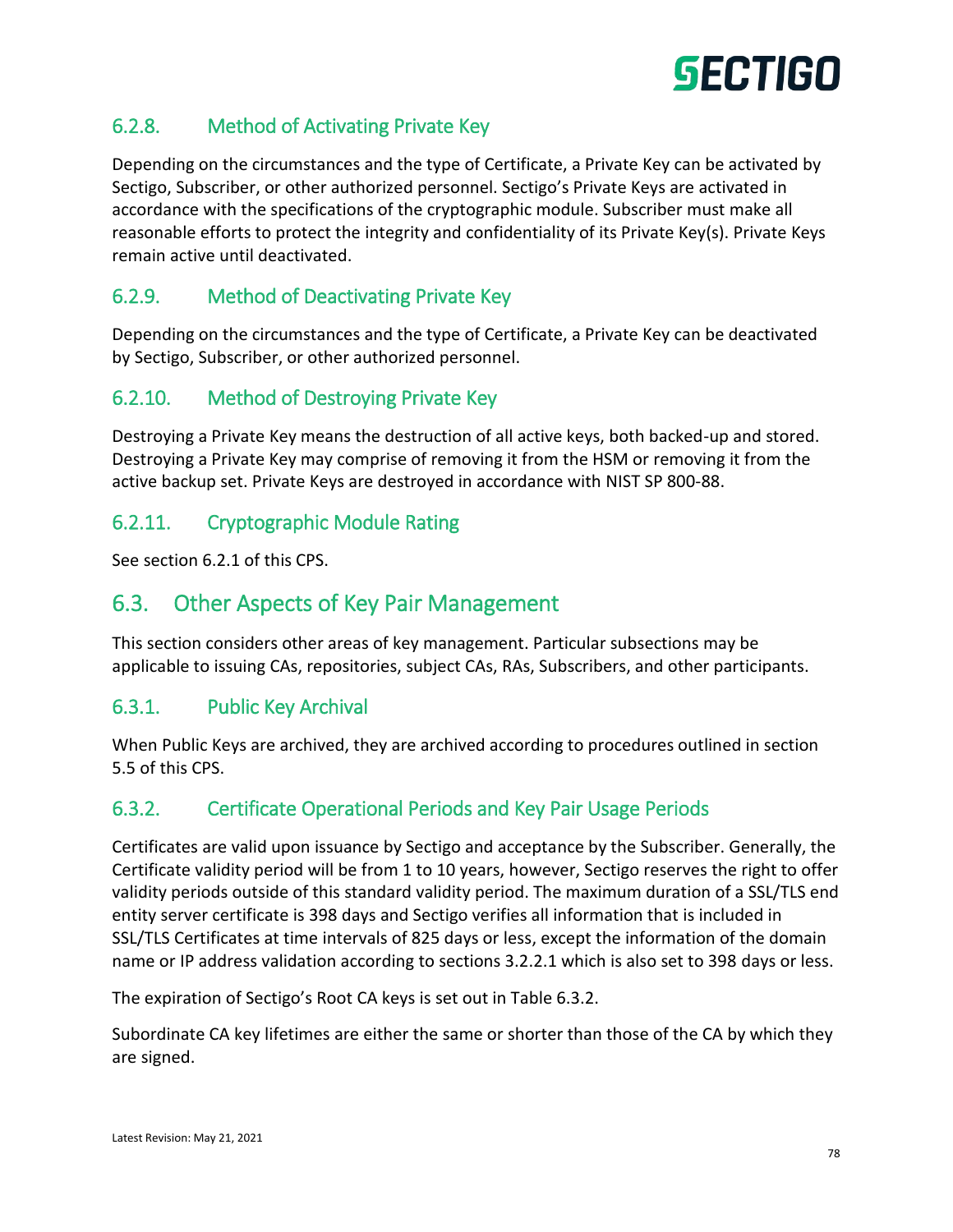#### Table 6.3.2

| COMMON_NAME                                   | <b>VALID TO</b>      | KEY SIZE        | <b>SIGNATURE</b>  |
|-----------------------------------------------|----------------------|-----------------|-------------------|
| AAA Certificate Services                      | 31/Dec/2028          | <b>RSA 2048</b> | sha1WithRSA       |
| Secure Certificate Services                   | 31/Dec/2028          | RSA 2048        | sha1WithRSA       |
| <b>Trusted Certificate Services</b>           | 31/Dec/2028          | RSA 2048        | sha1WithRSA       |
| COMODO Certification Authority                | 31/Dec/2030 10:48:38 | <b>RSA 2048</b> | sha1WithRSA       |
| <b>COMODO RSA Certification Authority</b>     | 18/Jan/2038 23:59:59 | RSA 4096        | sha384WithRSA     |
| <b>USERTrust RSA Certification Authority</b>  | 18/Jan/2038 23:59:59 | RSA 4096        | sha384WithRSA     |
| COMODO ECC Certification Authority            | 18/Jan/2038 23:59:59 | ECDSA 384       | ecdsa-with-SHA384 |
| <b>USERTrust ECC Certification Authority</b>  | 18/Jan/2038 23:59:59 | ECDSA 384       | ecdsa-with-SHA384 |
| Sectigo Public Code Signing Root E46          | 2046-03-21 23:59:59  | ECDSA 384       | ecdsa-with-SHA384 |
| Sectigo Public Code Signing Root R46          | 2046-03-21 23:59:59  | RSA 4096        | sha384WithRSA     |
| Sectigo Public Document Signing Root E46      | 2046-03-21 23:59:59  | ECDSA 384       | ecdsa-with-SHA384 |
| Sectigo Public Document Signing Root R46      | 2046-03-21 23:59:59  | RSA 4096        | sha384WithRSA     |
| Sectigo Public Email Protection Root E46      | 2046-03-21 23:59:59  | ECDSA 384       | ecdsa-with-SHA384 |
| Sectigo Public Email Protection Root R46      | 2046-03-21 23:59:59  | RSA 4096        | sha384WithRSA     |
| Sectigo Public Root E46                       | 2046-03-21 23:59:59  | ECDSA 384       | ecdsa-with-SHA384 |
| Sectigo Public Root R46                       | 2046-03-21 23:59:59  | RSA 4096        | sha384WithRSA     |
| Sectigo Public Server Authentication Root E46 | 2046-03-21 23:59:59  | ECDSA 384       | ecdsa-with-SHA384 |
| Sectigo Public Server Authentication Root R46 | 2046-03-21 23:59:59  | RSA 4096        | sha384WithRSA     |
| Sectigo Public Time Stamping Root E46         | 2046-03-21 23:59:59  | ECDSA 384       | ecdsa-with-SHA384 |
| Sectigo Public Time Stamping Root R46         | 2046-03-21 23:59:59  | RSA 4096        | sha384WithRSA     |

Sectigo protects its CA Root key pairs in accordance with its AICPA/CICA WebTrust program compliant infrastructure and CPS. Details of Sectigo's WebTrust compliancy are available at its official website (*[www.sectigo.com](http://www.comodogroup.com/)*).

## 6.4. Activation Data

Activation data refers to data values other than whole Private Keys that are required to operate Private Keys or cryptographic modules containing Private Keys. Examples of activation data include, but are not limited to, PINs, passphrases, and portions of Private Keys used in a keysplitting regime.

## 6.4.1. Activation Data Generation and Installation

Activation data is generated in accordance with the specifications of the HSM. This hardware SHALL be certified to at least FIPS 140-2 level 3 or Common Criteria EAL 4+.

## 6.4.2. Activation Data Protection

The procedures used to protect activation data is dependent on whether the data is for smartcards or passwords. Smartcards are held by highly trusted personnel. Passwords and smartcards are subject to Sectigo's Cryptographic Policy.

## 6.4.3. Other Aspects of Activation Data

No stipulation.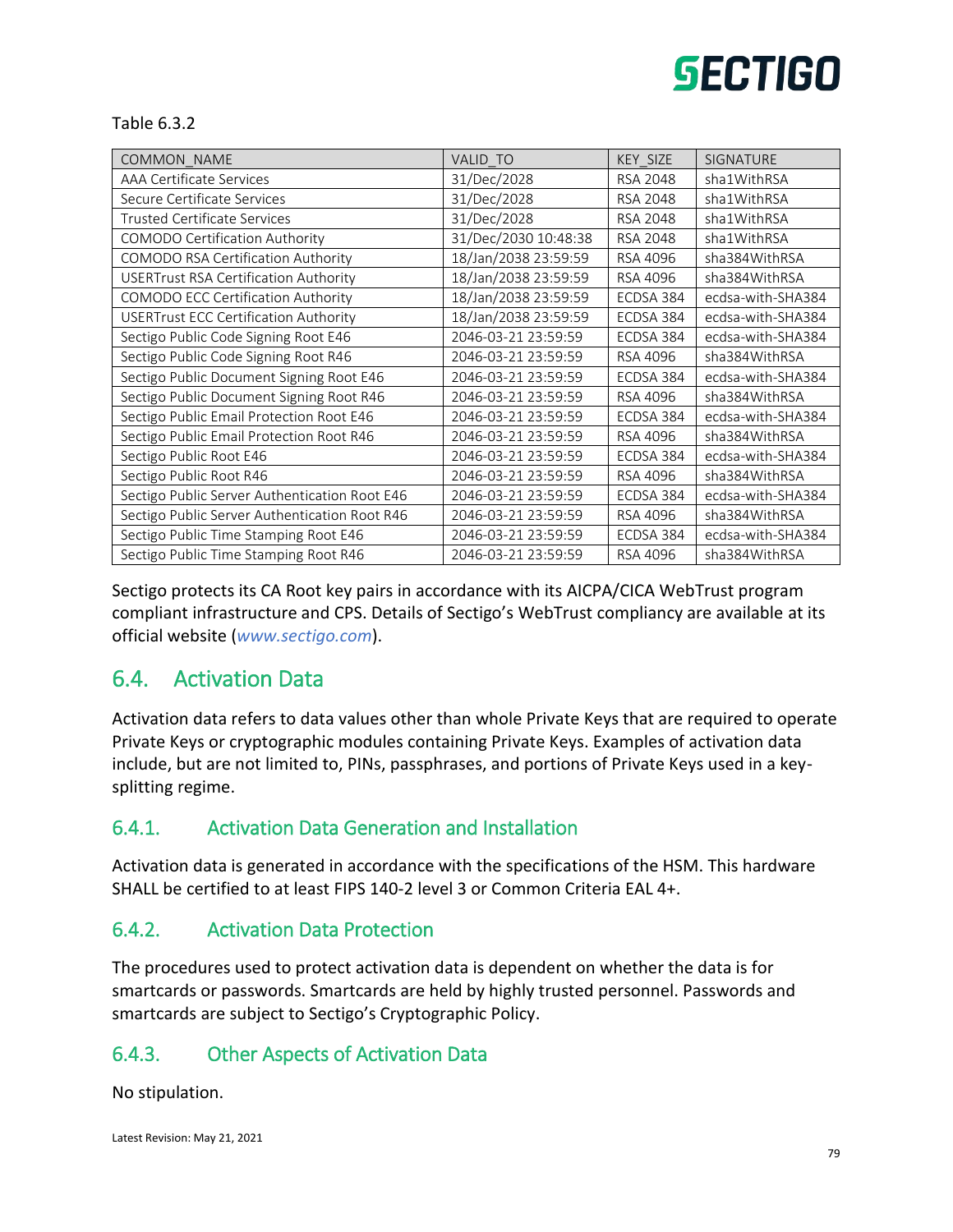## 6.5. Computer Security Controls

## 6.5.1. Specific Computer Security Technical Requirements

Sectigo ensures the integrity of its computer systems by implementing controls, such as

- Applying the same security controls to all systems co-located in the same zone with a Certificate System;
- Maintaining Root CA Systems in a high security zone and in an offline state or air-gapped from other networks;
- Maintaining and protecting Issuing Systems, Certificate Management Systems, and Security Support systems;
- Configuring Issuing Systems, Certificate Management Systems, Security Support Systems, and Front-End/Internal-Support Systems by removing or disabling all accounts, applications, services, protocols, and ports that are not used in Sectigo's operations and allowing only those that are approved by Sectigo;
- Reviewing configurations of Issuing Systems, Certificate Management Systems, Security Support Systems, and Front-End/Internal-Support Systems on a weekly basis;
- Undergoing penetration tests on a periodic basis and after significant infrastructure or application upgrades;
- Granting administration access to Certificate Systems only to persons acting in trusted roles and requiring their accountability for the Certificate System's security; and
- Changing authentication keys and passwords for any privileged account or service account on a Certificate System whenever a person's authorization to administratively access that account on the Certificate System is changed or revoked.

## 6.5.2. Computer Security Rating

No stipulation.

# 6.6. Lifecycle Technical Controls

## 6.6.1. System Development Controls

Sectigo has formal policies in place to control, document and monitor the development of its CA systems. Development requests may only be raised by a restricted set of personnel. Development tasks are prioritized by the 'task requesters' within their area and then further prioritized by the development manager whilst considering the development task list in its entirety. The majority of changes are developed in-house by Sectigo. In the event that Sectigo 'buys-in' services (hardware and/or software), vendors are selected based on reputation and ability to supply products 'fit for purpose'.

On receipt of each development request a unique task ID and title are assigned that stay with the task throughout the development lifecycle.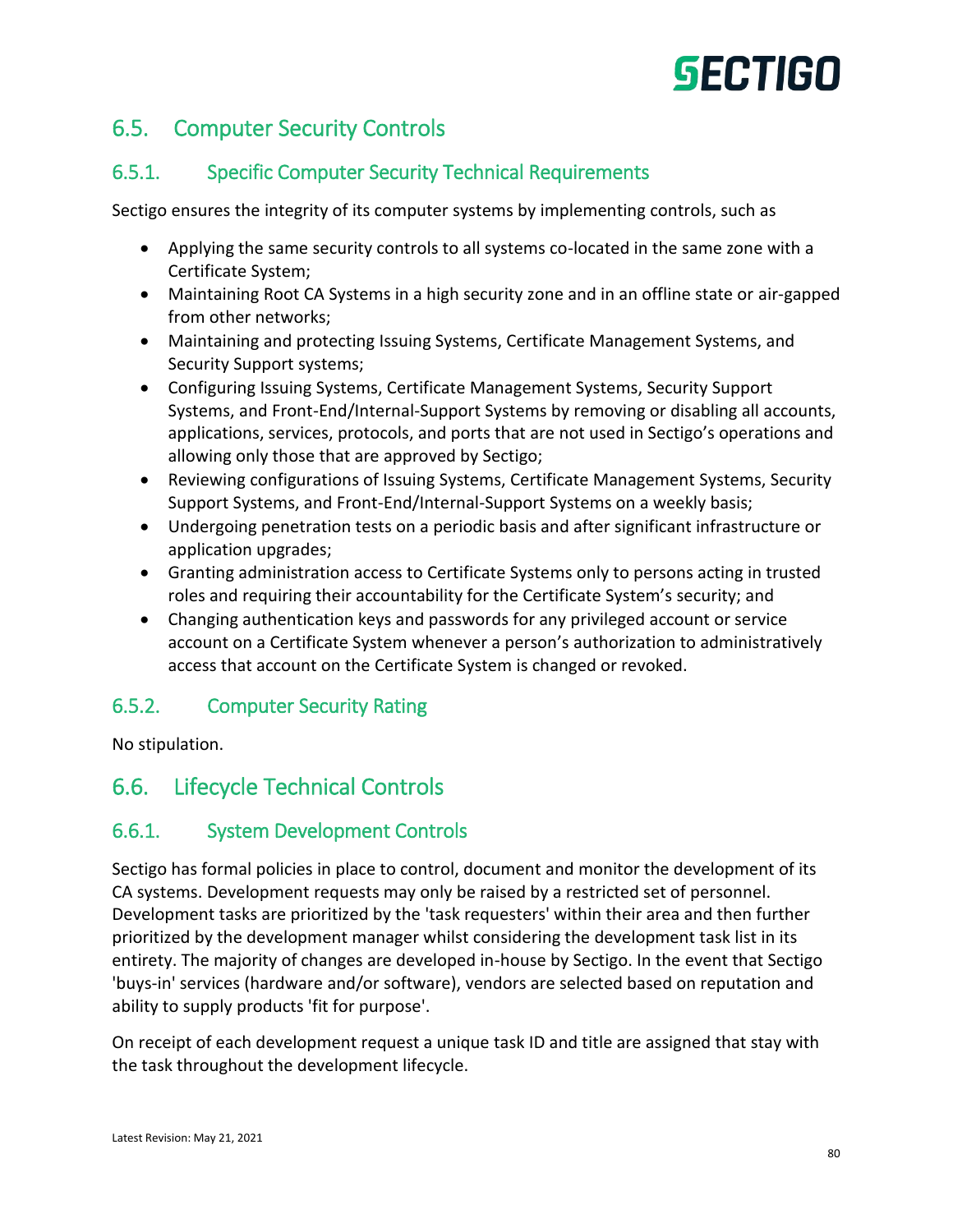Each development task has an associated risk assessment carried out as a part of the development lifecycle. All tasks are viewed as carrying some form of risk, from issues relating to task scope and complexity to a lack of availability of resources. The management of risk is addressed through a formal risk management process with the request not being applied to the production environment until an acceptable level of risk is achieved.

The work-product of all development requests undergo peer review prior to release to the production environment to prevent malicious or erroneous software being loaded into the production environment.

Each task must be tested and signed off by the QA team before being deployed to the production environment. Developers are not permitted to be involved in the testing of their own work. When issues are found by QA the QA team provide feedback to the developer to resolve the issues before development may proceed to release.

Development and QA team members do not generally have any access to the production environment, however they MAY be given limited access to investigate/resolve issues. Access to these areas is strictly controlled.

Once the change has gone live to the production environment the task requester along with the testing team are advised and the change re-tested.

## 6.6.2. Security Management Controls

Sectigo has tools and procedures to ensure that Sectigo's operational systems and applications retain their integrity and remain configured securely. These tools and procedures include checking the integrity of the application and security software.

## 6.6.3. Lifecycle Security Controls

No stipulation.

## 6.7. Network Security Controls

Sectigo develops, implements, and maintains a comprehensive security program designed to protect its networks. In this security program, general protections for the network include:

- Segmenting Certificate Systems into networks or zones based on their functional, logical, and physical relationship;
- Applying the same security controls to all systems co-located in the same zone with a Certificate System;
- Maintaining Root CA Systems in a high security zone and in an offline state or air-gapped from other networks;
- Implementing and configuring Security Support Systems that protect systems and communications between systems inside secure zones and communications with non-Certificate Systems outside those zones;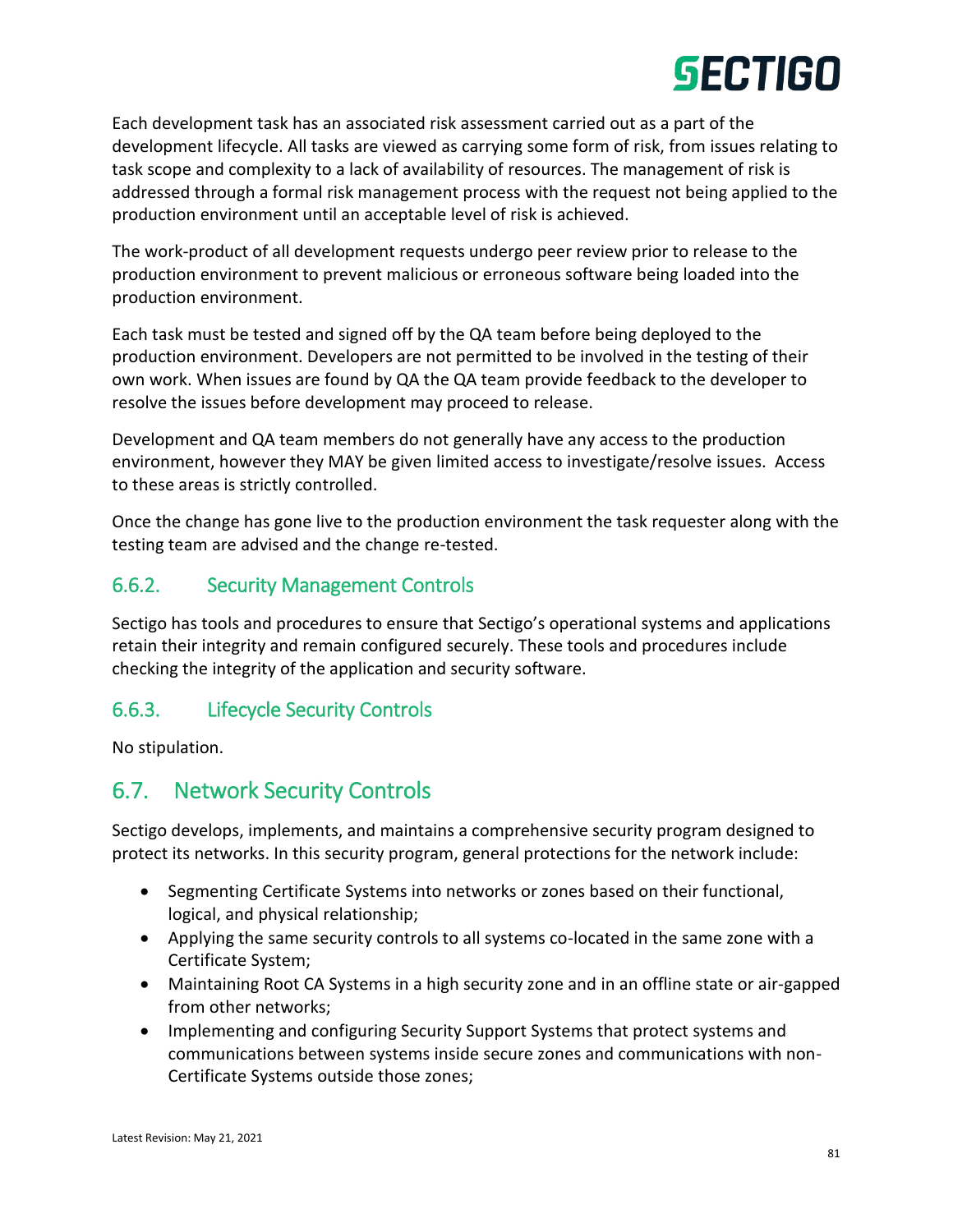- Configuring network boundary controls (firewalls, switches, routers, and gateways) with rules that support only the services, protocols, ports, and communications that Sectigo has identified as necessary to its operations;
- For Certificate Systems, implementing detection and prevention controls to guard against viruses and malicious software; and
- Changing authentication keys and passwords for any privileged account or service account on a Certificate System whenever a person's authorization to administratively access that account on the Certificate System is changed or revoked.

## 6.8. Time-Stamping

Sectigo operates two Time-Stamping Authorities (TSA). The Sectigo TSAs are intended only for use in signing software when used in conjunction with a Sectigo Code-signing Certificate. No warranty is offered, and no liability will be accepted for any use of the Sectigo TSAs which is made other than signing software in conjunction with a Sectigo Code-signing Certificate.

The Sectigo Authenticode time-stamping service is available at the URL *<http://timestamp.sectigo.com/authenticode>*.

Sectigo also offers a RFC3161 TSA, whose URL is:

*<http://timestamp.sectigo.com/rfc3161>*.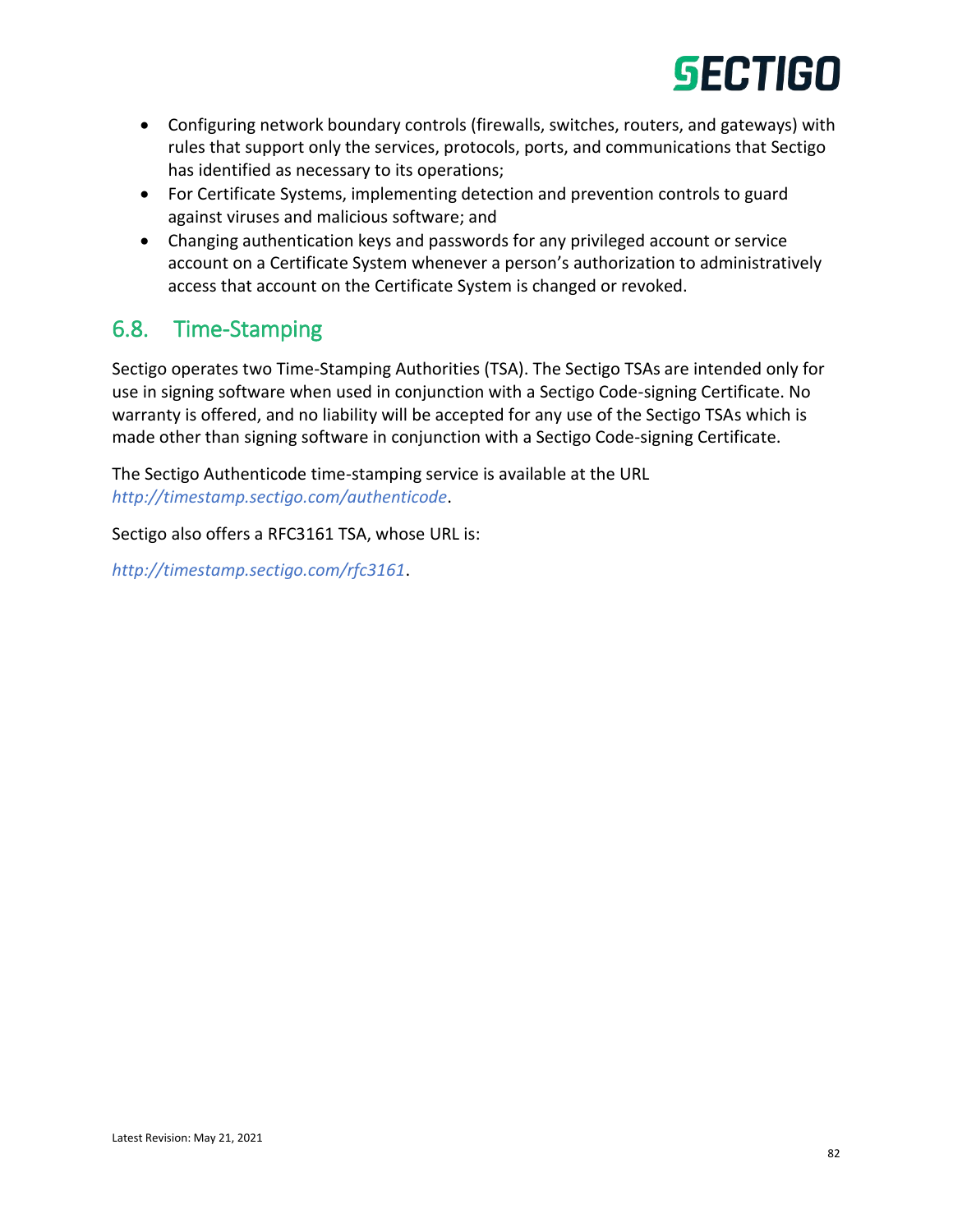# 7. CERTIFICATE, CRL, AND OCSP PROFILES

Sectigo uses version 3 of the X.509 standard to construct digital Certificates for use within the Sectigo PKI. X.509v3 allows a CA to add certain Certificate extensions to the basic Certificate structure. Sectigo uses a number of Certificate extensions for the purposes intended by X.509v3 as per Amendment 1 to ISO/IEC 9594-8, 1995. X.509v3 is a standard of the International Telecommunications Union for digital Certificates.

# 7.1. Certificate Profile

Sectigo incorporates by reference the following information in every digital Certificate it issues:

- Terms and conditions of the digital Certificate.
- Any other applicable Certificate policy as may be stated on an issued Sectigo Certificate, including the location of this CPS.
- The mandatory elements of the standard X.509v3.
- Any non-mandatory but customized elements of the standard X.509v3.
- Content of extensions and enhanced naming that are not fully expressed within a Certificate.
- Any other information that is indicated to be so in a field of a Certificate.

A Certificate profile contains fields as specified below:

- key usage extension field (CPS section 6.1.7)
- extension criticality field (CPS section 7.1.9)
- basic constraints extension (CPS section 7.1.7)

Typical content of information published on a Sectigo Certificate may include but is not limited to the following elements of information:

- Secure Server Certificates, Secure Email Certificates, and Code-signing Certificates
	- o Applicant's name or organizational name.
	- o Code of Applicant's country.
	- o Organizational unit name, street address, city, state.
	- o Issuing certification authority (Sectigo).
	- o Applicant's Public Key.
	- o Sectigo digital signature.
	- o Signing algorithm.
	- o Validity period of the digital Certificate.
	- o Serial number of the digital Certificate.
- Secure Server Certificates additionally have:
	- o Applicant's fully qualified domain name(s).
- Secure Email Certificates additionally have:
	- o Applicant's e-mail address(es).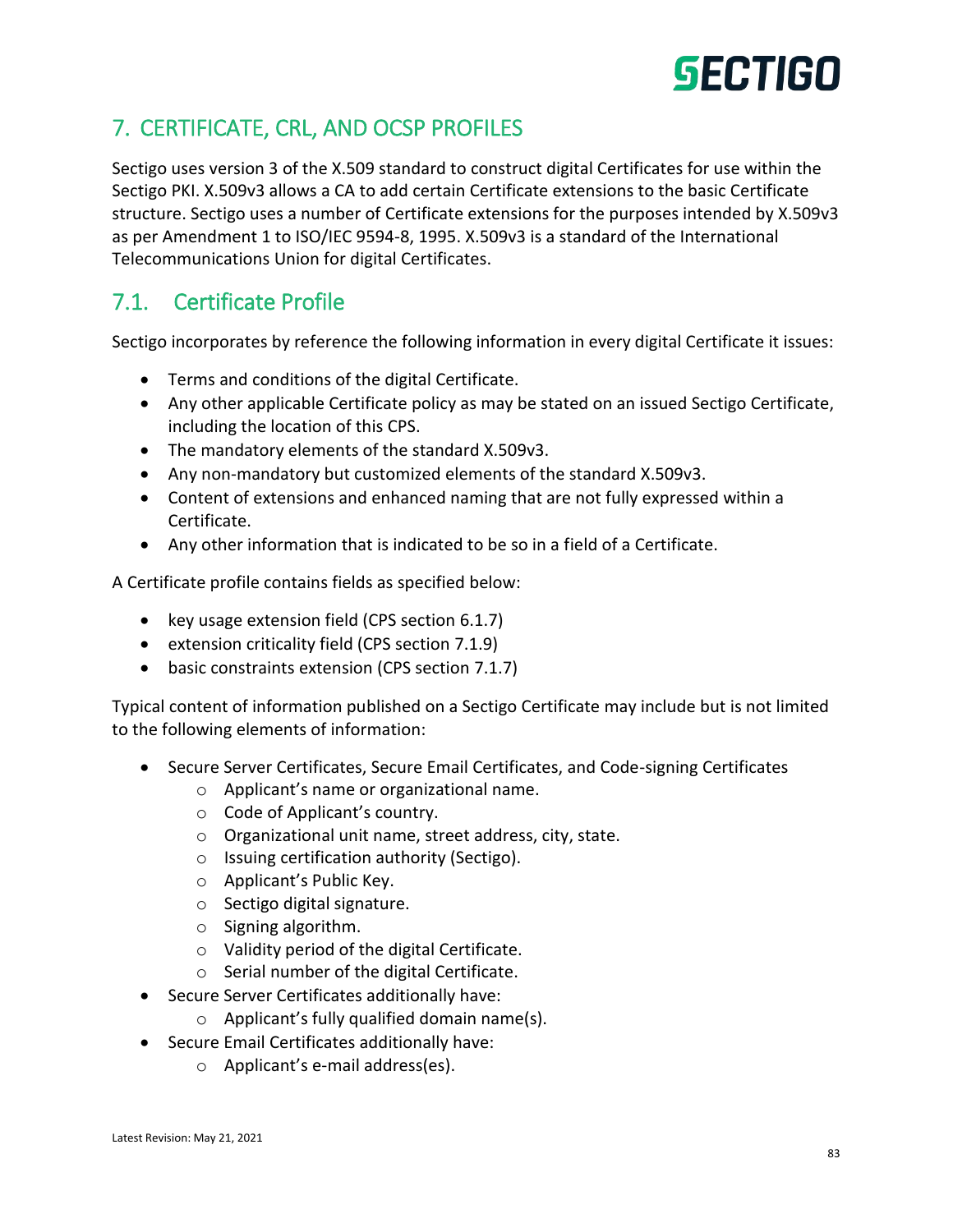## 7.1.1. Version Number(s)

Certificate versions are all X.509 version 3

### 7.1.2. Certificate Extensions

Certificate extensions are in conformance to RFC 5280 and the Baseline Requirements.

Enhanced naming is the usage of an extended organization field in an X.509v3 Certificate. Information contained in the organizational unit field is also included in the Certificate Policy extension that Sectigo may use.

#### 7.1.2.1. Root CAs

Sectigo Root CA certificates contain a basicConstraints extension marked critical. The cA field is set true. The pathLenConstraint is not present.

Sectigo Root CA certificates contain a keyUsage extension marked critical. Bit positions for keyCertSign and cRLSign are set. The digitalSignature bit may also be set if this CA also signs OCSP responses.

Sectigo Root CA certificates may contain a non-critical cRLDistributionPoints extension containing the HTTP URL of the CA's CRL service.

Sectigo Root CA certificates do not contain a certificatePolicies extension.

#### 7.1.2.2. Subordinate CAs

Sectigo Subordinate CA certificates contain a certificatePolicies extension that includes one or more policyIdentifiers and usually contains a policyQualifier referring to the CPS URI but not including a userNotice.

Sectigo Subordinate CA certificates contain a non-critical cRLDistributionPoints extension containing the HTTP URL of the Issuing CA's CRL service.

Sectigo Subordinate CA certificates contain a non-critical authorityInformationAccess extension containing the HTTP URL of the Issuing CA's OCSP responder and also containing the HTTP URL of the Issuing CA's certificate.

Sectigo Subordinate CA certificates contain a basicConstraints extension marked critical. The cA field is set true. The pathLenConstraint is often present and the pathLenConstraint is usually set to 0.

Sectigo Subordinate CA certificates contain a keyUsage extension marked critical. Bit positions for keyCertSign and cRLSign are set. The digitalSignature bit is also set if this CA also signs OCSP responses.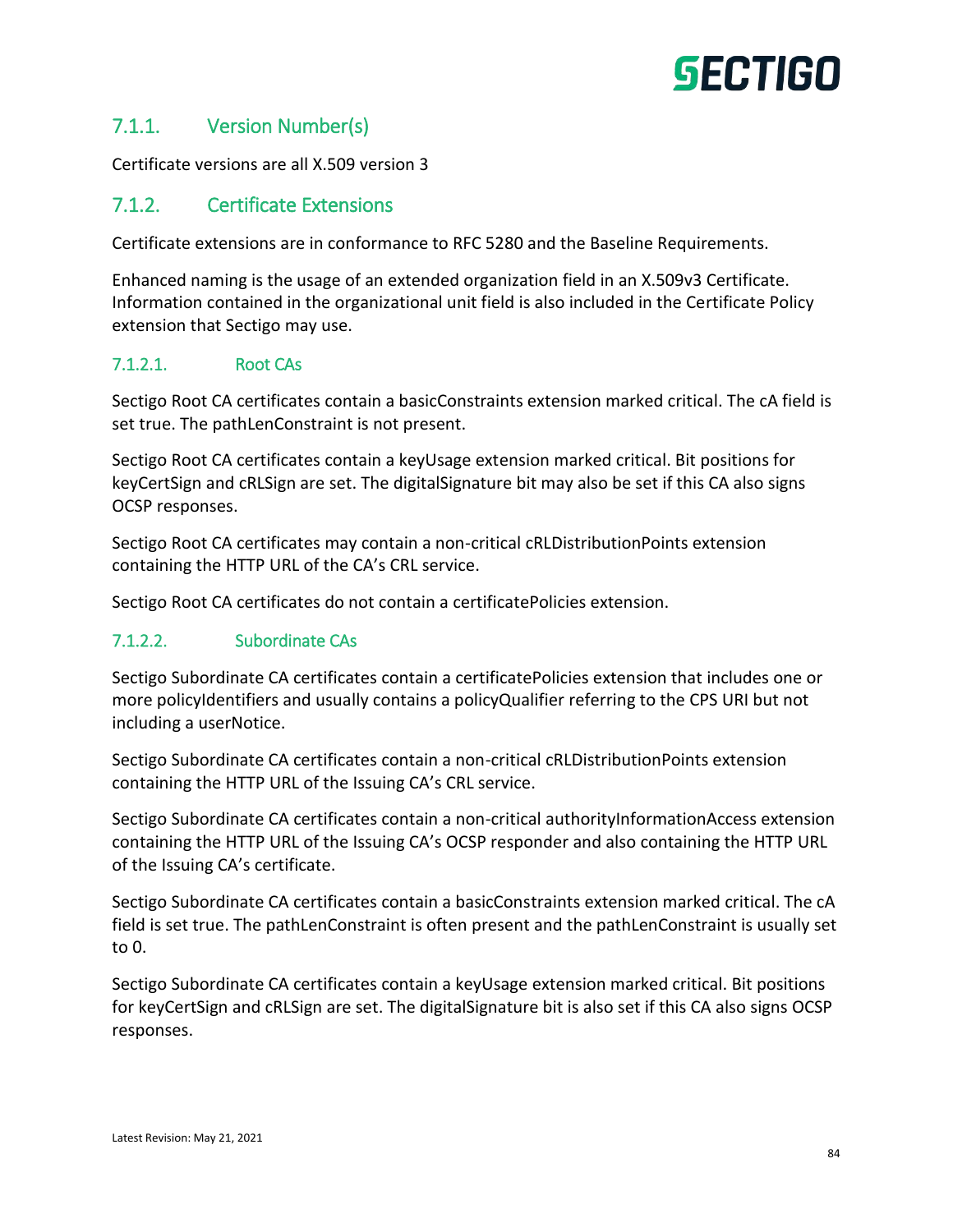#### 7.1.2.3. Subscriber Certificates

Sectigo Subscriber Certificates contain a certificatePolicies extension that includes one or more policyIdentifiers and usually contains a policyQualifier referring to the CPS URI but not including a userNotice.

Sectigo Subscriber Certificates may contain a non-critical cRLDistributionPoints extension containing the HTTP URL of the Issuing CA's CRL service.

Sectigo Subscriber Certificates contain a non-critical authorityInformationAccess extension containing the HTTP URL of the Issuing CA's OCSP responder and also containing the HTTP URL of the Issuing CA's certificate. This extension MUST be present. It MUST NOT be marked critical, and it MUST contain the HTTP URL of the Issuing CA's OCSP responder (accessMethod = 1.3.6.1.5.5.7.48.1). It SHOULD also contain the HTTP URL of the Issuing CA's certificate (accessMethod = 1.3.6.1.5.5.7.48.2).

Sectigo Subscriber certificates contain a basicConstraints extension marked critical. The cA field is not set.

Sectigo Subscriber certificates contain a keyUsage extension marked critical. Bit positions for keyCertSign and cRLSign are NOT set.

Sectigo Subscriber certificates contain a non-critical extKeyUsage extension. codeSigning certificates contain id-kp-codeSigning.

serverAuthentication certificates contain both id-kp-serverAuth and id-kp-clientAuth. emailProtection certificates contain id-kp-emailProtection. Other values are not typically present in serverAuthentication and emailProtection certificates.

#### 7.1.2.4. All Certificates

All other fields and extensions are in accordance with RFC5280.

Sectigo does not issue certificates containing keyUsage or extendedKeyUsage values, or Certificate extensions, or other data not specified in sections 7.1.2.1, 7.1.2.2, or 7.1.2.3 above unless Sectigo is aware of a reason for including the data in the Certificate.

Sectigo does not issue certificates containing Extensions that do not apply in the context of the public Internet unless:

i. such value falls within an OID arc for which the Applicant demonstrates ownership, or ii. the Applicant can otherwise demonstrate the right to assert the data in a public context;

Sectigo does not issue certificates containing semantics that, if included, will mislead a Relying Party about the certificate information verified by Sectigo (e.g. including extendedKeyUsage value for a smart card, where the CA is not able to verify that the corresponding Private Key is confined to such hardware due to remote issuance).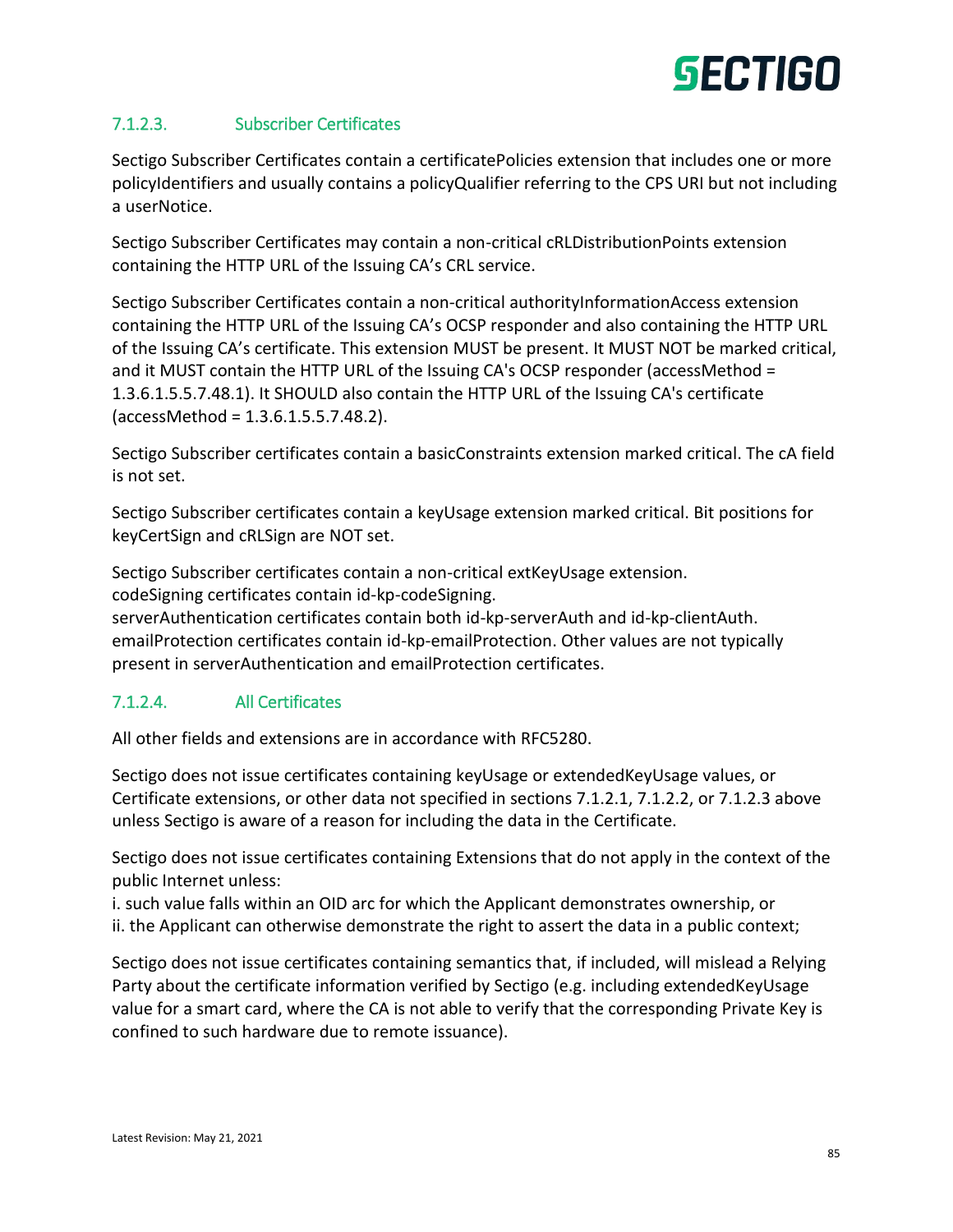

#### 7.1.2.5. Application of RFC 5280

For purposes of clarification, a Precertificate, as described in RFC 6962 – Certificate Transparency, shall not be considered to be a "certificate" subject to the requirements of RFC 5280 - Internet X.509 Public Key Infrastructure Certificate and Certificate Revocation List (CRL) Profile under this CPS.

### 7.1.3. Algorithm Object Identifiers

Sectigo Certificates are signed using algorithms with these identifiers:

From RFC3279:

(not used for SSL/TLS Server Certificates, EV Code Signing, Document Signing, or OCSP Certificates)

```
sha-1WithRSAEncryption OBJECT IDENTIFIER ::= {
iso(1) member-body(2) us(840) rsadsi(113549) pkcs(1)
pkcs-1(1) 5 }
```
#### From RFC5754:

```
sha256WithRSAEncryption OBJECT IDENTIFIER ::= { iso(1)
member-body(2) us(840) rsadsi(113549) pkcs(1) pkcs-1(1) 11 }
```

```
sha384WithRSAEncryption OBJECT IDENTIFIER ::= { iso(1)
member-body(2) us(840) rsadsi(113549) pkcs(1) pkcs-1(1) 12 }
```
From RFC5758:

ecdsa-with-SHA256 OBJECT IDENTIFIER ::= { iso(1) member-body(2) us(840) ansi-X9-62(10045) signatures(4) ecdsa-with-SHA2(3) 2 }

```
ecdsa-with-SHA384 OBJECT IDENTIFIER ::= { iso(1) member-body(2)
us(840) ansi-X9-62(10045) signatures(4) ecdsa-with-SHA2(3) 3 }
```
Sectigo does not sign Certificates using RSA with PSS padding.

For ECDSA, Sectigo uses and accepts only the NIST Suite B curves.

#### 7.1.4. Name Forms

Name forms are as stipulated in 3.1.1 of this CPS.

#### 7.1.4.1. Issuer Information

For every valid Certification Path (as defined by RFC 5280, Section 6):

• For each Certificate in the Certification Path, the encoded content of the Issuer Distinguished Name field of a Certificate SHALL be byte‐for‐byte identical with the encoded form of the Subject Distinguished Name field of the Issuing CA certificate.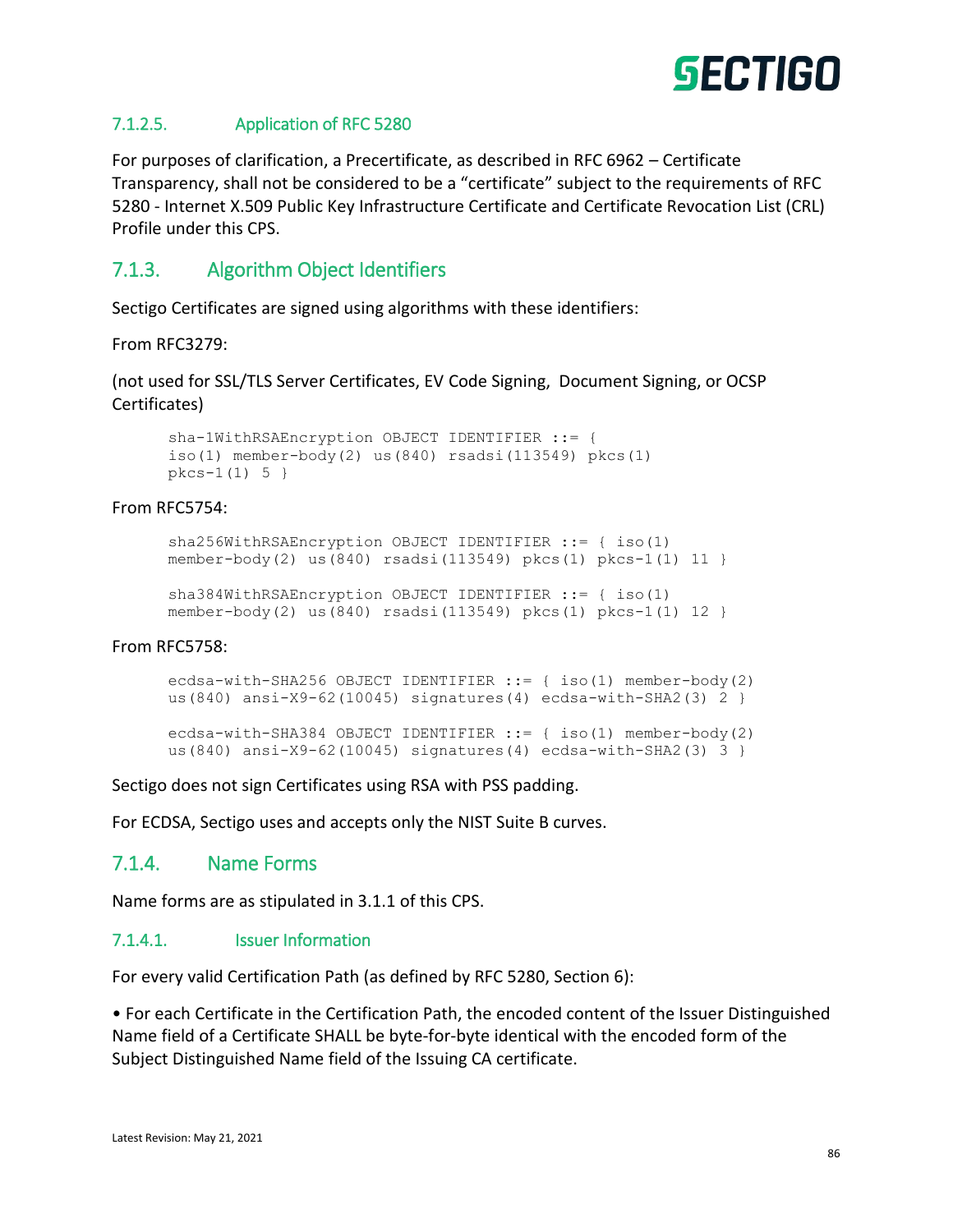

• For each CA Certificate in the Certification Path, the encoded content of the Subject Distinguished Name field of a Certificate SHALL be byte‐for‐byte identical among all Certificates whose Subject Distinguished Names can be compared as equal according to RFC 5280, Section 7.1, and including expired and revoked Certificates.

#### 7.1.4.2. Subject Information – Subscriber Certificates

Sectigo represents that it followed the procedure set forth in its Certification Practice Statement to verify that, as of the Certificate's issuance date, all of the Subject Information was accurate.

Sectigo does not include Domain Names or IP Addresses in a Subject attribute except as specified in Section 3.2.2 of this CPS.

#### *7.1.4.2.1. Subject Alternative Name Extension*

For serverAuthentication certificates, this extension will be present and will contain at least one entry. Each entry is either a dNSName containing the Fully-Qualified Domain Name or an iPAddress containing the IP address of a server. Sectigo confirms that the Applicant controls the Fully-Qualified Domain Name or IP address or has been granted the right to use it by the Domain Name Registrant or IP address assignee, as appropriate. Wildcard FQDNs are permitted.

For emailProtection certificates, this extension may be present, in which case it will contain at least one entry. Each entry is an rfc822Name. Sectigo confirms that the Applicant controls the email account associated with the email address referenced in the certificate or has been authorized by the email account holder to act on the account holder's behalf.

#### *7.1.4.2.2. Subject Distinguished Name Fields*

1. subject:commonName

If present, this field contains a single IP address or Fully-Qualified Domain Name that is one of the values contained in the Certificate's subjectAltName extension (see above).

2. subject:organizationName

If present this field contains the Subject's name and/or DBA as verified under Section 3.2.2.2 or 3.2.2.3.

Sectigo may include information in this field that differs slightly from the verified name, such as common variations or abbreviations, provided that any abbreviations used are locally accepted abbreviations; e.g., if the official record shows "Company Name Incorporated", we may use "Company Name Inc." or "Company Name".

Because Subject name attributes for individuals (e.g. givenName (2.5.4.42) and surname (2.5.4.4)) are not broadly supported by application software, we may use the subject:organizationName field to convey a natural person Subject's name or DBA.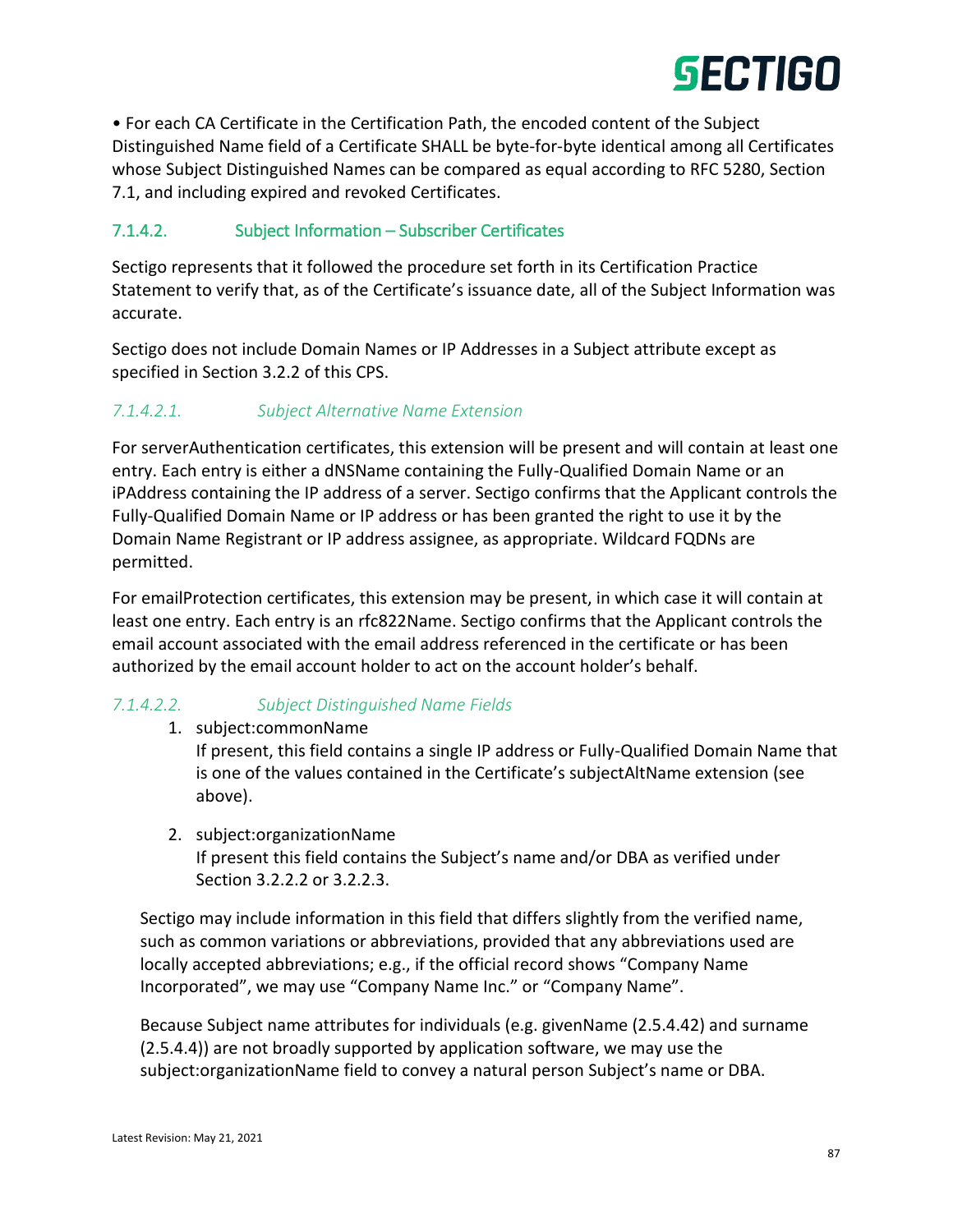- 3. (omitted)
- 4. subject:streetAddress If present this field contains the Subject's street address information as verified under Section 3.2.2.2 or 3.2.2.3.
- 5. subject:localityName

If present this field contains the Subject's locality information as verified under Section 3.2.2.2 or 3.2.2.3.

Where the subject:countryName field specifies the ISO 3166-1 user-assigned code of XX in accordance with Section 7.1.4.2.2(7), the localityName field may contain the Subject's locality and/or state or province information as verified under Section 3.2.2.2 or 3.2.2.3.

6. subject:stateOrProvinceName If present this field contains the Subject's state or province information as verified under Section 3.2.2.2 or 3.2.2.3.

If the subject:countryName field specifies the ISO 3166-1 user-assigned code of XX in accordance with Section 7.1.4.2.2(7), the subject:stateOrProvinceName field may contain the full name of the Subject's country information as verified under Section 3.2.2.2 or 3.2.2.3.

- 7. subject:postalCode If present this field contains the Subject's zip or postal code information as verified under Section 3.2.2.2 or 3.2.2.3.
- 8. subject:countryName

This field contains the Subject's two-letter ISO 3166-1 country code information as verified under Section 3.2.2.2 or 3.2.2.3.

If a Country is not represented by an official ISO 3166-1 country code, Sectigo will specify the ISO 3166-1 user-assigned code of XX indicating that an official ISO 3166-1 alpha-2 code has not been assigned.

9. subject:organizationalUnitName

If present Sectigo implements processes that prevent a subject:organizationalUnitName attribute from including a name, DBA, tradename, trademark, address, location, or other text that refers to a specific natural person or Legal Entity unless the we have verified this information in accordance with Section 3.2.2.2 or 3.2.2.3 and the Certificate also contains subject:organizationName, subject:givenName, subject:surname, subject:localityName, and subject:countryName attributes, also verified in under Section 3.2.2.2 or 3.2.2.3.

10. EV and EV Codesigning Certificates SHALL also include the following fields as per Section 9.2 of the EVG: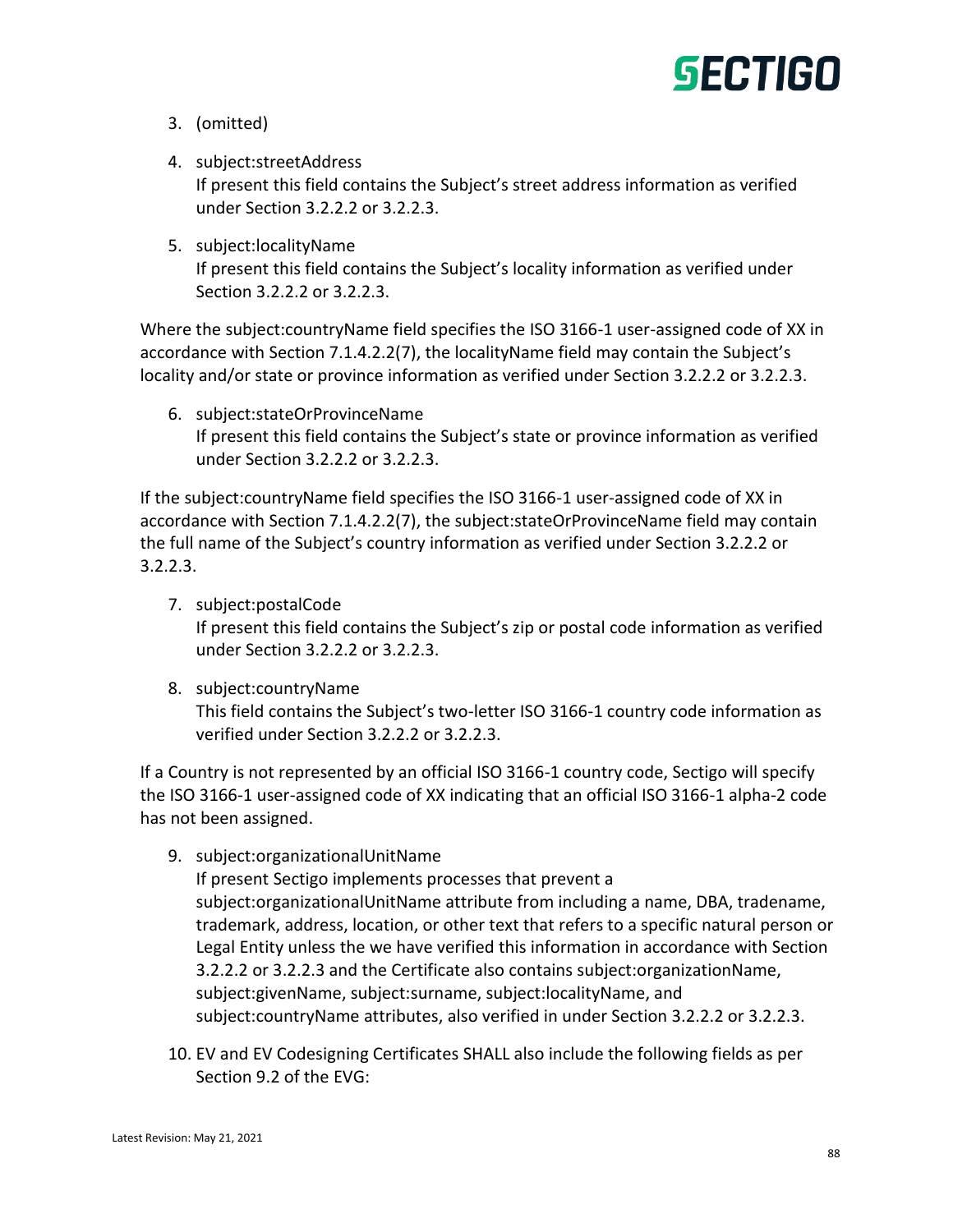- a. Subject Business Category
	- i. subject:businessCategory (OID: 2.5.4.15)
- b. Subject Jurisdiction of Incorporation or Registration
	- i. subject:jurisdictionLocalityName (OID: 1.3.6.1.4.1.311.60.2.1.1) (if required)
	- ii. subject:jurisdictionStateOrProvinceName (OID: 1.3.6.1.4.1.311.60.2.1.2) (if required)
	- iii. subject:jurisdictionCountryName (OID: 1.3.6.1.4.1.311.60.2.1.3)
- c. Subject Registration Number or Date
	- i. subject:serialNumber (OID: 2.5.4.5)
- 11. Other Subject Attributes

EV certificates SHALL NOT contain other subject attributes. If present in other types of certificates, all other optional attributes, will contain information that has been verified by Sectigo. Optional attributes will not contain metadata such as '.', '-', and ' ' (i.e. space) characters, and/or any other indication that the value is absent, incomplete, or not applicable.

#### 7.1.4.3. Subject Information – Root Certificates and Subordinate CA Certificates

Sectigo represents that it followed the procedure set forth in its Certificate Policy and/or Certification Practice Statement to verify that, as of the Certificate's issuance date, all of the Subject Information was accurate.

#### *7.1.4.3.1. Subject Distinguished Name Fields*

1. commonName

This field will be present and may be used as an identifier for the CA certificate. Across all CA certificates issued by Sectigo, each unique subject:commonName will be paired with only one CA keypair.

2. organizationName

This field will be present and contains the Subject CA's name or DBA as verified under Section 3.2.2.2.

Sectigo may include information in this field that differs slightly from the verified name, such as common variations or abbreviations, provided that any abbreviations used are locally accepted abbreviations; e.g., if the official record shows "Company Name Incorporated", we may use "Company Name Inc." or "Company Name".

3. countryName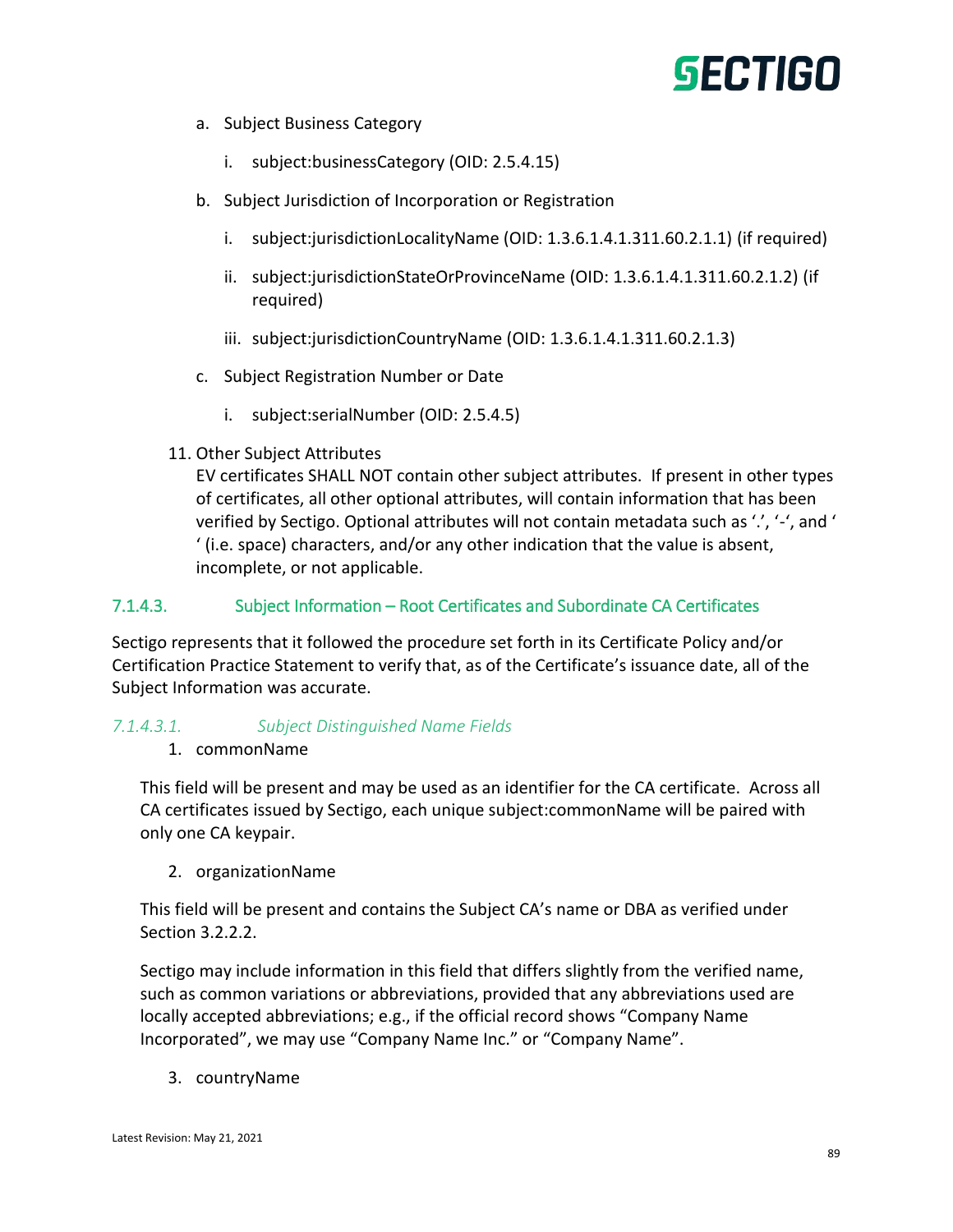

This field will be present and contains the Subject's two-letter ISO 3166-1 country code information as verified under Section 3.2.2.2 or 3.2.2.3.

## 7.1.5. Name Constraints

Sectigo includes Name Constraints in Subordinate CA Certificates when relevant. Sectigo places Name Constraints in a non-critical nameConstraints extension within the CA certificate.

Sectigo does not include the anyExtendedKeyUsage EKU in Name Constrained CA certificates.

#### 7.1.5.1. TLS Web Server Authentication

For Name Constrained CA certificates that include the id-kp-serverAuth extended key usage, the CA certificate includes the Name Constraints X.509v3 extension with constraints on dNSName, iPAddress and DirectoryName as follows:-

- 1. For each dNSName in permittedSubtrees, Sectigo confirms that the Applicant has registered the dNSName or has been authorized by the domain registrant to act on the registrant's behalf in line with the verification practices of section 3.2.2.1 of this CPS.
- 2. For each iPAddress range in permittedSubtrees, Sectigo confirms that the Applicant has been assigned the iPAddress range or has been authorized by the assigner to act on the assignee's behalf.
- 3. For each DirectoryName in permittedSubtrees Sectigo confirms the Applicant's and/or Subsidiary's Organizational name and location.

If the Subordinate CA Certificate is not allowed to issue certificates with an iPAddress, then the Subordinate CA Certificate will specify the entire IPv4 and IPv6 address ranges in excludedSubtrees. The Subordinate CA Certificate will include within excludedSubtrees an iPAddress GeneralName of 8 zero octets (covering the IPv4 address range of 0.0.0.0/0). The Subordinate CA Certificate will also include within excludedSubtrees an iPAddress GeneralName of 32 zero octets (covering the IPv6 address range of ::0/0).

Otherwise, the Subordinate CA Certificate will include at least one iPAddress in permittedSubtrees.

#### 7.1.5.2. E-mail Protection

For Name Constrained CAs that include the id-kp-emailProtection extended key usage, the CA certificate includes the Name Constraints X.509v3 extension with constraints on rfc822Name, with at least one name in permittedSubtrees, each such name having its ownership validated according to section 3.2.2.4 of the Baseline Requirements.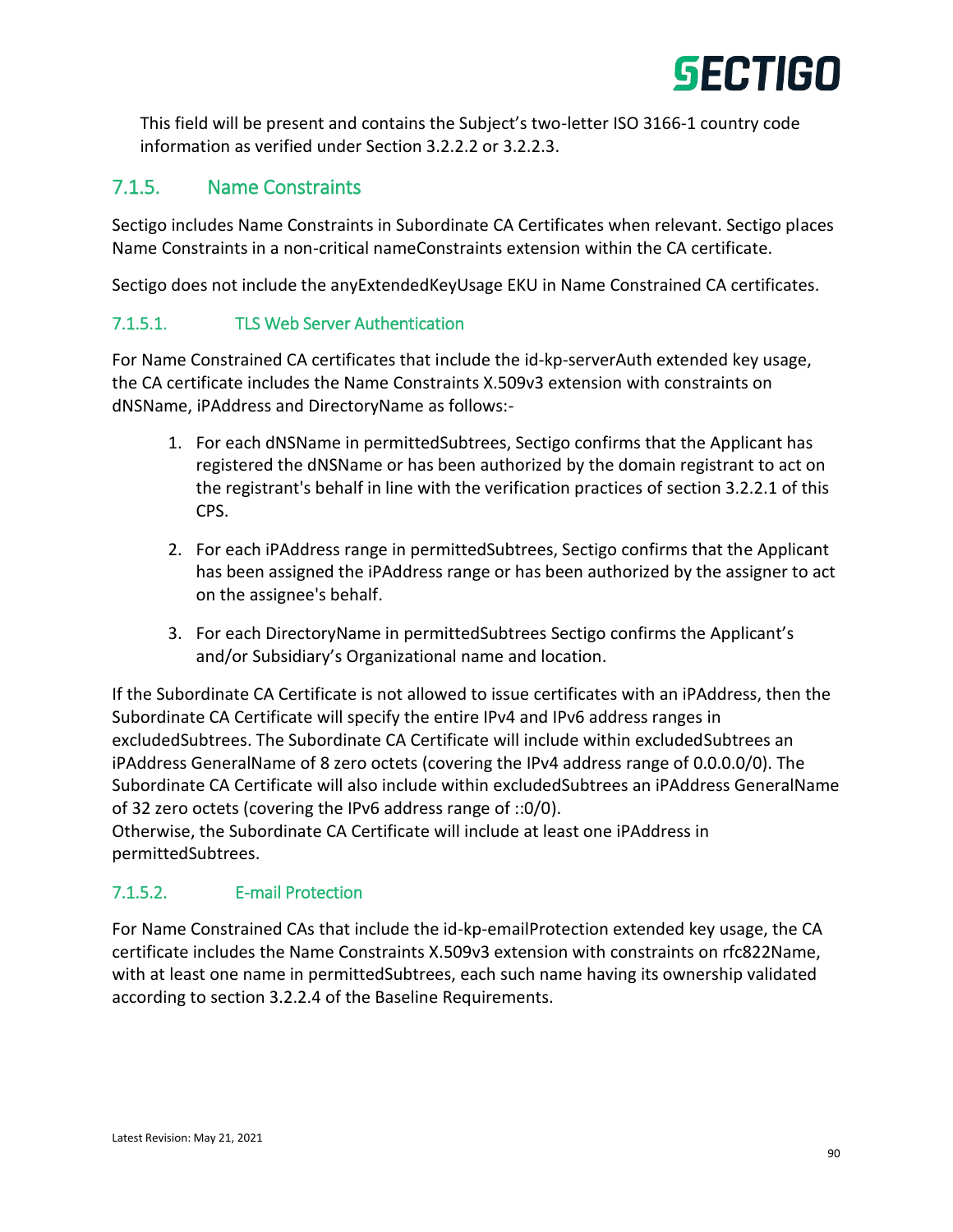

#### 7.1.5.3. Code Signing

For Name Constrained CAs that include the id-kp-codeSigning extended key usage, the CA certificate includes the Name Constraints X.509v3 extension with constraints on DirectoryName as follows:-

For each DirectoryName in permittedSubtrees Sectigo confirms the Applicant's and/or Subsidiary's Organizational name and location.

## 7.1.6. Certificate Policy Object Identifier

Sectigo uses policy OIDs under the arcs:

```
iso(1)identified-organization(3)
dod(6)
internet(1)
private(4)
enterprise(1)
6449
certificates(1)
policies(2),
```
and:

joint-iso-itu-t(2) international-organizations(23) ca-browser-forum(140) certificate-policies(1)

and:

```
iso(1)identified-organization(3)
dod(6)
internet(1)
private(4)
enterprise(1)
5923
```

| <b>End entity certificate policies</b> |                                 |
|----------------------------------------|---------------------------------|
| 1.3.6.1.4.1.6449.1.2.1.1.1             | Personal Secure Email           |
| 1.3.6.1.4.1.6449.1.2.1.3.1             | Secure Server                   |
| 1.3.6.1.4.1.6449.1.2.1.3.2             | Software Publisher              |
| 1.3.6.1.4.1.6449.1.2.1.3.4             | InstantSSL                      |
| 1.3.6.1.4.1.6449.1.2.1.3.5             | Corporate Secure Email          |
| 1.3.6.1.4.1.6449.1.2.1.3.6             | Enterprise-Wide Secure Email    |
| 1.3.6.1.4.1.6449.1.2.1.3.8             | <b>Timestamping Certificate</b> |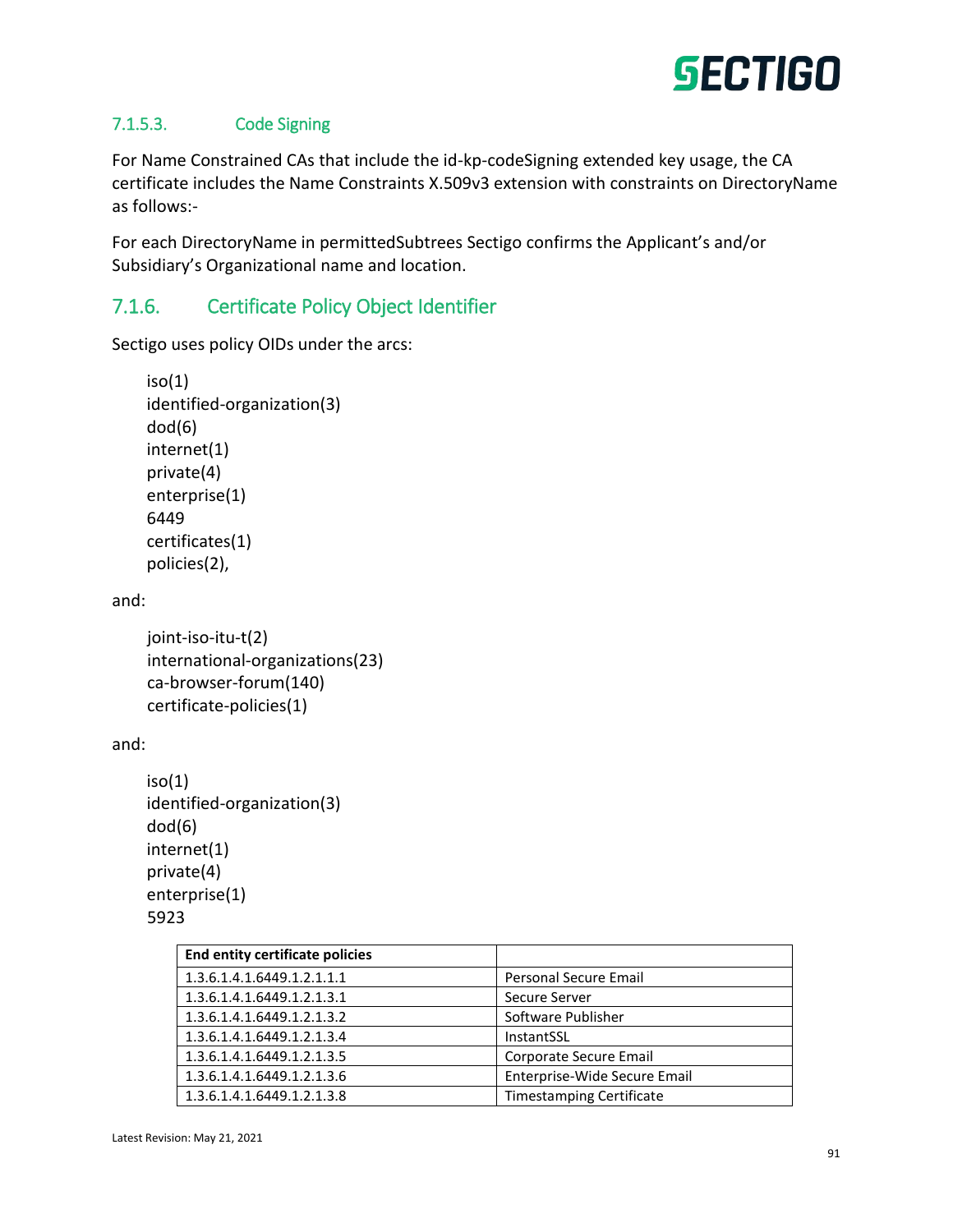| 1.3.6.1.4.1.6449.1.2.1.5.1                 | Sectigo EV TLS Server Certificates           |
|--------------------------------------------|----------------------------------------------|
| 1.3.6.1.4.1.6449.1.2.1.6.1                 | Sectigo EV Code-signing Certificates         |
| 1.3.6.1.4.1.6449.1.2.1.6.6                 | Sectigo Certified Document Services          |
| 1.3.6.1.4.1.6449.1.2.1.6.7                 | Sectigo Certified Document Services (Azure   |
|                                            | Key Vault)                                   |
| 2.23.140.1.2.1                             | DV TLS Server Certificates                   |
| 2.23.140.1.2.2                             | OV TLS Organization Server Certificates      |
| 2.23.140.1.2.3                             | <b>OV TLS Individual Server Certificates</b> |
| 2.23.140.1.1                               | <b>EV TLS Server Certificates</b>            |
| 2.23.140.1.4.1                             | <b>Code Signing Certificates</b>             |
| 2.23.140.1.3                               | <b>EV Code Signing Certificates</b>          |
| 1.2.840.113583.1.1.5                       | Adobe AuthenticDocumentsTrust                |
| Arc for intermediate CA policy identifiers |                                              |
| 1.3.6.1.4.1.6449.1.2.2                     | Intermediate CA policies                     |
| <b>Other Policy OIDs</b>                   |                                              |
| 1.3.6.1.4.1.6449.2.1.1                     | Default Time-stamping Policy                 |
| 1.3.6.1.4.1.5923.1.4.3.1.1                 | <b>InCommon Server CA Version 1</b>          |
|                                            |                                              |

TLS Certificates issued to a Subscriber SHALL contain, within the Certificate's certificatePolicies extension, one or more policy identifier(s) that are specified beneath the CA/Browser Forum's reserved policy OID arc of {joint-iso-itu-t(2) international-organizations(23) ca-browserforum(140) certificate-policies(1)} (2.23.140.1). The Certificate MAY also contain additional policy identifier(s) defined by Sectigo.

## 7.1.7. Usage of Policy Constraints Extension

No stipulation

## 7.1.8. Policy Qualifiers Syntax and Semantics

Sectigo includes in End Entity Certificates a non-critical Certificate Policies extension as defined in RFC5280. We include a single PolicyInformation extension that includes the Certificate Policy Identifier and a single Policy Qualifier referring to the CPS URI but not including a userNotice.

## 7.1.9. Processing Semantics for the Critical Certificate Policies Extension

No stipulation.

## 7.2. CRL Profile

Sectigo manages and makes publicly available directories of revoked Certificates using CRLs. All CRLs issued by Sectigo are X.509v2 CRLs, in particular as profiled in RFC5280. Users and relying parties are strongly urged to consult the directories of revoked Certificates at all times prior to relying on information featured in a Certificate. Sectigo updates and publishes a new CRL at least every 7 days. The CRL for any certificate issued by Sectigo (whether Subscriber certificate or CA certificate) may be found at the URL encoded within the CRLDP field of the certificate itself.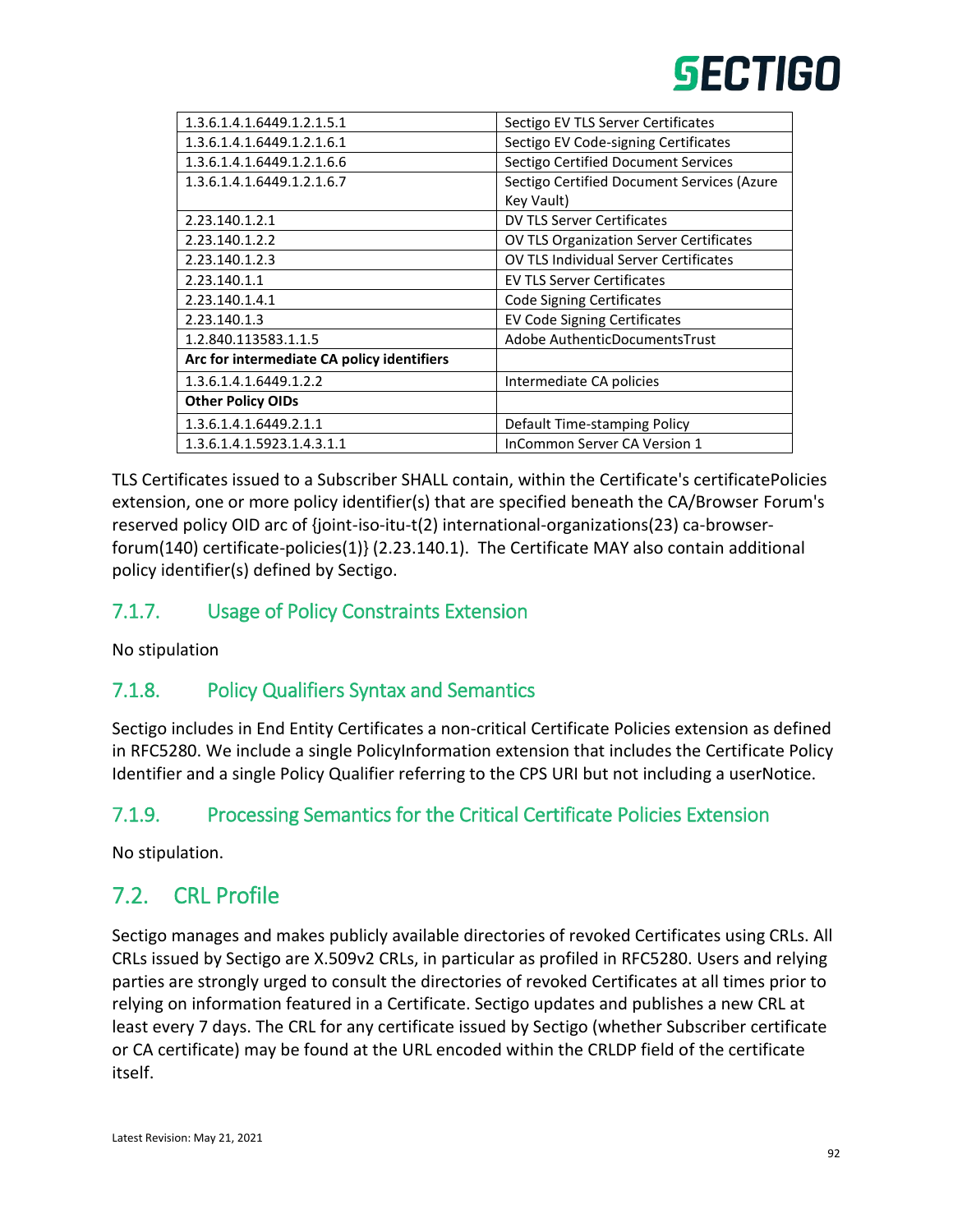The profile of the Sectigo CRL is as per the table below:

| <b>Version</b>              | [Value 1]                                                                                            |                               |
|-----------------------------|------------------------------------------------------------------------------------------------------|-------------------------------|
| <b>Issuer Name</b>          | CountryName = [Root Certificate Country Name], OrganizationName= [Root<br>Certificate Organization], |                               |
|                             | CommonName=[Root Certificate Common Name]                                                            |                               |
|                             | [UTF8String encoding]                                                                                |                               |
| <b>This Update</b>          | [Date of Issuance]                                                                                   |                               |
| <b>Next Update</b>          | [Date of Issuance + no more than 10 days]                                                            |                               |
| <b>Revoked Certificates</b> | <b>CRL Entries</b>                                                                                   |                               |
|                             | Certificate Serial Number                                                                            | [Certificate Serial Number]   |
|                             | Date and Time of Revocation                                                                          | [Date and Time of Revocation] |

## 7.2.1. Version Number(s)

Sectigo issues version 2 CRLs.

## 7.2.2. CRL and CRL Entry Extensions

| <b>Extension</b>         | Value                                                           |
|--------------------------|-----------------------------------------------------------------|
| <b>CRL Number</b>        | Never repeated monotonically increasing integer                 |
| Authority Key Identifier | Same as the authority key identifier listed in the Certificate. |
| <b>Invalidity Date</b>   | Date in UTC format                                              |
| Reason Code              | Optional reason for revocation                                  |

reasonCode (OID 2.5.29.21)

If present, this extension MUST NOT be marked critical.

If a CRL entry is for a Root CA or Subordinate CA Certificate, including Cross Certificates, this CRL entry extension MUST be present. If a CRL entry is for a Certificate not technically capable of causing issuance, this CRL entry extension SHOULD be present, but MAY be omitted.

The CRLReason indicated MUST NOT be unspecified (0).

If a reasonCode CRL entry extension is present, the CRLReason MUST indicate the most appropriate reason for revocation of the certificate, as defined below:

- "cessationOfOperation"
- "keyCompromise" for revoked leaf certs (where we've received proof or reasonable suspicion of key compromise), and;
- "caCompromise" for revoked CA certs (where we've received proof or reasonable suspicion of key compromise).

## 7.3. OCSP Profile

Sectigo also publishes Certificate status information using Online Certificate Status Protocol (OCSP). Sectigo's OCSP responders are capable of providing a 'good' or 'revoked' status for all Certificates issued under the terms of this CPS. If queried for a certificate which was not issued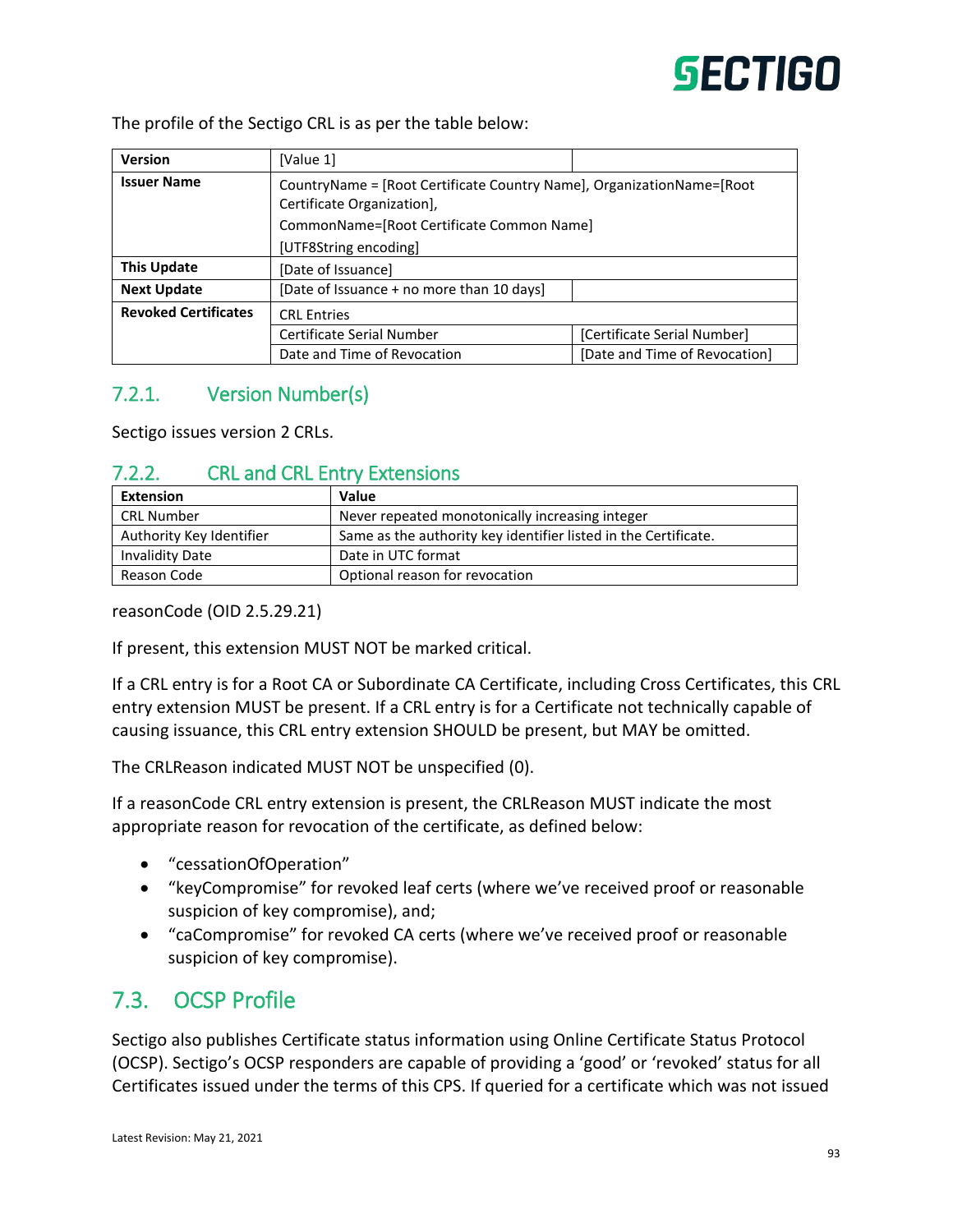by Sectigo the responder will provide 'unauthorized'. In the case of Object Signing and Document Signing Certificates only, the OCSP responders will continue to give a 'good' status for unrevoked Certificates even after their expiry – for at least 20 years from issuance. The OCSP responders will give an 'unknown' response for expired Certificates.

Sectigo operates an OCSP service at http://ocsp.sectigo.com. Revocation information is made immediately available through the OCSP services. The OCSP responder and responses are available 24x7.

For end entity Certificates Sectigo publishes a signed OCSP response for every Certificate at least every four days, and the signed OCSP responses are never valid for more than ten days.

| <b>Extension</b>            |                              | Value                                                                  |
|-----------------------------|------------------------------|------------------------------------------------------------------------|
| <b>OCSP Response Status</b> |                              | successful (0x0)                                                       |
| Response Type               |                              | <b>Basic OCSP Response</b>                                             |
| Version                     |                              | 1(0x0)                                                                 |
| Responder ID                |                              | Same as the subject key identifier listed in the signing certificate.  |
| Produced At                 |                              | [the time at which this response was signed]                           |
| Responses                   |                              |                                                                        |
| Certificate                 | ID                           |                                                                        |
|                             | Hash Algorithm               | Sha1                                                                   |
|                             | <b>Issuer Name Hash</b>      | Hash of issuer's DN                                                    |
|                             | Issuer Key Hash              | Hash of issuer's public key                                            |
|                             | Serial Number                | CertificateSerialNumber                                                |
| <b>Cert Status</b>          |                              | Good/Revoked/Unknown                                                   |
|                             | Revocation Time (if Revoked) | [The time at which the certificate was revoked or placed on hold]      |
| Reason code                 |                              | If present SHALL contain a value permitted for CRLs, as specified in   |
|                             |                              | Section 7.2.2.                                                         |
| This Update                 |                              | [The most recent time at which the indicated certificate status is     |
|                             |                              | known by the responder to have been correct]                           |
| Next Update                 |                              | [The time at or before which newer information will be available about |
|                             |                              | the status of the certificate.                                         |
| Signature Algorithm         |                              | sha256WithRSAEncryption                                                |

The profile of Sectigo OCSP responses is as per this table:

If an OCSP response is for a Root CA or Subordinate CA Certificate, including Cross Certificates, and that certificate has been revoked, then the revocationReason field within the RevokedInfo of the CertStatus MUST be present and MUST contain a value permitted for CRLs, as specified in Section 7.2.2.

## 7.3.1. Version Number(s)

Sectigo's OCSP responder conforms to RFC 6960 and 5019.

## 7.3.2. OCSP Extensions

The singleExtensions of an OCSP response MUST NOT contain the reasonCode (OID 2.5.29.21) CRL entry extension.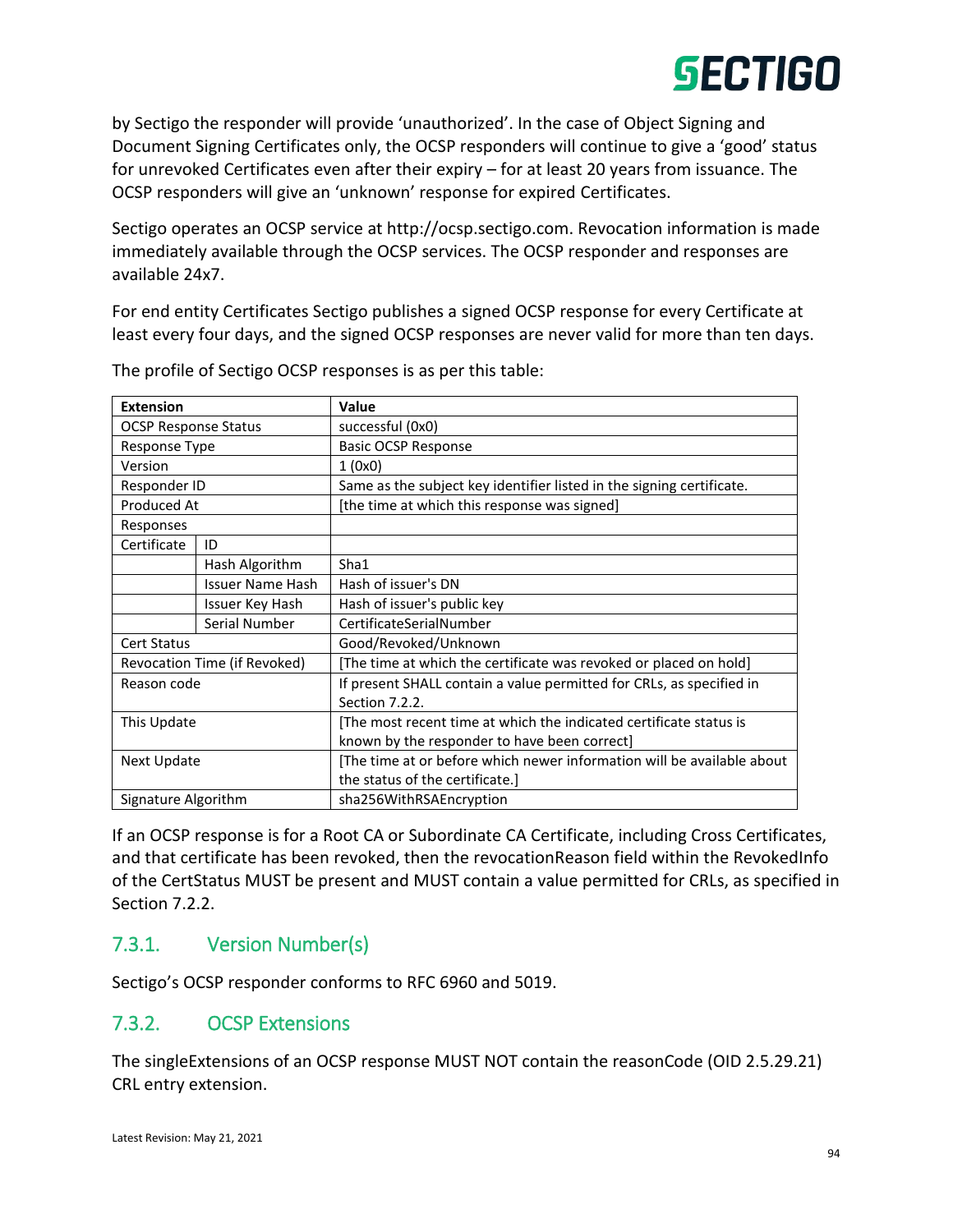# 8. COMPLIANCE AUDIT AND OTHER ASSESSMENTS

The practices specified in this CPS have been designed to meet or exceed the requirements of generally accepted and developing industry standards including the AICPA/CICA WebTrust for Certification Authorities ("WebTrust for CAs") and other industry standards related to the operation of CAs.

A regular audit is performed by an independent external auditor to assess Sectigo's compliancy with the AICPA/CICA WebTrust for CAs.

## 8.1. Frequency or Circumstances of Assessment

The audit mandates that the period during which a CA issues Certificates be divided into an unbroken sequence of audit periods. An audit period must not exceed one year in duration.

# 8.2. Identity/Qualifications of Assessor

Sectigo's audit SHALL be performed by a Qualified Auditor. A Qualified Auditor means a natural person, Legal Entity, or group of natural persons or Legal Entities that collectively possess the following qualifications and skills:

- 1. Independence from the subject of the audit;
- 2. The ability to conduct an audit that addresses the criteria specified in an Eligible Audit Scheme (see Section 8.1);
- 3. Employs individuals who have proficiency in examining Public Key Infrastructure technology, information security tools and techniques, information technology and security auditing, and the third-party attestation function;
- 4. (For audits conducted in accordance with the WebTrust standard) licensed by WebTrust;
- 5. Bound by law, government regulation, or professional code of ethics; and
- 6. Except in the case of an Internal Government Auditing Agency, maintains Professional Liability/Errors & Omissions insurance with policy limits of at least one million US dollars in coverage

# 8.3. Assessor's Relationship to Assessed Entity

The auditor is independent of Sectigo, and does not have a financial interest, business relationship, or course of dealing that would create a conflict of interest or create a significant bias (for or against) Sectigo.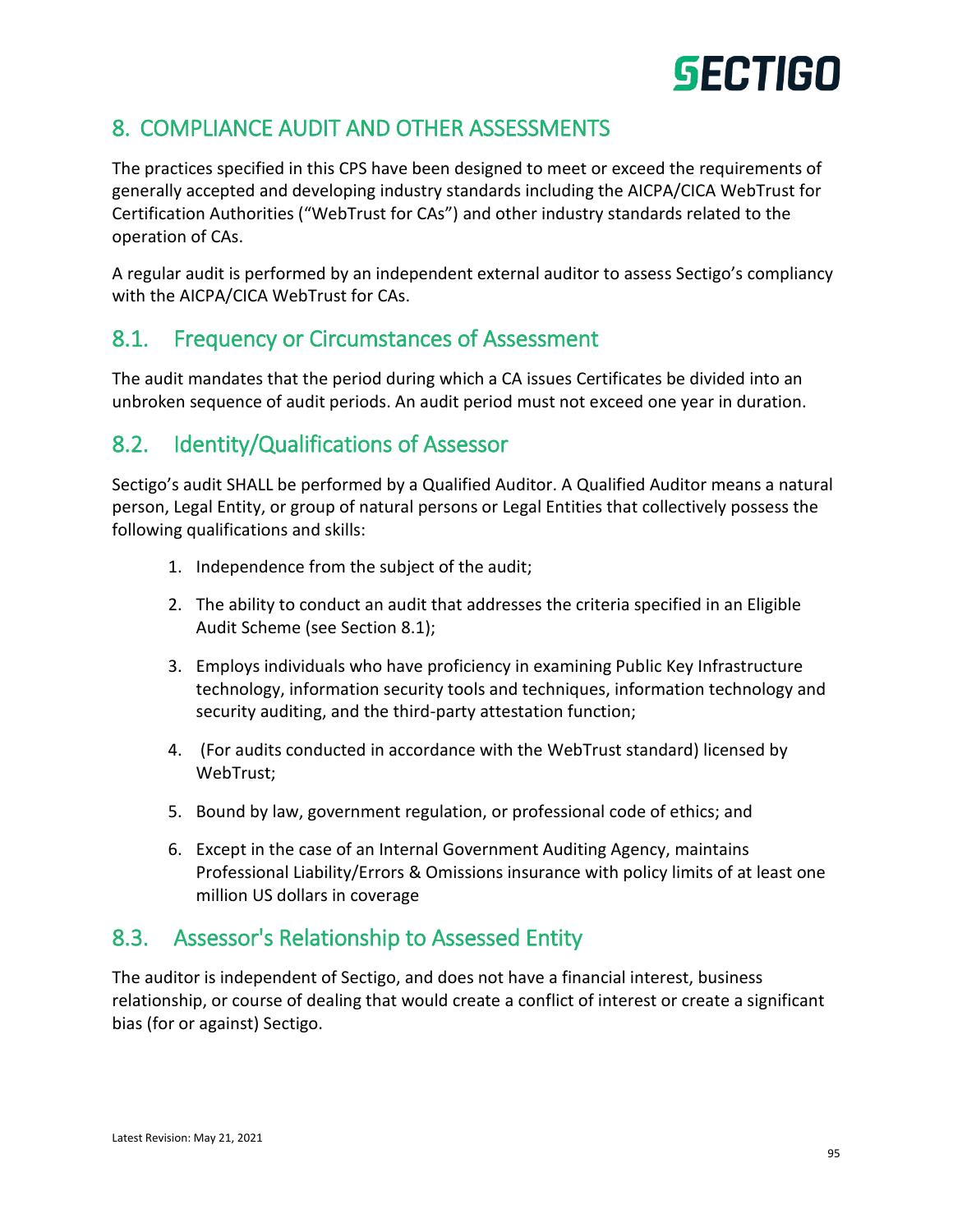## 8.4. Topics Covered by Assessment

As per current version of *WebTrust for Certification Authorities*, *WebTrust Principles and Criteria for Certification Authorities – SSL Baseline with Network Security*, *WebTrust for Certification Authorities –Extended Validation – SSL*, and *WebTrust for Certification Authorities –Extended Validation – Code Signing* which can be found at *[http://www.webtrust.org](http://www.webtrust.org/)*

## 8.5. Actions Taken as a Result of Deficiency

Either remediate or the auditor posts "qualified report." Auditor would report or document the deficiency, and notify Sectigo of the findings. Depending on the nature and extent of the deficiency, Sectigo would develop a plan to correct the deficiency, which could involve changing its policies or practices, or both. Sectigo would then put its amended policies or practices into operation and require the auditors to verify that the deficiency is no longer present. Sectigo would then decide whether to take any remedial action with regard to Certificates already issued.

## 8.6. Communication of Results

The audit requires that Sectigo make the Audit Report available to the public no later than 3 months after of the audit period. Sectigo is not required to make publicly available any general audit finding that does not impact the overall audit opinion.

The Audit Report MUST contain at least the following clearly‐labelled information:

- 1. name of the organization being audited;
- 2. name and address of the organization performing the audit;
- 3. the SHA‐256 fingerprint of all Roots and Subordinate CA Certificates, including Cross Certificates, that were in‐scope of the audit;
- 4. audit criteria, with version number(s), that were used to audit each of the certificates (and associated keys);
- 5. a list of the CA policy documents, with version numbers, referenced during the audit;
- 6. whether the audit assessed a period of time or a point in time;
- 7. the start date and end date of the Audit Period, for those that cover a period of time;
- 8. the point in time date, for those that are for a point in time;
- 9. the date the report was issued, which will necessarily be after the end date or point in time date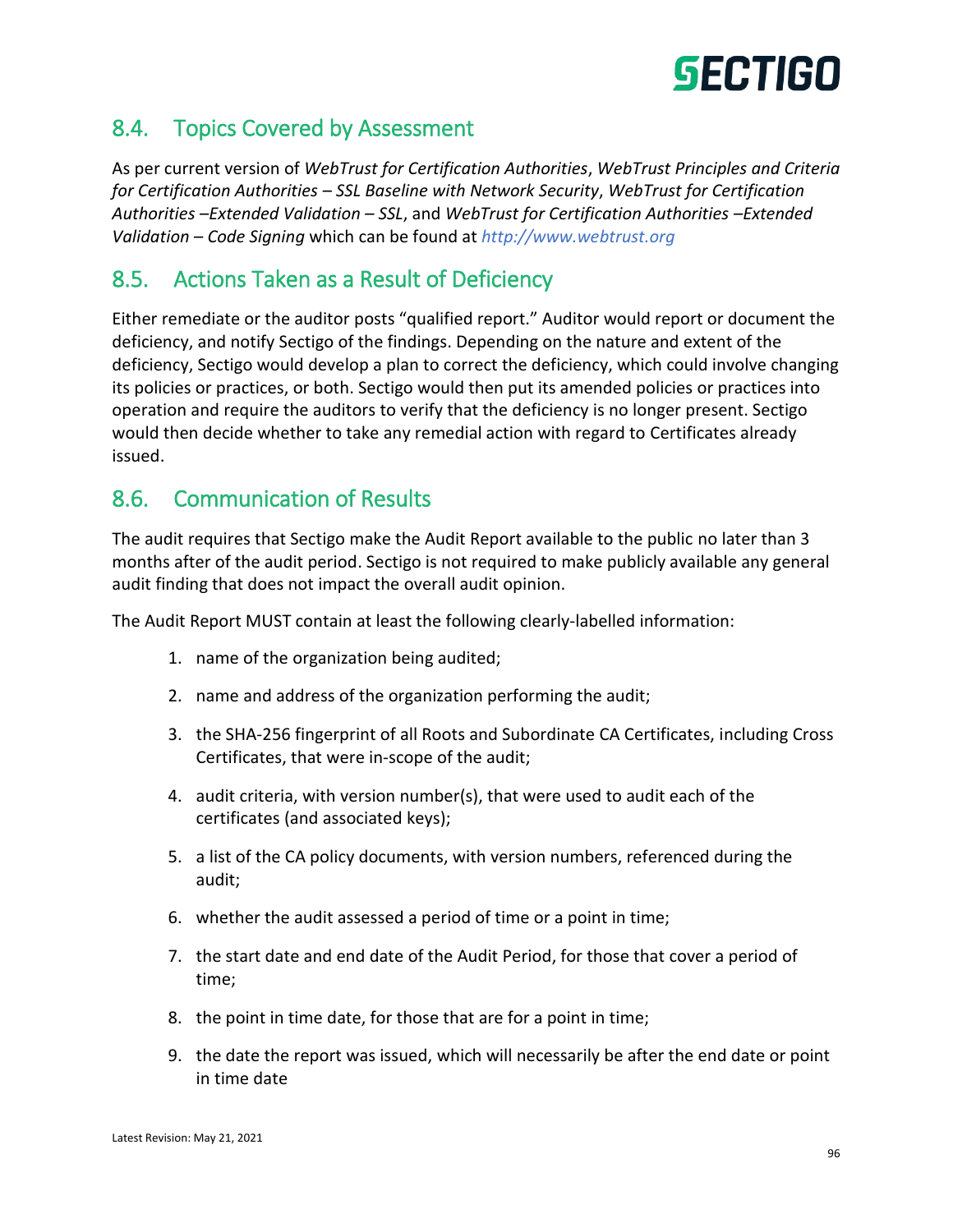

The Audit Report MUST be available as a PDF, and SHALL be text searchable for all information required. Each SHA‐256 fingerprint within the Audit Report MUST be uppercase letters and MUST NOT contain colons, spaces, or line feeds.

## 8.7. Self-Audits

Secure Server certificates: Sectigo performs regular self audits and audits of Registration Authorities in accordance with Section 8.7 of the Baseline Requirements.

Code Signing certificates: Sectigo performs regular self audits and audits of Registration Authorities in accordance with section 17.5 of the Code Signing BRs.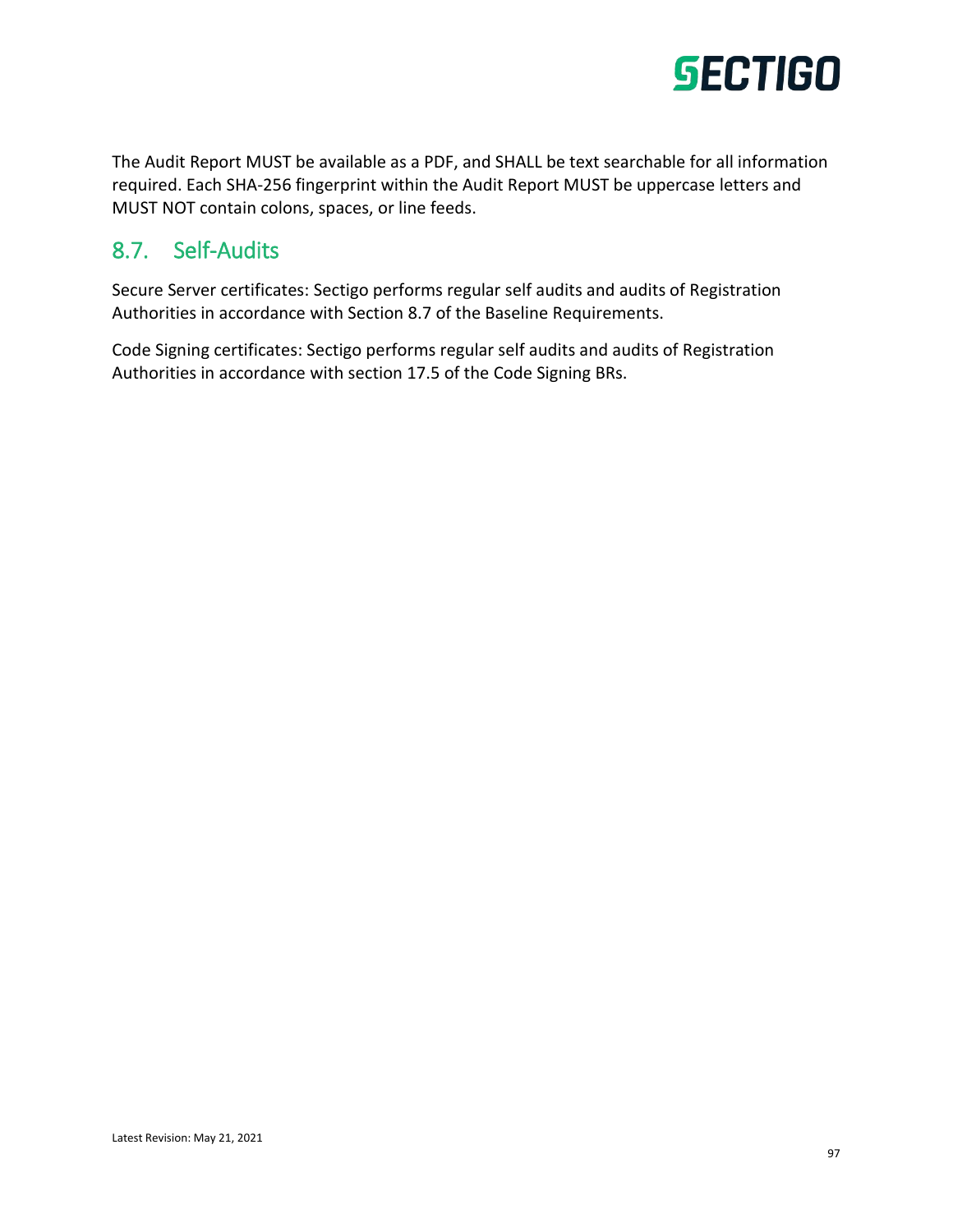# 9. OTHER BUSINESS AND LEGAL MATTERS

This part describes the legal representations, warranties and limitations associated with Sectigo digital Certificates.

## 9.1. Fees

Sectigo charges Subscriber fees for some of the Certificate services it offers, including issuance, renewal and reissues (in accordance with the Sectigo Reissue Policy stated in 9.1.6 of this CPS). Such fees are detailed on the official Sectigo websites (*[www.sectigo.com](http://www.sectigo.com/)*, *[www.comodoca.com](http://www.comodoca.com/)*, *[www.instantssl.com](http://www.instantssl.com/)*, and *[www.enterprisessl.com](http://www.enterprisessl.com/)*).

Sectigo retains its right to affect changes to such fees. Sectigo partners, including Reseller Partners, Web Host Resellers, EPKI Manager Account Holders and Powered SSL Partners, will be suitably advised of price amendments as detailed in the relevant partner agreements.

## 9.1.1. Certificate Issuance or Renewal Fees

Sectigo is entitled to charge Subscribers for the issuance, management, and renewal of Certificates. In most circumstances, applicable Certificate fees will be delineated in the Subscriber Agreement between Sectigo and Subscriber.

## 9.1.2. Certificate Access Fees

Sectigo may charge a reasonable fee for access to its Certificate databases.

## 9.1.3. Revocation or Status Information Access Fees

Sectigo does not charge fees for the revocation of a Certificate or for a Relying Party to check the validity status of a Sectigo issued Certificate using CRLs.

## 9.1.4. Fees for Other Services

No stipulation.

## 9.1.5. Refund Policy

Sectigo offers a 30-day refund policy. During a 30-day period (beginning when a Certificate is first issued) the Subscriber may request a full refund for their Certificate. Under such circumstances, the original Certificate may be revoked and a refund provided to the Applicant. Sectigo is not obliged to refund a Certificate after the 30-day refund policy period has expired.

## 9.1.6. Reissue Policy

Sectigo offers a 30-day reissue policy. During a 30-day period (beginning when a Certificate is first issued) the Subscriber may request a reissue of their Certificate and incur no further fees for the reissue. If details other than just the Public Key require amendment, Sectigo reserves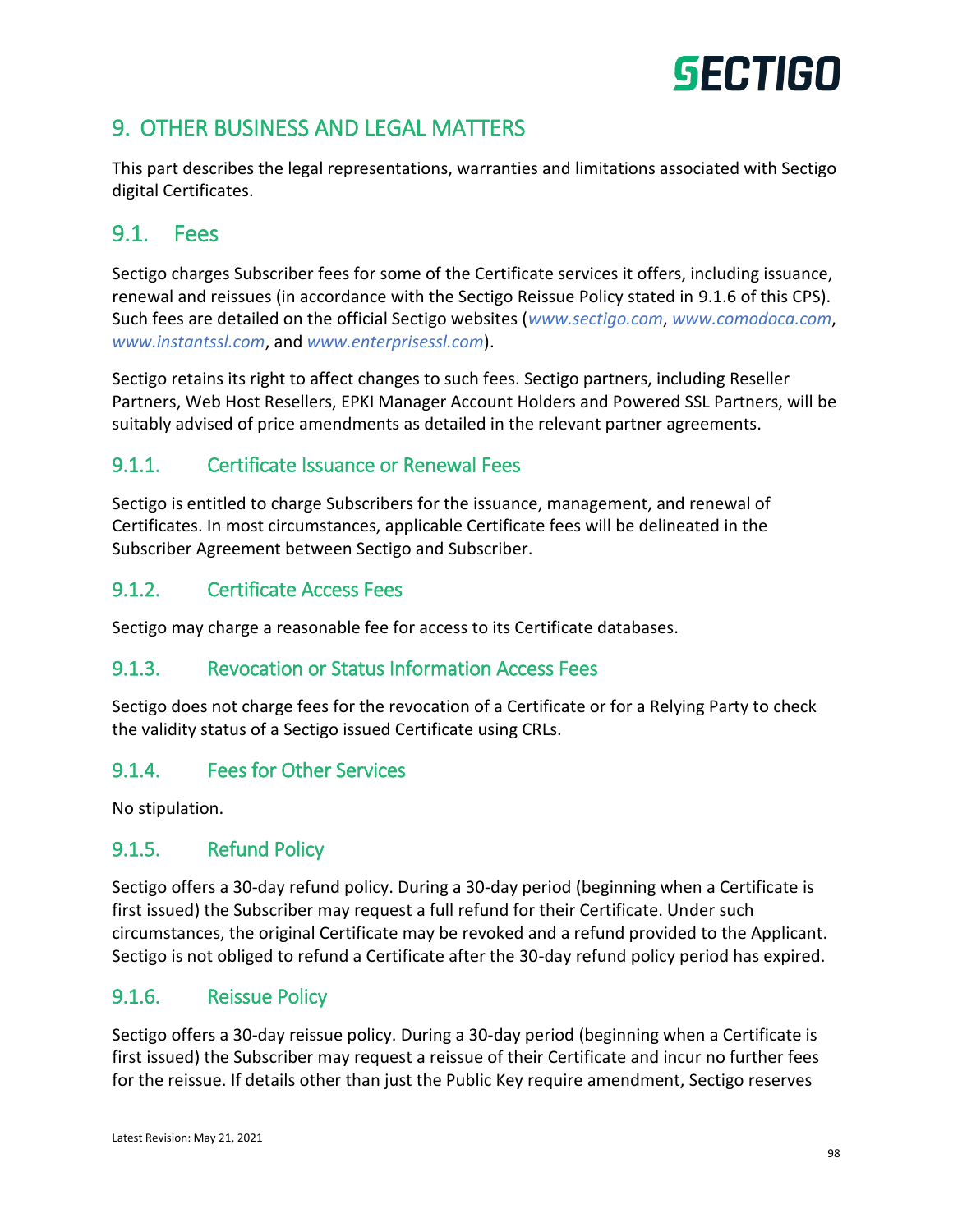

the right to revalidate the application in accordance with the validation processes detailed within this CPS. If the reissue request does not pass the validation process, Sectigo reserves the right to refuse the reissue application. Under such circumstances, the original Certificate may be revoked and a refund provided to the Applicant.

Sectigo is not obliged to reissue a Certificate after the 30-day reissue policy period has expired.

## 9.2. Financial Responsibility

### 9.2.1. Insurance Coverage

Sectigo maintains professional Errors and Omissions Insurance.

#### 9.2.2. Other Assets

No stipulation.

### 9.2.3. Insurance or Warranty Coverage for End-entities

If Sectigo was negligent in issuing a Certificate that resulted in a Covered Loss to a Relying Party, the Relying Party may be eligible under Sectigo's Relying Party Warranty to receive up to the Maximum Certificate Coverage per Incident, subject to the Total Payment Limit**,** for all claims related to that Certificate. For complete terms and conditions, see the Relying Party Agreement and the Relying Party Warranty located in the Repository.

## 9.3. Confidentiality of Business Information

Sectigo observes applicable rules on the protection of personal data deemed by law or the Sectigo privacy policy (see section 9.4.1 of this CPS) to be confidential.

## 9.3.1. Scope of Confidential Information

Sectigo keeps the following types of information confidential and maintains reasonable controls to prevent the exposure of such records to non-trusted personnel.

- Subscriber Agreements.
- Certificate application records and documentation submitted in support of Certificate applications whether successful or rejected.
- Transaction records and financial audit records.
- External or internal audit trail records and reports, except for WebTrust audit reports that may be published at the discretion of Sectigo.
- Contingency plans and disaster recovery plans.
- Internal tracks and records on the operations of Sectigo infrastructure, Certificate management and enrolment services and data.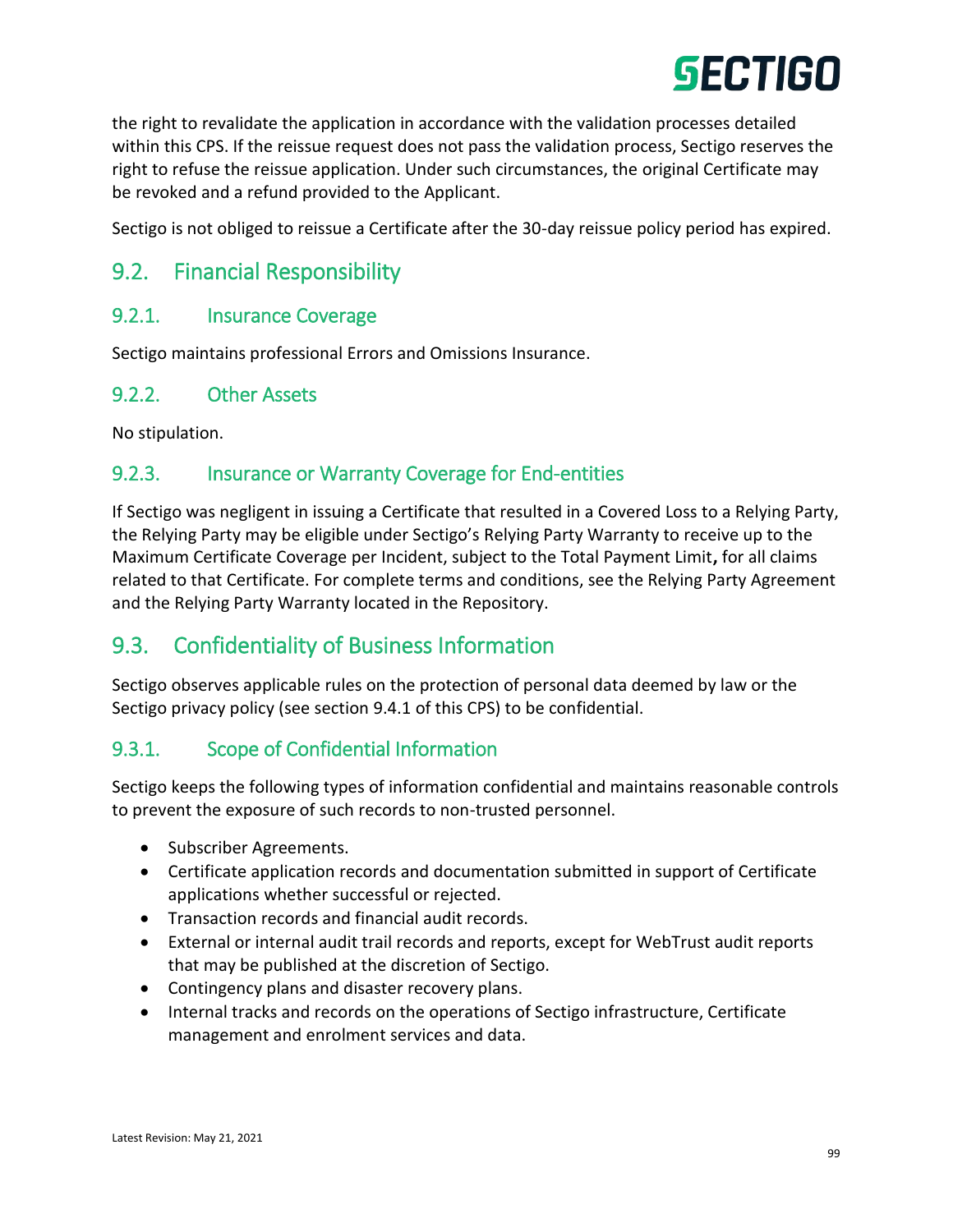

## 9.3.2. Information Not Within the Scope of Confidential Information

Subscribers acknowledge that revocation data of all Certificates issued by the Sectigo is public information and is published every 24 hours. Subscriber application data marked as "Public" in the relevant Subscriber Agreement or Certificate request form that is submitted as part of a Certificate application is published within an issued Certificate. Such information is not within the scope of confidential information.

## 9.3.3. Responsibility to Protect Confidential Information

All Sectigo personnel in trusted positions handle all confidential information in strict confidence and are required to sign confidentiality agreements before being employed in a trusted position. Personnel of RA/LRAs especially must comply with the requirements of the English law on the protection of confidential information.

## 9.3.4. Publication of Certificate Revocation Data

Sectigo reserves its right to publish a CRL as may be indicated.

## 9.4. Privacy of Personal Information

#### 9.4.1. Privacy Plan

Sectigo has implemented a privacy policy, which complies with this CPS. The Sectigo privacy policy is published at *<https://sectigo.com/privacy-policy>*.

#### 9.4.2. Information Treated as Private

See Sectigo Limited Privacy Policy. Additionally, personal information obtained from an Applicant during the application or identity verification process is considered private information if the information is not included in the Certificate and if the information is not public information.

#### 9.4.3. Information not Deemed Private

In addition to the information not deemed private in the Sectigo Limited Privacy Policy, information made public in a Certificate, CRL, or OCSP is not deemed private.

#### 9.4.4. Responsibility to Protect Private Information

Sectigo participants are expected to handle private information with care, and in compliance with local privacy laws in the relevant jurisdiction.

#### 9.4.5. Notice and Consent to Use Private Information

Sectigo will only use private information after obtaining consent or as required by applicable laws or regulations.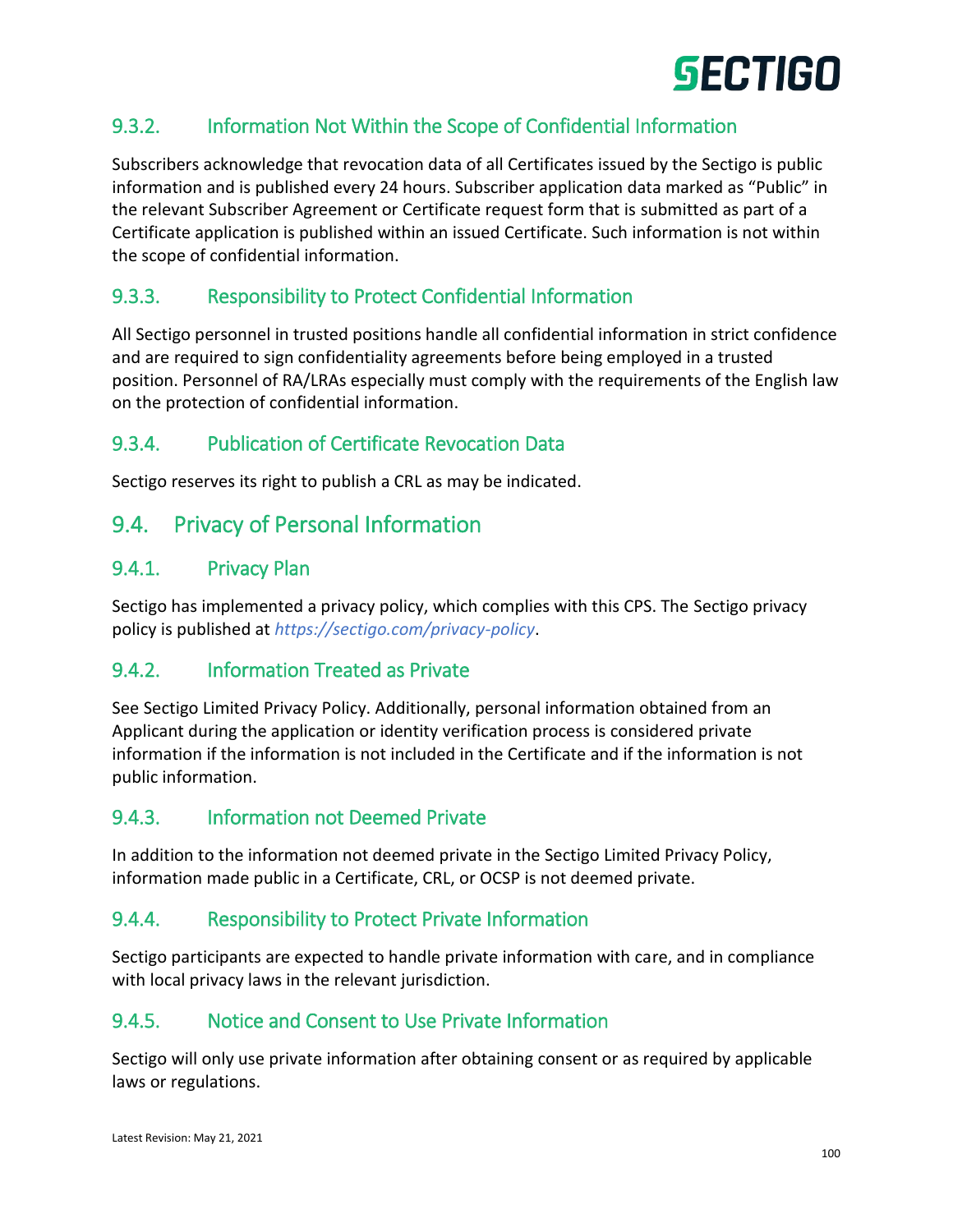## 9.4.6. Disclosure Pursuant to Judicial or Administrative Process

Sectigo reserves the right to disclose personal information if Sectigo reasonably believes that

- disclosure is required by law or regulation, or
- disclosure is necessary in response to judicial, administrative, or other legal process.

## 9.4.7. Other Information Disclosure Circumstances

See Privacy Policy. Further, Sectigo is not required to release any personal information, unless as otherwise required by law, without an authenticated, reasonably specific request by an authorized party specifying:

- The party to whom Sectigo owes a duty to keep information confidential.
- The party requesting such information.
- A court order, if any.

## 9.5. Intellectual Property Rights

Sectigo or its partners or associates own all intellectual property rights associated with its databases, web sites, Sectigo digital Certificates and any other publication originating from Sectigo including this CPS.

## 9.6. Representations and Warranties

## 9.6.1. CA Representations and Warranties

Sectigo makes to all Subscribers and relying parties certain representations regarding its public service, as described below. Sectigo reserves its right to modify such representations as it sees fit or required by law.

Except as expressly stated in this CPS or in a separate agreement with Subscriber, to the extent specified in the relevant sections of the CPS, Sectigo represents, in all material aspects, to:

- Comply with this CPS and its internal or published policies and procedures.
- Comply with applicable laws and regulations.
- Provide infrastructure and certification services, including but not limited to the establishment and operation of the Sectigo Repository and web site for the operation of PKI services.
- Provide trust mechanisms, including a key generation mechanism, key protection, and secret sharing procedures regarding its own infrastructure.
- Provide prompt notice in case of compromise of its Private Key(s).
- Provide and validate application procedures for the various types of Certificates that it may make publicly available. For EV certificates, verify and confirm the legal existence of the organization or entity in the correspondent Jurisdiction of Incorporation (JoI) or Registration.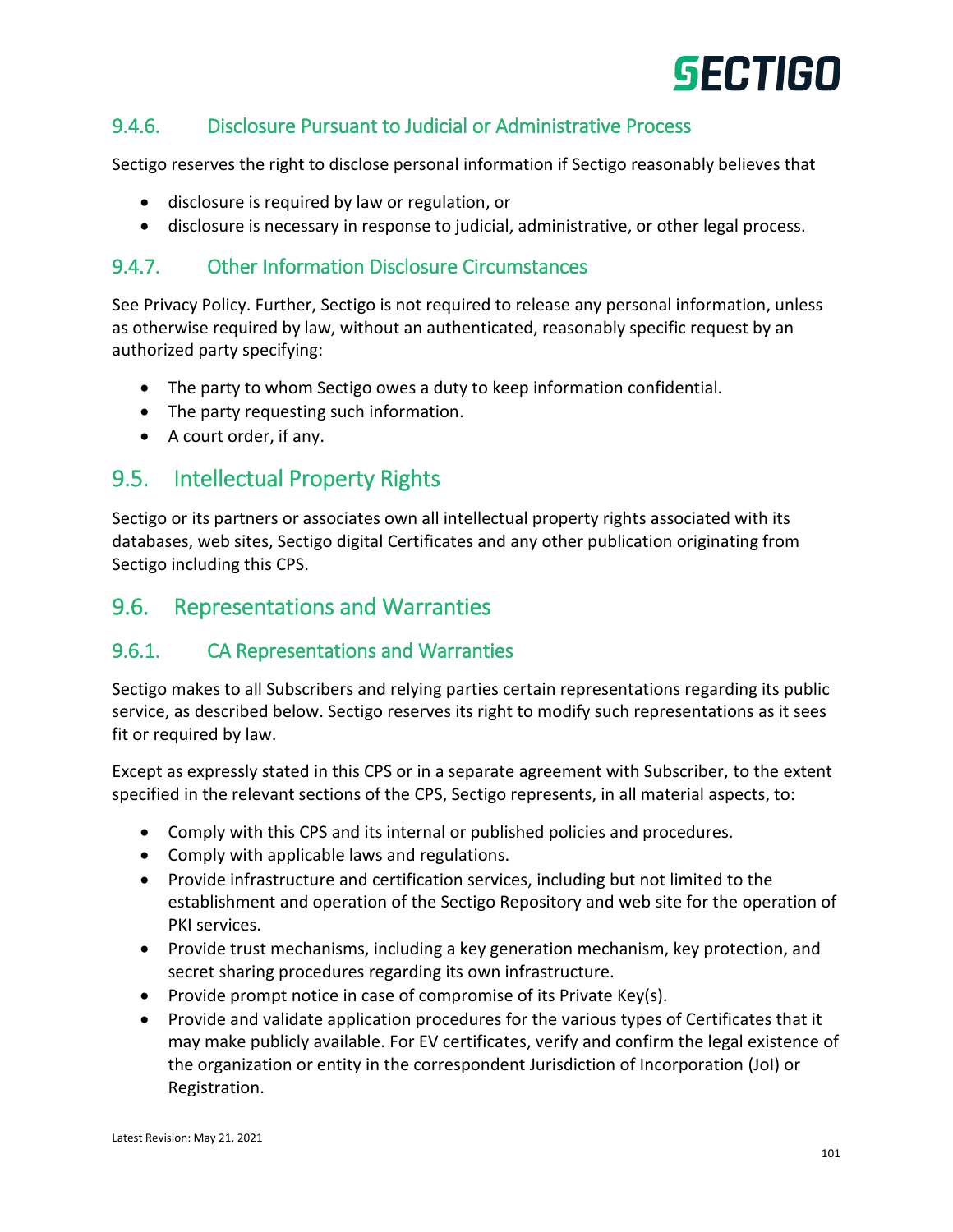# **GECTIGO**

- Issue digital Certificates in accordance with this CPS and fulfill its obligations presented herein.
- Upon receipt of a request from an RA operating within the Sectigo network; act promptly to issue a Sectigo Certificate in accordance with this CPS.
- Upon receipt of a request for revocation from an RA operating within the Sectigo network; act promptly to revoke a Sectigo Certificate in accordance with this Sectigo CPS.
- Publish accepted Certificates in accordance with this CPS.
- Provide support to Subscribers and relying parties as described in this CPS.
- Revoke Certificates according to this CPS.
- Provide for the expiration and renewal of Certificates according to this CPS.
- Make available a copy of this CPS and applicable policies to requesting parties.

As the Sectigo network includes RAs that operate under Sectigo practices and procedures Sectigo warrants the integrity of any Certificate issued under its own root within the limits of the Sectigo insurance policy and in accordance with this CPS.

The Subscriber also acknowledges that Sectigo has no further obligations under this CPS.

### 9.6.2. RA Representations and Warranties

A Sectigo RA operates under the policies and practices detailed in this CPS and also the associated Web Host Reseller agreement, Powered SSL agreement and EPKI Manager Account agreement. The RA is bound under contract to:

- Receive applications for Sectigo Certificates in accordance with this CPS.
- Perform all verification actions prescribed by the Sectigo validation procedures and this CPS.
- Receive, verify and relay to Sectigo all requests for revocation of a Sectigo Certificate in accordance with the Sectigo revocation procedures and the CPS.
- Act according to relevant laws and regulations.

## 9.6.3. Subscriber Representations and Warranties

Subscribers represent and warrant that when submitting to Sectigo and using a domain and distinguished name (and all other Certificate application information) they do not interfere with or infringe any rights of any third parties in any jurisdiction with respect to their trademarks, service marks, trade names, company names, or any other intellectual property right, and that they are not seeking to use the domain and distinguished names for any unlawful purpose, including, without limitation, tortious interference with contract or prospective business advantage, unfair competition, injuring the reputation of another, and confusing or misleading a person, whether natural or incorporated.

Upon accepting a Certificate, the Subscriber represents to Sectigo and to relying parties that at the time of acceptance and until further notice: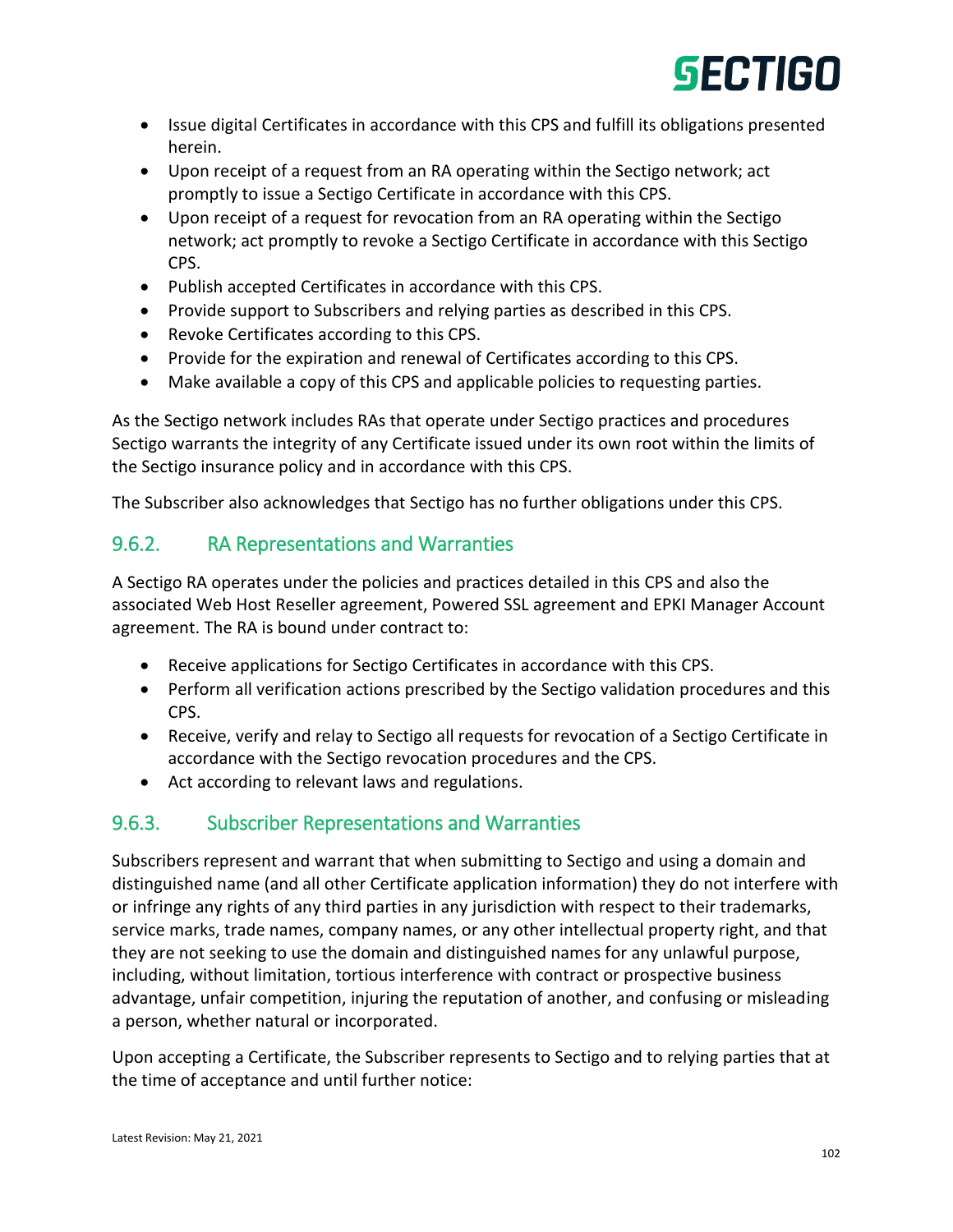- Digital signatures created using the Private Key corresponding to the Public Key included in the Certificate is the digital signature of the Subscriber and the Certificate has been accepted and is properly operational at the time the digital signature is created.
- No unauthorized person has ever had access to the Subscriber's Private Key.
- All representations made by the Subscriber to Sectigo regarding the information contained in the Certificate are accurate and true.
- All information contained in the Certificate is accurate and true to the best of the Subscriber's knowledge or to the extent that the Subscriber had notice of such information whilst the Subscriber shall act promptly to notify Sectigo of any material inaccuracies in such information.
- The Certificate is used exclusively for authorized and legal purposes, consistent with this CPS.
- It will use a Sectigo Certificate only in conjunction with the entity named in the organization field of a digital Certificate (if applicable).
- The Subscriber retains control of her Private Key, uses a trustworthy system, and takes reasonable precautions to prevent its loss, disclosure, modification, or unauthorized use.
- The Subscriber is an end-user Subscriber and not a CA, and will not use the Private Key corresponding to any Public Key listed in the Certificate for purposes of signing any Certificate (or any other format of certified Public Key) or CRL, as a CA or otherwise, unless expressly agreed in writing between Subscriber and Sectigo.
- The Subscriber agrees with the terms and conditions of this CPS and other agreements and policy statements of Sectigo.
- The Subscriber abides by the laws applicable in his/her country or territory including those related to intellectual property protection, viruses, accessing computer systems etc.
- The Subscriber complies with all export laws and regulations for dual usage goods as may be applicable.

In all cases and for all types of Sectigo Certificates the Subscriber has a continuous obligation to monitor the accuracy of the submitted information and notify Sectigo of any such changes.

## 9.6.4. Relying Party Representations and Warranties

A party relying on a Sectigo Certificate accepts that in order to reasonably rely on a Sectigo Certificate they must:

- Minimize the risk of relying on a digital signature created by an invalid, revoked, expired or rejected Certificate; the Relying Party must have reasonably made the effort to acquire sufficient knowledge on using digital Certificates and PKI.
- Study the limitations to the usage of digital Certificates and be aware through the Relying Party agreement the maximum value of the transactions that can be made using a Sectigo digital Certificate.
- Read and agree with the terms of the Sectigo CPS and Relying Party agreement.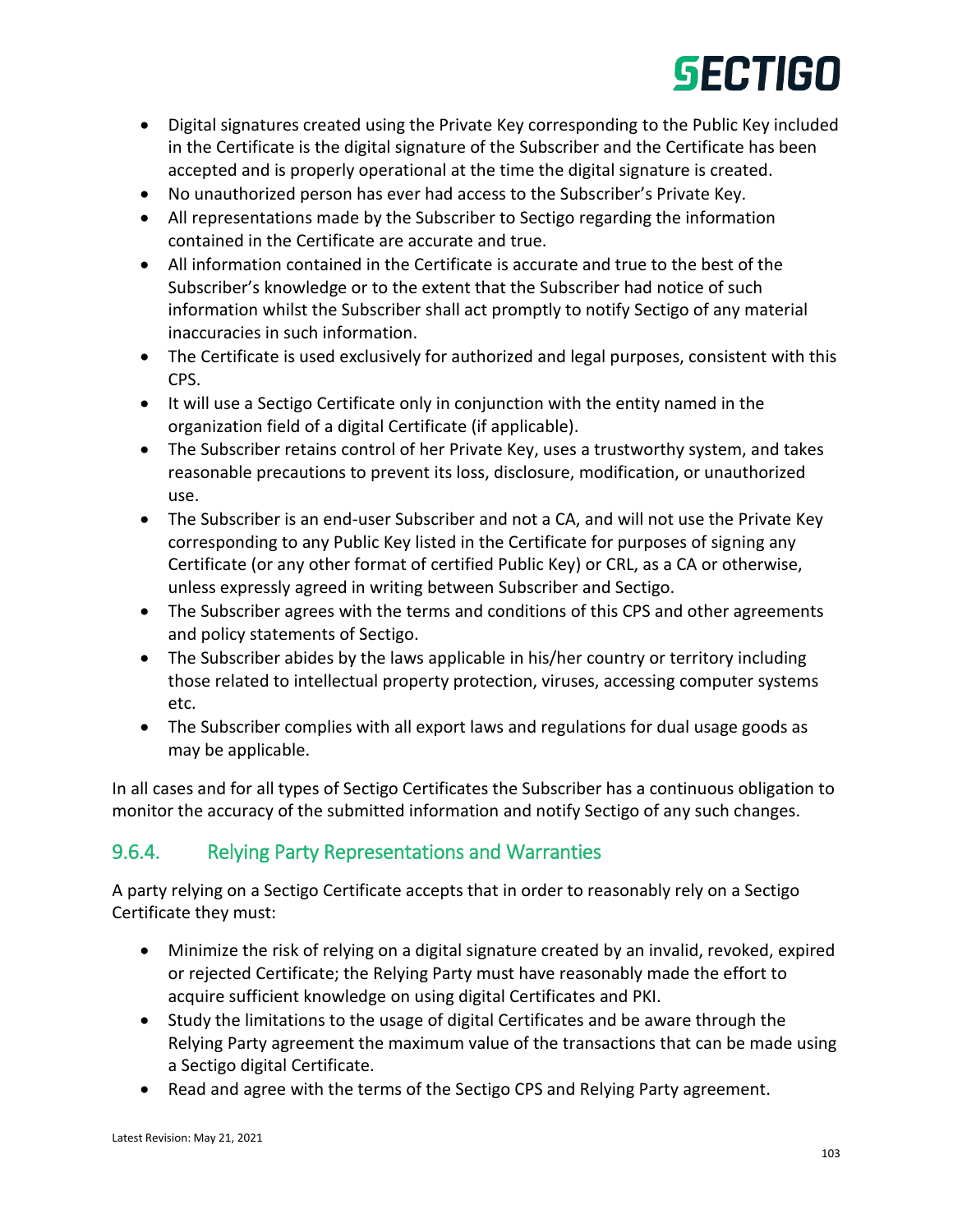

- Verify a Sectigo Certificate by referring to the relevant CRL and the CRLs of intermediate CA and root CA or by checking the OCSP response using the Sectigo OCSP responder.
- Trust a Sectigo Certificate only if it is valid and has not been revoked or has expired.
- Rely on a Sectigo Certificate, only as may be reasonable under the circumstances listed in this section and other relevant sections of this CPS.

## 9.6.5. Representations and Warranties of other Participants

No stipulation.

## 9.7. Disclaimers of Warranties

## 9.7.1. Fitness for a Particular Purpose

Sectigo disclaims all warranties and obligations of any type, including any warranty of fitness for a particular purpose, and any warranty of the accuracy of unverified information provided, save as contained herein and as cannot be excluded at law.

### 9.7.2. Other Warranties

Except as required by applicable law, Sectigo does not warrant:

- The accuracy, authenticity, completeness or fitness of any unverified information contained in Certificates or otherwise compiled, published, or disseminated by or on behalf of Sectigo except as it may be stated in the relevant product description below in this CPS and in the Sectigo insurance policy.
- The accuracy, authenticity, completeness or fitness of any information contained in Sectigo Personal Certificates class 1, free, trial or demo Certificates.
- In addition, shall not incur liability for representations of information contained in a Certificate except as it may be stated in the relevant product description in this CPS.
- Does not warrant the quality, functions or performance of any software or hardware device.
- Although Sectigo is responsible for the revocation of a Certificate, it cannot be held liable if it cannot execute it for reasons outside its own control.
- The validity, completeness or availability of directories of Certificates issued by a third party (including an agent) unless specifically stated by Sectigo.

Sectigo assumes that user software that is claimed to be compliant with X.509v3 and other applicable standards enforces the requirements set out in this CPS. Sectigo cannot warrant that such user software will support and enforce controls required by Sectigo, whilst the user should seek appropriate advice.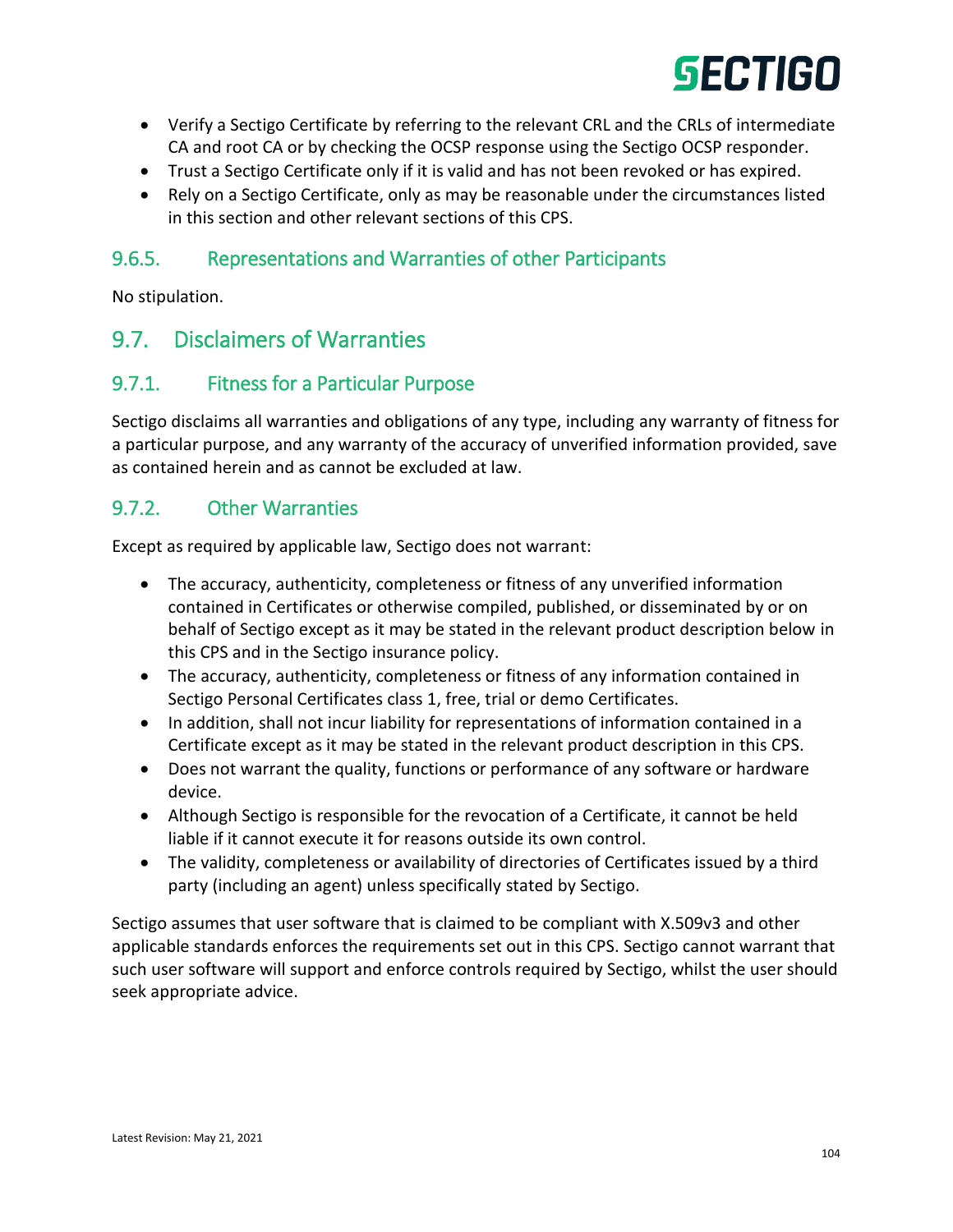

## 9.8. Limitations of Liability

Sectigo Certificates may include a brief statement describing limitations of liability, limitations in the value of transactions to be accomplished, validation period, and intended purpose of the Certificate and disclaimers of warranty that may apply. Subscribers must agree to Sectigo Terms & Conditions before signing-up for a Certificate. To communicate information Sectigo may use:

- An organizational unit attribute.
- A Sectigo standard resource qualifier to a Certificate policy.
- Proprietary or other vendors' registered extensions.

#### 9.8.1. Damage and Loss Limitations

In no event (except for fraud or willful misconduct) will the aggregate liability of Sectigo to all parties including without any limitation a Subscriber, an Applicant, a recipient, or a Relying Party for all digital signatures and transactions related to such Certificate exceed the cumulative maximum liability for such Certificate as stated in the Sectigo insurance plan detailed section 9.2.3 of this CPS.

### 9.8.2. Exclusion of Certain Elements of Damages

In no event (except for fraud or willful misconduct) shall Sectigo be liable for:

- Any indirect, incidental or consequential damages.
- Any loss of profits.
- Any loss of data.
- Any other indirect, consequential or punitive damages arising from or in connection with the use, delivery, license, performance or non-performance of Certificates or digital signatures.
- Any other transactions or services offered within the framework of this CPS.
- Any other damages except for those due to reliance, on the information featured on a Certificate, on the verified information in a Certificate.
- Any liability incurred in this case or any other case if the fault in this verified information is due to fraud or willful misconduct of the Applicant. Any liability that arises from the usage of a Certificate that has not been issued or used in conformance with this CPS.
- Any liability that arises from the usage of a Certificate that is not valid.
- Any liability that arises from usage of a Certificate that exceeds the limitations in usage and value and transactions stated upon it or on the CPS.
- Any liability that arises from security, usability, integrity of products, including hardware and software a Subscriber uses.
- Any liability that arises from compromise of a Subscriber's Private Key.

Sectigo does not limit or exclude liability for death or personal injury.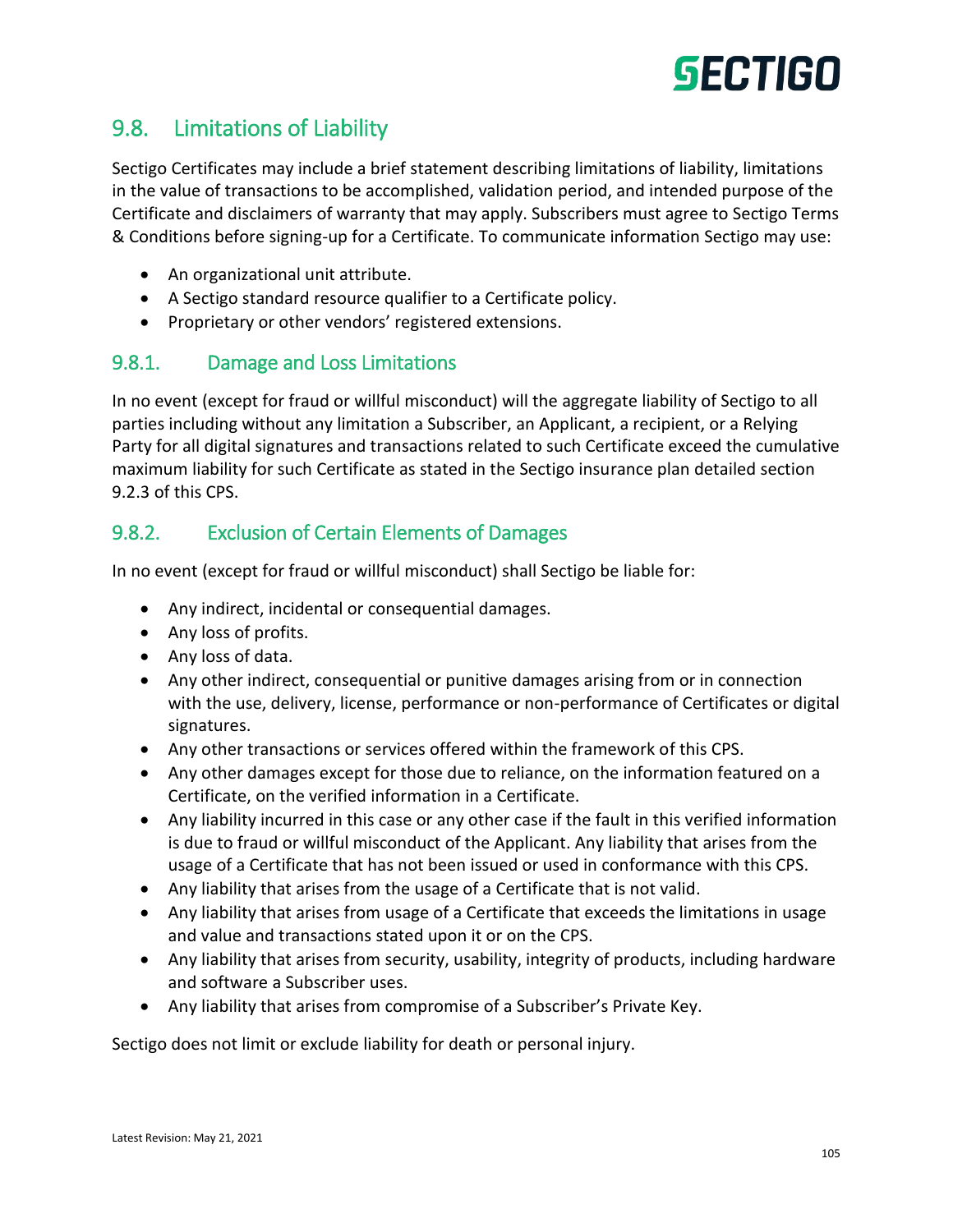## 9.9. Indemnities

## 9.9.1. Indemnification by Subscriber

By accepting a Certificate, the Subscriber agrees to indemnify and hold Sectigo, as well as its agent(s) and contractors harmless from any acts or omissions resulting in liability, any loss or damage, and any suits and expenses of any kind, including reasonable attorneys' fees, that Sectigo, and the above mentioned parties may incur, that are caused by the use or publication of a Certificate, and that arises from:

- Any false or misrepresented data supplied by the Subscriber or agent(s).
- Any failure of the Subscriber to disclose a material fact, if the misrepresentation or omission was made negligently or with intent to deceive the CA, Sectigo, or any person receiving or relying on the Certificate.
- Failure to protect the Subscriber's confidential data including their Private Key, or failure to take reasonable precautions necessary to prevent the compromise, loss, disclosure, modification, or unauthorized use of the Subscriber's confidential data.
- Breaking any laws applicable in his/her country or territory including those related to intellectual property protection, viruses, accessing computer systems etc.

For Certificates issued at the request of a Subscriber's agent, both the agent and the Subscriber shall jointly and severally indemnify Sectigo, and its agents and contractors.

Although Sectigo will provide all reasonable assistance, Certificate Subscribers shall defend, indemnify, and hold Sectigo harmless for any loss or damage resulting from any such interference or infringement and shall be responsible for defending all actions on behalf of Sectigo.

## 9.10. Term and Termination

## 9.10.1. Term

The term of this CPS, including amendments and addenda, begins upon publication to the Repository and remains in effect until replaced with a new CPS passed by the Sectigo Policy Authority.

#### 9.10.2. Termination

This CPS, including all amendments and addenda, remain in force until replaced by a newer version.

## 9.10.3. Effect of Termination and Survival

The following rights, responsibilities, and obligations survive the termination of this CPS for Certificates issued under this CPS: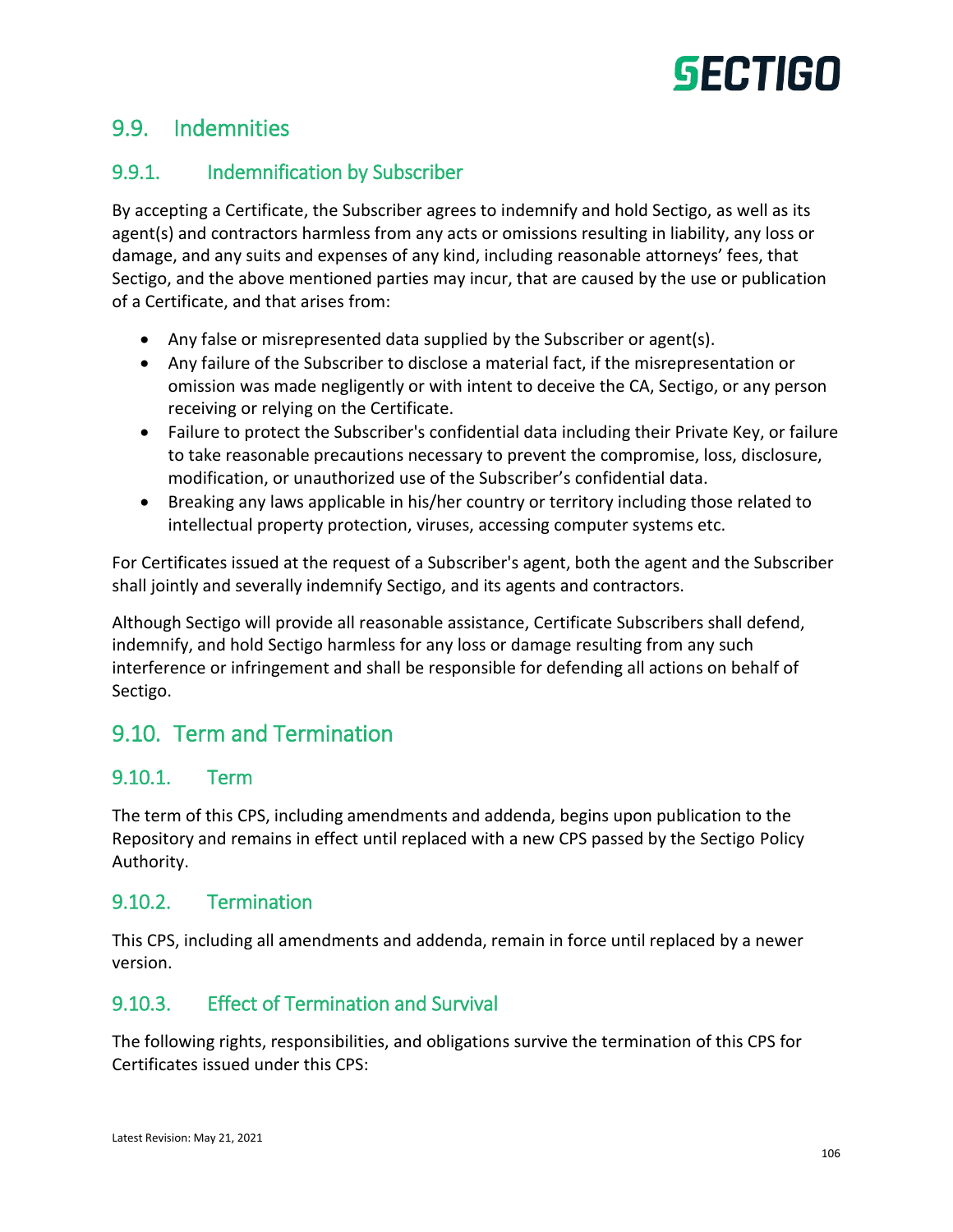- All unpaid fees incurred under section 9.1 of this CPS;
- All responsibilities and obligations related to confidential information, including those stated in section 9.3 of this CPS;
- All responsibilities and obligations to protect private information, including those stated in section 9.4.4 of this CPS;
- All representations and warranties, including those stated in section 9.6 of this CPS;
- All warranties disclaimed in section 9.7 of this CPS for Certificates issued during the term of this CPS;
- All limitations of liability provided for in section 9.8 of this CPS; and
- All indemnities provided for in section 9.9 of this CPS.

Upon termination of this CPS, all PKI participants are bound by the terms of this CPS for Certificates issued during the term of this CPS and for the remainder of the validity periods of such Certificates.

## 9.11. Individual Notices and Communications with Participants

Sectigo accepts notices related to this CPS by means of digitally signed messages or in paper form. Upon receipt of a valid, digitally signed acknowledgment of receipt from Sectigo, the sender of the notice shall deem their communication effective. The sender must receive such acknowledgment within five (5) days, or else written notice must then be sent in paper form through a courier service that confirms delivery or via certified or registered mail, postage prepaid, return receipt requested, addressed as follows:

Sectigo Policy Authority 3rd Floor, Building 26 Exchange Quay, Trafford Road Salford, Greater Manchester, M5 3EQ, United Kingdom Attention: Legal Practices Email: *[legalnotices@sectigo.com](mailto:legalnotices@sectigo.com)*

This CPS, related agreements and Certificate policies referenced within this document are available online in the Repository.

## 9.12. Amendments

Upon the Sectigo Policy Authority accepting such changes it deems to have significant impact on the users of this CPS, an updated edition of the CPS will be published at the Sectigo repository (available at *<https://www.sectigo.com/legal>*), with suitable incremental version numbering used to identify new editions. This CPS SHALL be updated at least once per year.

Revisions not denoted "significant" are those deemed by the Sectigo Policy Authority to have minimal or no impact on Subscribers and Relying Parties using Certificates and CRLs issued by Sectigo. Such revisions may be made without notice to users of the CPS and without changing the version number of this CPS.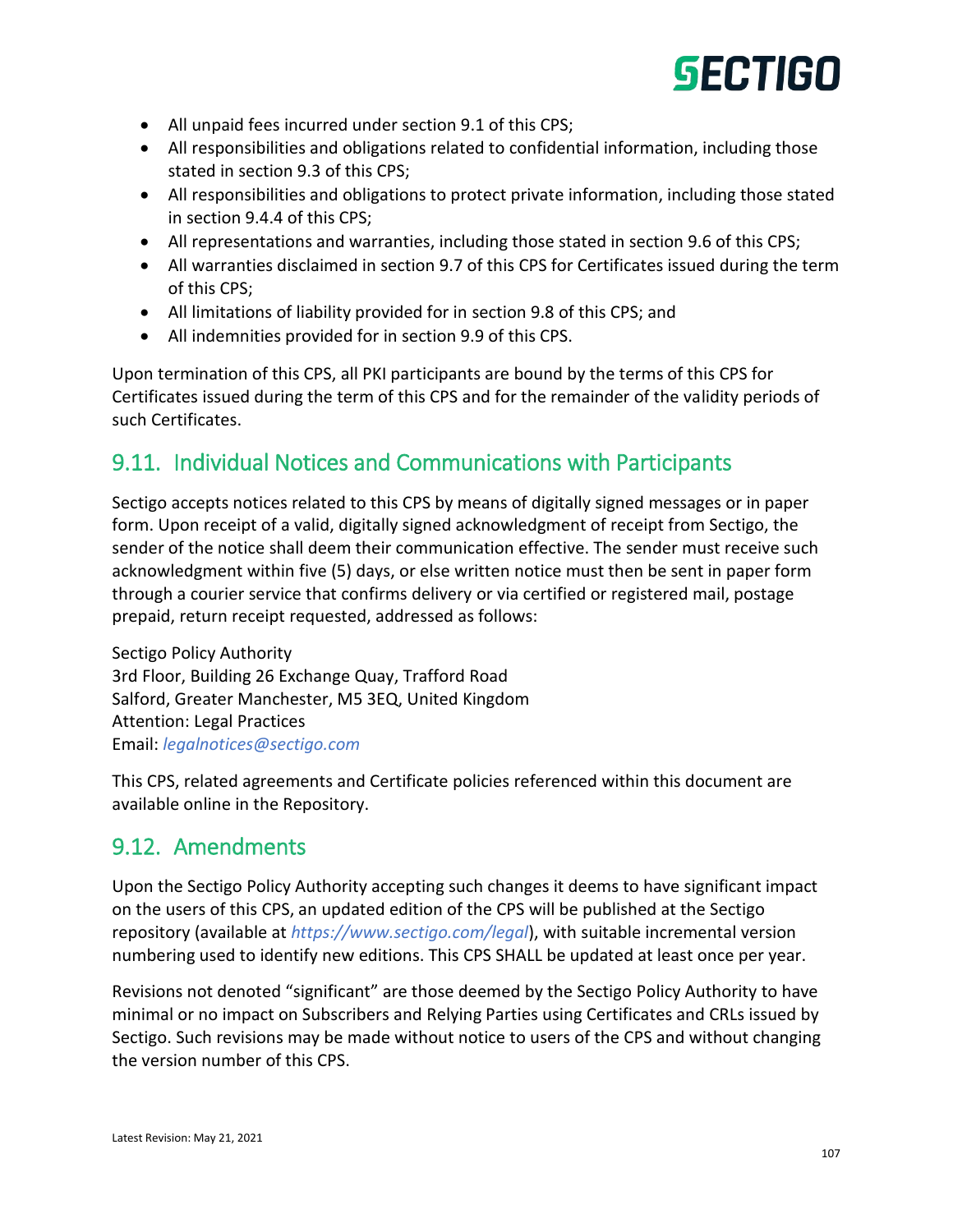

Controls are in place to reasonably ensure that the Sectigo CPS is not amended and published without the prior authorization of the Sectigo Policy Authority.

## 9.12.1. Procedure for Amendment

An amendment to this CPS is made by the Sectigo Policy Authority. The Sectigo Policy Authority will approve amendments to this CPS, and Sectigo will publish amendments in the Repository. Amendments can be an update, revision, or modification to this CPS document, and can be detailed in this CPS or in a separate document. Additionally, amendments supersede any designated or conflicting provisions of the amended version of the CPS.

## 9.12.2. Notification Mechanism and Period

Sectigo provides notice of an amendment to the CPS by posting it to the Repository. Amendments become effective on the date provided in the document, when an amendment is written in a separate document, or on the date provided in this CPS, when written in this document.

Sectigo does not guarantee or establish a notice and comment period.

## 9.12.3. Circumstances Under Which OID Must be Changed

The Sectigo Policy Authority has the sole authority to determine whether an amendment to the CPS requires an OID change.

## 9.13. Dispute Resolution Provisions

Before resorting to any dispute resolution mechanism including adjudication or any type of Alternative Dispute Resolution (including without exception mini-trial, arbitration, binding expert's advice, co-operation monitoring and normal expert's advice) all parties agree to notify Sectigo of the dispute with a view to seek dispute resolution.

## 9.14. Governing Law, Interpretation, and Jurisdiction

#### 9.14.1. Governing Law

This CPS is governed by, and construed in accordance with, English law. This choice of law is made to ensure uniform interpretation of this CPS, regardless of the place of residence or place of use of Sectigo digital Certificates or other products and services. English law applies in all Sectigo commercial or contractual relationships in which this CPS may apply or quoted implicitly or explicitly in relation to Sectigo products and services where Sectigo acts as a provider, supplier, beneficiary receiver or otherwise.

## 9.14.2. Interpretation

This CPS shall be interpreted consistently within the boundaries of business customs, commercial reasonableness under the circumstances and intended usage of a product or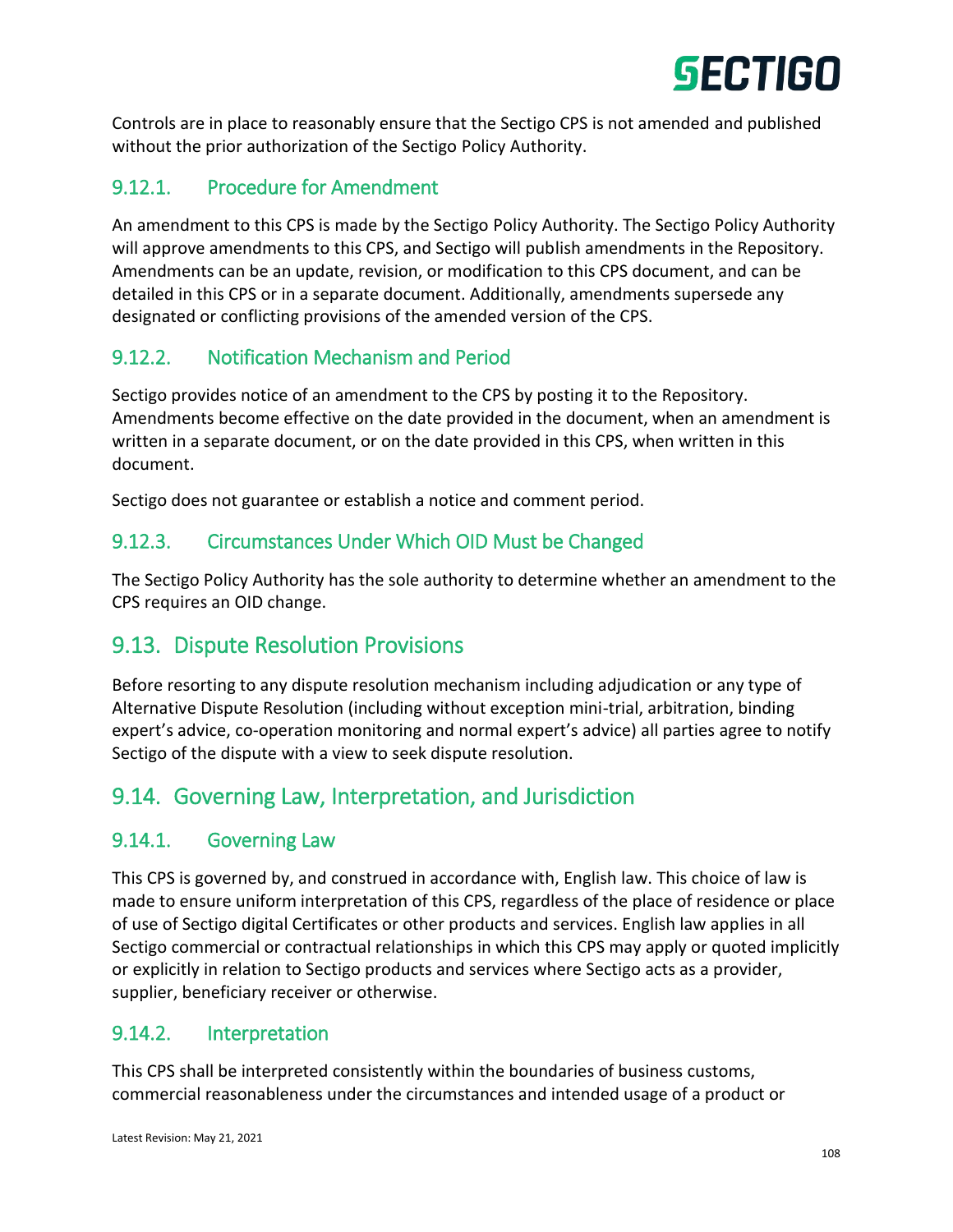service. In interpreting this CPS, parties shall also take into account the international scope and application of the services and products of Sectigo and its international network of RAs as well as the principle of good faith as it is applied in commercial transactions.

The headings, subheadings, and other captions in this CPS are intended for convenience and reference only and shall not be used in interpreting, construing, or enforcing any of the provisions of this CPS.

Appendices and definitions to this CPS are for all purposes an integral and binding part of the CPS.

## 9.14.3. Jurisdiction

Each party, including Sectigo partners, Subscribers, and Relying Parties, irrevocably agrees that the courts of England and Wales have exclusive jurisdiction to hear and decide any suit, action or proceedings, and to settle any disputes, which may arise out of or in connection with this CPS or the provision of Sectigo PKI services.

# 9.15. Compliance with Applicable Law

This CPS is subject to applicable national, state, local and foreign laws, rules, regulations, ordinances, decrees, and orders, including, but not limited to, restrictions on exporting or importing software, hardware, or technical information. Sectigo complies with all applicable laws, rules, regulations, ordinances, decrees, and orders when providing services pursuant to this CPS.

# 9.16. Miscellaneous Provisions

### 9.16.1. Entire Agreement

This CPS and all documents referred to herein constitute the entire agreement between the parties, superseding all other agreements that may exist with respect to the subject matter. Section headings are for reference and convenience only and are not part of the interpretation of this agreement.

## 9.16.2. Assignment

This CPS shall be binding upon the successors, executors, heirs, representatives, administrators, and assigns, whether express, implied, or apparent, of the parties. The rights and obligations detailed in this CPS are assignable by the parties, by operation of law (including as a result of merger or a transfer of a controlling interest in voting securities) or otherwise, provided such assignment is undertaken consistent with this CPS articles on termination or cessation of operations, and provided that such assignment does not effect a novation of any other debts or obligations the assigning party owes to other parties at the time of such assignment.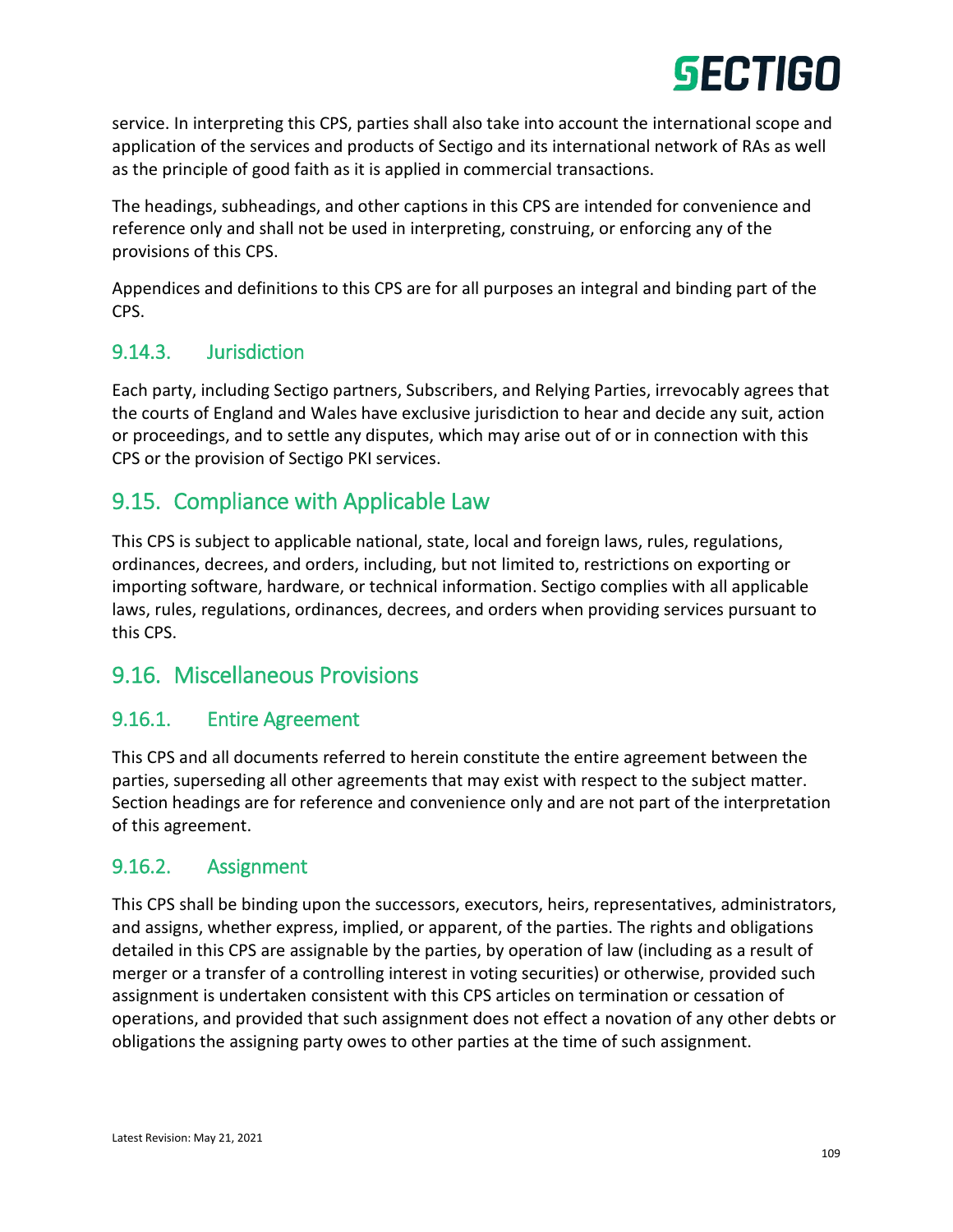

## 9.16.3. Severability

If any term, provision, covenant, or restriction contained in this CPS, or the application thereof, is for any reason and to any extent held to be invalid, void, or unenforceable, (i) such provision shall be reformed to the minimum extent necessary to make it valid and enforceable as to affect the original intention of the parties, and (ii) the remainder of the terms, provisions, covenants, and restrictions of this CPS shall remain in full force and effect and shall in no way be affected, impaired or invalidated.

## 9.16.4. Enforcement (Attorneys' Fees and Waiver of Rights)

This CPS shall be enforced as a whole, whilst failure by any person to enforce any provision of this CPS shall not be deemed a waiver of future enforcement of that or any other provision.

### 9.16.5. Force Majeure

Neither Sectigo nor any independent third-party RA operating under a Sectigo Certification Authority, nor any Resellers, Co-marketers, nor any subcontractors, distributors, agents, suppliers, employees, or directors of any of the forgoing shall be in default hereunder or liable for any losses, costs, expenses, liabilities, damages, claims, or settlement amounts arising out of or related to delays in performance or from failure to perform or comply with the terms of the Sectigo CPS, any Subscription Agreement, or any Relying Party Agreement due to any causes beyond its reasonable control, which causes include acts of God or the public enemy, riots and insurrections, war, accidents, fire, strikes and other labor difficulties (whether or not Sectigo is in a position to concede to such demands), embargoes, judicial action, failure or default of any superior certification authority, lack of or inability to obtain export permits or approvals, necessary labor materials, energy, utilities, components or machinery, acts of civil or military authorities.

### 9.16.6. Conflict of Rules

When this CPS conflicts with other rules, guidelines, or contracts, this CPS shall prevail and bind the Subscriber and other parties except as to other contracts either:

- Predating the first public release of the present version of this CPS.
- Expressly superseding this CPS for which such contract shall govern as to the parties thereto, and to the extent permitted by law.

# 9.17. Other Provisions

# 9.17.1. Subscriber Liability to Relying Parties

Without limiting other Subscriber obligations stated in this CPS, Subscribers are liable for any misrepresentations they make in Certificates to third parties that reasonably rely on the representations contained therein and have verified one or more digital signatures with the Certificate.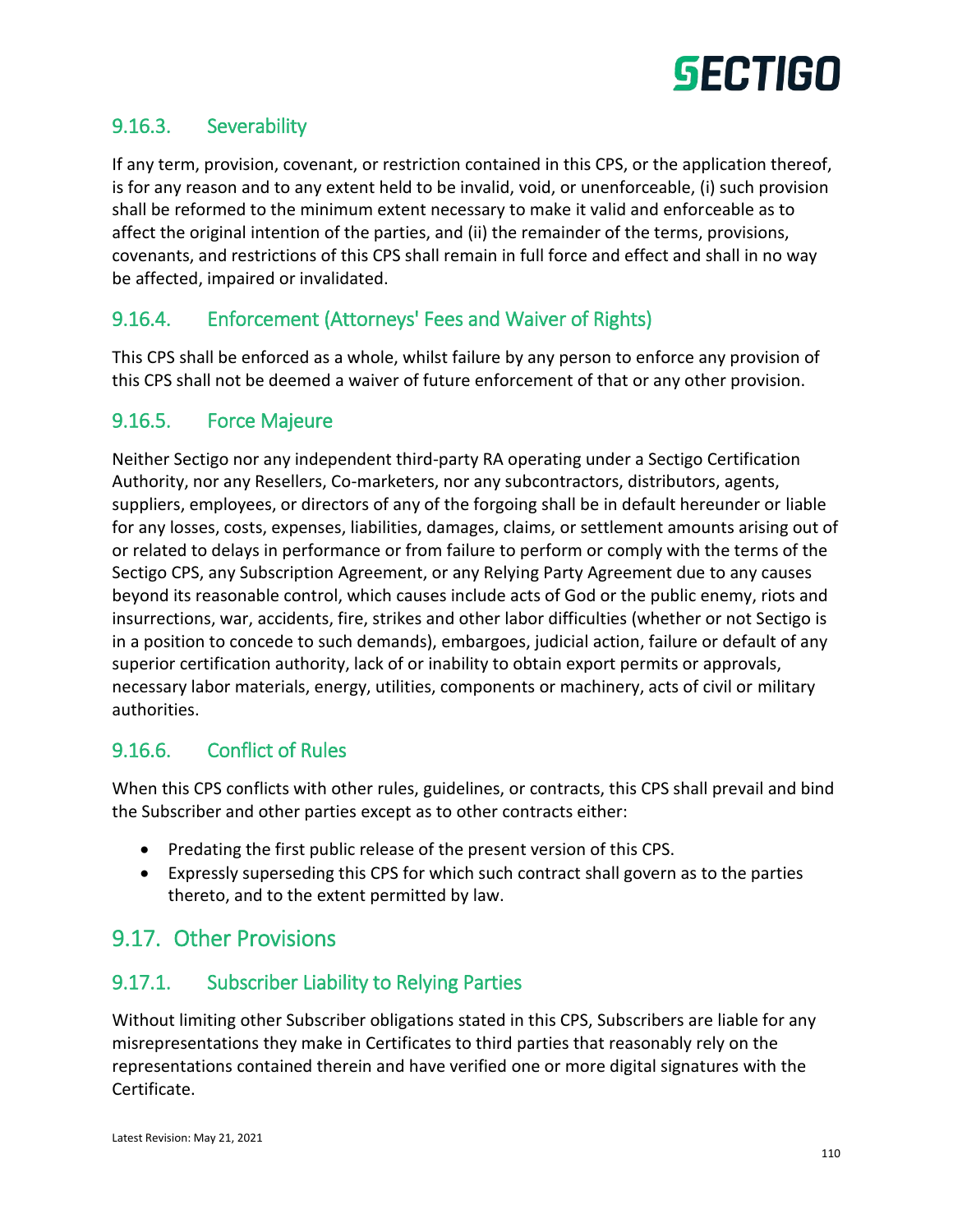

## 9.17.2. Duty to Monitor Agents

The Subscriber shall control and be responsible for the data that an agent supplies to Sectigo. The Subscriber must promptly notify the issuer of any misrepresentations and omissions made by an agent. The duty of this article is continuous.

## 9.17.3. Financial Limitations on Certificate Usage

Sectigo Certificates may only be used in connection with data transfer and transactions completed using a credit card and having a US dollar (US\$) value no greater than the max transaction value associated with the Certificate detailed in section 9.2.3 of this CPS.

### 9.17.4. Ownership

Certificates are the property of Sectigo. Sectigo gives permission to reproduce and distribute Certificates on a nonexclusive, royalty-free basis, provided that they are reproduced and distributed in full. Sectigo reserves the right to revoke the Certificate at any time. Private and Public Keys are property of the Subscribers who rightfully issue and hold them. All secret shares (distributed elements) of the Sectigo Private Key remain the property of Sectigo.

## 9.17.5. Interference with Sectigo Implementation

Subscribers, Relying Parties, and any other parties shall not interfere with, or reverse engineer the technical implementation of Sectigo PKI services including the key generation process, the public web site and the Sectigo repositories except as explicitly permitted by this CPS or upon prior written approval of Sectigo. Failure to comply with this as a Subscriber will result in the revocation of the Subscriber's Certificate without further notice to the Subscriber and the Subscriber shall pay any charges payable but that have not yet been paid under the agreement. Failure to comply with this as a Relying Party will result in the termination of the agreement with the Relying Party, the removal of permission to use or access the Sectigo repository and any Certificate or Service provided by Sectigo.

# 9.17.6. Choice of Cryptographic Method

Parties are solely responsible for having exercised independent judgment and employed adequate training in choosing security software, hardware, and encryption/digital signature algorithms, including their respective parameters, procedures, and techniques as well as PKI as a solution to their security requirements.

### 9.17.7. Sectigo Partnerships Limitations

Partners of the Sectigo network shall not undertake any actions that might imperil, put in doubt or reduce the trust associated with the Sectigo products and services. Sectigo partners shall specifically refrain from seeking partnerships with other root authorities or apply procedures originating from such authorities. Failure to comply with this will result in the termination of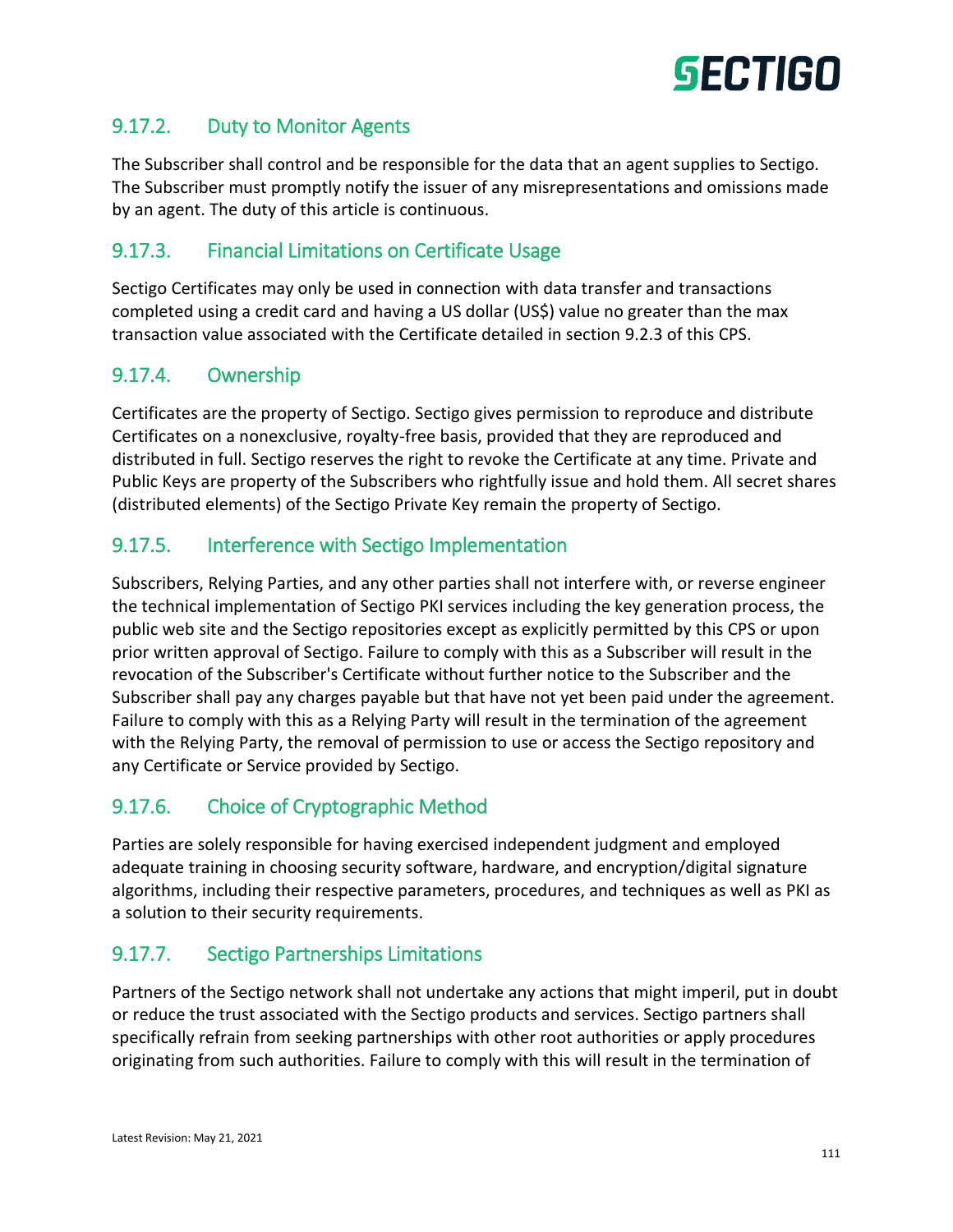

the agreement with the Relying Party, the removal of permission to use or access the Sectigo repository and any Digital Certificate or Service provided by Sectigo.

## 9.17.8. Subscriber Obligations

Unless otherwise stated in this CPS, Subscribers shall exclusively be responsible:

- To minimize internal risk of Private Key compromise by ensuring adequate knowledge and training on PKI is provided internally.
- To generate their own Private / Public Key pair to be used in association with the Certificate request submitted to Sectigo or a Sectigo RA.
- Ensure that the Public Key submitted to Sectigo or a Sectigo RA corresponds with the Private Key used.
- Ensure that the Public Key submitted to Sectigo or a Sectigo RA is the correct one.
- Provide correct and accurate information in its communications with Sectigo or a Sectigo RA.
- Alert Sectigo or a Sectigo RA if at any stage whilst the Certificate is valid, any information originally submitted has changed since it had been submitted to Sectigo.
- Generate a new, secure key pair to be used in association with a Certificate that it requests from Sectigo or a Sectigo RA.
- Read, understand and agree with all terms and conditions in this Sectigo CPS and associated policies published in the Sectigo Repository at *<https://www.sectigo.com/legal>*.
- Refrain from tampering with a Sectigo Certificate.
- Use Sectigo Certificates for legal and authorized purposes in accordance with the suggested usages and practices in this CPS.
- Cease using a Sectigo Certificate if any information in it becomes misleading obsolete or invalid.
- Cease using a Sectigo Certificate if such Certificate is expired and remove it from any applications and/or devices it has been installed on.
- Refrain from using the Subscriber's Private Key corresponding to the Public Key in a Sectigo issued Certificate to issue end-entity digital Certificates or subordinate CAs.
- Make reasonable efforts to prevent the compromise, loss, disclosure, modification, or otherwise unauthorized use of the Private Key corresponding to the Public Key published in a Sectigo Certificate.
- Request the revocation of a Certificate in case of an occurrence that materially affects the integrity of a Sectigo Certificate.
- For acts and omissions of partners and agents, they use to generate, retain, escrow, or destroy their Private Keys.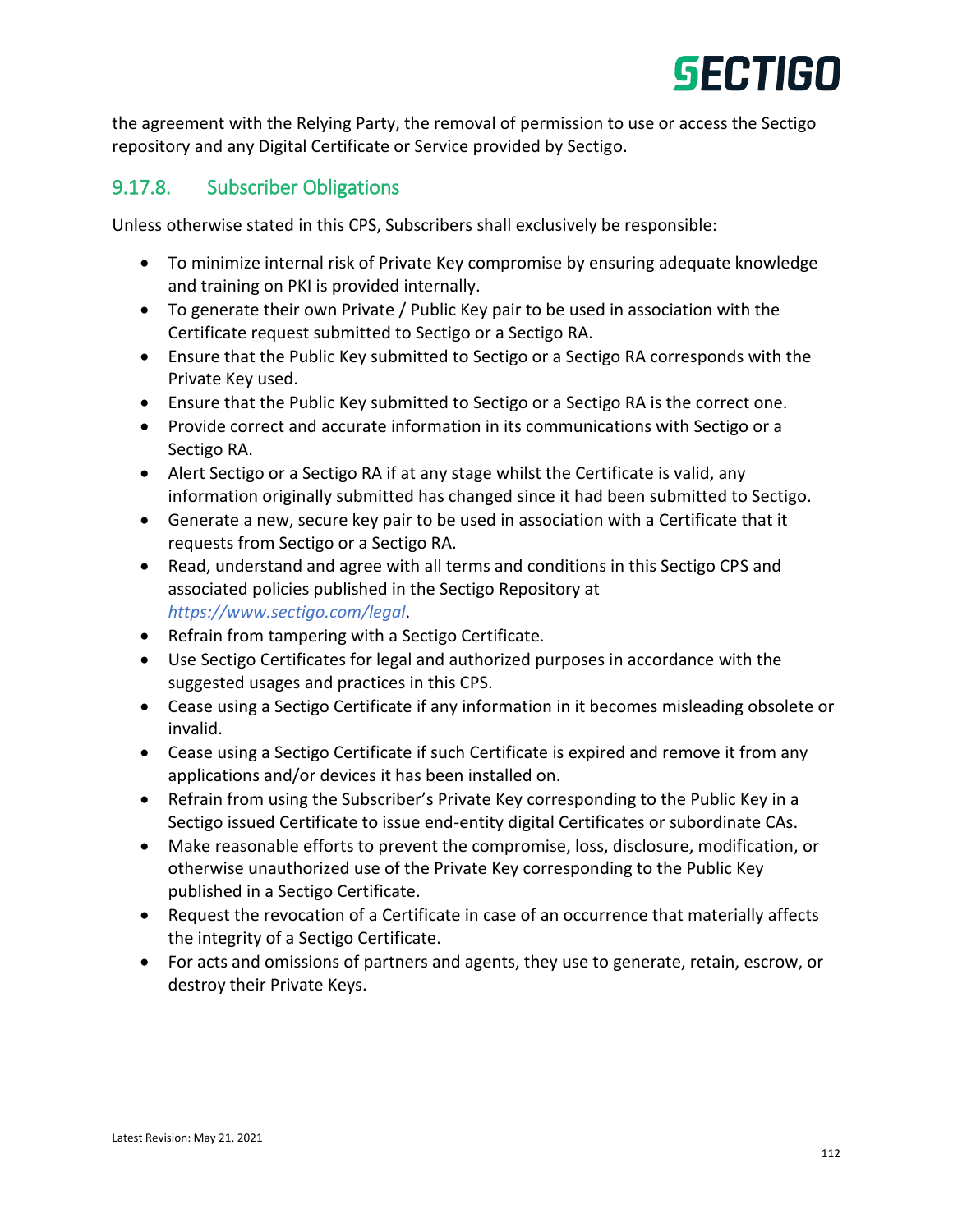# Appendix A: Certificate Profiles

### **Showing the outline profiles of Sectigo Certificates.**

# Root certificate

| Version:        | 3(0x2)                      |                          |
|-----------------|-----------------------------|--------------------------|
| Serial Number:  | containing at least 64 bits |                          |
|                 | of output from a CSPRNG     |                          |
| Signature       | sha384WithRSAEncryption or  |                          |
| Algorithm:      | ecdsa-with-SHA384           |                          |
| Issuer:         | commonName                  | USERTrust RSA            |
|                 |                             | Certification Authority  |
|                 | organizationName            | The USERTRUST Network    |
|                 | locality                    | Jersey City              |
|                 | stateOrProvince             | New Jersey               |
|                 | countryName                 | <b>US</b>                |
| Validity:       | Not Before:                 | Jan 19 00:00:00 2010 GMT |
|                 | Not After:                  | Jan 18 23:59:59 2038 GMT |
| Subject:        | commonName                  | USERTrust RSA            |
|                 |                             | Certification Authority  |
|                 | organizationName            | The USERTRUST Network    |
|                 | locality                    | Jersey City              |
|                 | stateOrProvince             | New Jersey               |
|                 | countryName                 | US.                      |
| Subject Public  | rsaEncryption and           |                          |
| Key Info:       | RSAPublicKey, or            |                          |
|                 | id-ecPublicKey and          |                          |
|                 | EcpkParameters              |                          |
| X509v3 Subject  | SHA-1 hash of the value of  |                          |
| Key Identifier: | the subjectPublicKey        |                          |
|                 | (excluding the tag, length, |                          |
|                 | and number of unused bits)  |                          |
| X509v3 Key      | Certificate Sign, CRL Sign  |                          |
| Usage: critical |                             |                          |
| X509v3 Basic    | CA: TRUE                    |                          |
| Constraints:    |                             |                          |
| critical        |                             |                          |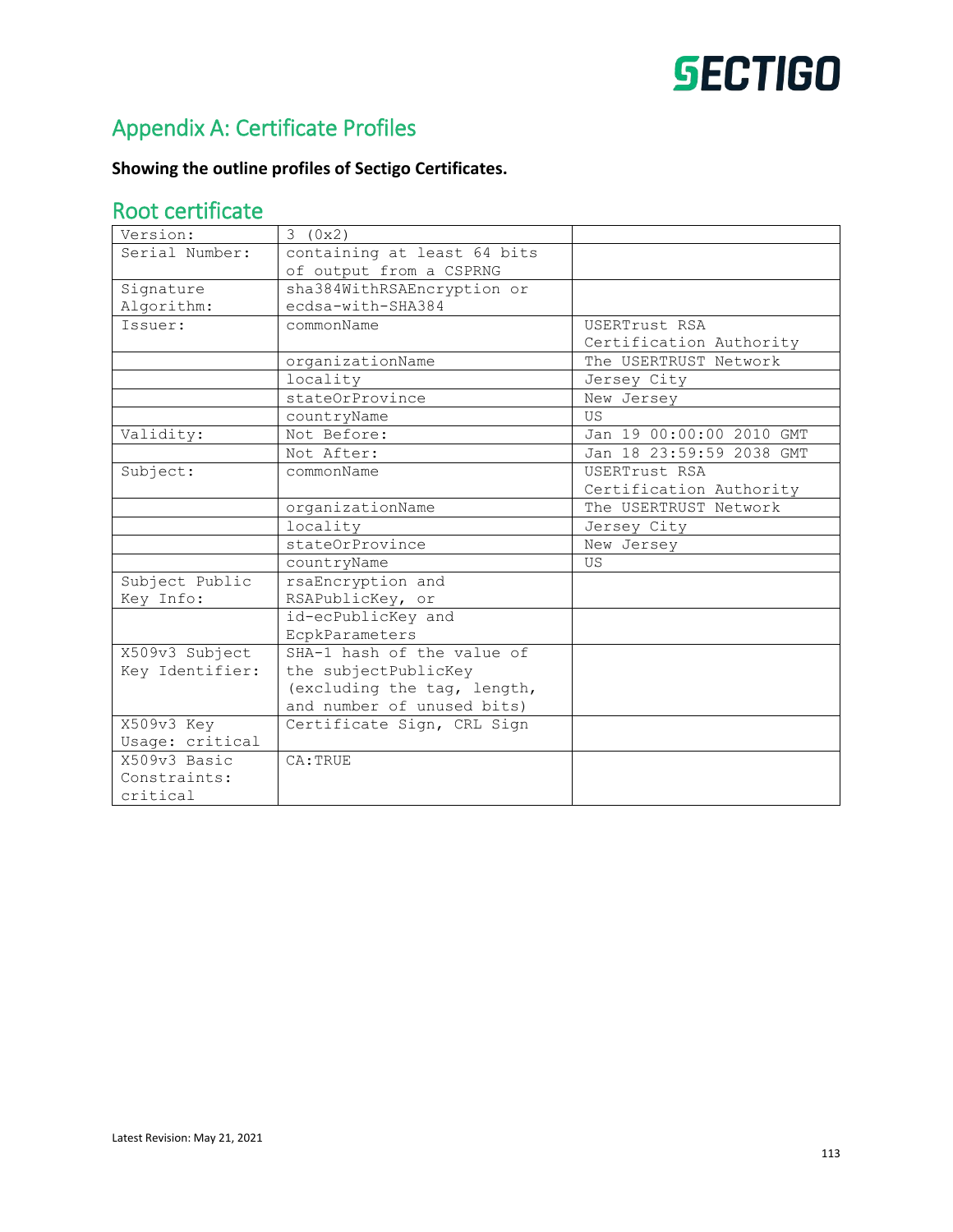# ISSUING CA certificate

### E.g DV TLS Issuing CA

| Version:                    | 3(0x2)                            |                          |
|-----------------------------|-----------------------------------|--------------------------|
| Serial Number:              | containing at least 64            |                          |
|                             | bits of output from a             |                          |
|                             | CSPRNG                            |                          |
| Signature                   | sha384WithRSAEncryption or        |                          |
| Algorithm:                  | ecdsa-with-SHA384                 |                          |
| Issuer:                     | commonName                        | USERTrust RSA            |
|                             |                                   | Certification Authority  |
|                             | organizationName                  | The USERTRUST Network    |
|                             | locality                          | Jersey City              |
|                             | stateOrProvince                   | New Jersey               |
|                             | countryName                       | US                       |
| Validity:                   | Not Before:                       | Jan 19 00:00:00 2010 GMT |
|                             | Not After:                        | Jan 18 23:59:59 2038 GMT |
| Subject:                    | commonName                        | Sectigo RSA Domain       |
|                             |                                   | Validation Secure Server |
|                             |                                   | CA.                      |
|                             | organizationName                  | Sectigo Limited          |
|                             | locality                          | Salford                  |
|                             | stateOrProvince                   | Greater Manchester       |
|                             | countryName                       | GB                       |
| Subject Public Key          | rsaEncryption and                 |                          |
| Info:                       | RSAPublicKey, or                  |                          |
|                             | id-ecPublicKey and                |                          |
|                             | EcpkParameters                    |                          |
| X509v3 Authority            | keyID: based on the               |                          |
| Key Identifier:             | subject key identifier in         |                          |
|                             | the issuer's certificate          |                          |
| X509v3 Subject Key          | SHA-1 hash of the value of        |                          |
| Identifier:                 | the subjectPublicKey              |                          |
|                             | (excluding the tag,               |                          |
|                             | length, and number of             |                          |
|                             | unused bits)                      |                          |
| X509v3 Key Usage:           | Digital Signature,                |                          |
| critical                    | Certificate Sign, CRL Sign        |                          |
| X509v3 Basic                | CA: TRUE, pathlen: 0              |                          |
| Constraints:                |                                   |                          |
| critical<br>X509v3 Extended |                                   |                          |
|                             | TLS Web Server<br>Authentication, |                          |
| Key Usage:                  | TLS Web Client                    |                          |
|                             | Authentication                    |                          |
| X509v3 Certificate          | X509v3 Any Policy,                |                          |
| Policies:                   | 2.23.140.1.2.1                    |                          |
| X509v3 CRL                  | http://crl.usertrust.com/U        |                          |
| Distribution                | SERTrustRSACertificationAu        |                          |
| Points:                     | thority.crl                       |                          |
| Authority                   | CA Issuers -                      |                          |
| Information                 | http://crt.usertrust.com/U        |                          |
| Access:                     | SERTrustRSAAddTrustCA.crt         |                          |
|                             |                                   |                          |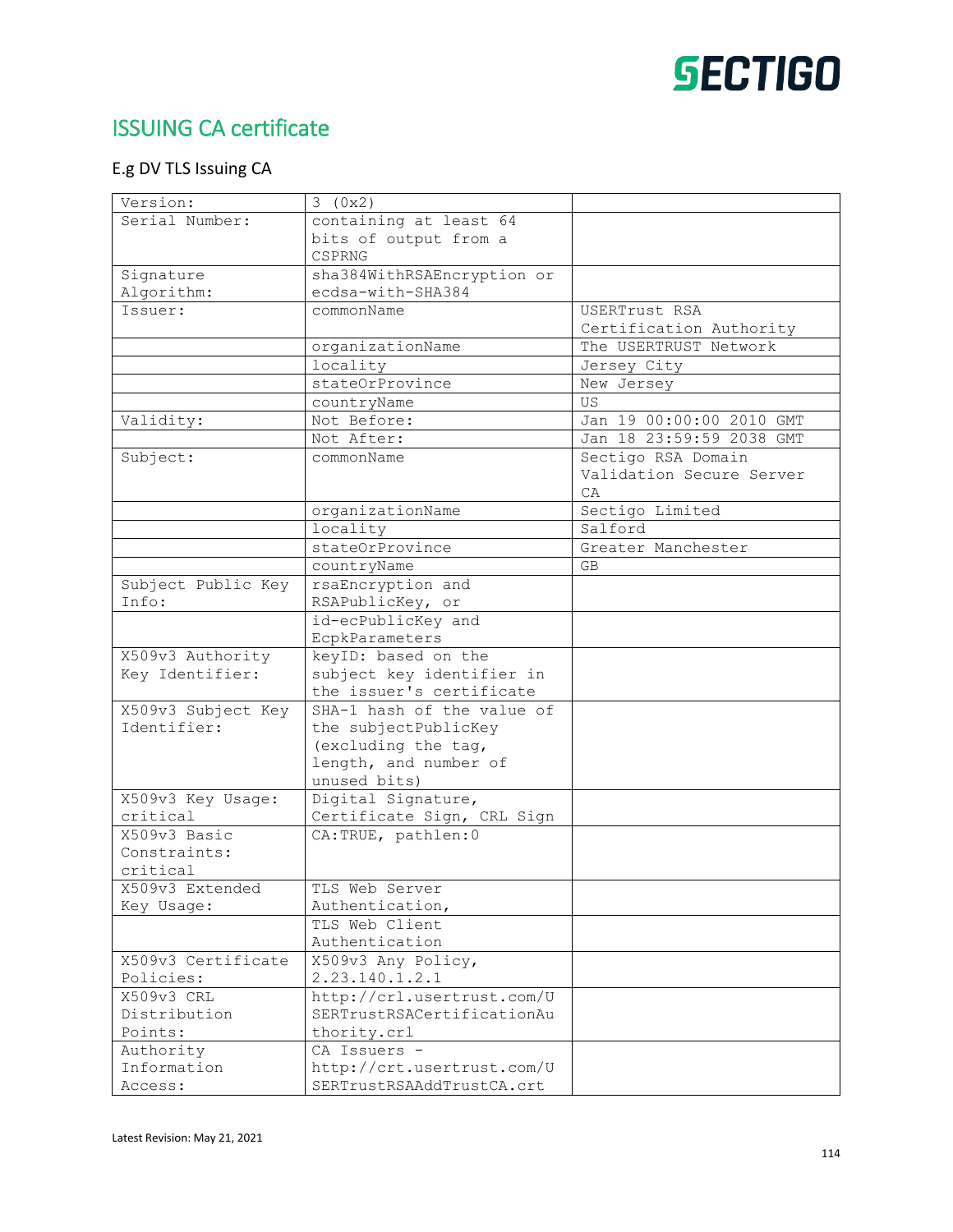| $OCSP$ –                  |  |
|---------------------------|--|
| http://ocsp.usertrust.com |  |

#### E.g EV TLS Issuing CA. As DV issuing CA, except:

| Subject:                        | commonName                                          | Sectigo RSA Extended<br>Validation Secure<br>Server CA |
|---------------------------------|-----------------------------------------------------|--------------------------------------------------------|
| X509v3 Certificate<br>Policies: | X509v3 Any Policy CPS:<br>https://cps.usertrust.com |                                                        |

#### E.g. EV Code Signing CA. As DV issuing CA, except:

| Subject:                        | commonName                     | Sectigo RSA Extended<br>Validation Code Signing<br>CA |
|---------------------------------|--------------------------------|-------------------------------------------------------|
| X509v3 Extended<br>Key Usage:   | Code Signing, Time<br>Stamping |                                                       |
| X509v3 Certificate<br>Policies: | X509v3 Any Policy              |                                                       |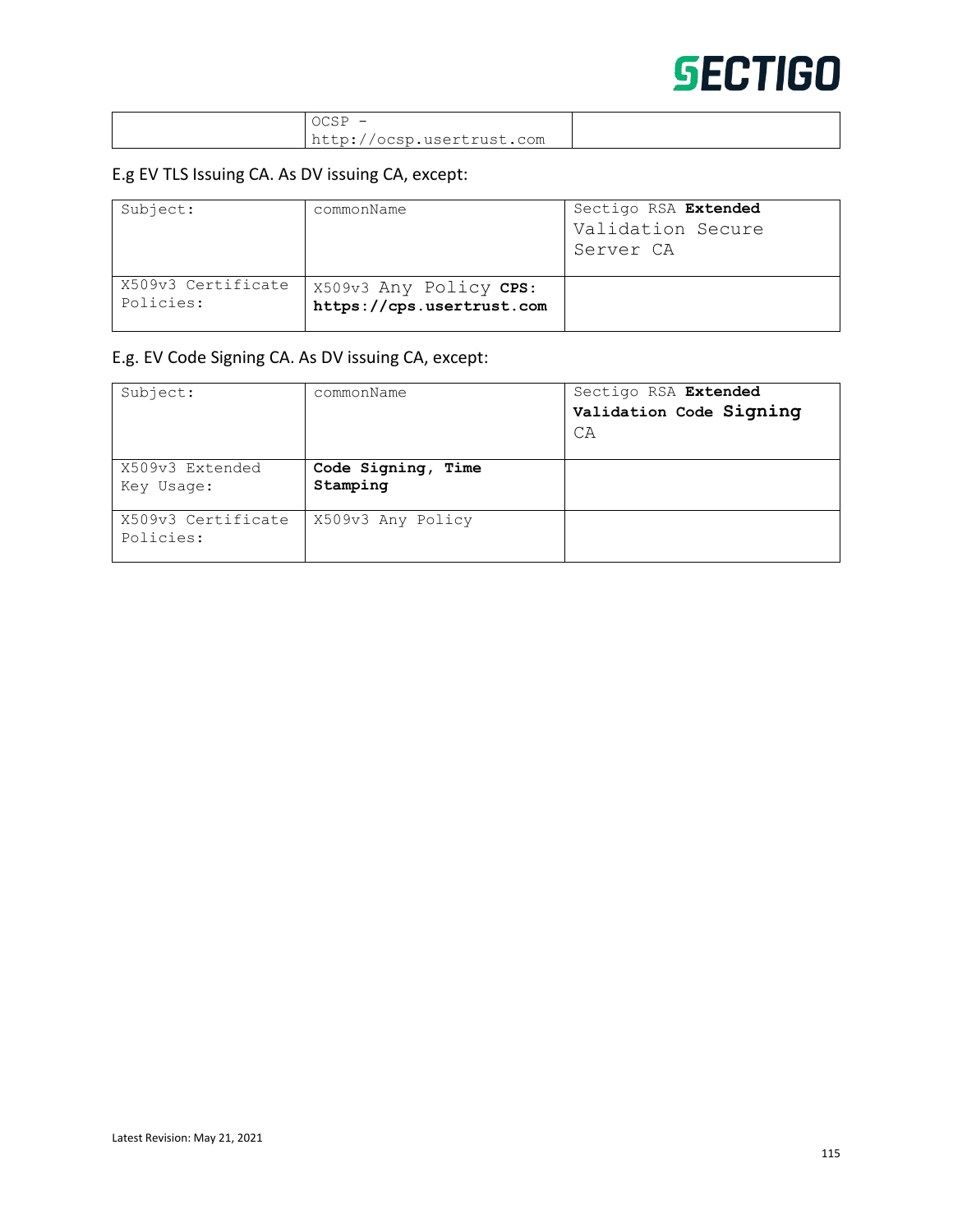# END ENTITY certificate

### E.g DV Secure Server Certificate

| Version:          | 3(0x2)                        |                          |
|-------------------|-------------------------------|--------------------------|
| Serial Number:    | containing at least 64 bits   |                          |
|                   | of output from a CSPRNG       |                          |
| Signature         | sha256WithRSAEncryption or    |                          |
| Algorithm:        | ecdsa-with-SHA256             |                          |
| Issuer:           | commonName                    | Sectigo ECC Domain       |
|                   |                               | Validation Secure Server |
|                   |                               | C A                      |
|                   | organizationName              | Sectigo Limited          |
|                   | locality                      | Salford                  |
|                   | stateOrProvince               | Greater Manchester       |
|                   | countryName                   | GB                       |
| Validity:         | Not Before:                   | Feb 19 00:00:00 2019 GMT |
|                   | Not After:                    | Feb 19 23:59:59 2020 GMT |
| Subject:          | commonName                    | *.example.com            |
| Subject Public    | id-ecPublicKey and            |                          |
| Key Info:         | EcpkParameters or             |                          |
|                   | rsaEncryption and             |                          |
|                   | RSAPublicKey                  |                          |
| X509v3 Authority  | keyID: based on the subject   |                          |
| Key Identifier:   | key identifier in the         |                          |
|                   | issuer's certificate          |                          |
| X509v3 Subject    | SHA-1 hash of the value of    |                          |
| Key Identifier:   | the subjectPublicKey          |                          |
|                   | (excluding the tag, length,   |                          |
|                   | and number of unused bits)    |                          |
| X509v3 Key Usage: | Digital Signature             |                          |
| critical          |                               |                          |
| X509v3 Basic      | CA: FALSE                     |                          |
| Constraints:      |                               |                          |
| critical          |                               |                          |
| X509v3 Extended   | TLS Web Server                |                          |
| Key Usage:        | Authentication,               |                          |
|                   | TLS Web Client Authentication |                          |
| X509v3            | $1.3.6.1.4.1.6449.1.2.2.7$ ,  |                          |
| Certificate       | CPS:                          |                          |
| Policies:         | https://sectigo.com/CPS,      |                          |
|                   | 2.23.140.1.2.1                |                          |
| X509v3 CRL        | http://crl.sectigo.com/Sectig |                          |
| Distribution      | oECCOrganizationValidationSec |                          |
| Points:           | ureServerCA.crl               |                          |
| Authority         | CA Issuers -                  |                          |
| Information       | http://crt.sectigo.com/S      |                          |
| Access:           | ectigoECCDomainValidatio      |                          |
|                   | nSecureServerCA.crt ocsp -    |                          |
|                   | http://ocsp.sectigo.com       |                          |
| X509v3 Subject    | DNS: * . example.com,         |                          |
| Alternative Name: | DNS:example.com               |                          |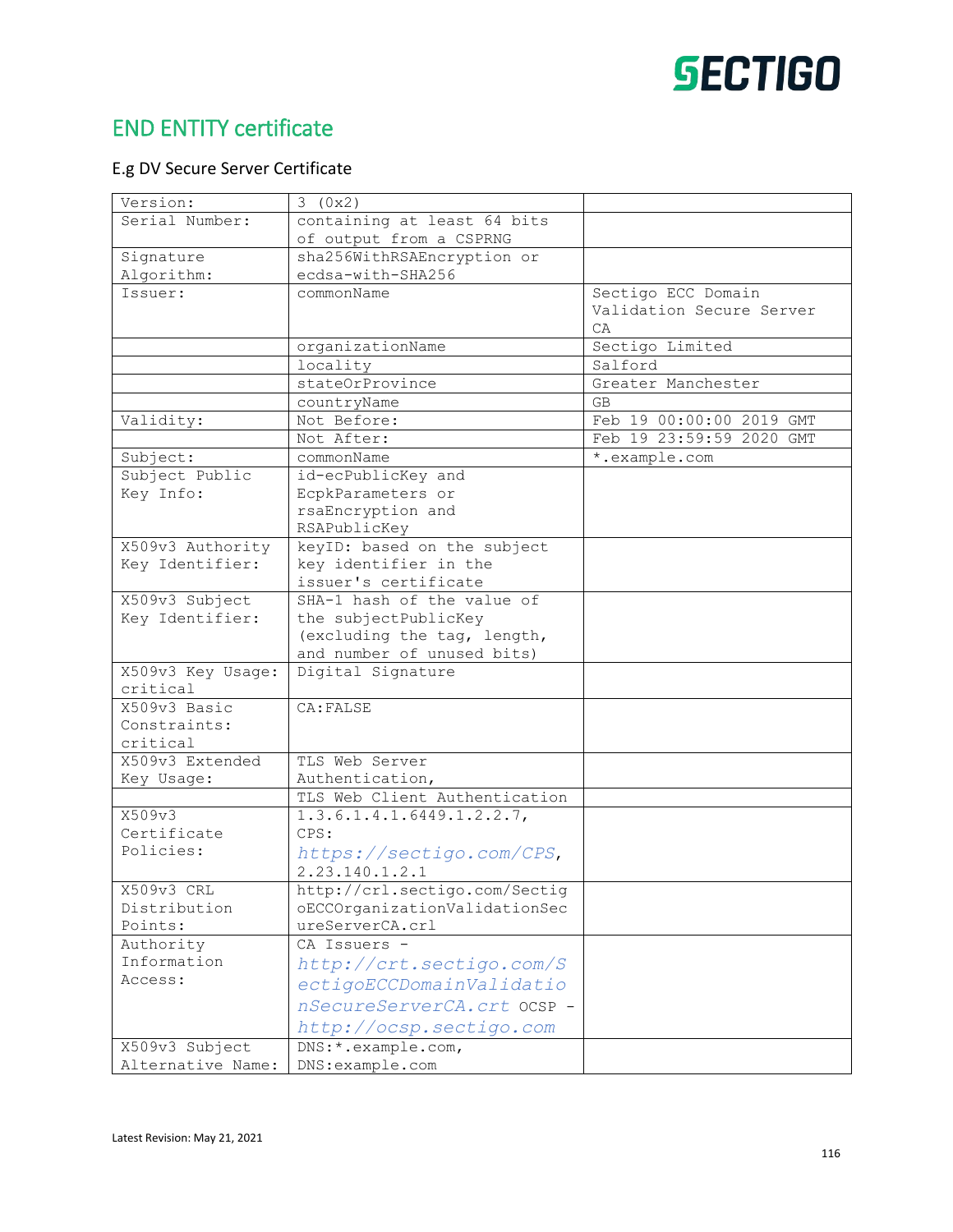|       | CT Precertificate 2 or more SCTs as per RFC6962 |
|-------|-------------------------------------------------|
| SCTs: |                                                 |
|       |                                                 |
|       |                                                 |

### E.g OV Secure Server Certificate. As DV Secure Server Certificate, except:

| Issuer:            | commonName                 | Sectigo ECC Organization<br>Validation Secure Server CA |
|--------------------|----------------------------|---------------------------------------------------------|
| Subject:           | commonName                 | *.example.com                                           |
|                    | organizationalUnit         | IT Department                                           |
|                    | organizationName           | Customer Example Inc.                                   |
|                    | street                     | 18 Main Street                                          |
|                    | locality                   | Springfield                                             |
|                    | stateOrProvince            | New Jersey                                              |
|                    | postalCode                 | 10100                                                   |
|                    | countryName                | US                                                      |
| X509v3 Certificate | 1.3.6.1.4.1.6449.1.2.1.3.4 |                                                         |
| Policies:          | CPS:                       |                                                         |
|                    | https://sectigo.com/CP     |                                                         |
|                    | $S$ , 2.23.140.1.2.2       |                                                         |
|                    |                            |                                                         |

# E.g EV Secure Server Certificate. As OV Secure Server Certificate, except:

| Issuer:                                    | commonName                                                                         | Sectigo ECC Extended<br>Validation Secure Server<br>CA |
|--------------------------------------------|------------------------------------------------------------------------------------|--------------------------------------------------------|
| Subject:<br>(additional<br>subject fields) | businessCategory                                                                   | Private Organization                                   |
|                                            | jurisdictionST                                                                     | New jersey                                             |
|                                            | jurisdictionC                                                                      | US                                                     |
|                                            | serialNumber                                                                       | 1234567                                                |
| X509v3<br>Certificate<br>Policies:         | $1.3.6.1.4.1.6449.1.2.1.5.1$ ,<br>CPS:<br>https://sectigo.com/CPS,<br>2.23.140.1.1 |                                                        |

#### E.g codeSigning certificate

| Version:       | 3(0x2)                     |                             |
|----------------|----------------------------|-----------------------------|
| Serial Number: | containing at least 64     |                             |
|                | bits of output from a      |                             |
|                | CSPRNG                     |                             |
| Signature      | sha256WithRSAEncryption or |                             |
| Algorithm:     | ecdsa-with-SHA256          |                             |
| Issuer:        | commonName                 | Sectigo RSA Code Signing CA |
|                | organizationName           | Sectigo Limited             |
|                | locality                   | Salford                     |
|                | stateOrProvince            | Greater Manchester          |
|                | countryName                | GB                          |
| Validity:      | Not Before:                | Feb 19 00:00:00 2019 GMT    |
|                | Not After:                 | Feb 19 23:59:59 2020 GMT    |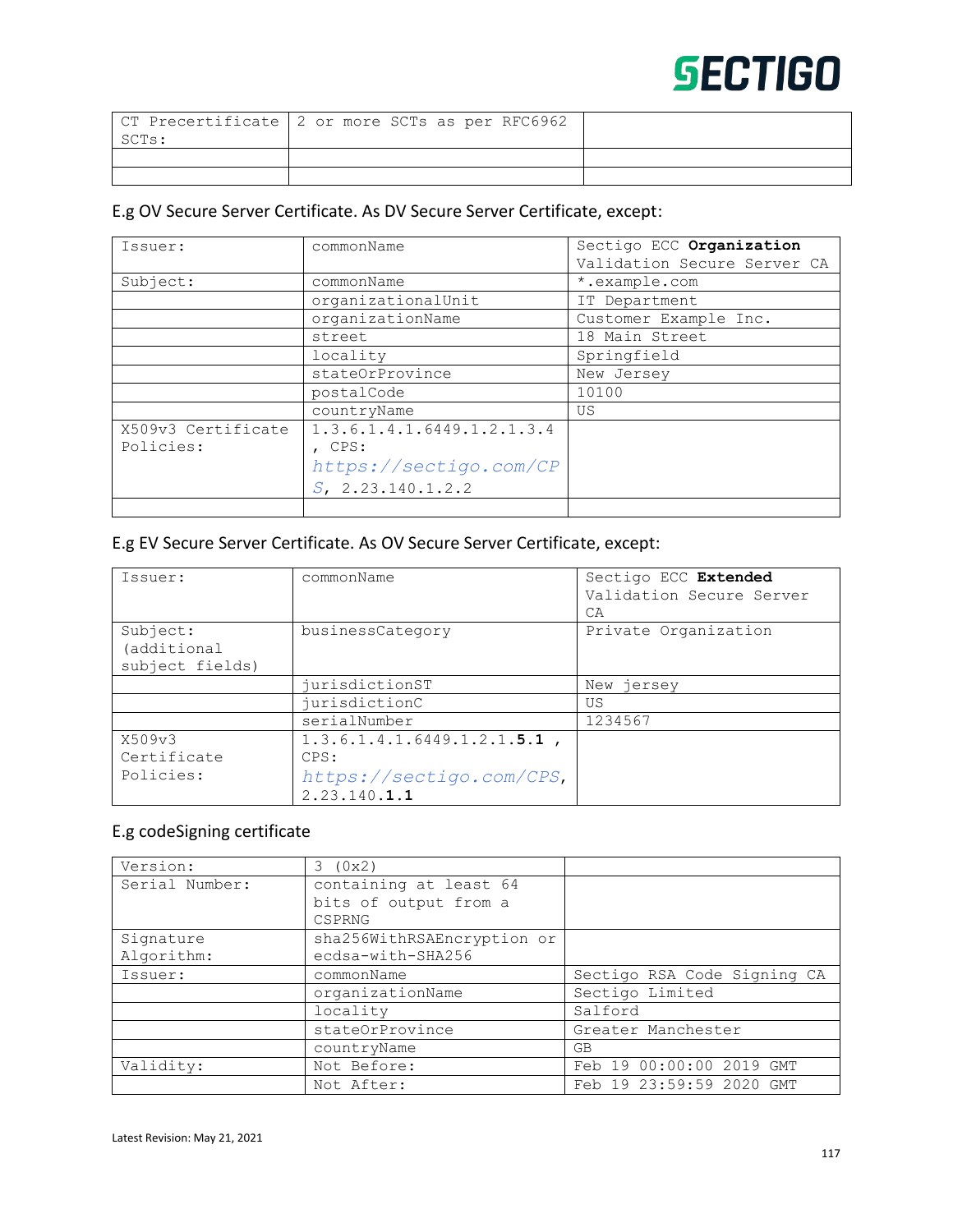| Subject:           | commonName                 | Customer Example Inc. |
|--------------------|----------------------------|-----------------------|
|                    | organizationName           | Customer Example Inc. |
|                    | street                     | 18 Main Street        |
|                    | locality                   | Springfield           |
|                    | stateOrProvince            | New Jersey            |
|                    | postalCode                 | 10100                 |
|                    | countryName                | US                    |
| Subject Public Key | id-ecPublicKey and         |                       |
| Info:              | EcpkParameters or          |                       |
|                    | rsaEncryption and          |                       |
|                    | RSAPublicKey               |                       |
| X509v3 Authority   | keyID: based on the        |                       |
| Key Identifier:    | subject key identifier in  |                       |
|                    | the issuer's certificate   |                       |
| X509v3 Subject Key | SHA-1 hash of the value of |                       |
| Identifier:        | the subjectPublicKey       |                       |
|                    | (excluding the tag,        |                       |
|                    | length, and number of      |                       |
|                    | unused bits)               |                       |
| X509v3 Key Usage:  | Digital Signature, Key     |                       |
| critical           | Encipherment               |                       |
| X509v3 Basic       | CA: FALSE                  |                       |
| Constraints:       |                            |                       |
| critical           |                            |                       |
| X509v3 Extended    | Code Signing               |                       |
| Key Usage:         |                            |                       |
| X509v3 Certificate | 1.3.6.1.4.1.6449.1.2.1.3.2 |                       |
| Policies:          | , CPS:                     |                       |
|                    | https://sectigo.com/C      |                       |
|                    | PS                         |                       |
| X509v3 CRL         | http://crl.sectigo.co      |                       |
| Distribution       | m/SectigoRSACodeSigni      |                       |
| Points:            | ngCA.crl                   |                       |
| Authority          | CA Issuers -               |                       |
| Information        | http://crt.sectigo.co      |                       |
| Access:            |                            |                       |
|                    | m/SectigoRSACodeSigni      |                       |
|                    | ngCA.crt OCSP -            |                       |
|                    | http://ocsp.sectigo.c      |                       |
|                    | O <sub>m</sub>             |                       |
| X509v3 Subject     | email: user@example.com    |                       |
| Alternative Name:  |                            |                       |

### E.g EV codesigning certificate. As codeSigning Certificate, except:

| Issuer:                                    | commonName       | Sectigo ECC Extended<br>Validation Code Signing CA |
|--------------------------------------------|------------------|----------------------------------------------------|
| Subject:<br>(additional<br>subject fields) | businessCategory | Private Organization                               |
|                                            | jurisdictionST   | New jersey                                         |
|                                            | jurisdictionC    | US                                                 |
|                                            | serialNumber     | 1234567                                            |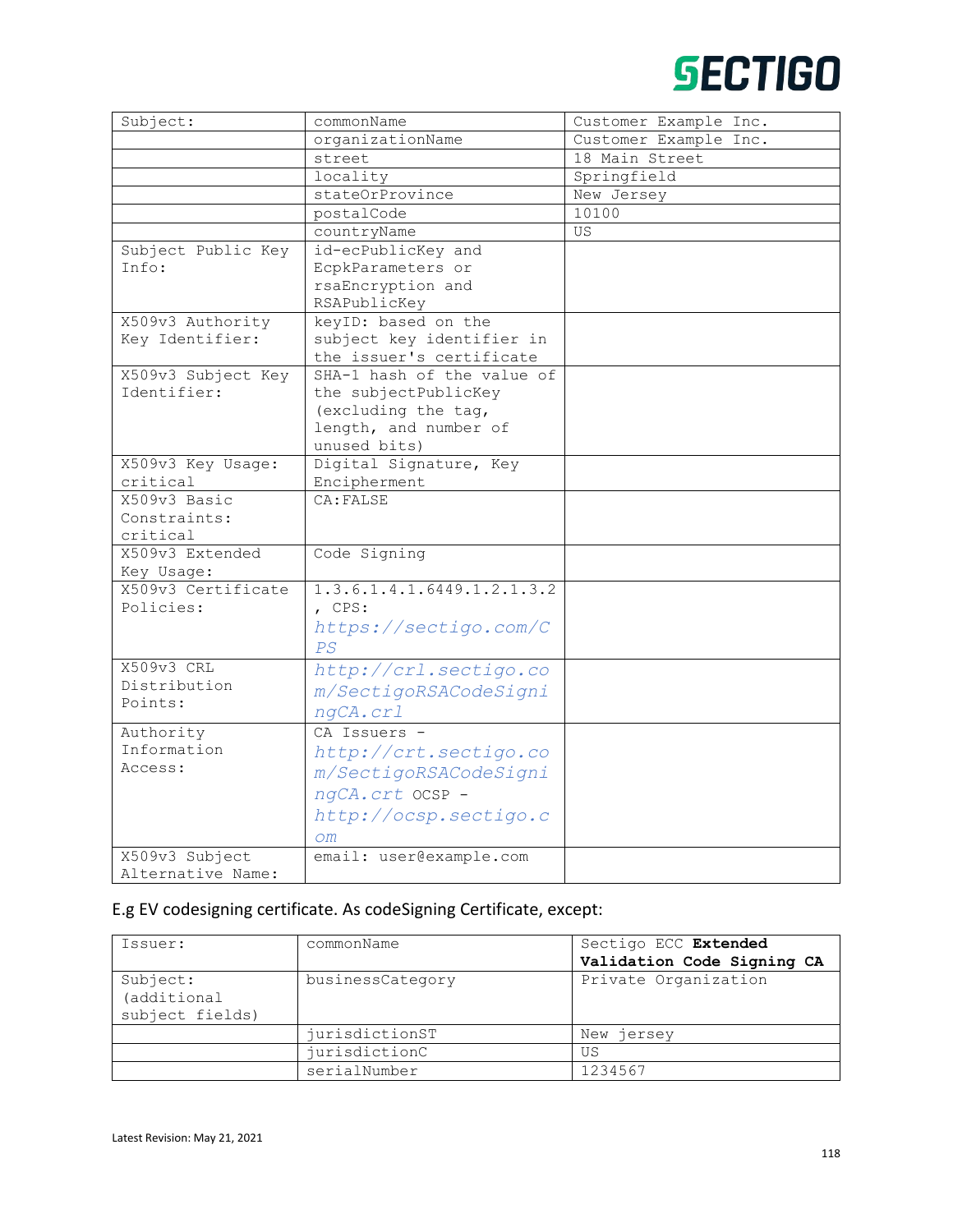|           | $'$ X509v3 Certificate $ 1.3.6.1.4.1.6449.1.2.1.6.1$ |
|-----------|------------------------------------------------------|
| Policies: | . CPS:                                               |
|           | https://sectiqo.com/CPS                              |

#### E.g Document Signing certificate

| Version:         | 3(0x2)                            |                                   |
|------------------|-----------------------------------|-----------------------------------|
| Serial Number:   | containing at least 64 bits of    |                                   |
|                  | output from a CSPRNG              |                                   |
| Signature        | Sha256WithRSAEncryption or ecdsa- |                                   |
| Algorithm:       | with-SHA256                       |                                   |
| Issuer:          | commonName                        | Sectigo RSA Document              |
|                  |                                   | Signing CA                        |
|                  | organizationName                  | Sectigo Limited                   |
|                  | locality                          | Salford                           |
|                  | stateOrProvince                   | Greater Manchester                |
|                  | countryName                       | <b>GB</b>                         |
| Validity:        | Not Before:                       | May 6 00:00:00 2019<br><b>GMT</b> |
|                  | Not After:                        | May 6 23:59:59 2020<br><b>GMT</b> |
| Subject:         | commonName                        | Customer Example Inc.             |
|                  | emailAddress                      | user@example.com                  |
|                  | organizationName                  | Customer Example Inc.             |
|                  | street                            | 18 Main Street                    |
|                  | locality                          | Springfield                       |
|                  | stateOrProvince                   | New Jersey                        |
|                  | postalCode                        | 10100                             |
|                  | countryName                       | US                                |
| Subject Public   | id-ecPublicKey and EcpkParameters |                                   |
| Key Info:        | or rsaEncryption and RSAPublicKey |                                   |
| X509v3 Authority | keyID: based on the subject key   |                                   |
| Key Identifier:  | identifier in the issuer's        |                                   |
|                  | certificate                       |                                   |
| X509v3 Subject   | SHA-1 hash of the value of the    |                                   |
| Key Identifier:  | subjectPublicKey (excluding the   |                                   |
|                  | tag, length, and number of unused |                                   |
|                  | bits)                             |                                   |
| X509v3 Key       | Digital Signature, Key            |                                   |
| Usage: critical  | Encipherment                      |                                   |
| X509v3 Basic     | CA: FALSE                         |                                   |
| Constraints:     |                                   |                                   |
| critical         |                                   |                                   |
| X509v3 Extended  | Document Signing, Client          |                                   |
| Key Usage:       | Authentication, Adobe Authentic   |                                   |
|                  | Documents Trust, and up to one of |                                   |
|                  | Code Signing or Secure Email      |                                   |
| X509v3           | 1.3.6.1.4.1.6449.1.2.1.6.6, CPS:  |                                   |
| Certificate      | https://sectigo.com/CPS           |                                   |
| Policies:        |                                   |                                   |
| X509v3 CRL       | http://crl.sectigo.com/Sect       |                                   |
| Distribution     | igoRSADocumentSigningCA.crl       |                                   |
| Points:          |                                   |                                   |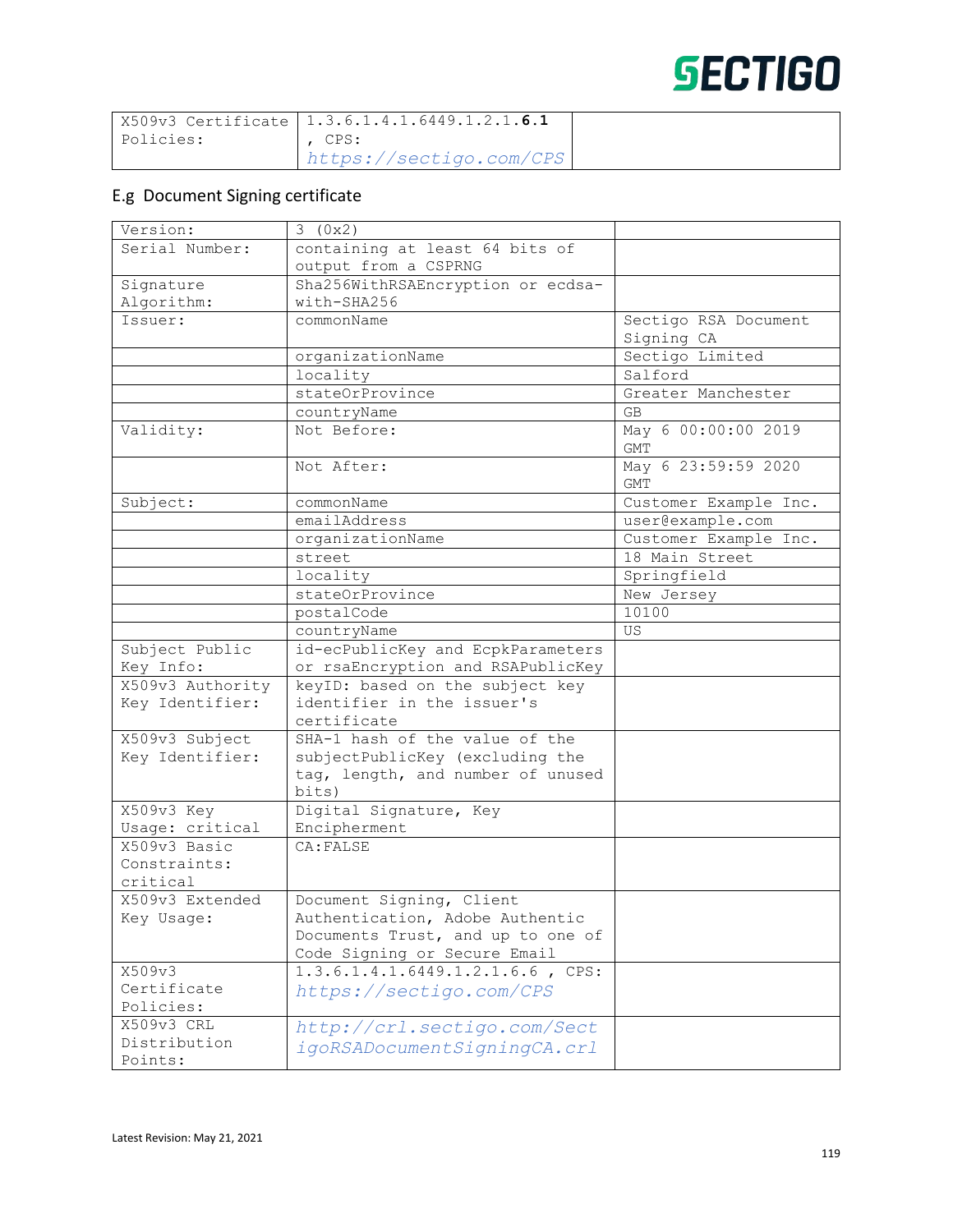| Authority      | CA Issuers -                 |  |
|----------------|------------------------------|--|
| Information    | http://crt.sectigo.com/Secti |  |
| Access:        | goRSADocumentSigningCA.crt   |  |
|                | $OCSP -$                     |  |
|                | http://ocsp.sectigo.com      |  |
| X509v3 Subject | email: user@example.com      |  |
| Alternative    |                              |  |
| Name:          |                              |  |

### E.g Document Signing certificate w/Azure Key Vault

| Version:           | 3(0x2)                     |                         |
|--------------------|----------------------------|-------------------------|
| Serial Number:     | containing at least 64     |                         |
|                    | bits of output from a      |                         |
|                    | CSPRNG                     |                         |
| Signature          | Sha256WithRSAEncryption or |                         |
| Algorithm:         | ecdsa-with-SHA256          |                         |
| Issuer:            | commonName                 | Sectigo RSA Document    |
|                    |                            | Signing CA              |
|                    | organizationName           | Sectigo Limited         |
|                    | locality                   | Salford                 |
|                    | stateOrProvince            | Greater Manchester      |
|                    | countryName                | <b>GB</b>               |
| Validity:          | Not Before:                | May 6 00:00:00 2019 GMT |
|                    | Not After:                 | May 6 23:59:59 2020 GMT |
| Subject:           | commonName                 | Customer Example Inc.   |
|                    | emailAddress               | user@example.com        |
|                    | organizationName           | Customer Example Inc.   |
|                    | street                     | 18 Main Street          |
|                    | locality                   | Springfield             |
|                    | stateOrProvince            | New Jersey              |
|                    | postalCode                 | 10100                   |
|                    | countryName                | US                      |
| Subject Public Key | id-ecPublicKey and         |                         |
| Info:              | EcpkParameters or          |                         |
|                    | rsaEncryption and          |                         |
|                    | RSAPublicKey               |                         |
| X509v3 Authority   | keyID: based on the        |                         |
| Key Identifier:    | subject key identifier in  |                         |
|                    | the issuer's certificate   |                         |
| X509v3 Subject Key | SHA-1 hash of the value of |                         |
| Identifier:        | the subjectPublicKey       |                         |
|                    | (excluding the tag,        |                         |
|                    | length, and number of      |                         |
|                    | unused bits)               |                         |
| X509v3 Key Usage:  | Digital Signature, Key     |                         |
| critical           | Encipherment               |                         |
| X509v3 Basic       | CA: FALSE                  |                         |
| Constraints:       |                            |                         |
| critical           |                            |                         |
| X509v3 Extended    | Document Signing, Client   |                         |
| Key Usage:         | Authentication, Adobe      |                         |
|                    | Authentic Documents Trust, |                         |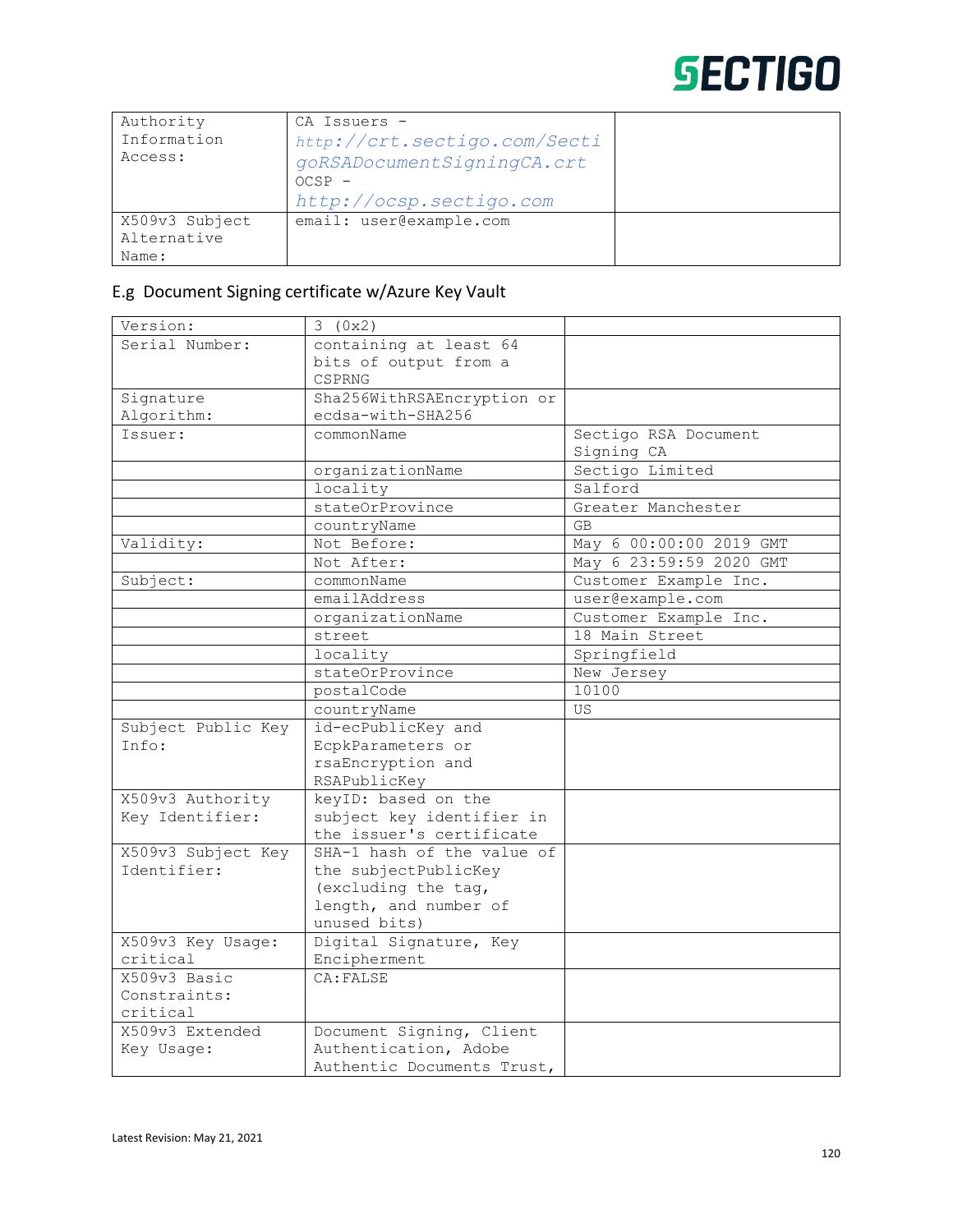|                    | and up to one of Code                 |  |
|--------------------|---------------------------------------|--|
|                    | Signing or Secure Email               |  |
| X509v3 Certificate | 1, 3, 6, 1, 4, 1, 6449, 1, 2, 1, 6, 7 |  |
| Policies:          | , CPS:                                |  |
|                    | https://sectigo.com/C                 |  |
|                    | PS                                    |  |
| X509v3 CRL         | http://crl.sectigo.co                 |  |
| Distribution       | m/SectigoRSADocumentS                 |  |
| Points:            | igningCA.crl                          |  |
| Authority          | CA Issuers -                          |  |
| Information        | http://crt.sectigo.co                 |  |
| Access:            | m/SectigoRSADocumentS                 |  |
|                    | igningCA.crt OCSP -                   |  |
|                    | http://ocsp.sectigo.c                 |  |
|                    | $\bigcirc$ m                          |  |
| X509v3 Subject     | email: user@example.com               |  |
| Alternative Name:  |                                       |  |

### E.g secureEmail certificate

| Version:           | 3(0x2)                     |                           |
|--------------------|----------------------------|---------------------------|
| Serial Number:     | containing at least 64     |                           |
|                    | bits of output from a      |                           |
|                    | <b>CSPRNG</b>              |                           |
| Signature          | sha256WithRSAEncryption or |                           |
| Algorithm:         | ecdsa-with-SHA256          |                           |
| Issuer:            | commonName                 | Sectigo RSA Client        |
|                    |                            | Authentication and Secure |
|                    |                            | Email CA                  |
|                    | organizationName           | Sectigo Limited           |
|                    | locality                   | Salford                   |
|                    | stateOrProvince            | Greater Manchester        |
|                    | countryName                | <b>GB</b>                 |
| Validity:          | Not Before:                | Feb 19 00:00:00 2019 GMT  |
|                    | Not After:                 | Feb 19 23:59:59 2020 GMT  |
| Subject:           | emailAddress               | user@example.com          |
|                    | commonName                 | Wendy Zheng               |
|                    | organizationalUnit         | Personal Authentication   |
|                    |                            | Enterprise                |
|                    | organizationalUnit         | IT Department             |
|                    | organizationName           | Customer Example Inc.     |
|                    | street                     | 18 Main Street            |
|                    | locality                   | Springfield               |
|                    | stateOrProvince            | New Jersey                |
|                    | postalCode                 | 10100                     |
|                    | countryName                | US                        |
| Subject Public Key | id-ecPublicKey and         |                           |
| Info:              | EcpkParameters or          |                           |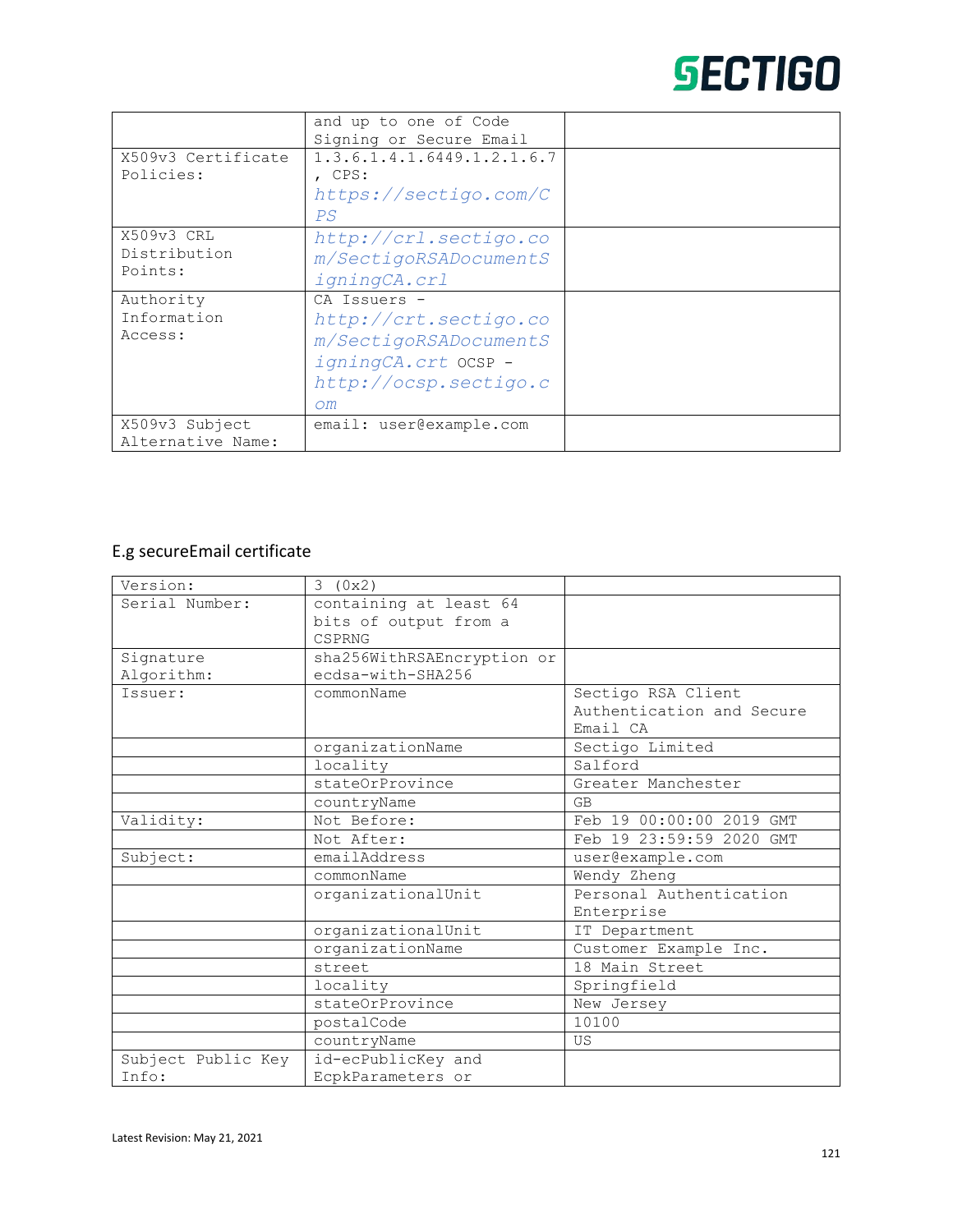|                          | rsaEncryption and                                        |  |
|--------------------------|----------------------------------------------------------|--|
|                          | RSAPublicKey                                             |  |
| X509v3 Authority         | keyID: based on the                                      |  |
| Key Identifier:          | subject key identifier in                                |  |
|                          | the issuer's certificate                                 |  |
| X509v3 Subject Key       | SHA-1 hash of the value of                               |  |
| Identifier:              | the subjectPublicKey                                     |  |
|                          | (excluding the tag,                                      |  |
|                          | length, and number of                                    |  |
|                          | unused bits)                                             |  |
| X509v3 Key Usage:        | Digital Signature, Key                                   |  |
| critical                 | Encipherment                                             |  |
| X509v3 Basic             | CA: FALSE                                                |  |
| Constraints:             |                                                          |  |
| critical                 |                                                          |  |
| X509v3 Extended          | E-mail Protection,                                       |  |
| Key Usage:               |                                                          |  |
|                          | TLS Web Client                                           |  |
|                          | Authentication                                           |  |
| X509v3 Certificate       | 1.3.6.1.4.1.6449.1.2.1.1.1                               |  |
| Policies:                | , CPS:                                                   |  |
|                          | https://sectigo.com/C                                    |  |
|                          | PS                                                       |  |
| X509v3 CRL               | http://crl.sectigo.co                                    |  |
| Distribution             | m/SectigoRSAClientAut                                    |  |
| Points:                  | henticationandSecureE                                    |  |
|                          |                                                          |  |
|                          | mailCA.crl                                               |  |
| Authority<br>Information | CA Issuers -                                             |  |
|                          | http://crt.sectigo.com/Sec                               |  |
| Access:                  | tigoRSAClientAuthenticatio<br>nandSecureEmailCA.crt OCSP |  |
|                          |                                                          |  |
|                          |                                                          |  |
|                          | http://ocsp.sectigo.c                                    |  |
|                          | $\sqrt{2m}$                                              |  |
| X509v3 Subject           | email: user@example.com                                  |  |
| Alternative Name:        |                                                          |  |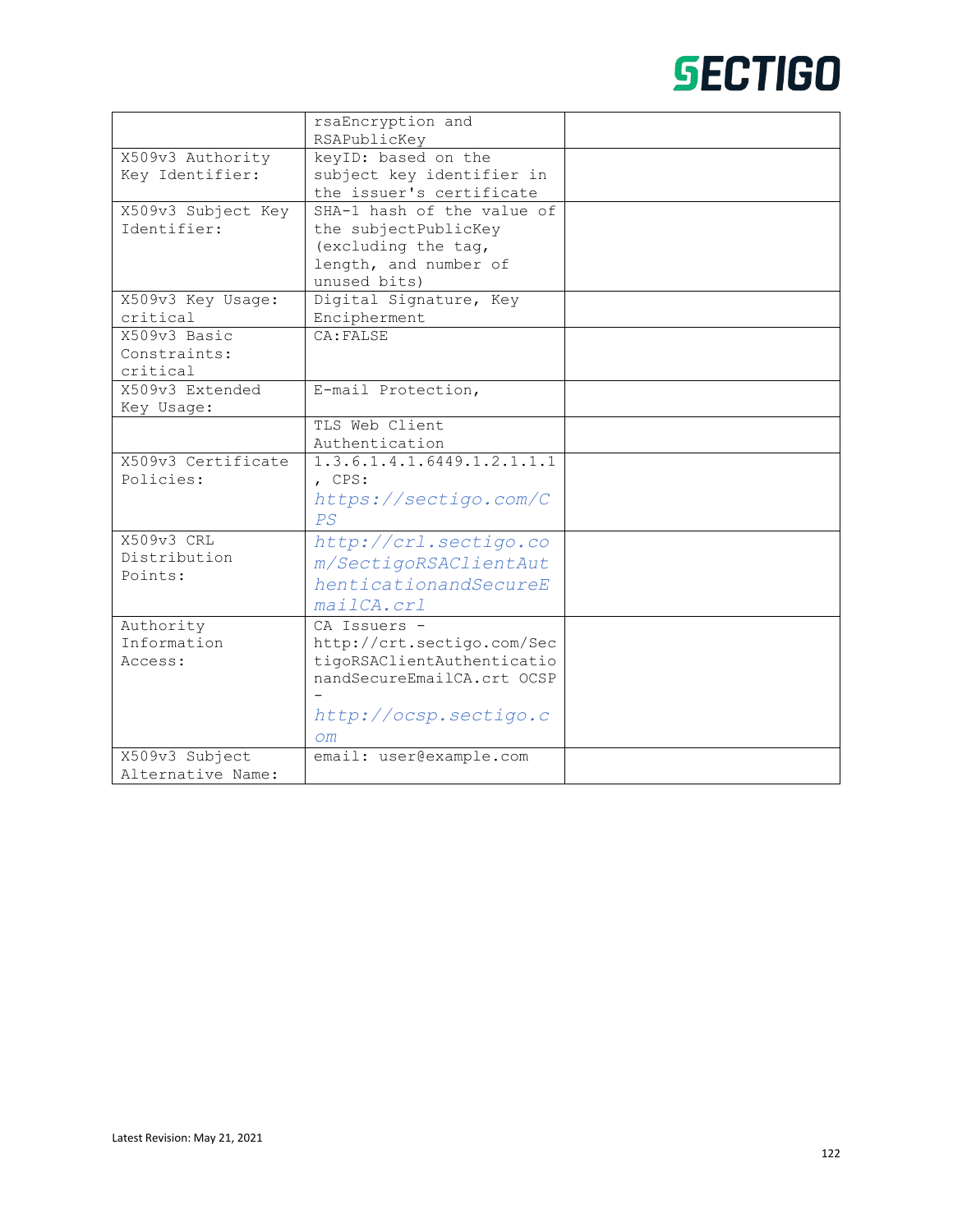# Appendix B: Types of Sectigo Certificates

#### **Sectigo TLS Secure Server Certificates**

Trial SSL Certificate InstantSSL Certificate InstantSSL Pro Certificate PremiumSSL Certificate PremiumSSL Wildcard Certificate PremiumSSL Legacy Certificate PremiumSSL Legacy Wildcard Certificate SGC SSL Certificate SGC SSL Wildcard Certificate EliteSSL Certificate Enterprise SSL Certificate Enterprise SSL Pro Certificate Enterprise SSL Pro Wildcard Certificate PlatinumSSL Legacy Certificate PlatinumSSL Legacy Wildcard Certificate PlatinumSSL SGC Certificate PlatinumSSL SGC Wildcard Certificate Unified Communications Certificate Multi-Domain SSL Certificate eScience TLS Server Certificate LiteSSL e-commerce Certificate LiteSSL e-commerce Wildcard Certificate DV eScience TLS Server Certificate COMODO AMT SSL Certificate COMODO AMT SSL Wildcard Certificate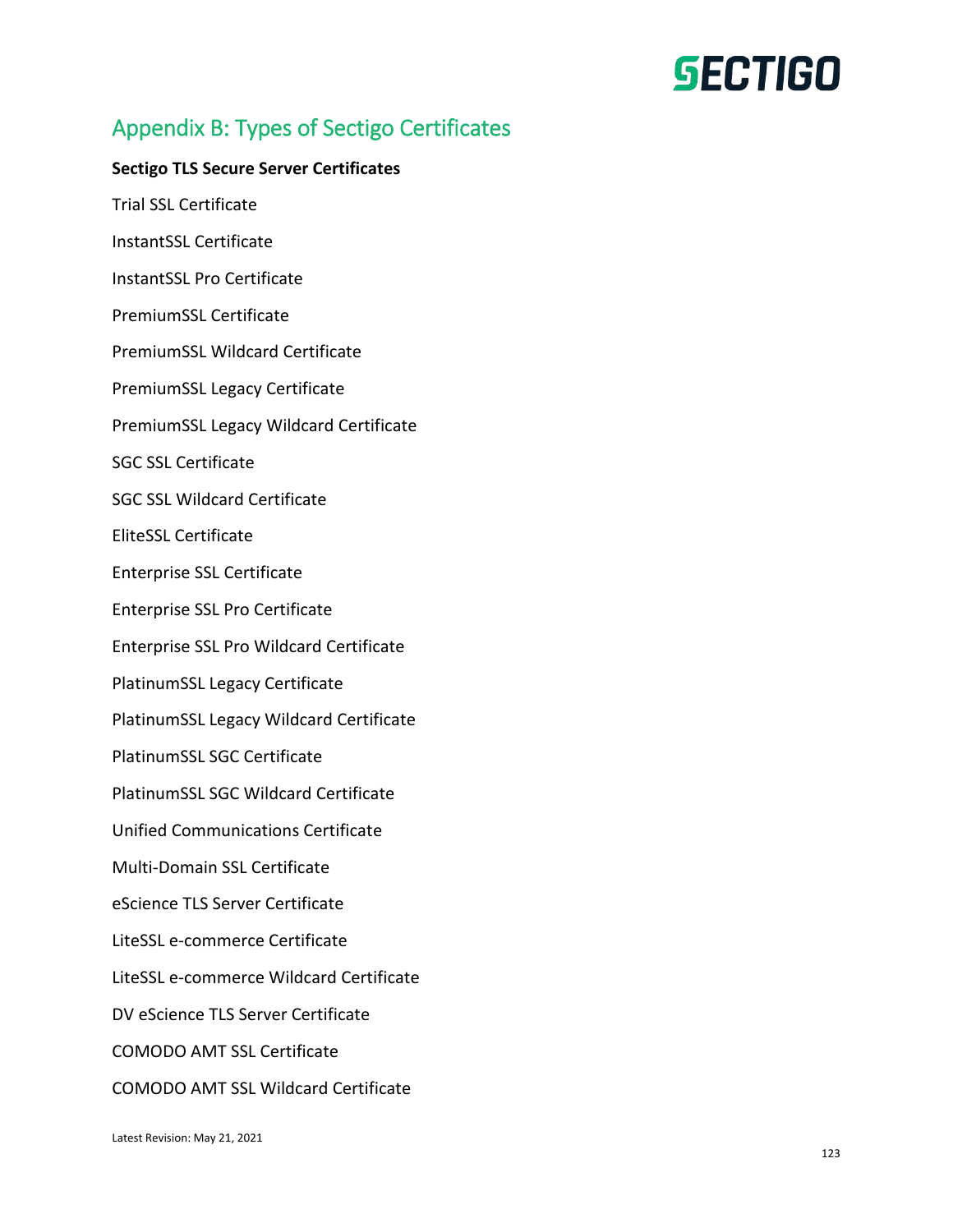COMODO AMT SSL Multi-Domain Certificate COMODO SSL Certificate COMODO SSL Wildcard Certificate COMODO SSL Unified Communications Certificate PositiveSSL Trial Certificate PositiveSSL Certificate PositiveSSL Wildcard Certificate PositiveSSL Multi-Domain Certificate Free SSL Certificate EssentialSSL Certificate EssentialSSL Wildcard Certificate OptimumSSL Trial Certificate Optimum SSL Premium with DV Certificate Optimum SSL Premium with DV Multi-Domain Certificate Optimum SSL Premium Wildcard Certificate Legacy Multi-Domain SSL Certificate Free TLS Certificate Educational Certificates and IGTF Certificates **Sectigo Client / Secure Email Certificates** Personal Secure Email Certificate Corporate Secure Email Certificate Custom Client Certificates Sectigo Dual Use Certificates Personal Authentication Certificates **Software Publishing Certificates** Code Signing Certificate Legacy Code Signing Certificate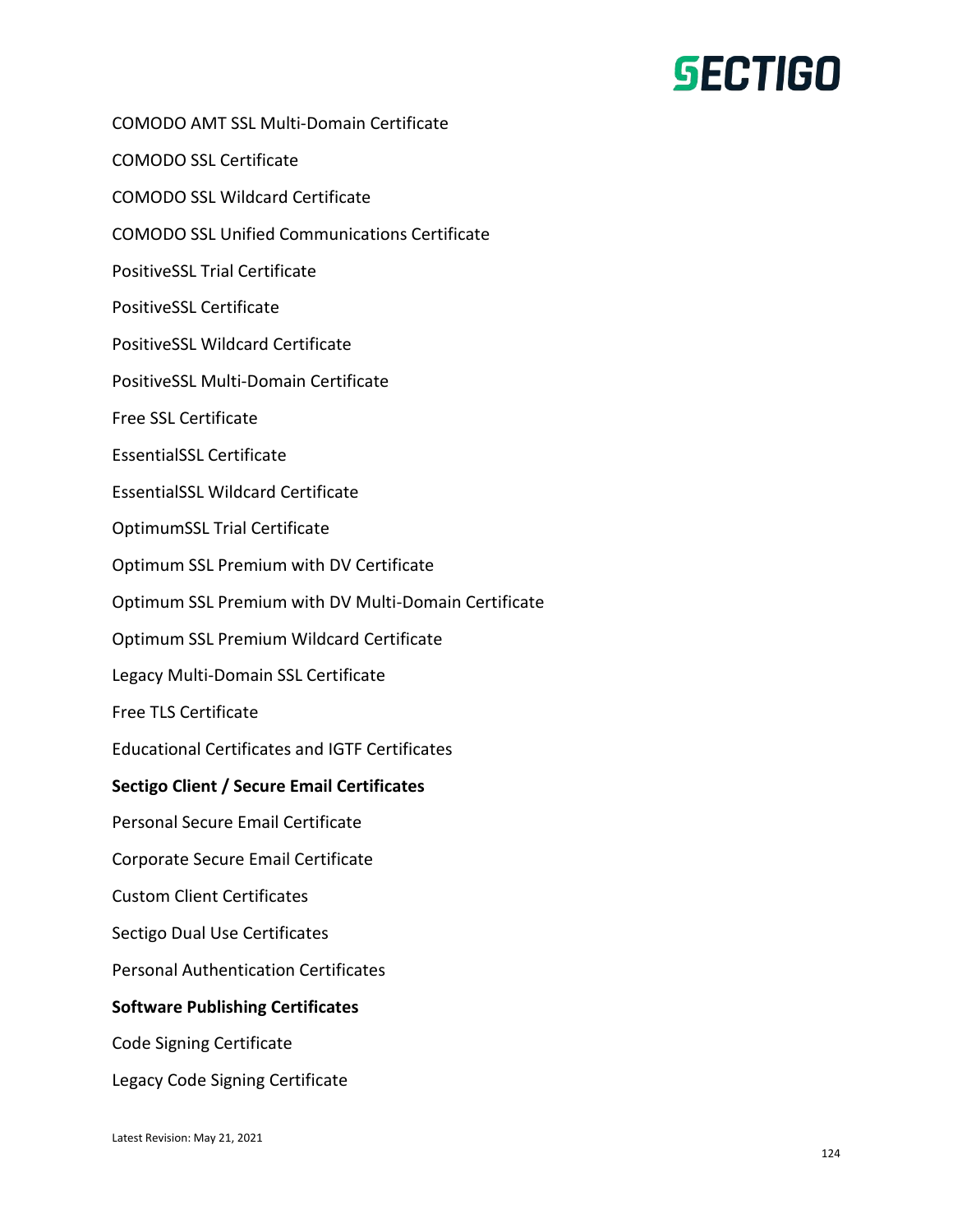

Time Stamping Certificate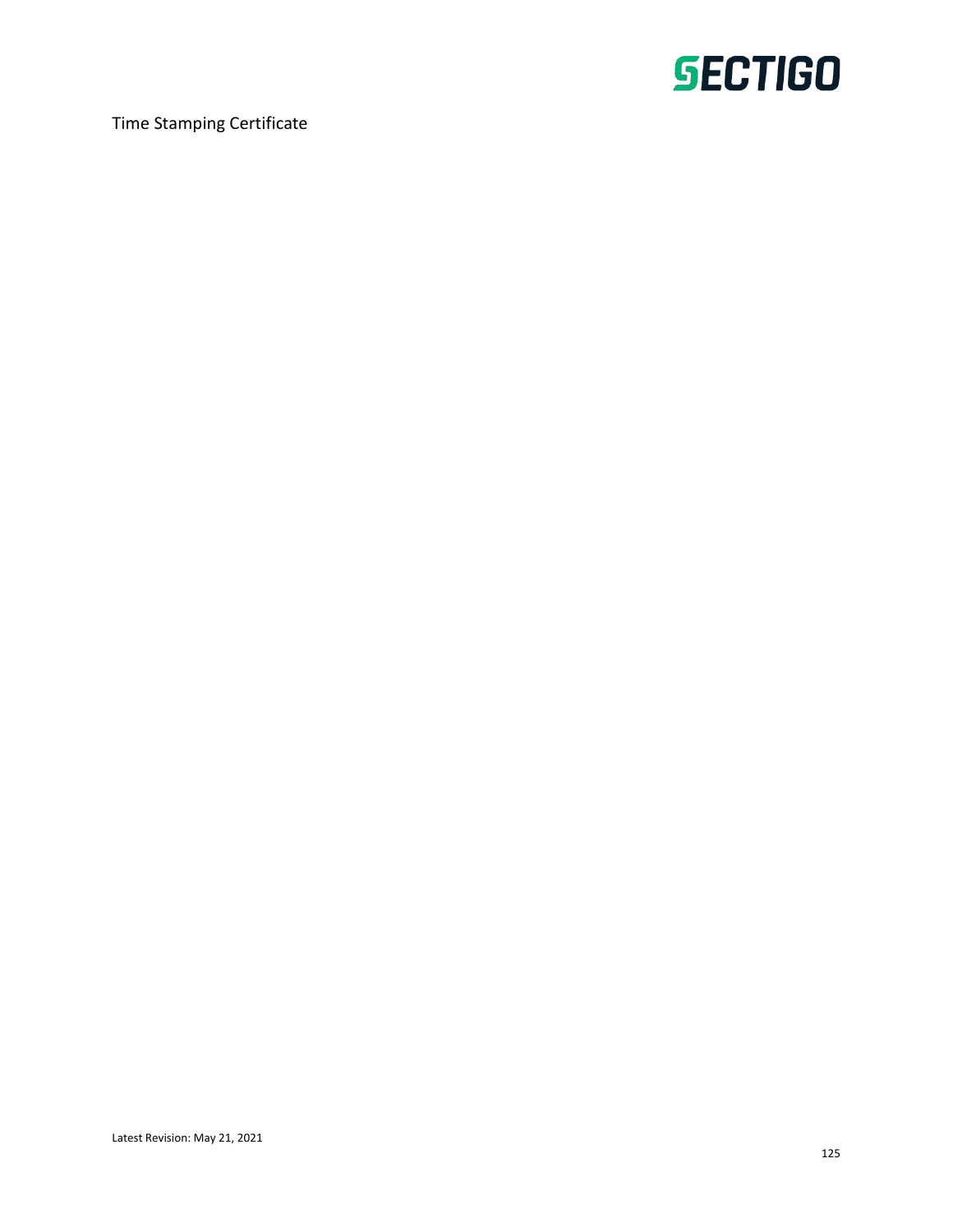# Appendix C: ChangeLog

| Version            | <b>Change Description</b>                                     | Date        |
|--------------------|---------------------------------------------------------------|-------------|
| 5.0                | Update all sections of document to rebrand as well as to      | 22-Feb-2019 |
|                    | bring up to date with BR and Mozilla policies                 |             |
| 5.1                | Add and update EV requirements                                | 19-Mar-2019 |
| 5.1.1              | Add ChangeLog                                                 | 23-Apr-2019 |
| 5.1.2              | Additions related to Adobe Approved Trust List                | 06-May-2019 |
|                    | requirements                                                  |             |
| 5.1.3              | Amend Section 3.2.2.1 IP verification                         | 22-Jul-2019 |
| $\overline{5.1.4}$ | Additions to clarify existing policy and conformance to       | 12-Aug-2019 |
|                    | Mozilla Policy, viz.                                          |             |
|                    | 3.2.2.1.2 IP address verification                             |             |
|                    | 4.2.1 automated high risk flagging                            |             |
|                    | 4.3.1 manual intervention required for signing by roots       |             |
|                    | 6.1.5 permitted public key sizes and algorithms               |             |
|                    | 6.1.7 restriction on what roots may sign                      |             |
|                    | 7.1.2.5 non-applicability of RFC5280 to CT Pre-Certificates.  |             |
|                    | 7.3 OCSP response profile                                     |             |
| 5.1.5              | Appendix C: Remove erroneous organizationName from DV         | 16-Sep-2019 |
|                    | SSL example profile (documentation fix only).                 |             |
|                    | Additions to allow use of Azure Key Vault for Sectigo         |             |
|                    | Document Signing Certificates:                                |             |
|                    | 6.1.1 Clarify requirements for generation and storage of      |             |
|                    | private keys with Azure Key Vault                             |             |
|                    | 7.1.6 Add Policy OID for Azure Key Vault                      |             |
|                    | Appendix C: Add Certificate Profile                           |             |
| 5.1.6              | Modify subCA and end-entity certificate profiles to remove    | 15-Jan-2020 |
|                    | OU fields containing information unrelated to the certificate |             |
|                    | Subject.                                                      |             |
|                    | Add [Run by the Issuer] phrase to subCA Certificates issued   |             |
|                    | to Powered Partners (section 1.3.5.4)                         |             |
|                    | Add InCommon Policy Identifier                                |             |
| 5.1.7              | Minor fixes to formatting and to ensure that the document     | 31-Jan-2020 |
|                    | contains all RFC 3647 headings. Change all instances of       |             |
|                    | "Not applicable," to "No stipulation."                        |             |
| 5.2                | Move Acronyms from Appendix A to Section 1.6.1                | 22-May-2020 |
|                    | Move Definitions from Appendix B to Section 1.6.2             |             |
|                    | Delete Appendix A and Appendix B                              |             |
|                    | Rename Appendix C, D and E to Appendix A, B and C             |             |
|                    | respectively                                                  |             |
|                    | Add Acronyms and Definitions regarding Certificate            |             |
|                    | Transparency and Precertificate as per RFC 6962               |             |
|                    | Add explanation of publishing to CT logs in Section 4.4.3     |             |
|                    | Add reference to external PA procedure document in 1.5.4      |             |
|                    | Slight changes to HSM requirements in Sections 6.1.1 and      |             |
|                    | 6.1.6                                                         |             |
|                    | Fixed an error in Section 6.2.10                              |             |
|                    | Add link to revocation portal and ACME revokeCert in          |             |
|                    | Section 1.5.2 and stated other methods not supported.         |             |